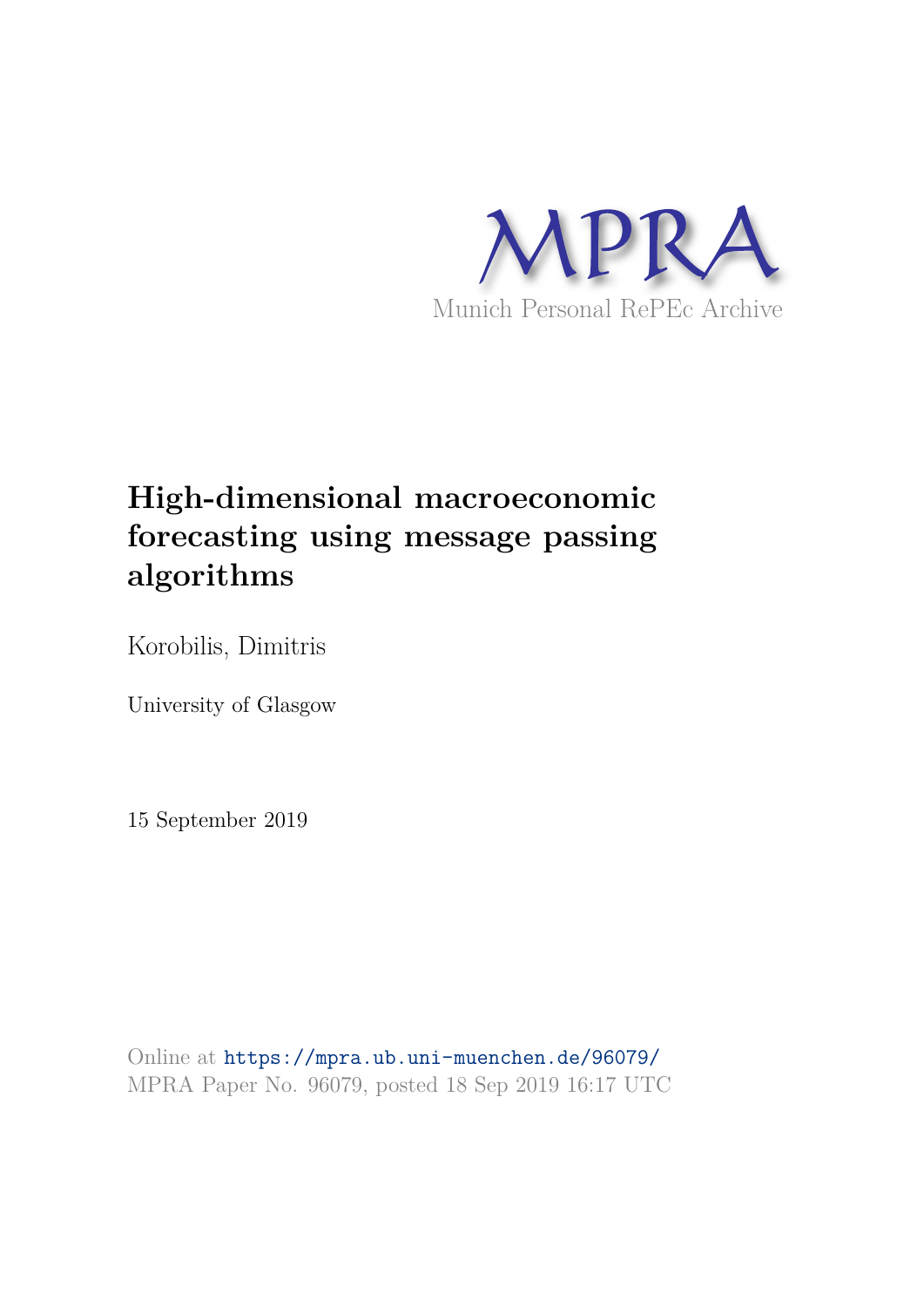## High-dimensional macroeconomic forecasting using message passing algorithms<sup>\*</sup>

Dimitris Korobilis<sup>†</sup> University of Glasgow

#### Abstract

This paper proposes two distinct contributions to econometric analysis of large information sets and structural instabilities. First, it treats a regression model with time-varying coefficients, stochastic volatility and exogenous predictors, as an equivalent high-dimensional static regression problem with thousands of covariates. Inference in this specification proceeds using Bayesian hierarchical priors that shrink the high-dimensional vector of coefficients either towards zero or time-invariance. Second, it introduces the frameworks of factor graphs and message passing as a means of designing efficient Bayesian estimation algorithms. In particular, a Generalized Approximate Message Passing (GAMP) algorithm is derived that has low algorithmic complexity and is trivially parallelizable. The result is a comprehensive methodology that can be used to estimate time-varying parameter regressions with arbitrarily large number of exogenous predictors. In a forecasting exercise for U.S. price inflation this methodology is shown to work very well.

Keywords: high-dimensional inference; factor graph; Belief Propagation; Bayesian shrinkage; time-varying parameter model

JEL Classification: C11, C22, C52, C55, C61

✯This paper has significantly improved based on suggestions from two anonymous referees, an Associate Editor, and the Editor (Todd Clark), whom I gratefully acknowledge. I would like to thank Fabio Canova, Eric Ghysels, George Kapetanios, Gary Koop, Massimiliano Marcellino, Geert Mesters, Davide Pettenuzzo, Giorgio Primiceri, Giuseppe Ragusa, Giovanni Ricco, Lucrezia Reichlin, Frank Schorfheide, Herman van Dijk, Hal Varian and Mike West for useful comments and/or stimulating discussions. I would also like to thank Joshua Chan, and Maria Kalli/Jim Griffin for sharing MATLAB codes that replicate time-varying parameter specifications suggested by these authors. Additionally, I would like to acknowledge helpful comments and questions from participants at the 2017 Deutsche Bundesbank Forecasting Workshop; the 2017 Norges Bank conference on "Big data, Machine Learning and the Macroeconomy"; the 10th ECB Workshop on Forecasting Techniques: "Economic Forecasting with Large Datasets"; the BayesComp / ISBA 2018 conference; the 3rd annual Now-Casting.com Workskhop; the 2018 Budapest School for Central Bank Studies; the 2019 Econometric Institute workshop "Machine Learning Meets Econometrics"; and the 2019 Joint Research Centre European Commission workshop "Big Data and Economic Forecasting". Finally, I would like to acknowledge useful feedback from seminar participants at various Universities and central banks.

<sup>†</sup>Adam Smith Business School, Glasgow, G12 8QQ, United Kingdom. dikorobilis@googlemail.com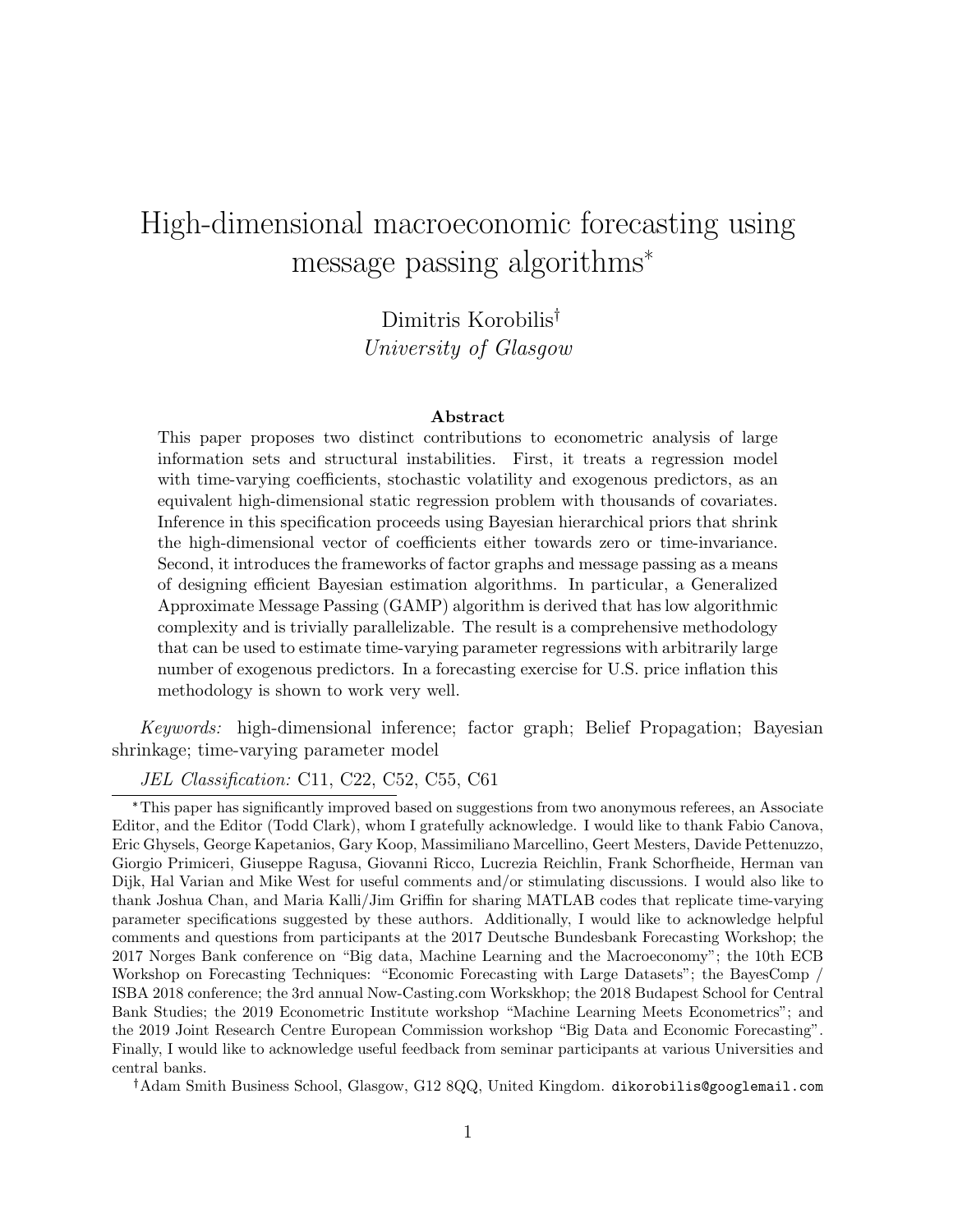## 1 Introduction

As a response to the increasing linkages between the macroeconomy and the financial sector, as well as the expanding interconnectedness of the global economy, empirical macroeconomic models have increased both in complexity and size. For that reason, estimation of modern models that inform macroeconomic decisions – such as linear and nonlinear versions of dynamic stochastic general equilibrium (DSGE) and vector autoregressive (VAR) models – many times relies on Bayesian inference via powerful Markov chain Monte Carlo (MCMC) methods.<sup>1</sup> However, existing posterior simulation algorithms cannot scale up to very high-dimensions due to the computational inefficiency and the larger numerical error associated with repeated sampling via Monte Carlo; see Angelino et al. (2016) for a thorough review of such computational issues from a machine learning and high-dimensional data perspective. In that respect, while Bayesian inference is a natural probabilistic framework for learning about parameters by utilizing all information in the data likelihood and prior, computational restrictions might make it less suitable for supporting real-time decision-making in very high dimensions.

This paper introduces to the econometric literature the framework of factor graphs (Kschischang et al., 2001) for the purpose of designing computationally efficient, and easy to maintain, Bayesian estimation algorithms. The focus is not only on "faster" posterior inference broadly interpreted, but on designing algorithms that have such low complexity that are future-proof and can be used in high-dimensional econometric problems with possibly thousands or millions of coefficients. While a graph, in general, is a structure that allows the representation of objects that are related in some sense<sup>2</sup>, a factor graph representation of a high-dimensional vector of model parameters, in particular, depicts how

<sup>&</sup>lt;sup>1</sup>See Herbst and Schorfheide (2015) and Koop and Korobilis (2010) for detailed discussion of Bayesian computation in DSGE and VAR models, respectively.

<sup>2</sup>The most popular use of graphs in economics is to represent networks of agents, banks, social networks etc; see Jackson (2008).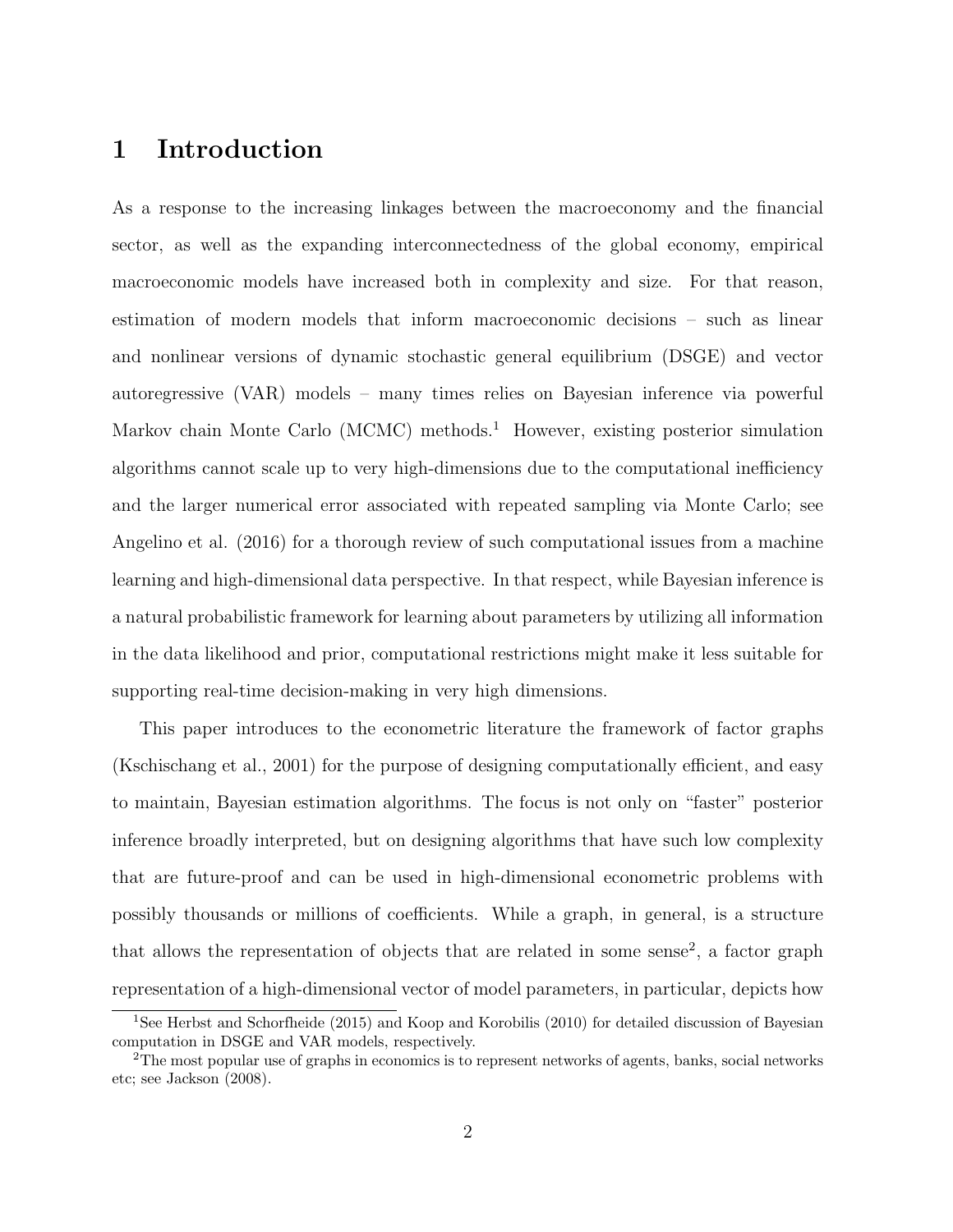each of its scalar elements is connected with each other based on the functional form of their joint posterior distribution. As a result, the factor graph representation provides a visual tool for the decomposition of a high-dimensional joint posterior distribution into smaller, tractable parts. By doing so, factor graphs can be used to design parallel versions of MCMC algorithms, as well as efficient iterative algorithms called *message passing algorithms* – the latter being the concept of interest in this paper.<sup>3</sup>

Having the factor graph as the starting point, interest lies in an estimation strategy called the sum-product algorithm which is not well known in mainstream statistics, despite the fact that it is computationally powerful (Wand, 2017, p. 137-138). The sum-product algorithm is a general rule in factor graphs that allows to iteratively approximate marginal (posterior) distributions. When applied to a parametric problem with arbitrary likelihood and prior functions, the so-called Generalized Approximate Message Passing (GAMP) algorithm introduces further Gaussian and quadratic approximations to the possibly complicated expressions derived by the sum-product iterative algorithm. Proposed by Rangan (2011), GAMP is an extension of the popular Approximate Message Passing (AMP) algorithm of Donoho et al. (2009). The GAMP algorithm has desirable properties, namely, high-dimensional scalability, parallelizability, and effortless maintenance. Therefore, the first task of this paper is to analyze the concept of message passing algorithms in general; simplify the jargon stemming from signal processing, computing science, and similar literatures that have introduced such algorithms; and show how GAMP, in particular, can lead to efficient posterior inference in very high-dimensions.

At the same time, a second important task is to provide compelling evidence that the proposed algorithm is relevant for modeling macroeconomic variables. For that reason, I

<sup>&</sup>lt;sup>3</sup>Message passing algorithms are dynamic programming methods designed for efficiently performing large computations by distributing calculations among a number of simpler processors. Readers working with High-Performance Clusters (HPC) might be familiar with the related concept of message passing interface (MPI) which is a standardized means for exchanging data/commands between multiple processors in a computer cluster.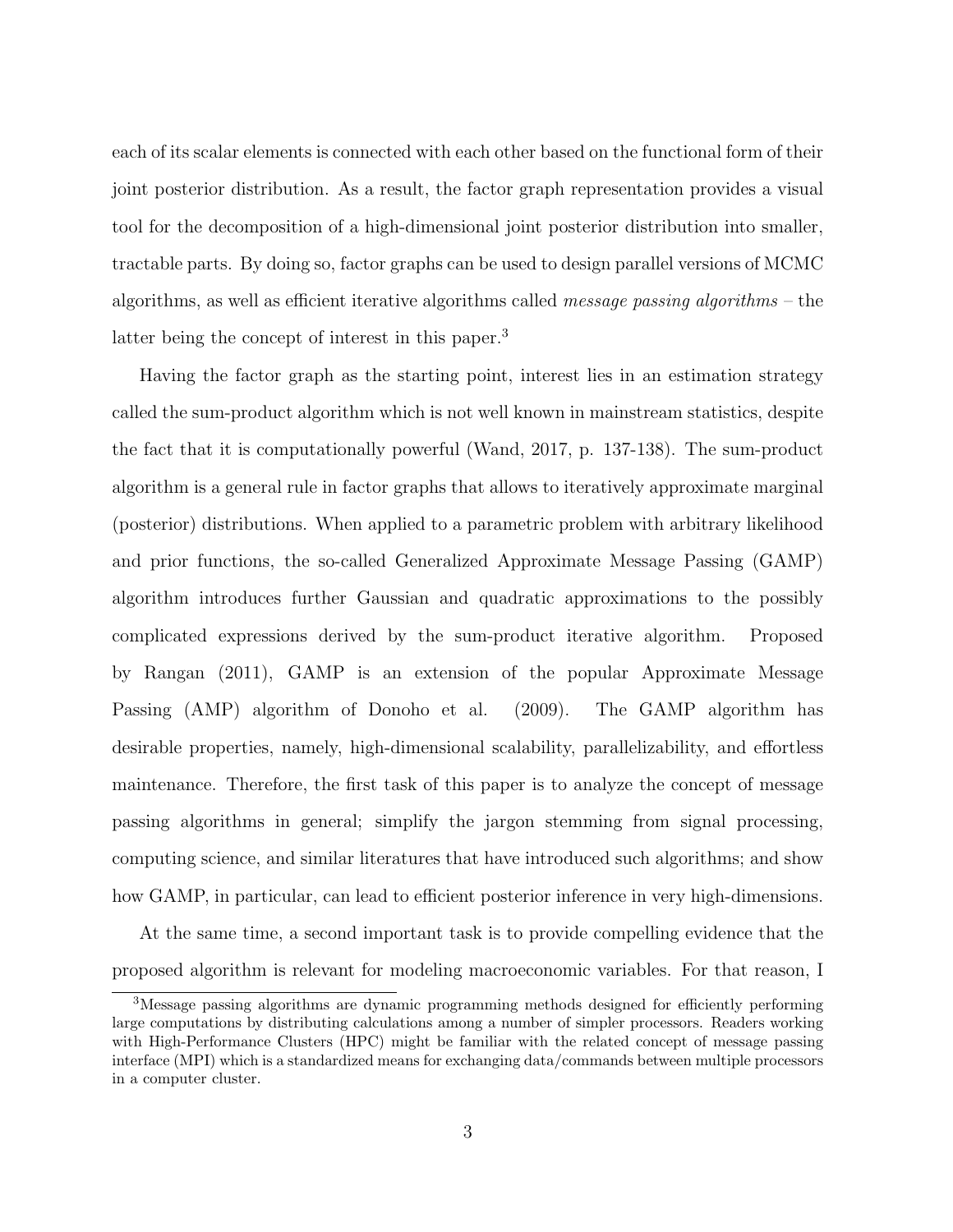utilize a regression model setting with time-varying coefficients, stochastic volatility, and exogenous predictors. Regression models featuring time-varying parameters (TVPs) have been popular in economics at least since the seminal work of Cooley and Prescott (1976). More recently, there has been a systematic effort to introduce efficient MCMC algorithms for flexible estimation and shrinkage in Bayesian TVP models; see Belmonte et al. (2014), Chan et al. (2012), Giordani and Kohn (2008), Groen et al. (2013), Kalli and Griffin  $(2014)$ , Koop and Potter  $(2007)$ , Kowal et al.  $(2018)$ , Nakajima and West  $(2013)$ , Ročková and McAlinn (2018) and Stock and Watson (2007) among others. These are examples of carefully designed MCMC algorithms that result in flexible joint modeling of structural instabilities and parameter shrinkage, but that may not be scalable to very high dimensions due to their reliance on repeated sampling via Monte Carlo.

As a consequence, a novel empirical contribution introduced in this paper is to estimate a time-varying parameter regression model by using an observationally equivalent highdimensional static regression form, and to address computational concerns by using message passing inference. With  $T$  observations and  $p$  predictors, the TVP model can be written as a static regression with the same T observations but  $(T + 1)p$  covariates – where the product  $(T + 1)p$  can easily be in the order of tens of thousands in standard macroeconomic applications. This static representation of the time-varying parameter model is anything but new, however, its estimation in the past has been exclusively tackled by specifying an additional hierarchical random walk (or some times stationary autoregressive) model for all time-varying parameters. This hierarchical form allows for inference using state-space methods and at the same time it can be interpreted as an informative shrinkage prior that makes estimation of this high-dimensional problem feasible. Instead I propose to completely drop this "random-walk prior" and the resulting state-space representation, and estimate the time-varying parameter model as a highdimensional static regression with the assistance of a flexible Bayesian hierarchical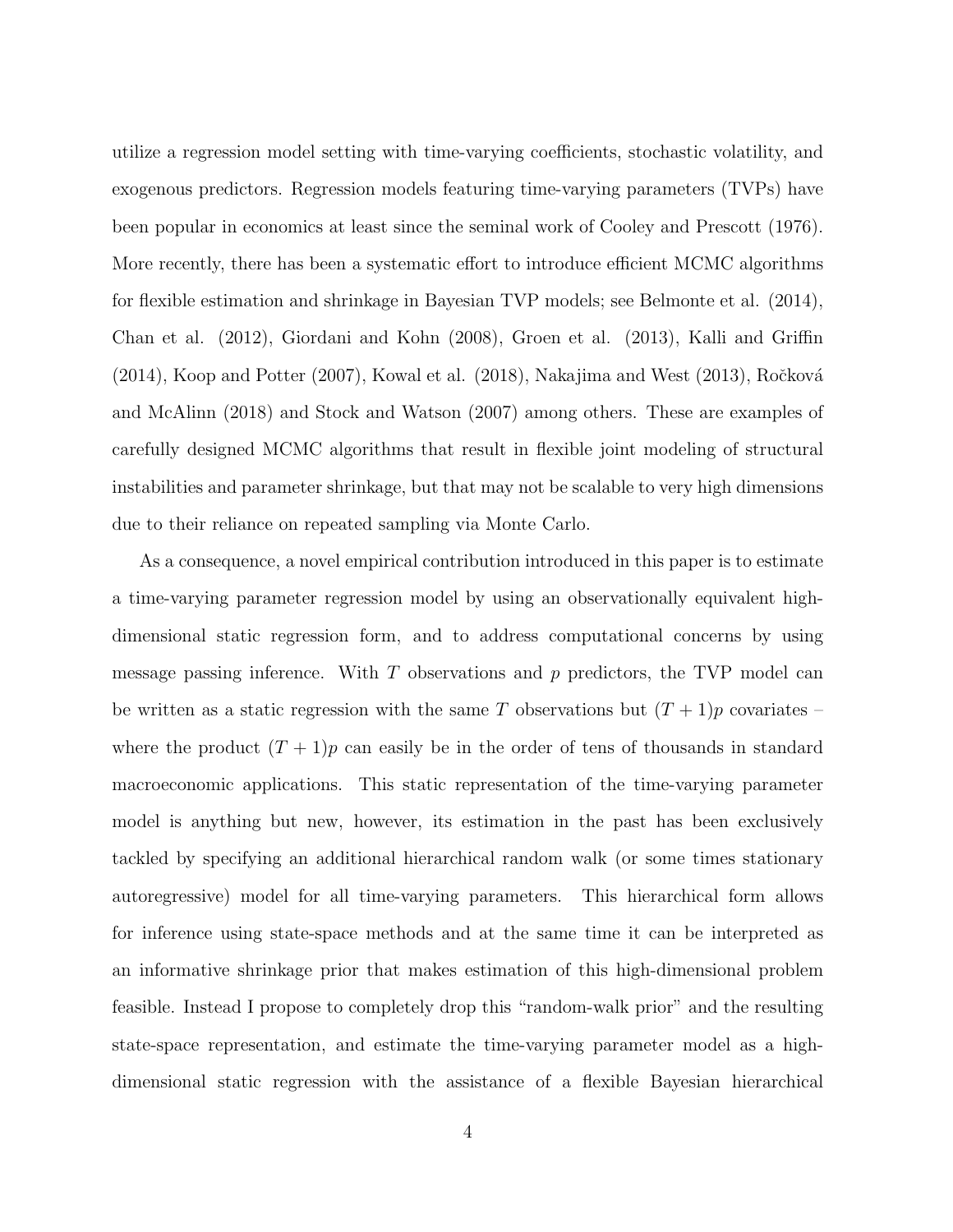shrinkage prior inspired by Tipping (2001). That way, by casting the TVP regression model into equivalent static form, standard shrinkage principles can be used in order to determine by how much coefficients evolve over time, or whether their value is zero and they are completely irrelevant. Most importantly, the use of the low-complexity GAMP algorithm ensures that the static form of the TVP regression with  $(T + 1)p$  covariates can be estimated quickly. The benefits of this algorithm and modeling strategy are illustrated using a forecasting exercise for monthly U.S. inflation that extends Stock and Watson (1999) to the TVP setting. The static form of the TVP regression estimated with GAMP is contrasted with powerful but slow MCMC algorithms for TVP models, such as Chan et al. (2012) and Kalli and Griffin (2014). The proposed approach, by incorporating a larger number of predictors and by shrinking coefficients flexibly, does perform significantly better compared to competitors in out-of-sample forecasting.

In the next section I introduce the general framework of factor graphs on random variables (parameters) and with the help of a toy example I show how this framework allows for efficient calculation of marginal distributions. Next, in Section 3 I introduce the TVP regression setting, rewrite the likelihood in static regression form and specify a shrinkage "sparse Bayesian learning" (SBL) prior. Under the given functional forms for the likelihood and prior, I proceed to derive a GAMP algorithm for this particular problem. In Section 4 the benefits of the proposed high-dimensional modeling approach are evaluated in a forecasting exercise for U.S. price inflation. Section 5 concludes the paper.

### 2 Factor graphs and the sum-product algorithm

A factor graph represents the way a global function of several variables can be decomposed into a product of simpler functions ("factors"). Consider a generic example with discrete random variables  $x = (x_1, x_2, x_3)$  and a joint mass function p that we can decompose, say,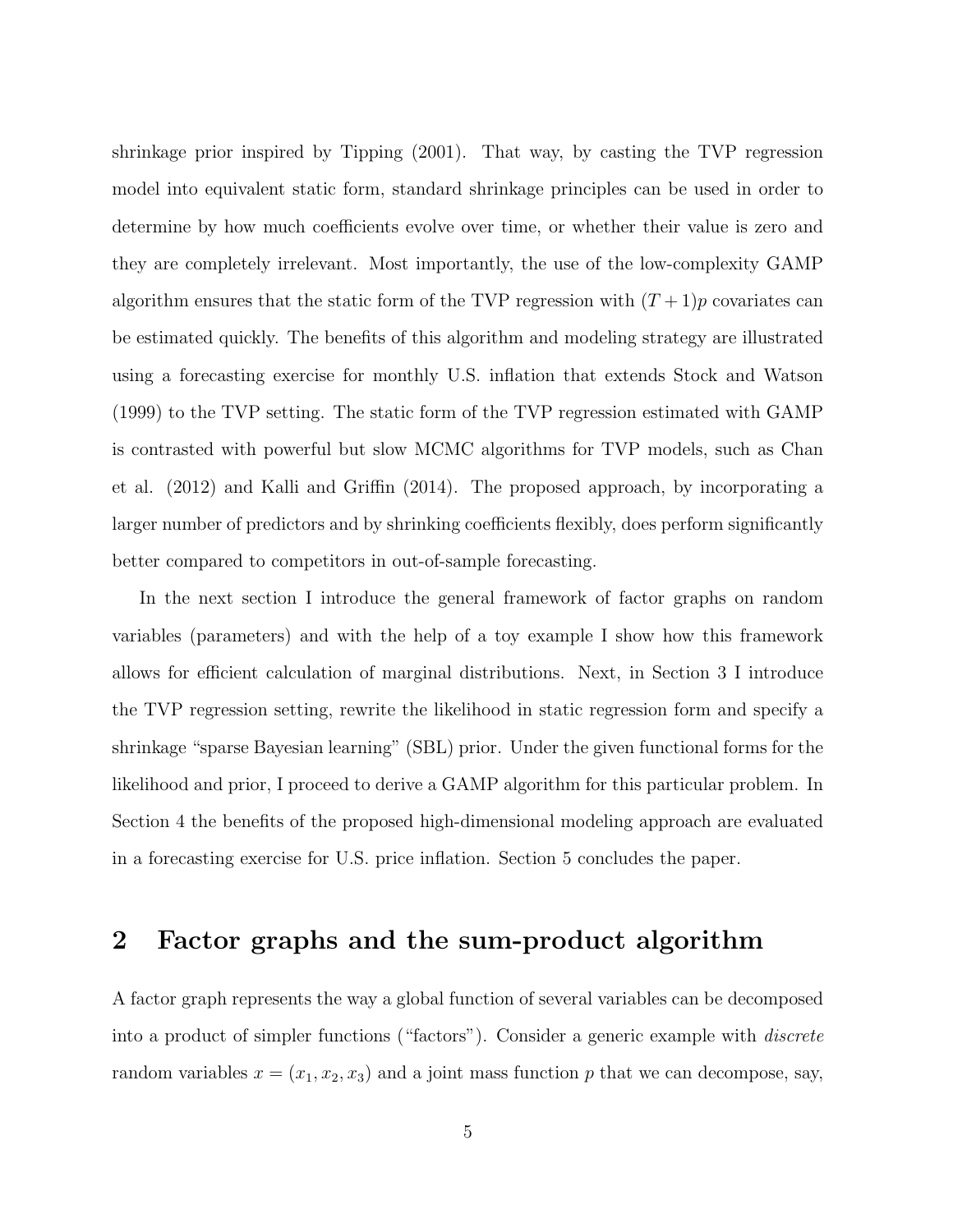as

$$
p(x_1, x_2, x_3) = f_a(x_1) f_b(x_1, x_2) f_c(x_2, x_3) f_d(x_3), \qquad (1)
$$

where  $f_a, f_b, f_c, f_d$  are the factors that have known functional forms.<sup>4</sup> This simple example can be depicted using the factor graph of Figure 1, where circles denote the place of random variables in the graph and filled boxes denote the factors/functions.<sup>5</sup>



Figure 1: Simple factor graph representation of the decomposition of joint function  $p(x_1, x_2, x_3)$ .

Consider now calculation of the marginal distribution of  $x_i$ . This is a computationally demanding task due to the fact that it involves integration (summation, in the discrete variable case) over all variables other than  $x_i$ 

$$
p(x_i) = \sum_{x \backslash x_i} p(x_1, x_2, x_3),
$$
\n(2)

where  $x \backslash x_i$  denotes the set x with the element  $x_i$  removed. As an example, if the variables in x have two states (e.g. they are binary variables), then the above sum would only require 2<sup>3</sup> operations. However, for high number of states and/or variables computational requirements proliferate substantially. Nevertheless, if  $p(x_1, x_2, x_3)$  is replaced with the

<sup>&</sup>lt;sup>4</sup>In the next section, the discrete random variables x are replaced by continuous model parameters, and the factors/functions are conditional or marginal probability distributions over these parameters.

<sup>&</sup>lt;sup>5</sup>In graph theory, symbols like the boxes and the circles in this example are called nodes or vertices. Nodes that depend to each other are connected with a solid line, and each connected pair of nodes is called an "edge".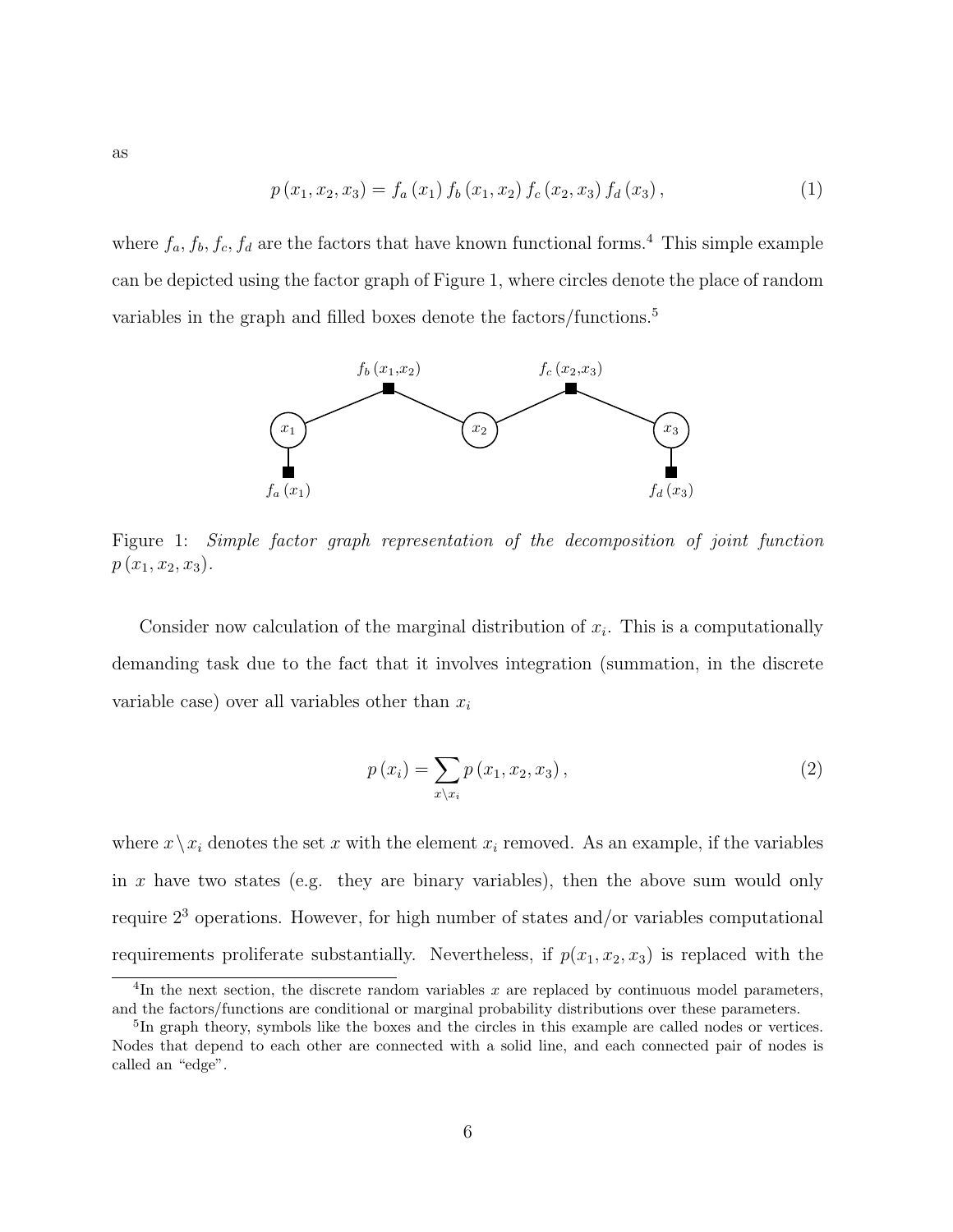expression in (1) it can be seen that not each variable is coupled to every other one, and this feature can be exploited in order to simplify the summation. For example, in the case of variable  $x_1$ , Figure 1 depicts that it is directly connected to  $x_2$  and the factors  $f_a(x_1)$ and  $f_d(x_1, x_2)$ , but it is only indirectly connected to  $x_3$  and the remaining factors. Put differently, we can simplify (2) via identity (1) as follows

$$
p(x_1) = \sum_{x_2} \sum_{x_3} f_a(x_1) f_b(x_1, x_2) f_c(x_2, x_3) f_d(x_3)
$$
 (3)

$$
= f_a(x_1) \sum_{x_2} f_b(x_1, x_2) \sum_{x_3} f_c(x_2, x_3) f_d(x_3).
$$
 (4)

The second line of the equation above implies less algorithmic operations compared to the expression in the first line.

It should be clear at this point that the role of the factor graph representation is to allow to pin down the full path of influence that each variable  $x_i$  exerts on other variables. As a consequence, by having this path of influence, only the required factors  $f_j$  can be used when calculating marginal distributions, which increases computational efficiency. This is where the concept of *message passing* formalizes such an efficient procedure for computing marginals. Each variable node passes messages to the next variable, where these messages are real-valued functions showing the influence that this variable exerts on all other variables. In the remainder of this Section message passing inference is introduced and the sum-product algorithm is derived, such that simplifications similar to the ones in equations (3)-(4) are formalized mathematically. Subsequently, in Section 3 the results of this toy example with three discrete random variables (parameters) can be generalized to a high-dimensional regression setting with possibly millions of parameters. More detailed introductions to these concepts can be found in popular machine learning textbooks, such as Barber (2012) and Bishop (2006). A recent introduction of message passing inference in factor graphs from a statistician's perspective is provided in Wand (2017).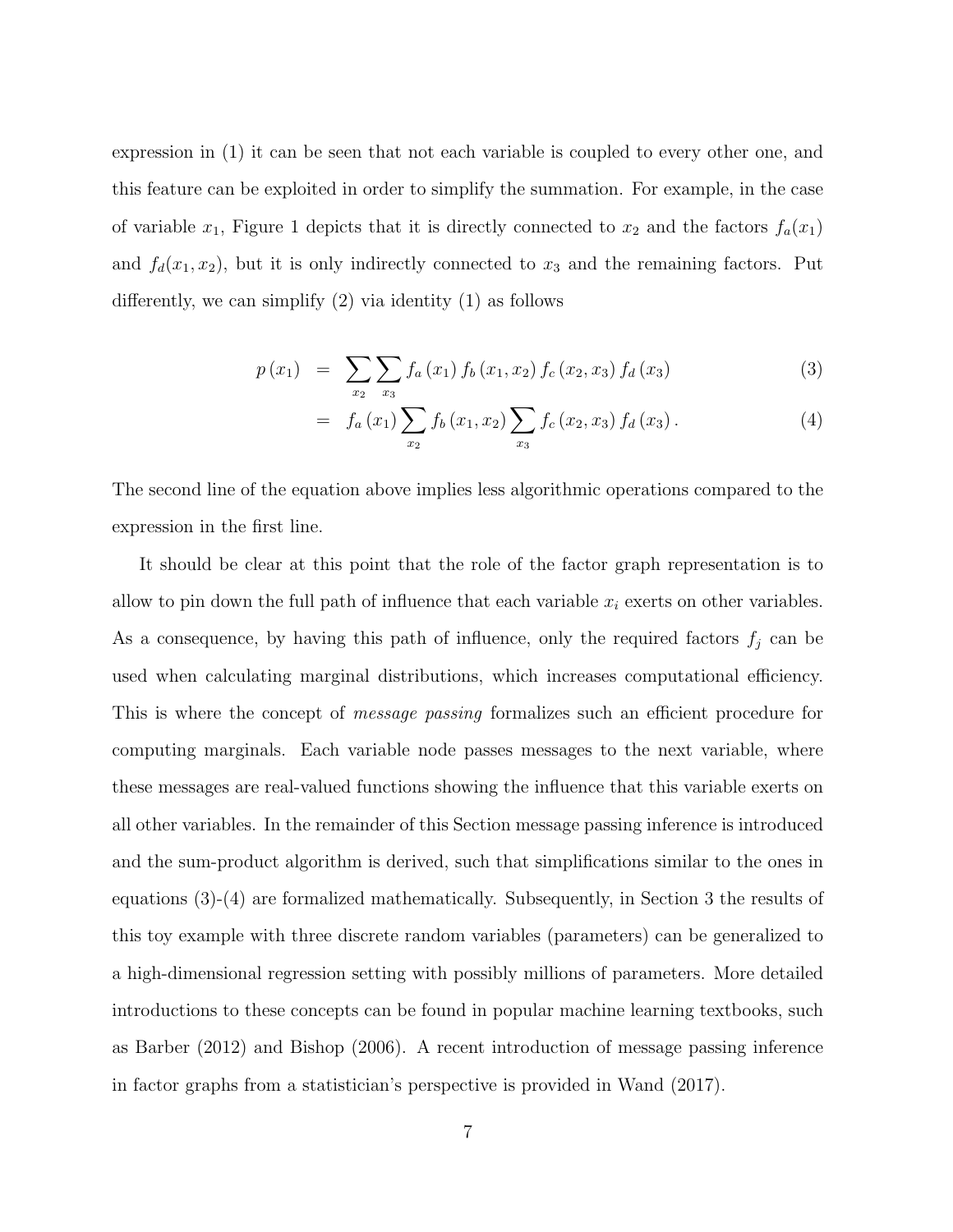Denote with  $\mu_{x_i \to f_j}$  the message sent from variable  $x_i$  to function  $f_j$ , and with  $\mu_{f_j \to x_i}$  the message sent from factor node  $f_j$  to variable node  $x_i$ , where  $i = 1, 2, 3$  and  $j = a, b, c, d$  in our simple example with three variables and four factors. The message sent from variable  $x_i$  to factor node  $f_j$  is equal to the product of all messages arriving to node  $x_i$  except from the message coming from the target node  $f_j$ :

$$
\mu_{x_i \to f_j} = \prod_{k \in N(x_i), k \neq j} \mu_{f_k \to x_i},\tag{5}
$$

where  $N(x_i)$  is the set of neighboring (factor) nodes to  $x_i$ . Similarly, the message sent from factor node  $f_j$  to variable node  $x_i$  is given by the sum over the product of the factor function  $f_j$  itself and all the incoming messages, except the messages from the target variable node  $x_i$ :

$$
\mu_{f_j \to x_i} = \sum_{x \backslash x_i} f_j(x) \prod_{l \in N(x_i), l \neq i} \mu_{x_l \to f_j}.
$$
\n
$$
(6)
$$

Due to the form of the equation above, algorithms that are designed to iterate between (5) and (6) are called sum-product algorithms; see also respective equations for the regression model in the next section.

In the special case where  $x_i$  is an external node (as is the case with  $x_1$  and  $x_3$  in this example) it holds that  $\mu_{x_i \to f_j} = 1$ . Similarly, if  $f_j$  is an external factor node (see  $f_a(x_1)$ ) and  $f_d(x_3)$  in Figure 1) it holds that  $\mu_{f_j \to x_i} = f_j(x_i)$ . Equations (5)-(6) define the iterations of the so-called sum-product algorithm (also called Belief Propagation; see Pearl, 1982), that allows calculation of marginal distributions (also called "beliefs" in computing science and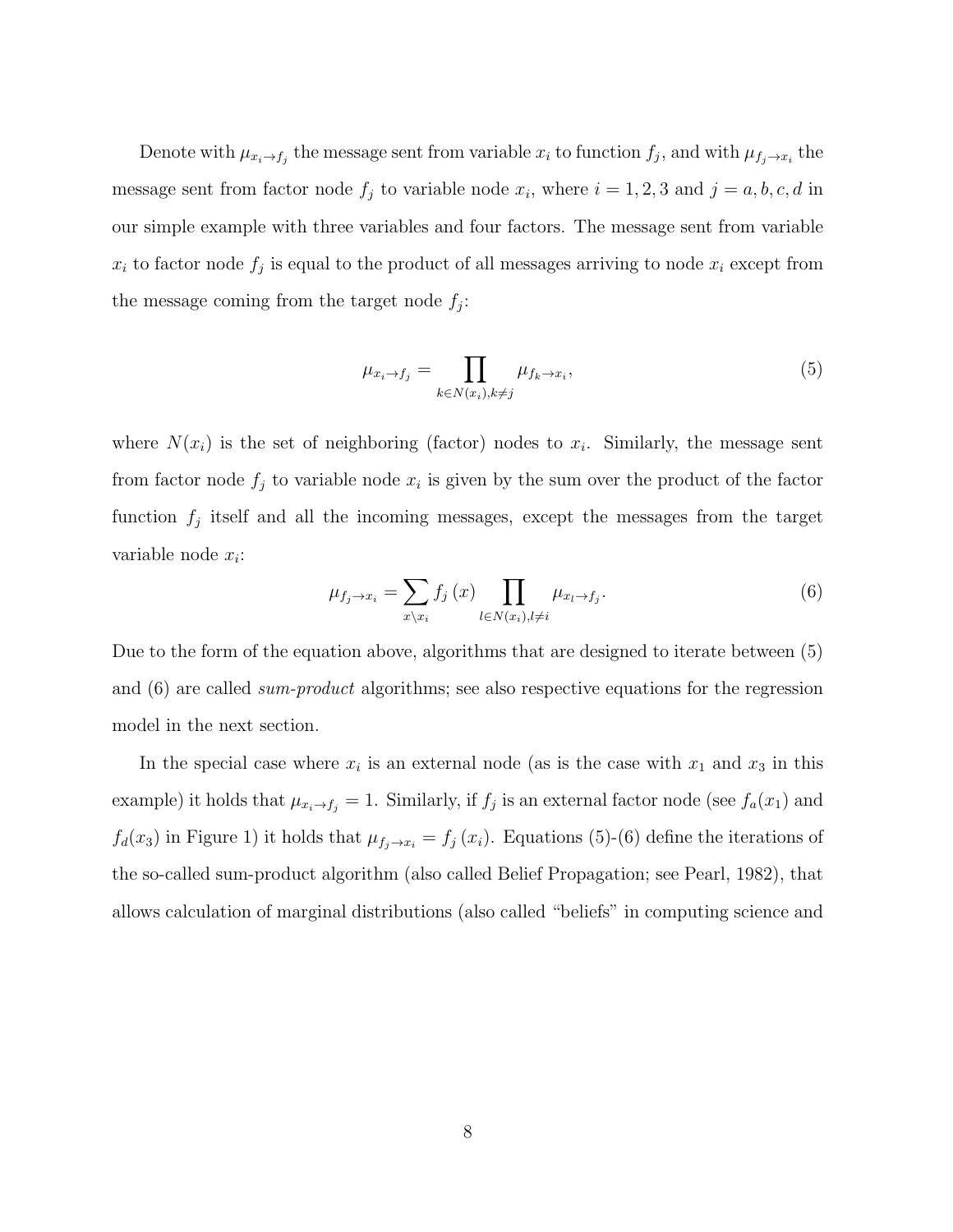the Bayesian networks literature). Upon convergence, it can be shown<sup>6</sup> that

$$
p(x_i) \propto \prod_{m \in N(x_i)} \mu_{f_m \to x_i},\tag{7}
$$

that is, the marginal distribution of variable  $x_i$  is simply the product of all messages received only from factor nodes that are connected to  $x_i$ .

Consider for example calculation of  $p(x_2)$ . Starting from the left of the graph, the messages emitted to node  $x_2$  are:

$$
\mu_{f_a \to x_1} = f_a(x_1), \tag{8}
$$

$$
\mu_{x_1 \to f_b} = \mu_{f_a \to x_1} = f_a(x_1), \tag{9}
$$

$$
\mu_{f_b \to x_2} = \sum_{x_1} f_b(x_1 x_2) \mu_{x_1 \to f_b}, \tag{10}
$$

where the first identity holds because  $f_a(x_1)$  is an external factor node, the second identity is a result of equation (5), and the third identity is a result of (6). Similarly, the messages that arrive to  $x_2$  stating from the right of the graph are

$$
\mu_{f_d, x_3} = f_d(x_3), \tag{11}
$$

$$
\mu_{x_3 \to f_c} = \mu_{f_c \to x_3} = f_d(x_3), \tag{12}
$$

$$
\mu_{f_c \to x_2} = \sum_{x_3} f_c(x_2, x_3) \mu_{x_3 \to f_c}, \tag{13}
$$

where again the first identity results from the fact that  $f_d(x_3, x_4)$  is an external factor node, the second results from equation (5) and the third from equation (6). Therefore, the

<sup>&</sup>lt;sup>6</sup>It is beyond the scope of this paper to derive and prove the algorithm, and the reader is referred to the excellent machine learning books of Barber (2012) and Bishop (2006).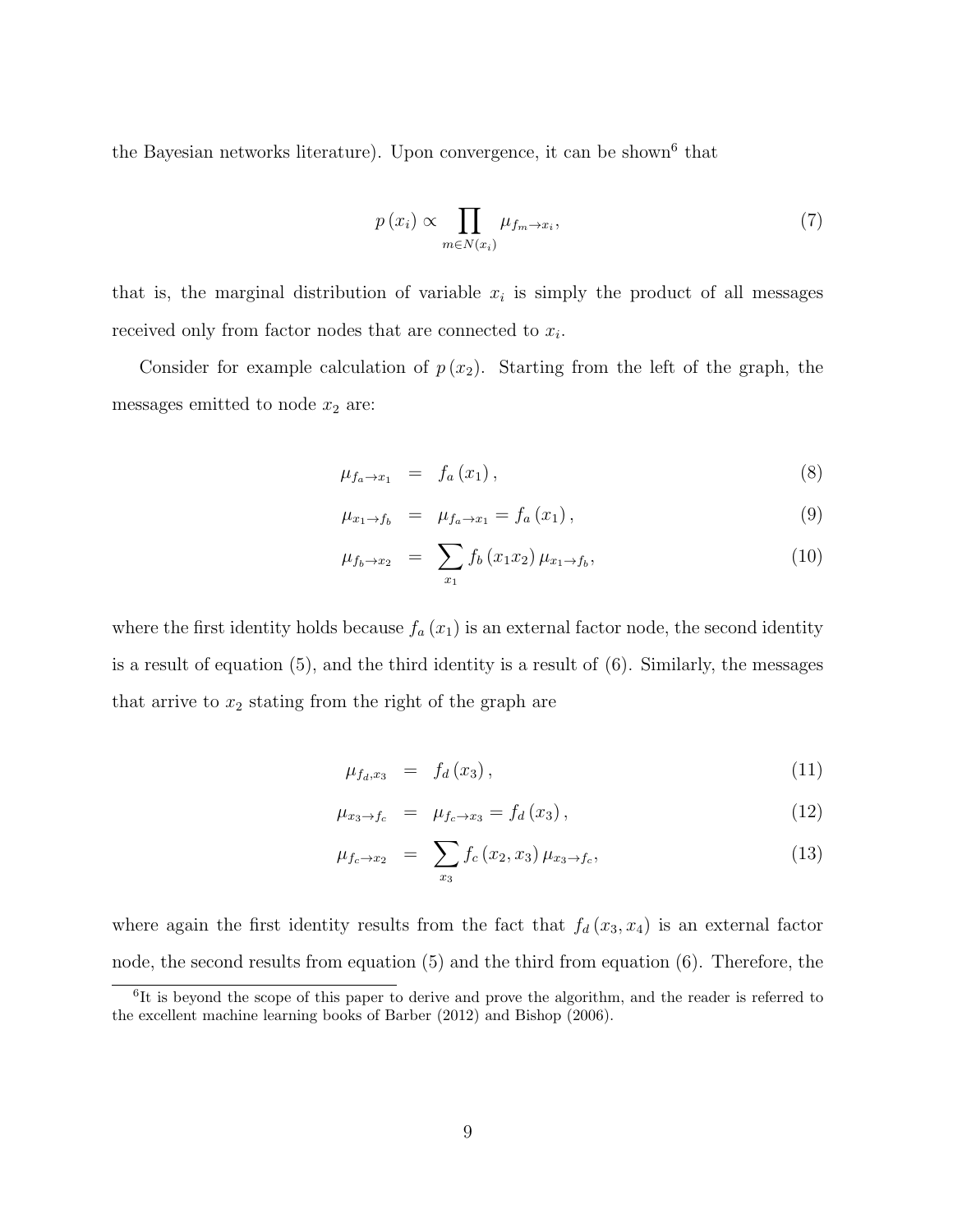marginal distribution of  $x_2$  is now

$$
p(x_2) \propto \mu_{f_b \to x_2} \times \mu_{f_c \to x_2}.\tag{14}
$$

Using similar arguments we can derive  $p(x_1)$  and  $p(x_3)$ .

In this particular example, the formula derived in (14) might seem redundant as for a wide class of distributions  $p(\bullet)$ , one can simply calculate the marginal distribution of  $x_2$  using numerical integration. However, in high dimensions with many random variables, the sum-product rule can provide us with scalable and parallel posterior inference algorithms that can be several times faster compared to conventional algorithms that iterate sequentially (e.g. Gibbs sampler). It can be shown that the sum-product (Belief Propagation) algorithm is a special case of the more general expectation propagation algorithms that have been very popular in Bayesian machine learning; see Vehtari et al. (2018). Finally, note at this point that there is no mention about how to approximate the summations in (6), which will not necessarily be tractable. Given the sum-product formula, there are several algorithms that would allow for the approximation of the required messages which are functions of the factors  $f_j$ . For example, Wand (2017) develops message passing inference inspired by the variational Bayes method. In the next section I adopt a recently developed algorithm (Generalized Approximate Message Passing) that performs Normal approximations to the functions implied by the sum-product iterations.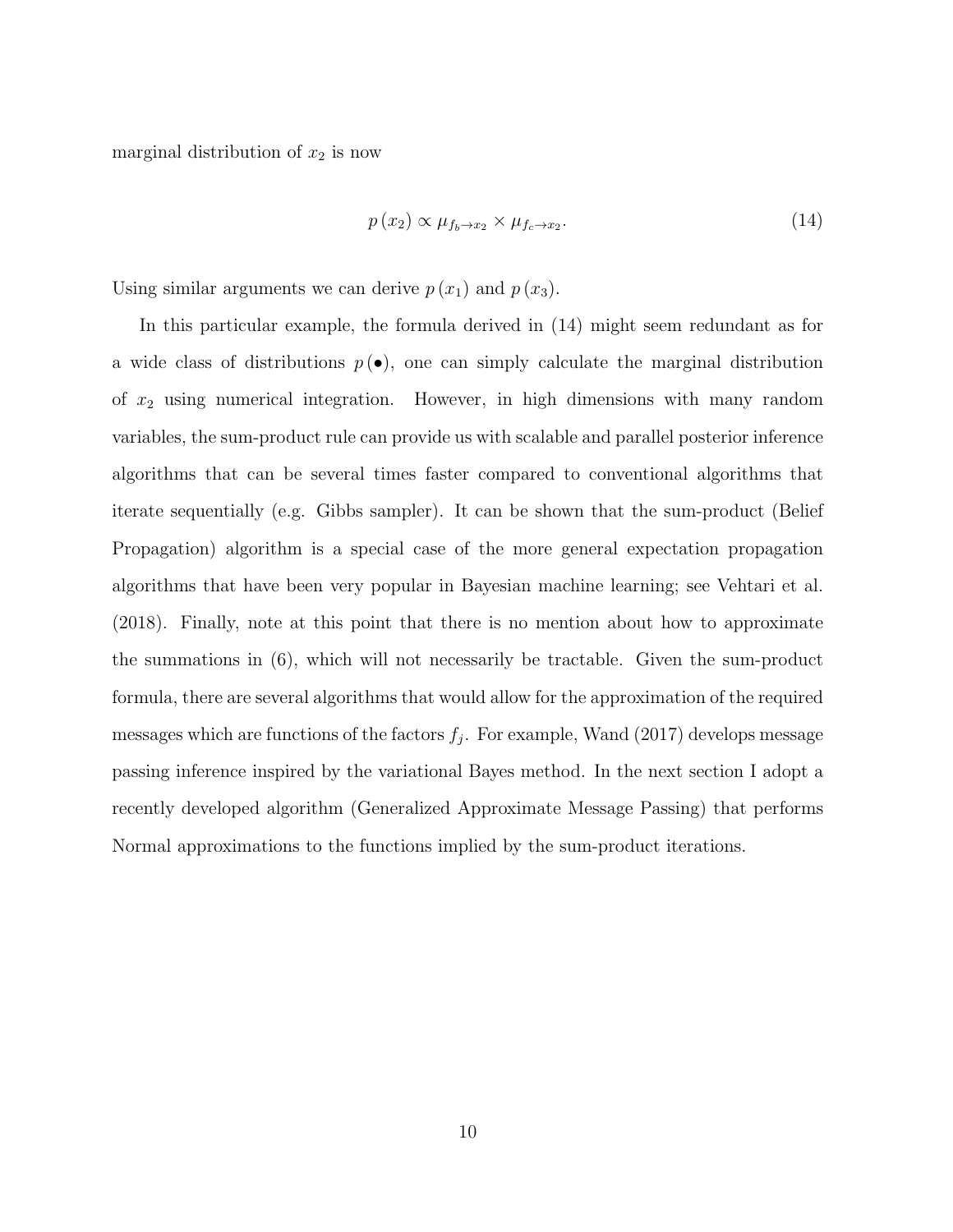## 3 Econometric Methodology

#### 3.1 Time-varying parameter regression

The starting point is the following time-varying parameter (TVP) regression with stochastic volatility of the form

$$
y_t = x_t \beta_t + \varepsilon_t,\tag{15}
$$

subject to an initial condition for  $\beta_t$  at  $t=0$  (denoted as  $\beta_0$ ), where  $y_t$  is the  $t^{th}$  observation on the variable of interest,  $t = 1, ..., T$ ,  $x_t$  is a  $1 \times p$  vector of predictors (possibly including lags of  $y_t$ ),  $\beta_t$  is a  $p \times 1$  vector of coefficients, and  $\varepsilon_t \sim N(0, \sigma_t^2)$  with  $\sigma_t^2$  the time-varying variance parameter. It is desirable to estimate the initial condition in this model, rather than assume it is knonw. For that reason, following Frühwirth-Schnatter and Wagner (2010), this model can be written using an equivalent non-centered parametrization that allows to split the parameter  $\beta_t$  into a part that is constant (which is equivalent to its initial condition  $\beta_0$ ), and an "add-on" time-varying part with initial condition fixed to zero. The equivalent specification is

$$
y_t = x_t \tilde{\beta} + x_t \tilde{\beta}_t + \varepsilon_t, \tag{16}
$$

where now  $\beta_t$  has initial condition zero and it holds that  $\beta_t = \beta + \beta_t$ . As shown in Belmonte et al. (2014) this parametrization allows to use shrinkage priors to determine whether a variable has constant coefficient (by only shrinking the time-varying part), or it is completely irrelevant for modeling  $y$  (by shrinking both the constant and time-varying parts to zero). More details of this approach are provided in the Online Appendix, Section D.1.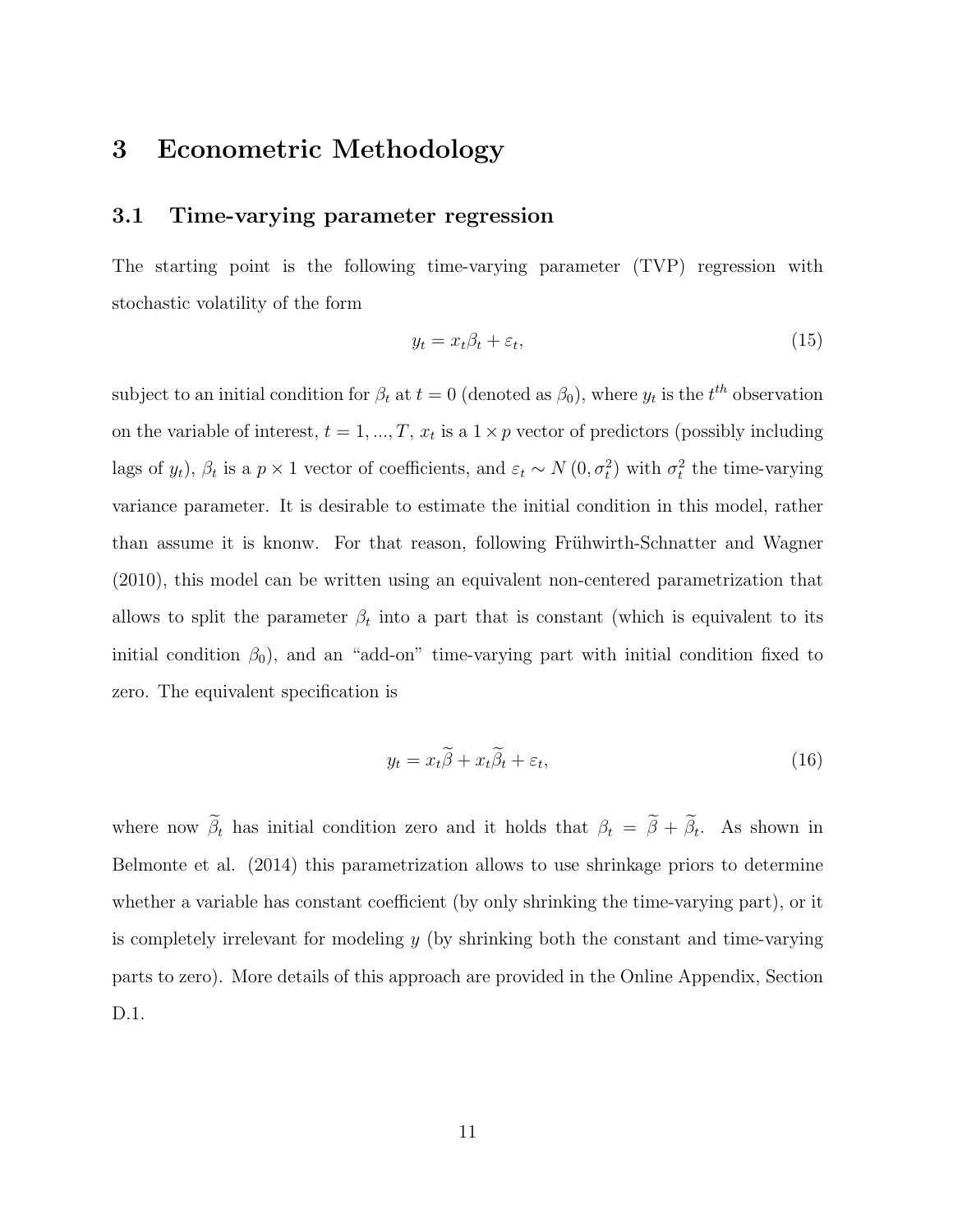The TVP regression can be written in the following equivalent static regression form

$$
y = \mathfrak{X}\beta + \varepsilon,\tag{17}
$$

where  $y = [y_1, ..., y_T]'$  and  $\varepsilon = [\varepsilon_1, ..., \varepsilon_T]'$  are column vectors stacking the observations  $y_t$ and  $\varepsilon_t$  respectively,  $\beta = \left[\widetilde{\beta}', \widetilde{\beta}'_1, ..., \widetilde{\beta}'_T\right]$  $\int'$  is a  $(T+1)p \times 1$  vector, and

$$
\mathfrak{X} = \begin{bmatrix} x_1 & x_1 & 0_{1 \times p} & \dots & 0_{1 \times p} & 0_{1 \times p} \\ x_2 & 0_{1 \times p} & x_2 & \dots & 0_{1 \times p} & 0_{1 \times p} \\ \vdots & \vdots & \ddots & \ddots & \vdots & \vdots \\ x_{T-1} & 0_{1 \times p} & 0_{1 \times p} & \dots & x_{T-1} & 0_{1 \times p} \\ x_T & 0_{1 \times p} & 0_{1 \times p} & \dots & 0_{1 \times p} & x_T \end{bmatrix},
$$
(18)

is a  $T \times (T + 1)p$  matrix. It is evident that the first p columns of X specify a constant parameter regression and its remaining columns add "time-dummies" to that regression. The Gram matrix  $(\mathcal{X}'\mathcal{X})$  is of rank T and the  $q = (T+1)p$ , in total, regression coefficients in (17) cannot be estimated with OLS. For that reason, following a long-standing tradition in engineering, economists tend to assume that  $\beta_t$  (similarly for  $\beta_t$  in the non-centered parametrization) typically follows a random walk of the form  $\beta_t = \beta_{t-1} + \eta_t$ , where  $\eta_t \sim N(0, Q)$  for some  $p \times p$  symmetric, positive-definite covariance matrix Q. This random walk regression for  $\beta_t$  allows to write the full time-varying parameter regression model in familiar state-space form, and also provides the additional information needed to estimate  $\beta_t$  using data y and X. By doing so, estimation typically relies on Markov chain Monte Carlo methods by means of a simulation smoother; see Primiceri (2005) for a representative example. From a Bayesian point of view this additional information can be viewed as a conditional hierarchical prior of the form  $p(\beta_t|\beta_{t-1}) \sim N(\beta_{t-1}, Q)$  that provides appropriate level of shrinkage. Put differently, equation (17) alone can be seen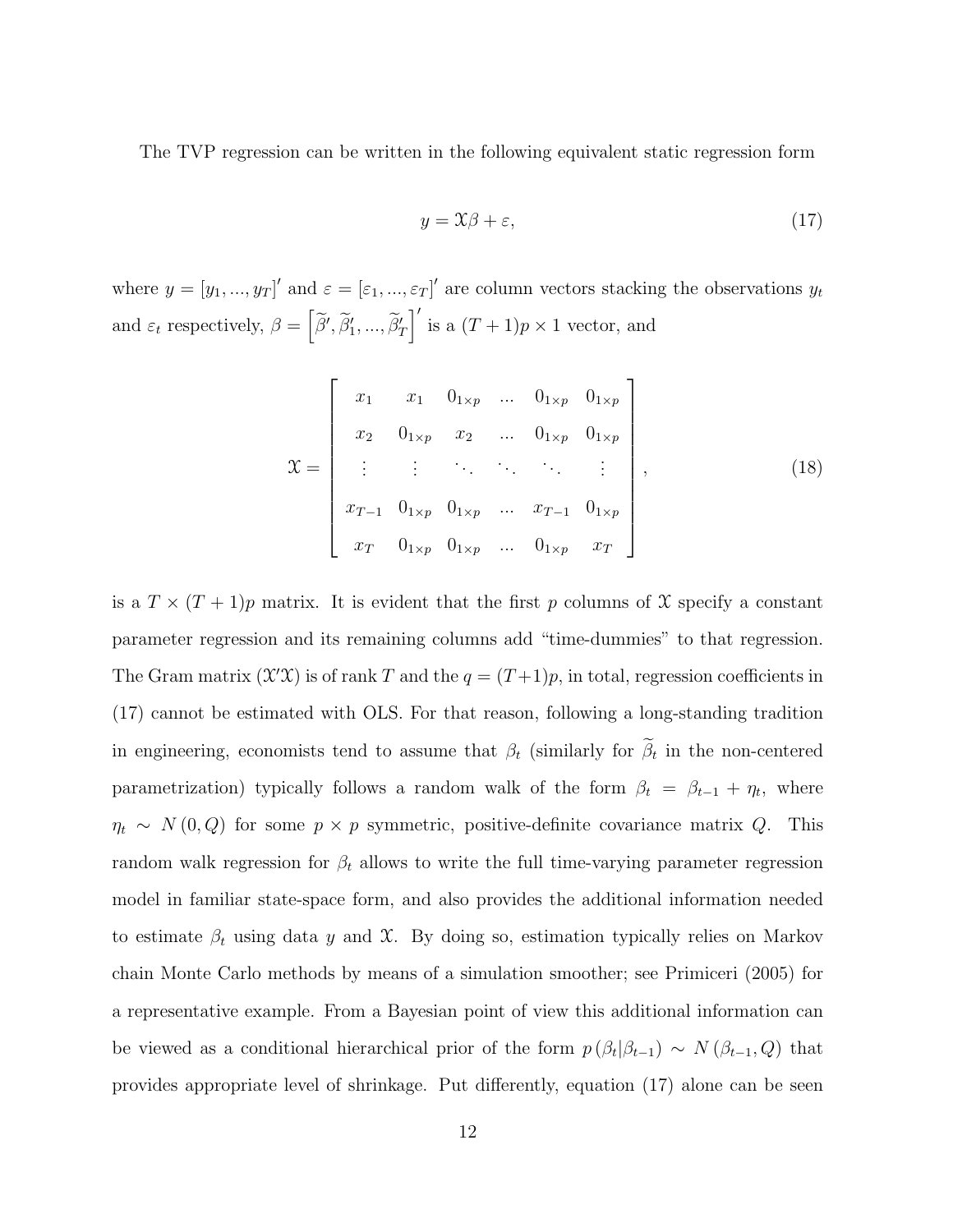as an ill-posed problem where OLS does not have a unique solution and regularization is imperative for estimation.

In this paper I adopt this shrinkage view of the time-varying parameter regression model and propose an alternative inference strategy. That is, inference is done without reference to the useful but rather informative and subjective conditional hierarchical prior for  $\beta_t$  given  $\beta_{t-1}$  outlined above. Instead, the time-varying parameters are recovered by estimating directly equation (17) using data-based hierarchical shrinkage priors. In particular, I follow Tipping (2001) and define the following independent hierarchical prior for each element  $\beta_i$  of the vector  $\beta$ ,  $i = 1, 2, ..., (T + 1)p$ ,

$$
p\left(\beta_i|\alpha_i\right) = N\left(0, \alpha_i^{-1}\right),\tag{19}
$$

$$
p(\alpha_i) = Gamma(\underline{a}, \underline{b}). \qquad (20)
$$

This conditionally Normal prior for  $\beta_i$  and Gamma prior for the precision parameter  $\alpha_i$ is a scale mixture of Normal representation of a Student-t prior. Tipping (2001) calls this heavy-tailed prior a sparse Bayesian learning (SBL) prior, and I adopt this name henceforth; see also Korobilis (2013) for a detailed explanation why such hierarchical priors have good shrinkage properties. I follow Tipping (2001) and present all empirical results using the uniform hyperpriors (over a logarithmic scale)  $\underline{a} = \underline{b} = 1 \times 10^{-10}$ .

Two additional comments are in order regarding this time-varying parameter regression. First, the number of columns of X is  $q = (T + 1)p$ , therefore, the number of coefficients grows rapidly. For example, with 700 monthly observations and only 100 predictors, we end up with 70,100 regression coefficients. As a consequence, it is imperative to choose a fast estimation algorithm that approximates the parameter posterior, and this is where the scalability of message passing algorithms comes into play. Second, there is no mention yet of inference on  $\sigma_t^2$ , as this issue is covered later in this section after the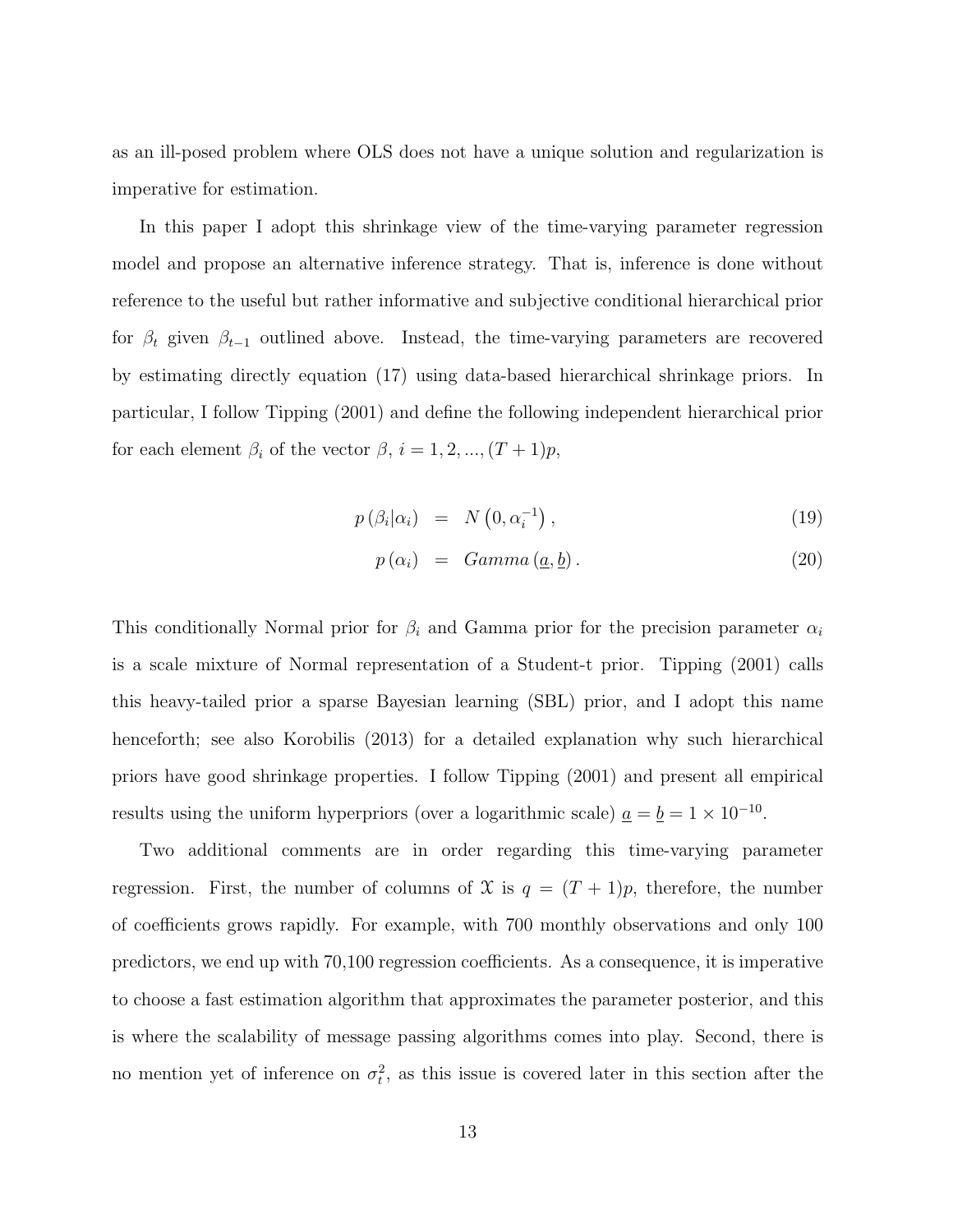GAMP inference algorithm is outlined. In a nutshell, estimation of stochastic volatility  $\sigma_t^2$  also follows the same shrinkage principles defined for  $\beta_t$ . That is, it is shown that we can write estimation of  $\sigma_t^2$  as a high-dimensional regression problem, without having to assume any kind of first-order Markov dependence to  $\sigma_{t-1}^2$ .

#### 3.2 A factor graph representation of Bayesian regression

At this point we have all the necessary ingredients in order to cast the static form of the time-varying parameter regression in equation (17) into a factor graph form.<sup>7</sup> Consider first an independent (but not necessarily i.i.d) prior for  $\beta$ , denoted  $p(\beta) = \prod_{i=1}^{q} p(\beta_i)$ , and the resulting posterior from Bayes Theorem

$$
p(\beta|y) \propto p(y|\beta) p(\beta) \tag{21}
$$

$$
= \prod_{t=1}^{T} p(y_t|\beta) \prod_{i=1}^{q} p(\beta_i).
$$
 (22)

The exact marginal posterior of  $\beta_i$ ,  $i = 1, ..., q$  is of the form

$$
p(\beta_i|y) = \int p(\beta|y) d\beta_{j\neq i}, \qquad (23)
$$

$$
\propto \int p(y|\beta) p(\beta) d\beta_{j\neq i}, \qquad (24)
$$

$$
= p(\beta_i) \int p(y|\beta) \prod_{j=1, j \neq i}^{q} p(\beta_j) d\beta_{j \neq i}, \qquad (25)
$$

where  $d\beta_{j\neq i}$  denotes integration over the whole set of  $q-1$  parameters  $\beta_j$  for  $j \neq i$ . Therefore, the formula above requires integration over a  $(q - 1)$ -dimensional integral, a numerical problem that can become computationally infeasible for a high-dimensional

<sup>&</sup>lt;sup>7</sup>For the sake of brevity, notation for prior, posterior and likelihood distributions is generic, that is, there is no reference to their exact functional forms. Exact details and parametric formulas can be found in the Online Appendix, Section B.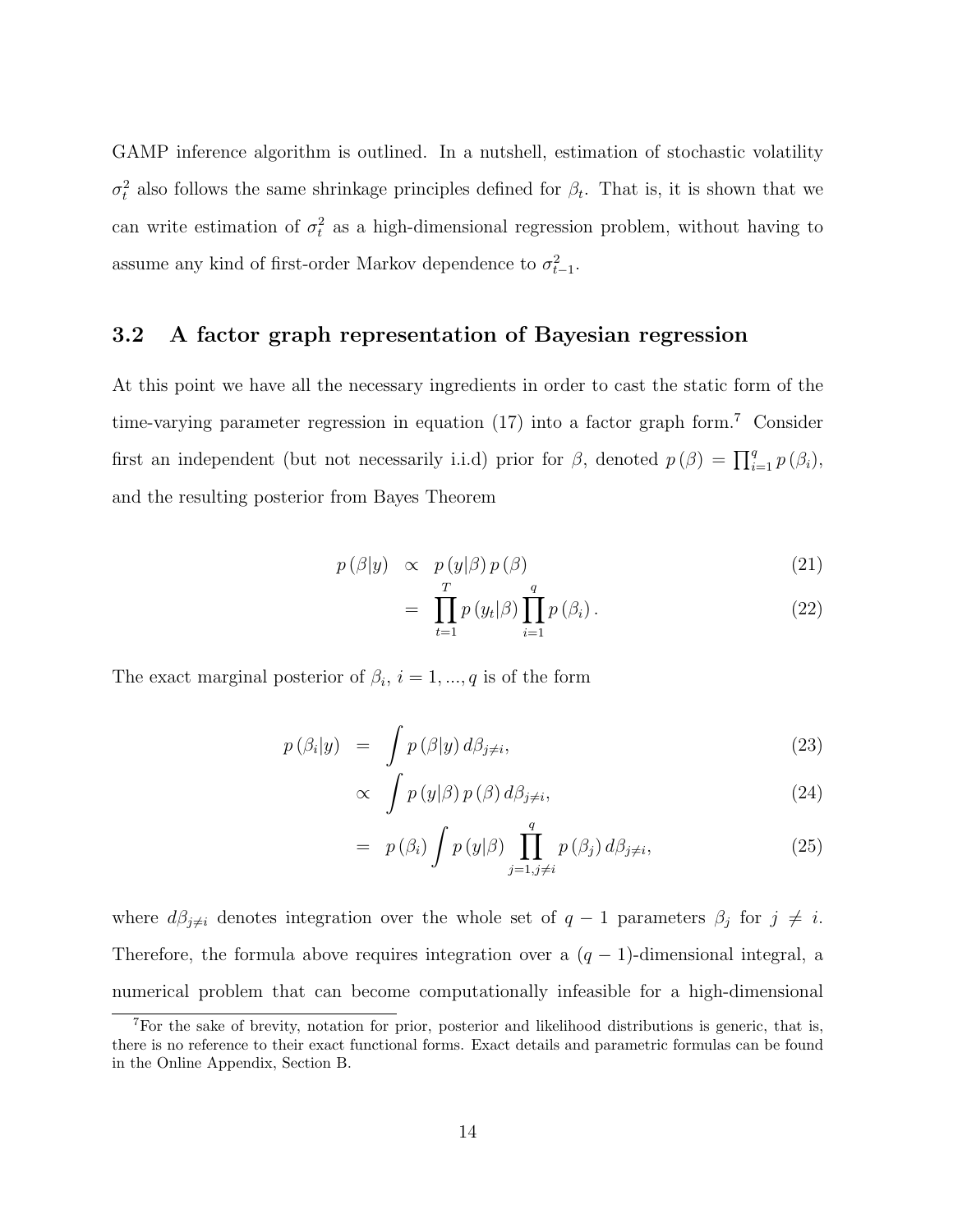vector  $\beta$ .

We can now call the framework of factor graphs in order to factorize efficiently the marginal posteriors of  $\beta$ . The factor graph representation of the regression model is depicted in Figure 2. Based on this figure, the marginal posterior of  $\beta_i$ , presented in equation (25), can be defined as the product of incoming messages at node  $\beta_i$  in the graph

$$
p(\beta_i|y) = \mu_{p(\beta_i)\to\beta_i} \prod_{t=1}^T \mu_{p(y_t|\beta)\to\beta_i}.
$$
\n(26)

Similar to equation (8) in the example of Section 2, the message  $\mu_{p(\beta_i)\rightarrow\beta_i}$  is an external factor node and for that reason it is equal to the prior  $p(\beta_i)$ . Generalizing the example sum-product rule derived in equations  $(5)$  -  $(6)$  of the previous section, we can write the messages from  $p(y_t|\beta)$   $\forall t$  to  $\beta_i$  using the following expression

$$
\mu_{p(y_t|\beta)\to\beta_i} = \int p\left(y_t|\beta\right) \prod_{j=1,j\neq i}^p \mu_{\beta_j \to p(y_t|\beta)} d\beta_{j\neq i}.\tag{27}
$$

In the decomposition above, the message from node  $\beta_j$  to function (factor)  $p(y_t|\beta)$  is the product of all incoming messages to node  $\beta_i$ , excluding the message coming from  $p(y_t|\beta)$ itself

$$
\mu_{\beta_j \to p(y_t|\beta)} = p(\beta_j) \prod_{s=1, s \neq t}^{T} \mu_{p(y_s|\beta) \to \beta_j}.
$$
\n(28)

We can see in equations (27)-(28) that in order to obtain the message  $\mu_{p(y_t|\beta)\to\beta_i}$  we need  $\mu_{\beta_j \to p(y_t|\beta)}$  and vice-versa. Therefore, one can simply update both equations iteratively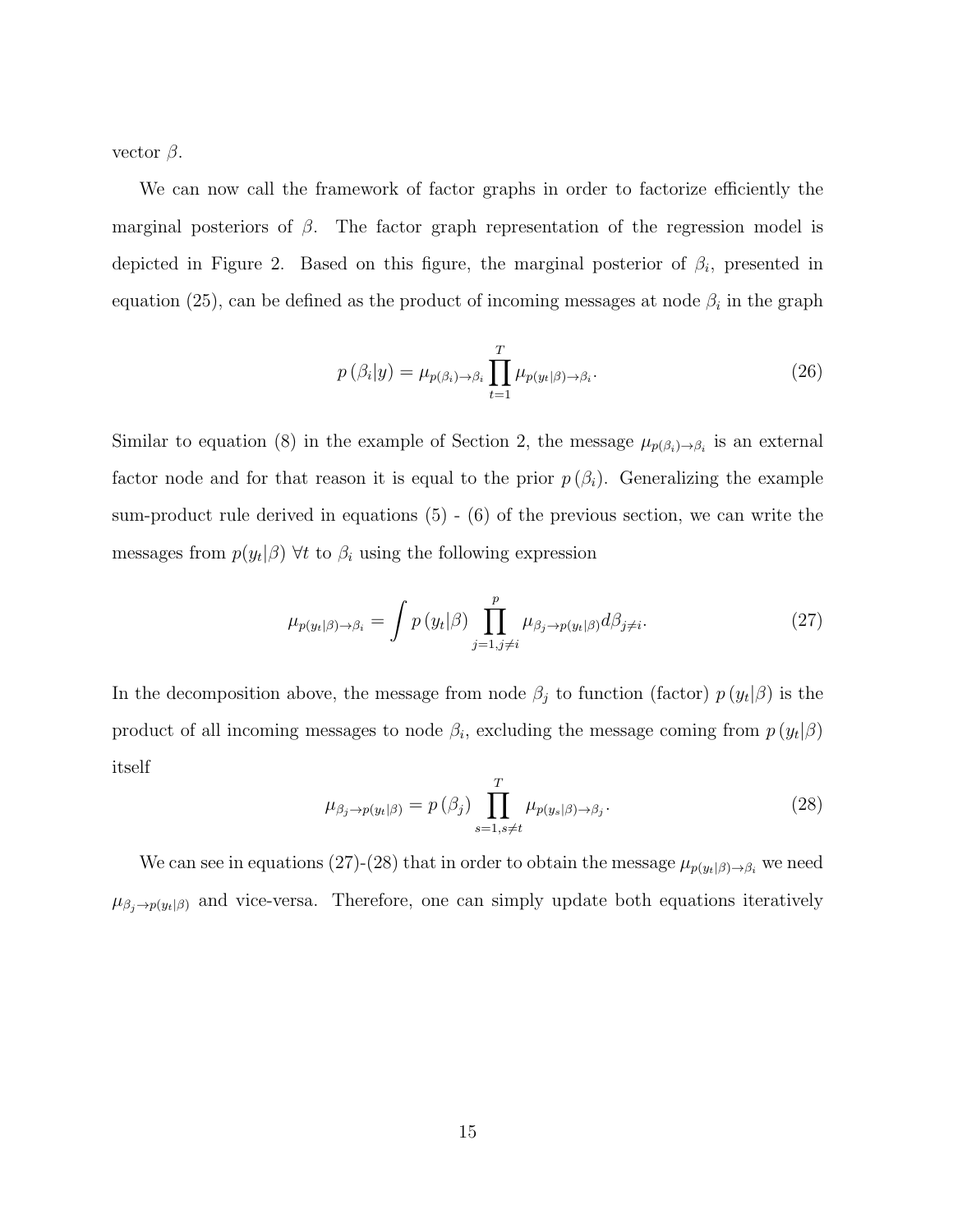

Figure 2: Factor graph representation for the high-dimensional regression model.

using the following iterative sum-product scheme

$$
\mu_{p(y_t|\beta)\to\beta_i}^{(r+1)} = \int p(y_t|\beta) \prod_{j=1, j\neq i}^q \mu_{\beta_j \to p(y_t|\beta)}^{(r)} d\beta_{j\neq i}, \tag{29}
$$

$$
\mu_{\beta_j \to p(y_t|\beta)}^{(r+1)} = p(\beta_j) \prod_{\delta=1, \delta \neq t}^{1} \mu_{p(y_\delta|\beta) \to \beta_j}^{(r)}, \tag{30}
$$

where the superscript  $(r)$  denotes the  $r^{th}$  iteration of the algorithm. In graphs with a tree structure, one iteration of the algorithm above will always recover the exact marginal posteriors for the parameters  $\beta_i$ . In a factor graph with loops there are no guarantees that the sum-product rule will converge to a good fixed point. However, the sum-product rule can still achieve a good approximation and this is the reason why it is used extensively in applications of coding theory, machine vision, and compressive sensing that have a loopy graph representation (Mooij and Kappen, 2007). Translating these facts into familiar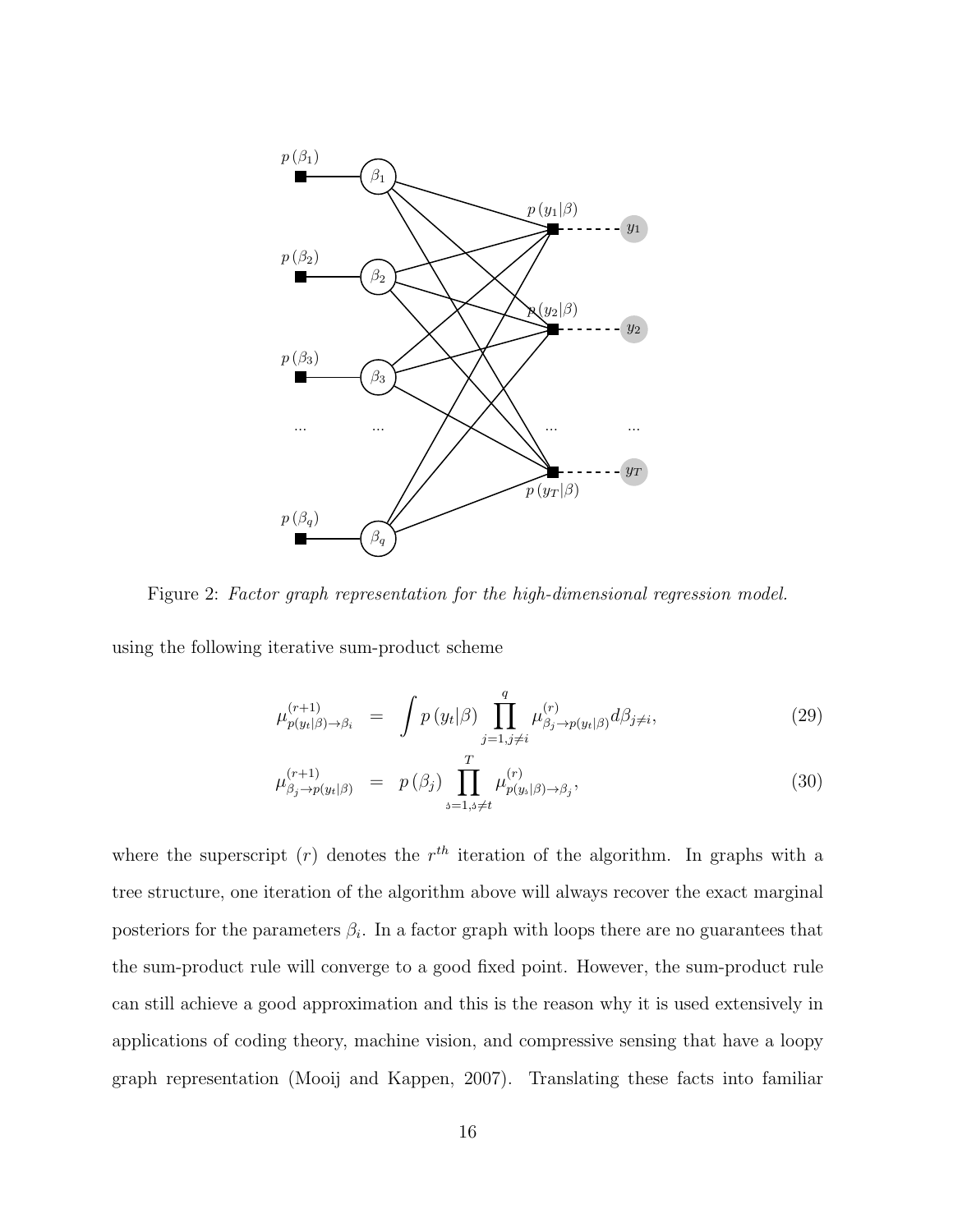jargon for the static regression in equation (17), algorithmic convergence is achieved if the correlation of right-hand side predictors is not excessively high. If this is not the case, the joint posterior of the coefficients  $\beta$  might also be highly correlated, which would make inference solely based on the marginal posteriors  $p(\beta_i)$  less accurate. In our benchmark time-varying parameter regression in (17), correlation is by default not excessively high due to the fact that the Gram matrix  $\mathcal{X}'\mathcal{X}$  has a certain block-diagonal structure that allows for a general sparse correlation pattern – even if within a given block correlation may be high. In the empirical application, predictor variables are mainly principal components or lags thereof, such that correlation within each block is also low. Finally, note that the specific time-decomposition of the likelihood function does not accommodate autoregressive and general time-series models, where the likelihood at time  $t$  may be written conditional on past observations. In the empirical application it is found that, despite this approximation, autoregressive coefficients are recovered accurately.<sup>8</sup>

### 3.3 Generalized Approximate Message Passing

While the core of any message passing algorithm is fully described by the sum-product iterations, deriving the exact functional form of the messages in equations (29) and (30) under the regression likelihood and the Student-t hierarchical prior implies that cumbersome integrations might be necessary. The GAMP algorithm introduces certain Gaussian approximations to the sum-product iterations. Unlike Laplace approximations, that is, Gaussian approximations to parameter posteriors that many times can be poor, the GAMP approximation is fully based on asymptotic results that make it more reliable

 ${}^{8}$ A simulation exercise in the Online Appendix, Section C.3, generating artificial data from an AR(4) model, also verifies that the proposed GAMP algorithm performs well even if the likelihood function is not i.i.d. Another important assumption that affects performance of GAMP is that  $\mathfrak X$  is mean-zero Gaussian; see the discussion in Al-Shoukairi et al. (2018) and references therein. In a time series context this means that GAMP will have better convergence when right hand-side predictors are strictly stationary, although the use of weakly stationary predictors is not excluded.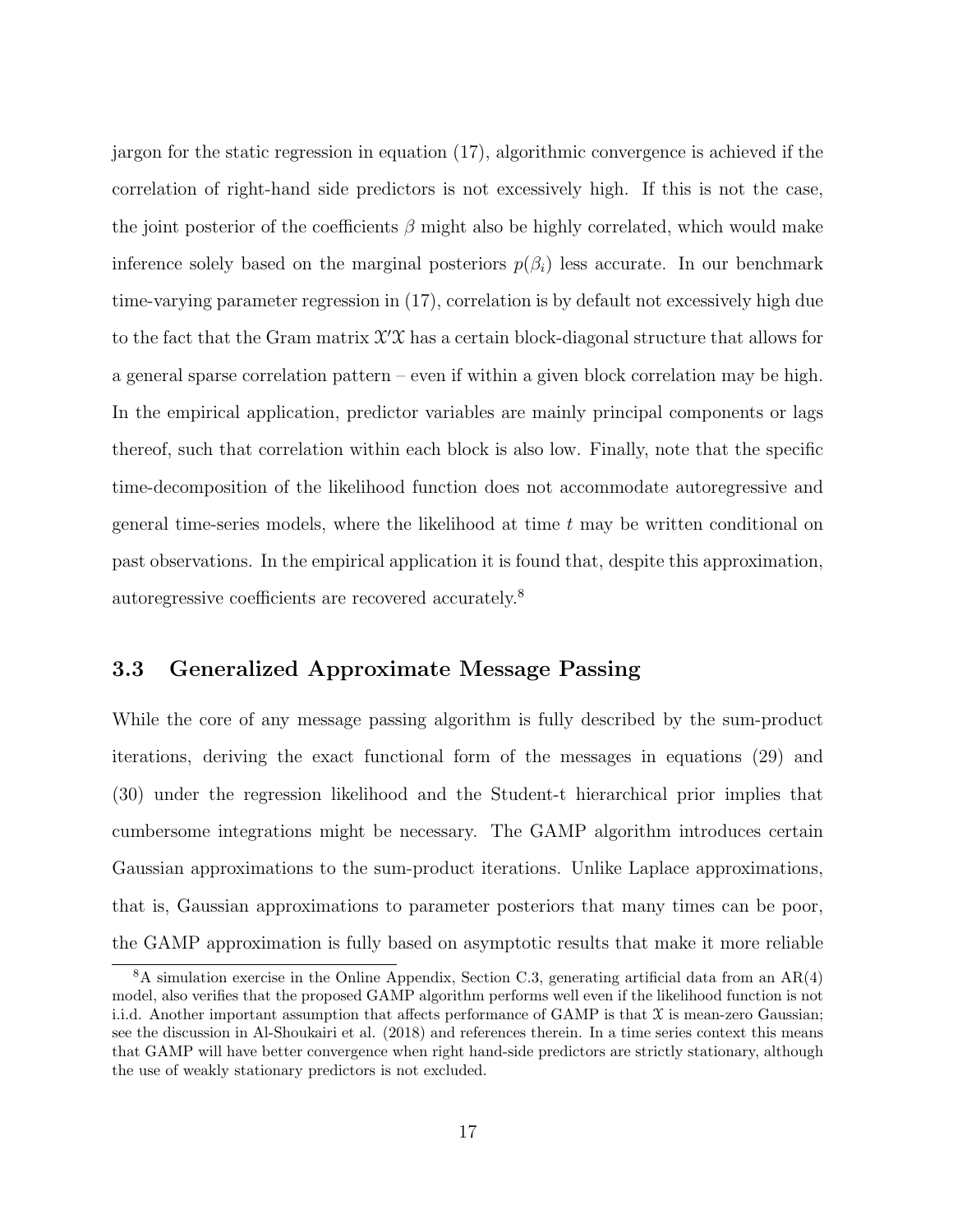as the number of predictors grows large. First, when  $q \to \infty$  a central limit theorem (CLT) postulates that the messages  $\prod_{j=1,j\neq i}^{q} \mu_{\beta_j\to p(y_t|\beta)}$  can be approximated by a Gaussian distribution with respect to the uniform norm.<sup>9</sup> This result means that messages in  $(27)$ can be represented to be proportional to a Gaussian distribution. A second approximation involves taking the Taylor-series expansion of terms in the messages, so that the first two moments (mean and variance) of  $p(\beta_i|y)$  can be obtained analytically up to the omission of  $O(1/q)$  terms. Exact derivation of these approximations involves many tedious steps and transformations, and the reader is referred to the Online Appendix for more details. What is important to stress at this point is that both the CLT and Taylor-series approximations vanish as  $q \to \infty$  with  $q/T \to \delta$  for some constant  $\delta$ ; see Rangan (2011) and Rangan et al. (2016) for more details. This is an example of the "blessing of Big Data" – rather than the "curse of dimensionality" embedded in many traditional estimation algorithms – as the GAMP algorithm fully facilitates the large  $q$  asymptotics.

Deriving the GAMP algorithm involves several steps and lengthy proofs which are left for the Online Appendix. The final product of all the approximations to the two sum-product update equations (29) - (30), is a simple iterative algorithm that provides an approximation to the mean and variance of  $p(\beta_i|y)$ . The algorithm iterates through computationally trivial scalar multiplications and additions that result in worst case algorithmic complexity of  $\mathcal{O}(T_q)$ . That is, estimation of the marginal parameter posterior distribution does not involve costly operations such as high-dimensional integration or inversion of large matrices. This feature implies that the algorithm can handle regressions with an excessively large number of predictors with the same ease it can handle smaller

<sup>9</sup>This is a result of the Berry-Esseen central limit theorem which states that a sum of random variables converge to a Gaussian density; see a proof of this theorem in Donoho et al. (2011). Given that the sumproduct equations involve products of random variables, rather than sums, derivations of GAMP based on this central limit theorem typically proceed by taking logarithms of equations  $(26)-(28)$ . The marginal posterior  $p(\beta_i|y)$  is then recovered by performing an exponential transformation of the log messages, and by normalizing so that the posterior integrates to one; see the Online Appendix, Section A, for details.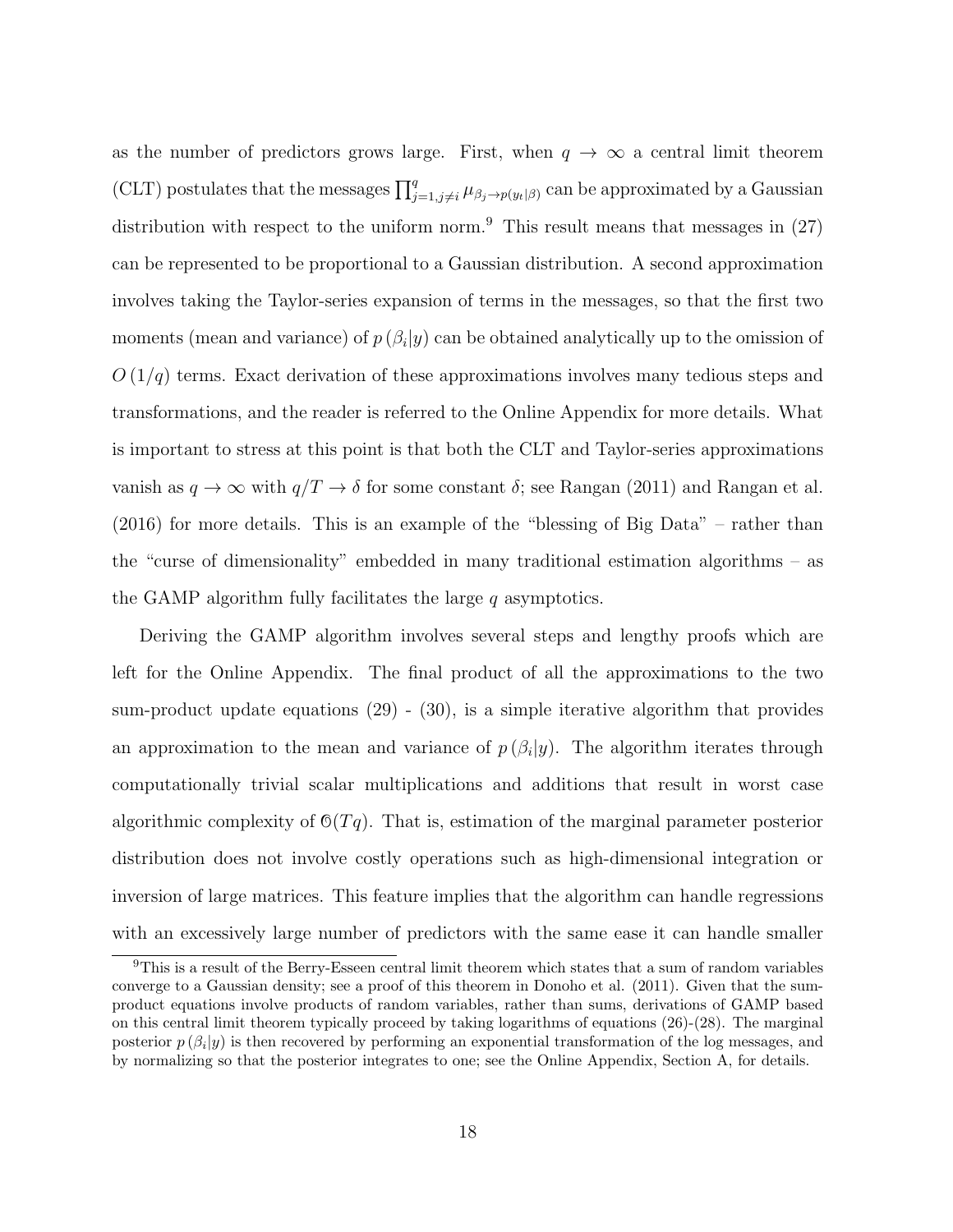regression models. Convergence is achieved when the difference between estimates of the posterior mean of  $\beta$  between two consecutive iterations is below a pre-specified tolerance level. Other parameters can be updated by combining the GAMP algorithm with EM updates.<sup>10</sup> This feature is explained in the Online Appendix, where it is shown how to update the hyperparameter  $\alpha_i$  introduced in the hierarchical prior of equation (20).

A sketch of the algorithm is provided in Algorithm 1. This is a simplified version that focuses on estimation of  $\beta$  by assuming that the regression variance and prior hyperparameters are all known and fixed. Following the analysis in Section 2, the algorithm can be split into two steps: i) evaluating all messages that leave each variable node  $\beta_i$ (output), and ii) evaluating all messages that arrive at each variable node  $\beta_j$  (input). The final product is estimates of the posterior mean and variance of  $\beta_j$  which are denoted as  $\widehat{\beta}_i$  and  $\widehat{\tau}_i^{\beta}$  $i<sub>i</sub>$ , respectively. At the core of the calculation of the posterior mean and variance are the scalar functions  $g_{in}$  and  $g_{out}$ . Derivation of the exact form of these two functions depends on the form of the prior distribution and the likelihood. Online Appendix, Section B, provides a detailed algorithm in the case of the regression likelihood in equation (17) and the prior in (19)-(20). In any case, Rangan (2011) shows that regardless of the form of the nonlinear scalar functions  $g_{in}$  and  $g_{out}$ , the worst-case complexity of the GAMP algorithm is not affected and is always  $\mathcal{O}(Tq)$ .

<sup>&</sup>lt;sup>10</sup>See Al-Shoukairi et al.  $(2018)$  and Zou et al.  $(2016)$  for examples of how to derive EM updates for prior hyperparameters.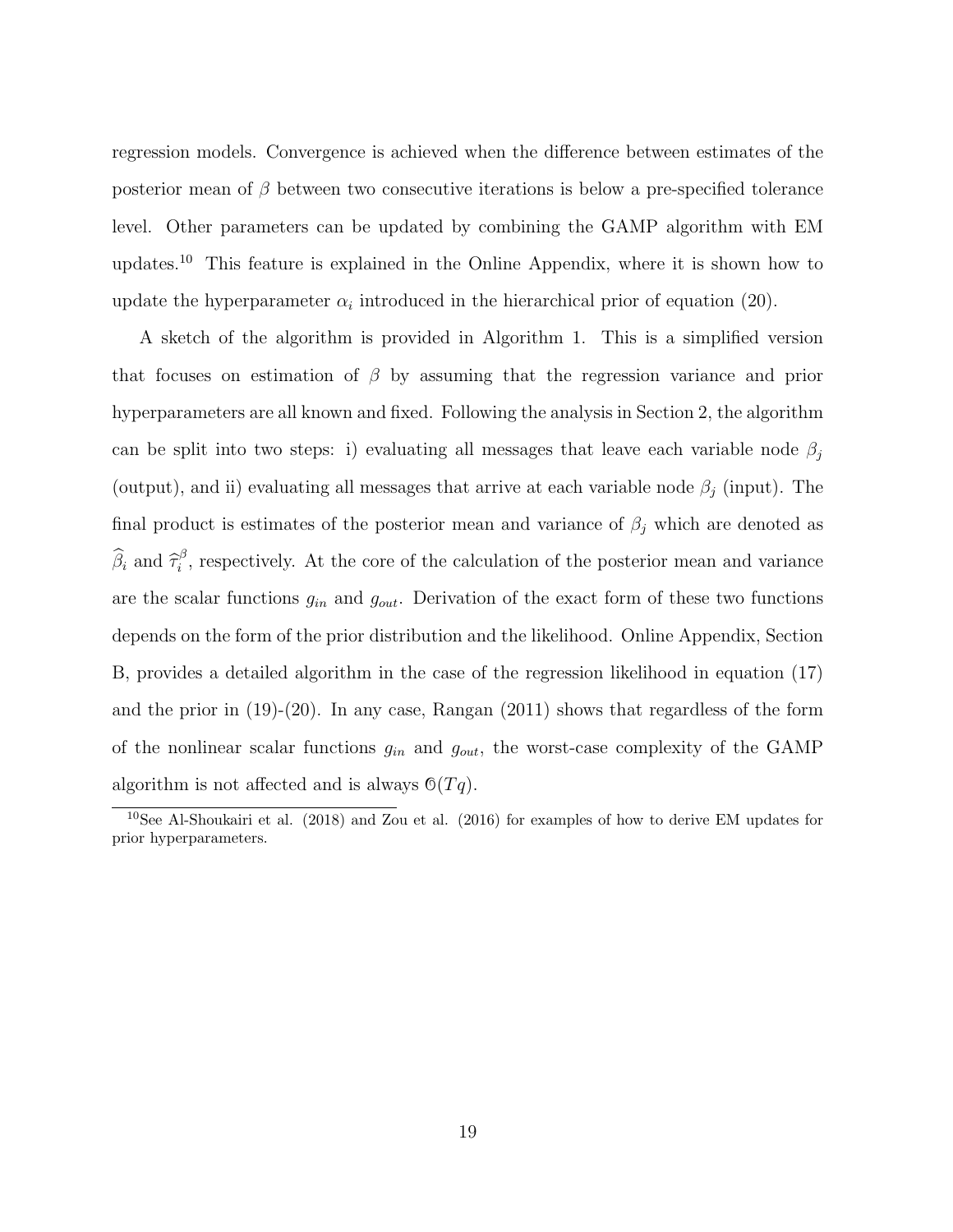Algorithm 1 Generalized Approximate Message Passsing (GAMP) with known variance and prior hyperparameters

1: Initialize  $\hat{\beta}_i^{(0)} = 0$  and  $\hat{\tau}_i^{\beta,(0)} = 100 \ \forall i = 1, ..., q$ , and set  $\hat{s}_t^{(0)} = 0 \ \forall t = 1, ..., T$ . 2:  $r = 1$ 3: while  $\|\widehat{\beta}^{(r)} - \widehat{\beta}^{(r-1)}\| \to 0$  do<br>4: 1) OUTPUT MESSAGES S<sup>o</sup> 1) OUTPUT MESSAGES STEP: 5: for  $t = 1$  to  $T$  do 6:  $\widehat{c}_t^{(r)} = \sum_{i=1}^q \mathfrak{X}_{t,i} \widehat{\beta}_i^{(r-1)} - \widehat{s}_t^{(r-1)}$  $\big(\begin{matrix} (r-1) \\ t \end{matrix} \big) \widehat{\tau}_t^{c,(r)}$ t 7:  $\widehat{\tau}_t^{c,(r)} = \sum_{i=1}^q \mathfrak{X}_{t,i}^2 \widehat{\tau}_i^{\beta,(r-1)}$ i 8:  $\qquad \qquad \widehat{s}_{i}$  $f_t^{(r)} = g_{out} \left( \hat{c}_t^{(r)} \right)$  $\mathcal{F}_t^{(r)}, \widehat{\tau}_t^{c,(r)}$  $x^{c,(r)}$ ,  $y_t$ 9:  $\widehat{\tau}_i$  $t^{s,(r)}=-\frac{\partial}{\partial r}$  $\frac{\partial}{\partial \widehat{c}}g_{out}\left(\widehat{c}_{t}^{\left(r\right)}\right)$  $\mathcal{F}_t^{(r)}, \widehat{\tau}_t^{c,(r)}$  $\left(\begin{matrix} c, (r), \ t \end{matrix}\right)$ 10: end for 11: 2) INPUT MESSAGES STEP: 12: for  $i = 1$  to q do 13:  $\widehat{d}_i^{(r)} = \widehat{\beta}_i^{(r-1)} + \widehat{\tau}_i^{d,(r)}$  $\sum_{t=1}^{d,(r)} \sum_{t=1}^{T} \chi_{t,i} \widehat{s}_{t}^{(r)}$ t 14:  $\widehat{\tau}_{i}^{d,(r)} = \left( \sum_{t=1}^{T} \mathcal{X}_{t,i}^{2} \widehat{\tau}_{t}^{s,(r)} \right)$ t  $\setminus^{-1}$ 15:  $\widehat{\beta}_i^{(r)} = g_{in} \left( \widehat{d}_i^{(r)}, \widehat{\tau}_i^{d,(r)} \right)$ i  $\overline{ }$ 16:  $\widehat{\tau}_i$  $\widehat{\tau}_i^{\beta,(r)} = \widehat{\tau}_i^{d,(r)}$  $\frac{d}{i}$  ∂  $\frac{\partial}{\partial \widehat{d}}g_{in}\left(\widehat{d}_{i}^{\left(r\right)},\widehat{\tau}_{i}^{d,\left(r\right)}\right)$ i  $\overline{ }$ 17: end for 18:  $r = r + 1$ 19: end while 20: Obtain mean and variance of  $\beta$  as  $\widehat{\beta} = (\widehat{\beta}_1^{(r)}, ..., \widehat{\beta}_q^{(r)})$  and  $\tau^{\beta} = (\widehat{\tau}_1^{\beta,(r)})$  $\widehat{T}_1^{(\beta,(r)},...,\widehat{T}_q^{(\beta,(r)})$ 

The algorithm above assumes a known regression variance, e.g. normalized to be one. Of empirical interest is the derivation of an update rule for the variance parameter when this is both unknown and time varying. Here I propose a novel, computationally trivial estimator of the variance that builds on approximations used in the Bayesian stochastic volatility estimator of Kim et al. (1998). First, we write the regression model in (17) in the following form

$$
y = \mathfrak{X}\beta + \Sigma v,\tag{31}
$$

where  $\Sigma$  is a  $T \times T$  diagonal matrix with the time-varying standard deviations  $\sigma_t$  on its main diagonal. Subsequently, conditional on knowing  $\beta$  by means of some estimate  $\widehat{\beta}$ , we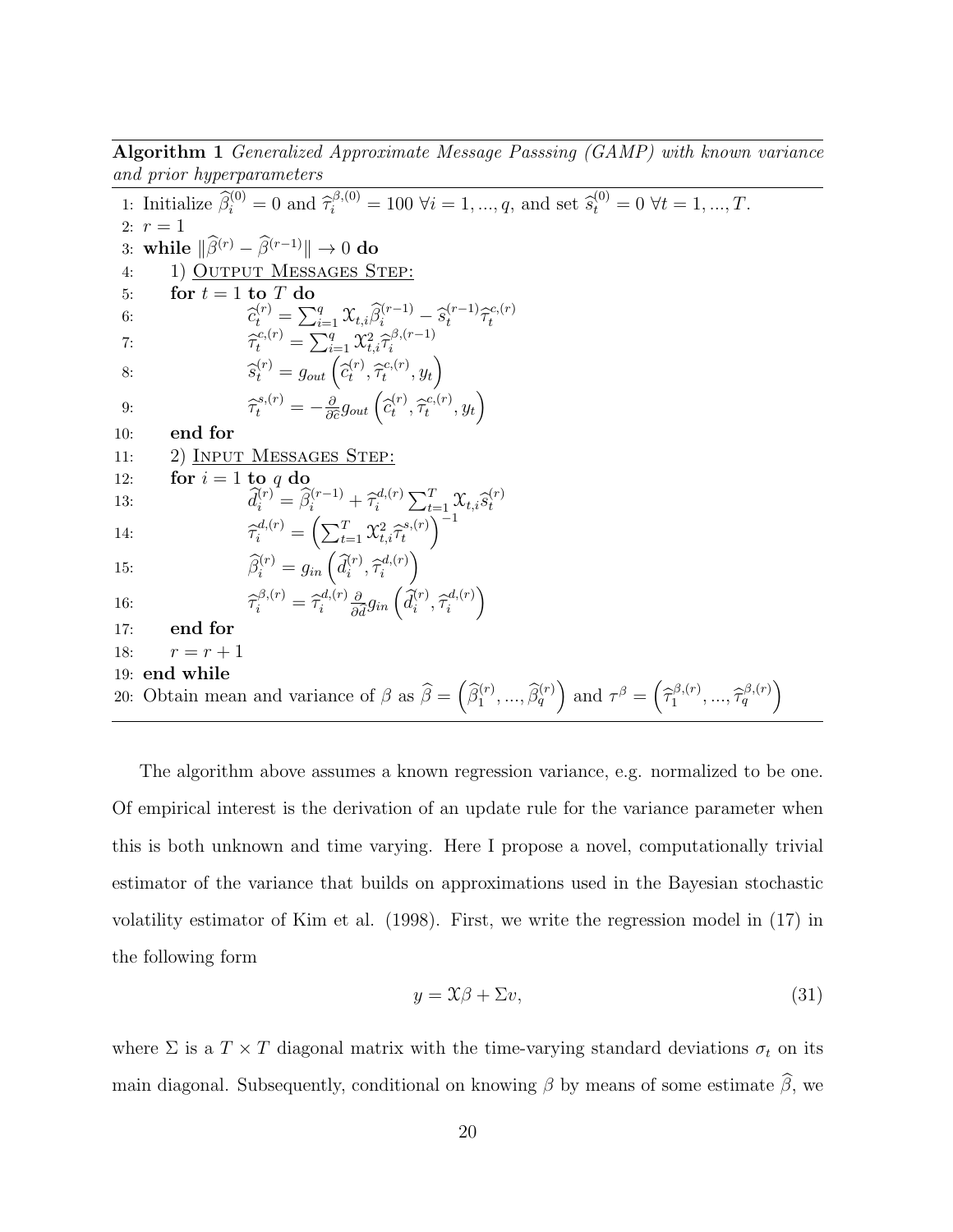can re-write the above model as

$$
\log\left[\left(y-\mathfrak{X}\widehat{\beta}\right)^{2}\right] = \log\left(\operatorname{diag}\left(\Sigma\right)^{2}\right) + \log(v^{2}), \Rightarrow \tag{32}
$$

$$
\widetilde{y} = \widetilde{\sigma}^2 + \widetilde{v}, \tag{33}
$$

where  $diag(\Sigma)^2$  is a  $T \times 1$  vector with elements  $\sigma_t^2 \forall t \in [1, T]$ , and variables with a  $\widetilde{\bullet}$ denote quantities in log-squares. In particular, the distribution of  $\tilde{v}$  is log  $-\chi^2$  with one degree of freedom. Following Kim et al. (1998) we can approximate this with a mixture of seven Normal distributions with means  $\mu_i$ , variances  $V_i$  and component weights  $\pi_i$ , where  $i = 1, ..., 7$  and  $\sum_i \pi_i = 1.1$ <sup>11</sup> Then equation (33) can be replaced with the following set of seven equations

$$
\widetilde{y} = \widetilde{\sigma}^2 + u_i, \quad i = 1, ..., 7,
$$
\n(34)

where  $u_i \sim N(\mu_i, V_i)$ . An estimator of the  $T \times 1$  vector of log-volatilities is of the form  $E_i(\tilde{\sigma}^2) = \tilde{y} - \mu_i$ , and the final volatility estimate at time t is

$$
\widehat{\sigma}_t^2 = \exp\left(\sum_{i=1}^7 \pi_i \left(\widetilde{y}_t - \mu_i\right)/7\right). \tag{35}
$$

Similar expressions can also be derived for the posterior variance of  $\sigma_t^2$  if desired, for example, when computing the posterior predictive density via simulation. It turns out that the resulting estimate of volatility is similar to the standard stochastic volatility estimator of Kim et al. (1998), but it is much less persistent due to the lack of dependence of  $\sigma_t^2$ on  $\sigma_{t-1}^2$ . More evidence on the excellent properties of this simple estimator of stochastic volatility is provided in the Online Appendix, Section D.1.

Finally, Online Appendix, Section C, provides detailed Monte Carlo evidence on the <sup>11</sup>The exact values of  $\mu_i$ ,  $V_i$ ,  $\pi_i$  for all seven components is provided in the Online Appendix, Section B.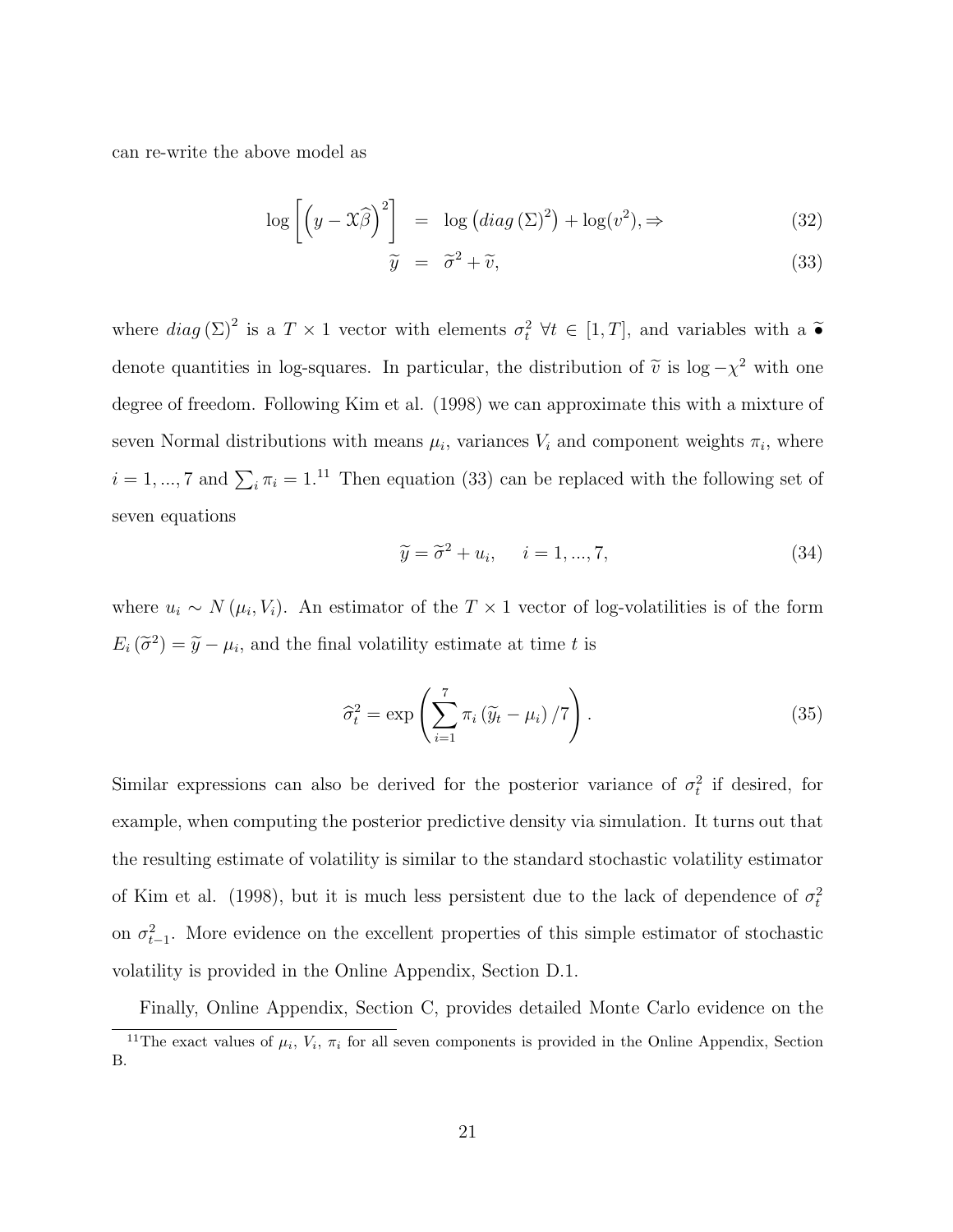usefulness of the proposed econometric specification and algorithm. By simulating artificial data from models with various patterns of time-variation in parameters, it is assessed how good the specification in equation (17), with the assistance of the sparse Bayesian learning prior, is at recovering the true time-varying parameters. At the same time, a second simulation exercise shows the ability of the GAMP algorithm with shrinkage prior to perform high-dimensional shrinkage even in cases with more predictors than observations. A final simulation exercise discusses the stability of the GAMP algorithm in models with correlated predictors, and assesses numerically the case where the likelihood function is not i.i.d. While the results of the simulated data exercises suggest that the proposed algorithm provides a reasonable balance between computational speed and estimation accuracy, the next section establishes that the proposed algorithm is also very useful in a forecasting application using real macroeconomic data.

## 4 Empirical illustration: Forecasting inflation

This section describes the set-up and results of a comprehensive forecasting exercise that demonstrates the merits of the modeling approach outlined in the previous section. Most applications of time-varying parameter regressions focus in particular on inflation. Of course, this class of models is flexible enough to provide useful forecasts of any other variable of interest; see Bauwens et al. (2015) for assessing structural breaks in several monthly and quarterly macroeconomic time series. Nevertheless, there is ample evidence that structural breaks in inflation are so evident and complex, such that TVP models are particularly useful for forecasting this variable; see Chan et al. (2012), Groen et al. (2013), Koop and Korobilis (2012), Pettenuzzo and Timmermann (2017) and Stock and Watson (2007) among many others.

The data collected for this exercise are 115 macroeconomic variables from Federal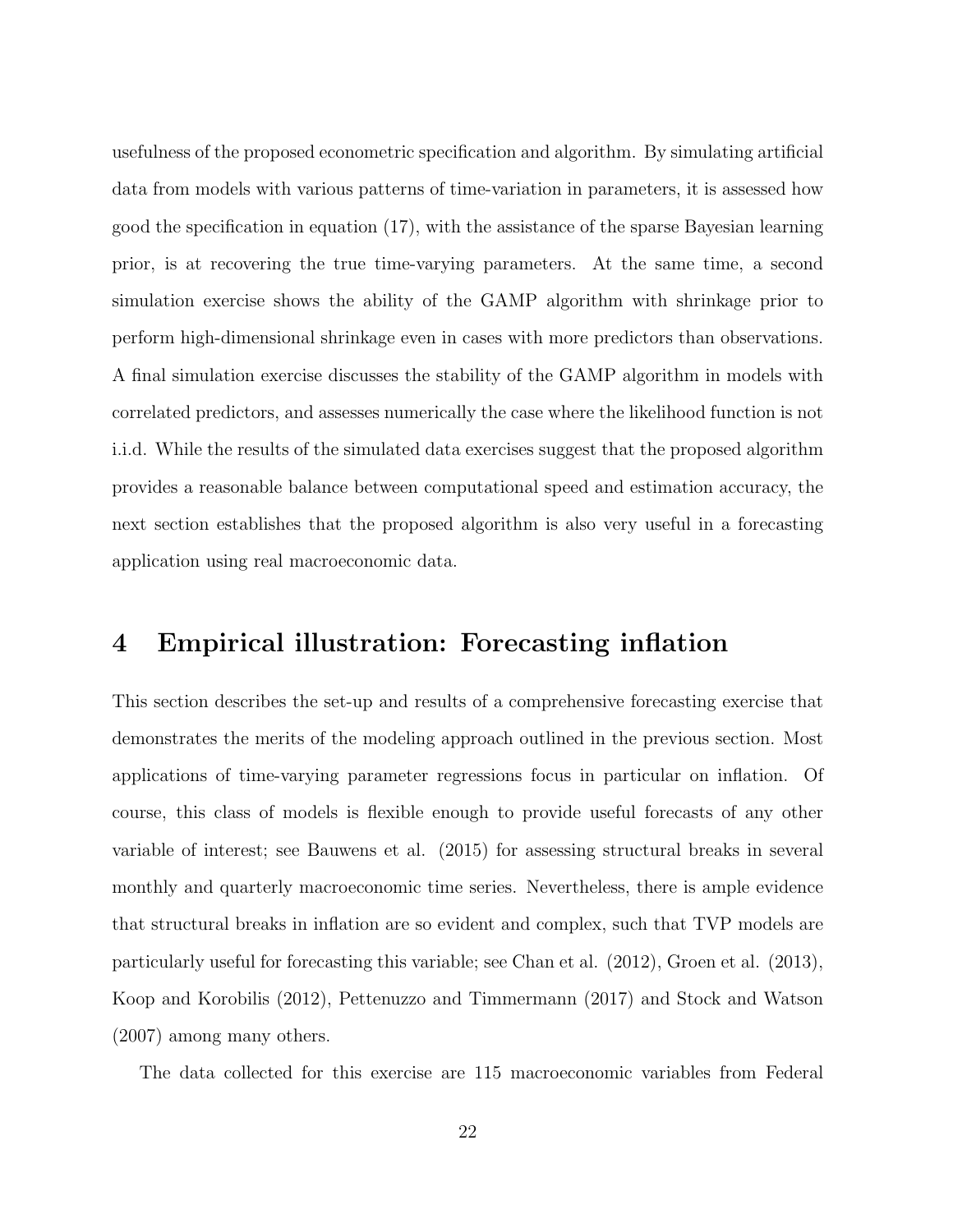Reserve Economic Data (FRED) of St. Louis Federal Reserve Bank website. The data originally span the period 1959M1 to 2016M6, but the effective sample is smaller after taking stationarity transformations and lags. The stationarity transformations follow standard norms in this literature (see Stock and Watson, 1999) and exact details are provided in the Online Appendix, Section A.

The empirical application builds on the seminal work of Stock and Watson (1999) for forecasting inflation. These authors specify the following benchmark forecasting model

$$
\pi_{t+h}^h - \pi_t = \phi_0 + z_t \theta(L) + \Delta \pi_t \gamma(L) + e_{t+h}, \qquad (36)
$$

where  $\pi_t^h = (1200/h) \log (P_t/P_{t-h})$  is the h-period inflation in the price level  $P_t$ . As Stock and Watson (1999; Section 2) explain in detail the assumption here is that inflation is  $I(1)$ while the exogenous variables in  $z_t$  are  $I(0)$ . Two modifications of this basic forecasting model are in order. First, as Stock and Watson (1999, 2002) also suggest, the highdimensional variables  $z_t$  are replaced by factors  $f_t$  estimated using principal components. Second, the forecasting equation is enhanced with time-varying parameters and stochastic volatility. The final forecasting model used in this paper is of the form

$$
\pi_{t+h}^h - \pi_t = \phi_{t,0} + f_t \theta_t(L) + \Delta \pi_t \gamma_t(L) + e_{t+h},
$$
\n(37)

where  $e_t \sim N(0, \sigma_t^2)$  and  $f_t$  is a lower-dimensional vector of factors.

The forecasting exercise is run for two measures of inflation, namely the consumer price index for all items (CPIAUCSL) and the personal consumption expenditures price index (PCEPI). The forecast horizons evaluated are  $h = 1, 3, 6, 12$  which correspond to onemonth, one-quarter, one-semester and one-year ahead forecasts, respectively. Following Bauwens et al. (2015) evaluation of forecasts is based on the mean square forecast error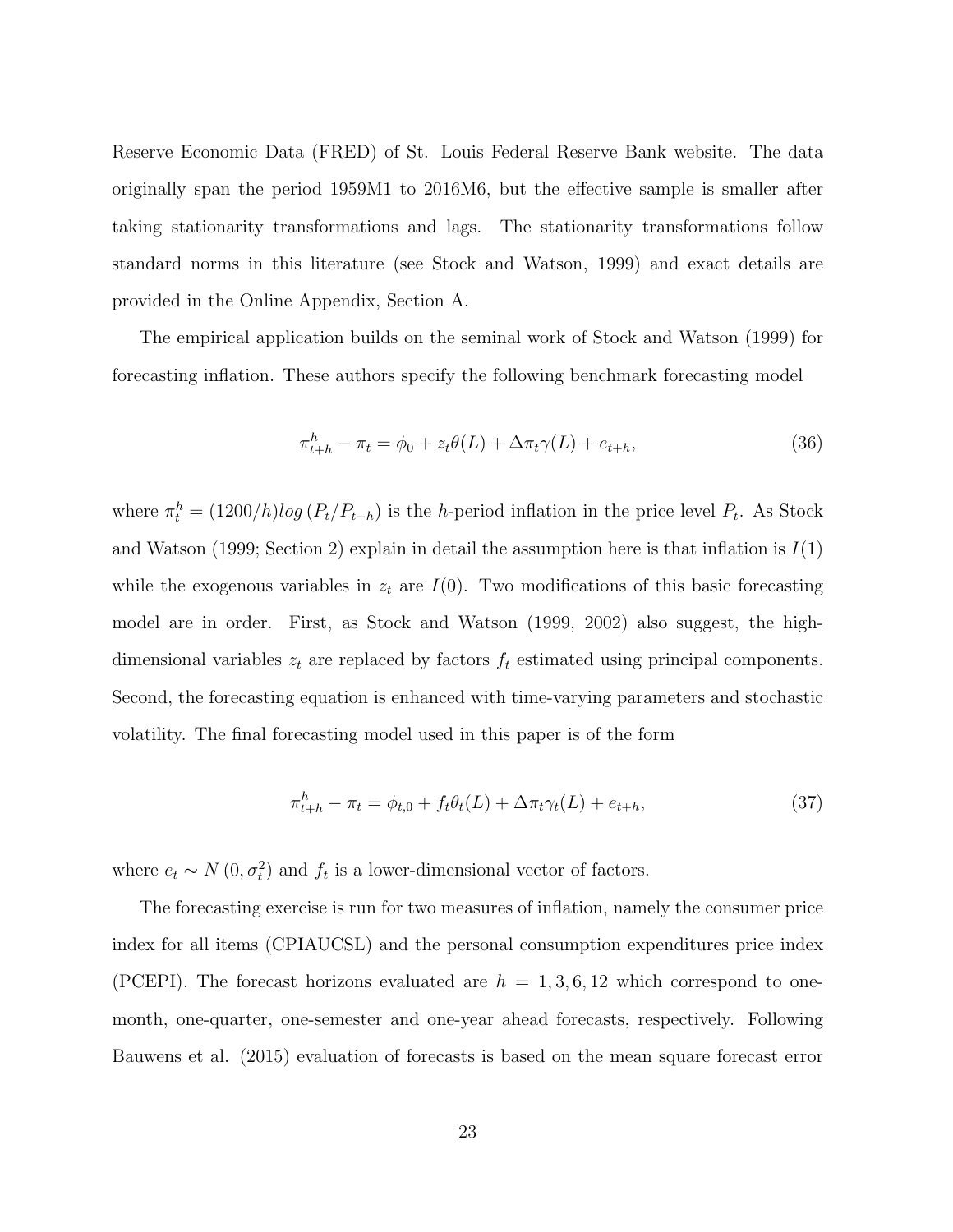(MSFE) for point forecasts, and on the logarithm of the average predictive likelihoods (log APL) for comparing whole forecast densities. Exactly 50% of the sample is used for evaluation of out-of-sample forecasts, leading to a period of  $343-h$  months where MSFEs and log APLs are calculated. Note that while estimation entails the spread  $\pi_{t+h}^h - \pi_t$ , all forecast evaluations in this Section (see also alternative model in equation (38)) pertain to  $\pi^h_{t+h}$ .

When applying the proposed GAMP estimation methodology, equation (37) is estimated using two own lags of the dependent variable, the first 20 principal component estimates of the factors  $f_t$  (updated recursively using only information up to time  $t$ ) and two lags of these factors (that is, their values in periods t and  $t - 1$ ). As explained in the main text, this TVP model can be estimated using GAMP by casting it into the form (15) by setting  $y_t = \pi_{t+h}^h - \pi_t$ ,  $x_t = [1, f_t, \Delta \pi_t]$ ,  $\beta_t = (\phi_{t,0}, \theta_t(L)', \gamma_t(L)')'$  and  $e_{t+h} = \varepsilon_t$ . Written in this static form and using all available observations, the proposed empirical model has nearly 30000 regression coefficients and another 700 volatility parameters to estimate. The only input that the GAMP algorithm requires is choice of two scalar prior hyperparameters. For the sparse Bayesian learning prior of equations (19) - (20) these hyperparameters are set, as explained in Section 3, to the uniform values  $\underline{a} = \underline{b} = 1 \times 10^{-10}$ . This approach to estimating the TVP regression of (37) using GAMP is abbreviated as TVP-GAMP in the results presented next.

The benchmark time-varying regression approach estimated with the GAMP algorithm is contrasted against a range of popular algorithms for inference in models with many predictors and/or stochastic variation in coefficients. The list of competing specifications and estimation algorithms is the following:

•  $\mathbf{KP-AR:}$  This is a structural breaks  $AR(2)$  model based on Koop and Potter (2007). It only features an intercept and two lags of inflation.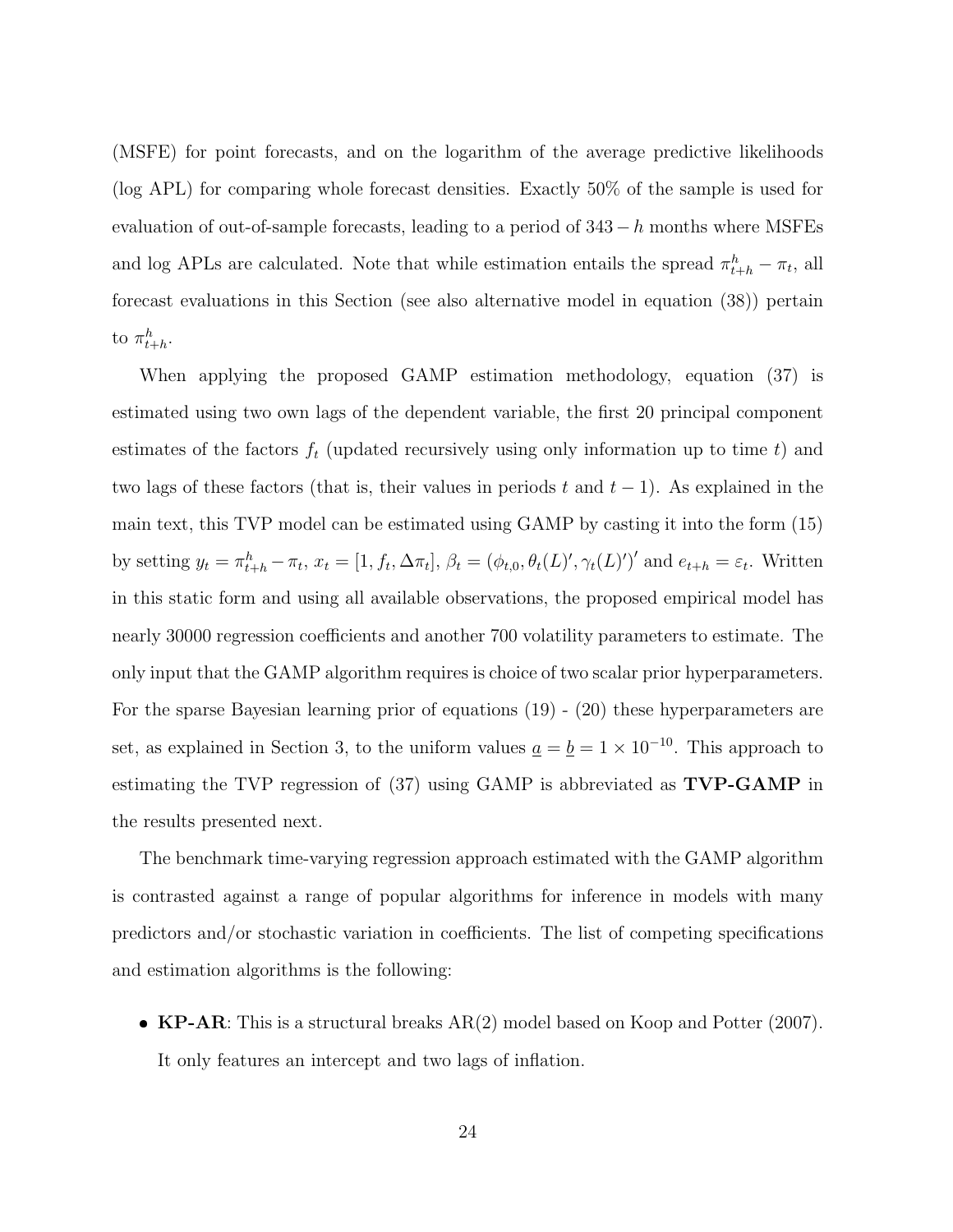- **GK-AR**: This is a structural breaks AR(2) model based on Giordani and Kohn (2008). It only features an intercept and two lags of inflation.
- **TVP-AR**: This is a typical TVP-AR(2) model with stochastic volatility, estimated with MCMC methods, similar to Pettenuzzo and Timmerman (2017). It only features an intercept and two lags of inflation.
- **UCSV**: The unobserved components stochastic volatility model of Stock and Watson (2007) is a special case of a TVP regression with no predictors - it is a local level state-space model featuring stochastic volatility in the state equation.
- ❼ TVD: The time-varying dimension (TVD) model of Chan et al. (2012) features an intercept, two lags of inflation, and the first three principal components estimates of the factors. The number of factors is restricted to three for computational reasons. Also for computational reasons one cannot do time-varying selection among all possible  $2^p$  models constructed with p predictors, therefore, I follow Chan et al. (2012) and do dynamic selection of either models with one variable at a time, or the full model with all variables.
- ❼ TVS: The time-varying shrinkage (TVS) algorithm of Kalli and Griffin (2014) features an intercept, two lags and the first three principal components estimates of the factors (also restricted to three factors for computational reasons).
- ❼ TVP-BMA: Introducing a Bayesian model averaging prior in the TVP regression is fairly trivial as Groen et al. (2013) have shown. We can use with this algorithm up to 10 principal component estimates of the factors, an intercept and two lags of inflation.
- **BMA**: This is a constant parameter version of the forecasting regression specification that features the stochastic search variable selection (SSVS) of George and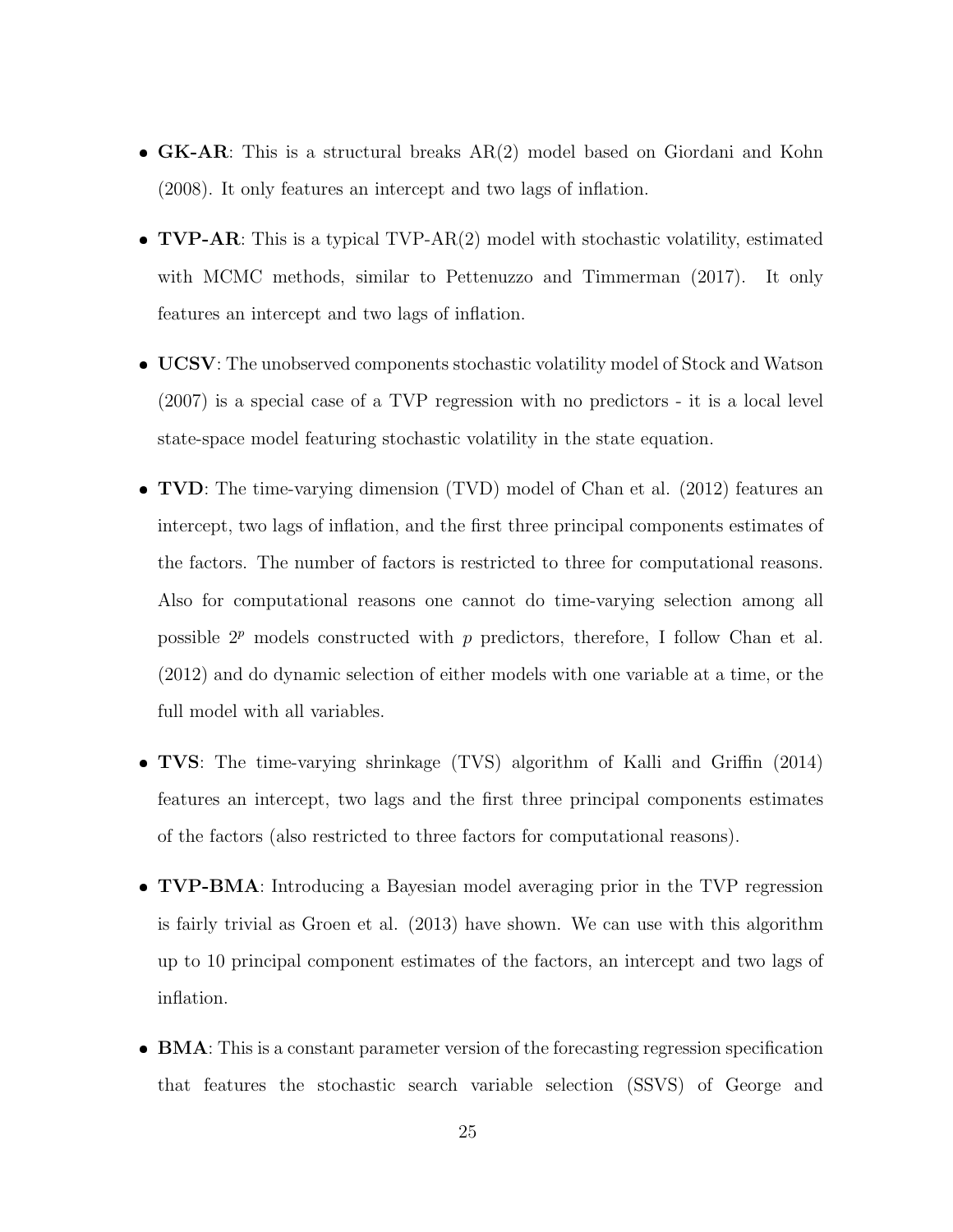McCulloch (1993). Even though this prior can be also used for variable selection, here it is used in a Bayesian model averaging (BMA) setting. For this algorithm we use the same number of predictors as in TVP-GAMP, namely an intercept, two own lags of inflation, and two lags of the first 20 principal components. However, this model is the only one in the comparison that doesn't have time-varying parameters.

All these models collapse to being special cases of the benchmark equation (37), despite the fact that different specifications might imply various additional assumptions about how the coefficients might evolve over time (whereas TVP-GAMP does not rely on such additional assumptions). All models except for the UCSV have in common an intercept and the two own lags of inflation.<sup>12</sup> For those algorithms that rely on shrinkage priors (TVP-GAMP, TVD, TVS, TVP-BMA, and BMA) the intercept and the two lags of inflation are never allowed to shrink by using a noninformative prior on them. Therefore, whenever shrinkage (static or dynamic) is implemented this only applies to the exogenous information in the factors. Exact details of the econometric specifications and prior settings associated with the competing models is provided in the Online Appendix, Section E.

A final note is on computation. All of the competing models listed above are based on estimation using MCMC and in particular the Gibbs sampler. Most of these models were originally developed by their respective authors for forecasting inflation. This is due to the fact that time-varying parameter regressions have consistently been found to be superior for this series. However, even though one would normally expect more breaks

<sup>&</sup>lt;sup>12</sup>In order to understand better whether forecast gains can be achieved from specifying a model with many predictors, or with flexible time-variation, or both, I only calculate direct multi-step forecasts from all competing models. That way all algorithms are used to estimate different versions of the same regression with  $y_{t+h}$  on the left hand side (for each h) and information dated t or earlier on the left hand side. However, iterated forecasts can be computed from models with no exogenous predictors (e.g. TVP-AR or UCSV). Direct forecasts are better when the model is misspecified, while iterated forecasting models in general result in more efficient econometric estimates and sharper predictive densities. Examination of  $h = 12$  month ahead iterated forecasts from the KP-AR, GK-AR, TVP-AR and UCSV models reveals that these are, most times, slightly inferior to respective direct forecasts in terms of MSFE, but they can be in some cases up to 15% better in terms of average log predictive likelihoods. Iterated forecasting results are not presented here, but they are available from the author.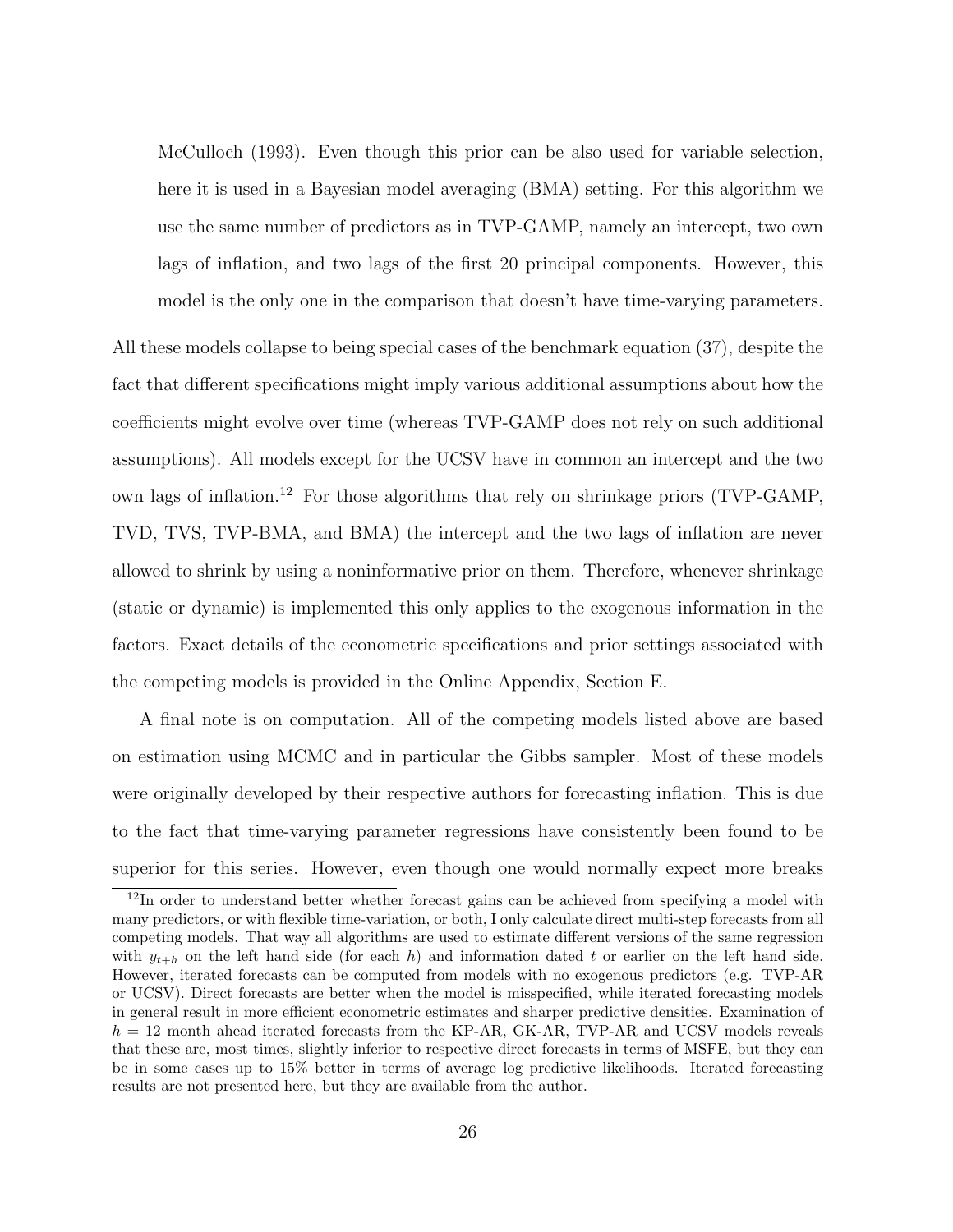to be present in higher frequency monthly inflation, all of these papers estimate their models using quarterly data. This is done for computational reasons. Due to the fact that here these models are estimated for monthly data, I follow Bauwens et al. (2015) and base inference only on 5000 samples from the posterior after a burn-in period of 1000 draws, that is, a total of 6000 MCMC iterations. Convergence criteria suggest that such low number of iterations is sufficient for forecasting, even though it might not be satisfactory for other econometric exercises. Despite the low number of MCMC iterations, computation is quite cumbersome taking several hours for some models. In contrast, it takes only minutes to run the full recursive exercise using the TVP-GAMP model that features both time-varying parameters and the full set of available predictors. The GAMP algorithm not only involves simple scalar computations, but also converges fairly quickly after 10 to 100 iterations. Once convergence is achieved, the first two posterior moments are readily available for further inference, rather than having to store thousands of samples from the posterior of a high-dimensional parameter vector.

The results from this forecasting exercise are presented in Tables 1 and 2, and are very encouraging for the proposed TVP-GAMP method. Table 1 shows MSFEs relative to an AR(2) benchmark (with an intercept), such that numbers lower than one signify better performance of a competing model relative to that benchmark AR(2) specification. It can be seen that under the specified regression model, point forecasts from TVP-GAMP dominate alternatives by a substantial amount, both for CPI and PCE inflation. The forecast gains are increasing with the horizon. Table 2 shows the logarithm of the average predictive likelihood (log APL), and this metric is quoted as a spread from the log APL of the simple  $AR(2)$  specification. Positive values signify better performance relative to the benchmark AR(2). Using this metric, TVP-GAMP is either the top performing model or among the top, for the four forecast horizons and the two measures of inflation.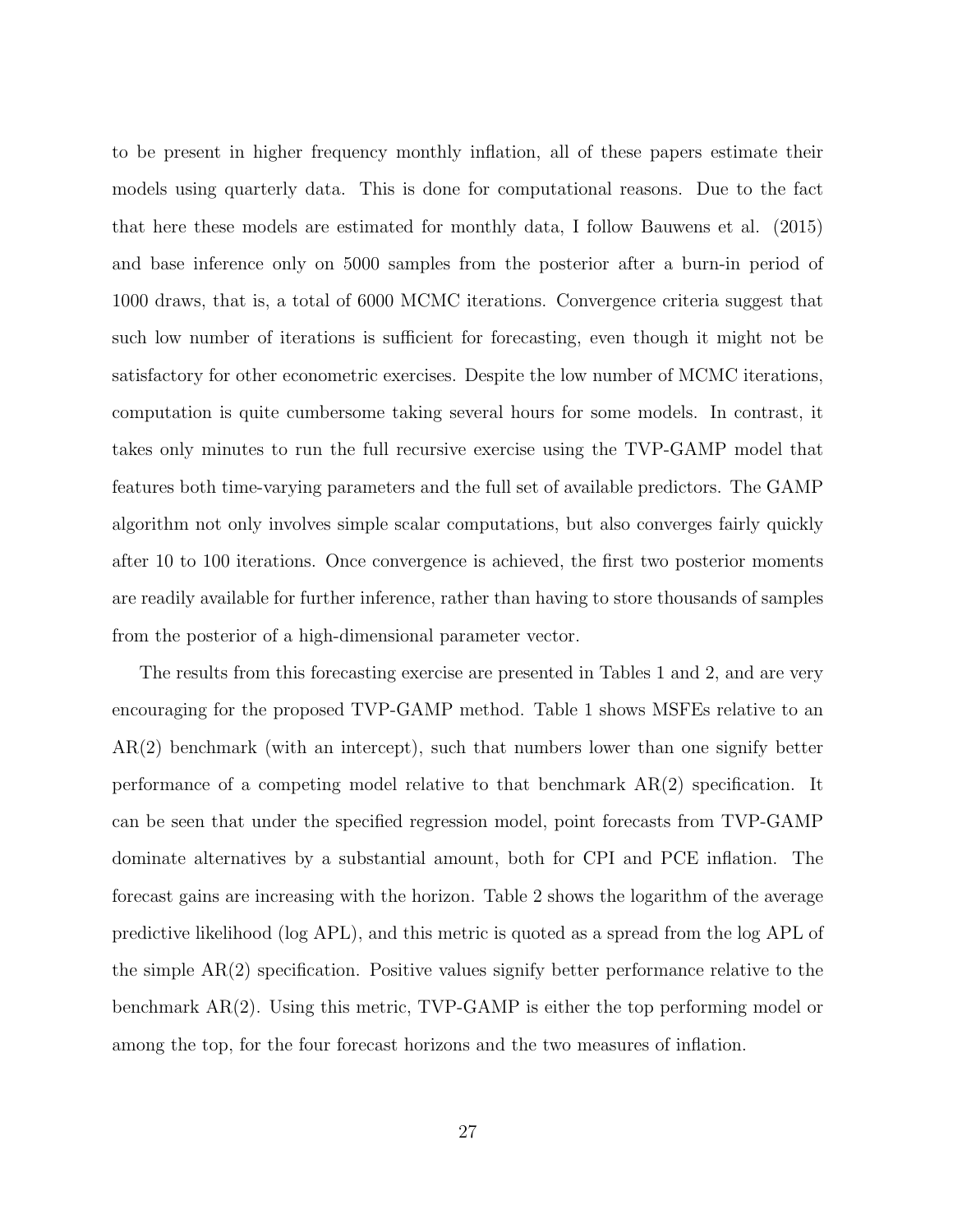|             | <b>CPI</b> |            |            |            | PCE deflator |            |            |            |  |
|-------------|------------|------------|------------|------------|--------------|------------|------------|------------|--|
|             | $h=1$      | $h=3$      | $h=6$      | $h=12$     | $h=1$        | $h=3$      | $h=6$      | $h = 12$   |  |
| KP-AR       | 0.952      | 0.998      | 0.978      | 0.904      | 1.030        | 1.027      | 1.042      | 0.973      |  |
| GK-AR       | 0.997      | 1.007      | 1.002      | 0.993      | 1.005        | 1.006      | 0.999      | 0.997      |  |
| TVP-AR      | $1.009*$   | $1.047***$ | $1.258***$ | $1.224***$ | $1.053***$   | $1.119***$ | $1.141***$ | $1.123***$ |  |
| <b>UCSV</b> | $1.032**$  | $1.063***$ | $1.286**$  | 1.312      | $1.060**$    | $1.077**$  | $1.234*$   | $1.159***$ |  |
| <b>TVD</b>  | 1.014      | 0.988      | 0.942      | 0.919      | 1.091        | 1.108      | 1.156      | 1.029      |  |
| <b>TVS</b>  | $1.146**$  | 1.547      | 1.555      | 1.155      | $1.084*$     | 1.413      | 2.150      | $1.208*$   |  |
| <b>BMA</b>  | $0.965***$ | $0.952***$ | $0.883***$ | $0.859***$ | 0.993        | 0.971      | $0.94**$   | $0.929***$ |  |
| TVP-BMA     | 1.089      | 0.981      | 1.099      | 0.825      | 1.268        | 1.198      | 1.490      | 1.091      |  |
| TVP-GAMP    | $0.988*$   | $0.870***$ | $0.749***$ | $0.714***$ | 1.020        | 0.965      | $0.915***$ | $0.866***$ |  |

Table 1: Point forecast performance: MSFEs relative to AR(2) benchmark.

Model acronyms are as follows:  $\boldsymbol{KP-AR:}$  Koop and Potter (2007) structural breaks  $AR(p)$  model;  $GK-AR: Giordani and Kohn (2008) structural breaks AR(p) model; TVP-AR: Pettenuzzo and$ Timmermann (2017) time-varying parameter  $AR(p)$  model; UCSV: Stock and Watson (2007) unobserved components stochastic volatility;  $TVD:$  Chan et al. (2012) time-varying dimension regression TVS: Kalli and Griffin  $(2014)$  time-varying sparsity regression **BMA**: George and  $McCulloch$  (1993) stochastic search variable selection regresison  $TVP-BMA$ : Groen et al. (2012) time-varying Bayesian model averaging model  $\boldsymbol{TVP\text{-}GAMP: Shrinkage}$  representation of time-varying parameter regression, with generalized approximate message passing estimation

Next to MSFE values the results of the Diebold-Mariano statistic are presented, with  $*$  significance at the 10% level; ∗∗ significance at the 5% level; ∗∗∗ significance at the 1% level.

| Table 2. Density forecast performance. Tog AT LS relative to AIV(2) benchmark. |            |          |          |          |              |          |          |          |
|--------------------------------------------------------------------------------|------------|----------|----------|----------|--------------|----------|----------|----------|
|                                                                                | <b>CPI</b> |          |          |          | PCE deflator |          |          |          |
|                                                                                | $h=1$      | $h=3$    | $h=6$    | $h = 12$ | $h=1$        | $h=3$    | $h=6$    | $h = 12$ |
| $KP-AR$                                                                        | 0.090      | 0.081    | 0.002    | $-0.036$ | 0.011        | 0.074    | $-0.057$ | $-0.035$ |
| GK-AR                                                                          | $-0.025$   | $-0.029$ | 0.004    | 0.037    | 0.034        | 0.138    | 0.056    | 0.052    |
| TVP-AR                                                                         | 0.118      | 0.111    | 0.181    | 0.067    | 0.036        | 0.007    | $-0.036$ | $-0.029$ |
| <b>UCSV</b>                                                                    | 0.161      | 0.239    | 0.224    | 0.144    | 0.048        | 0.245    | $-0.067$ | 0.059    |
| <b>TVD</b>                                                                     | $-0.103$   | $-0.005$ | $-0.339$ | $-0.380$ | $-0.097$     | 0.062    | $-0.885$ | $-0.262$ |
| <b>TVS</b>                                                                     | 0.018      | $-0.163$ | $-0.660$ | $-0.367$ | $-0.001$     | 0.003    | $-0.427$ | $-0.246$ |
| <b>BMA</b>                                                                     | 0.030      | $-0.067$ | 0.042    | 0.084    | $-0.056$     | $-0.002$ | $-0.062$ | 0.030    |
| TVP-BMA                                                                        | 0.121      | 0.313    | 0.413    | 0.399    | $-0.026$     | 0.227    | 0.205    | 0.219    |
| TVP-GAMP                                                                       | $-0.204$   | 0.258    | 0.320    | 0.321    | 0.061        | 0.260    | 0.045    | 0.191    |

Table 2: Density forecast performance:  $\log AP$  s relative to  $AR(2)$  benchmark.

See notes in Table 1 for details of model acronyms.

It is notable that these results contradict the previous claims that time-variation in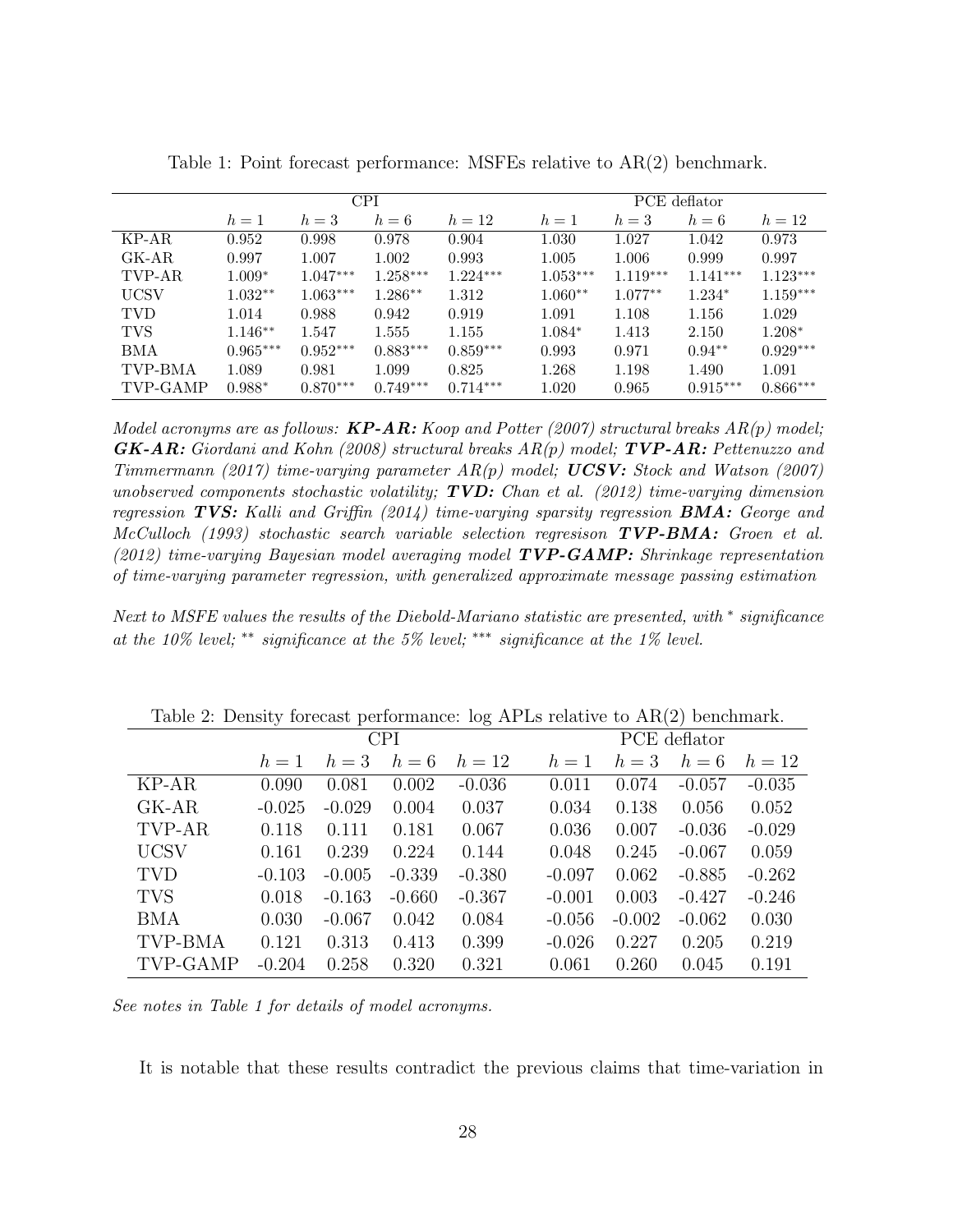parameters is important for inflation. The three models with the largest number of predictors, namely BMA and TVP-GAMP, and to a lesser degree TVP-BMA, seem to be improving a lot over time-varying parameter models with no predictors. The results seem to suggest that information in predictors is more important than the specification of time variation in regression parameters. This observation is not undermined by the fact that point forecasts from TVP-BMA are not significant, and that density forecasts from BMA are quite poor relative to TVP-BMA and TVP-GAMP. First, TVP-BMA is overparametrized<sup>13</sup> its point forecast performance is not as good as the more conservative (in terms of time-variation in parameters, not available number of predictors) BMA and TVP-GAMP specifications. Second, when considering density forecasts, BMA is definitely misspecified since it does not allow for stochastic volatility, and it naturally doesn't perform as well as TVP-BMA and TVP-GAMP that allow for changing variance. Therefore, these findings suggest that TVP-GAMP is overall the best model and that its specification is flexible enough to capture both structural change and utilize information in a large set of predictors at the same time. Most importantly, the SBL prior allows to strike a good balance between these two modeling characteristics by removing irrelevant predictors as well as regularizing time variation.

These results are in stark contrast to existing results for TVP models presented in the papers cited above (see e.g. footnotes in Table 1). The culprit is simply the assumption that inflation is I(1) that Stock and Watson (1999) introduce in their seminal paper, and that it is adopted in equation (37). Once the random walk dynamics are removed from inflation (i.e. inflation gap becomes the dependent variable), the role of time-varying parameters in forecasting becomes less important and the most significant feature is the information included in exogenous predictors. It would be interesting then, as a robustness

<sup>&</sup>lt;sup>13</sup>Shrinkage in TVP-BMA is only across predictors, but this model does not restrict the amount of time-variation in parameters.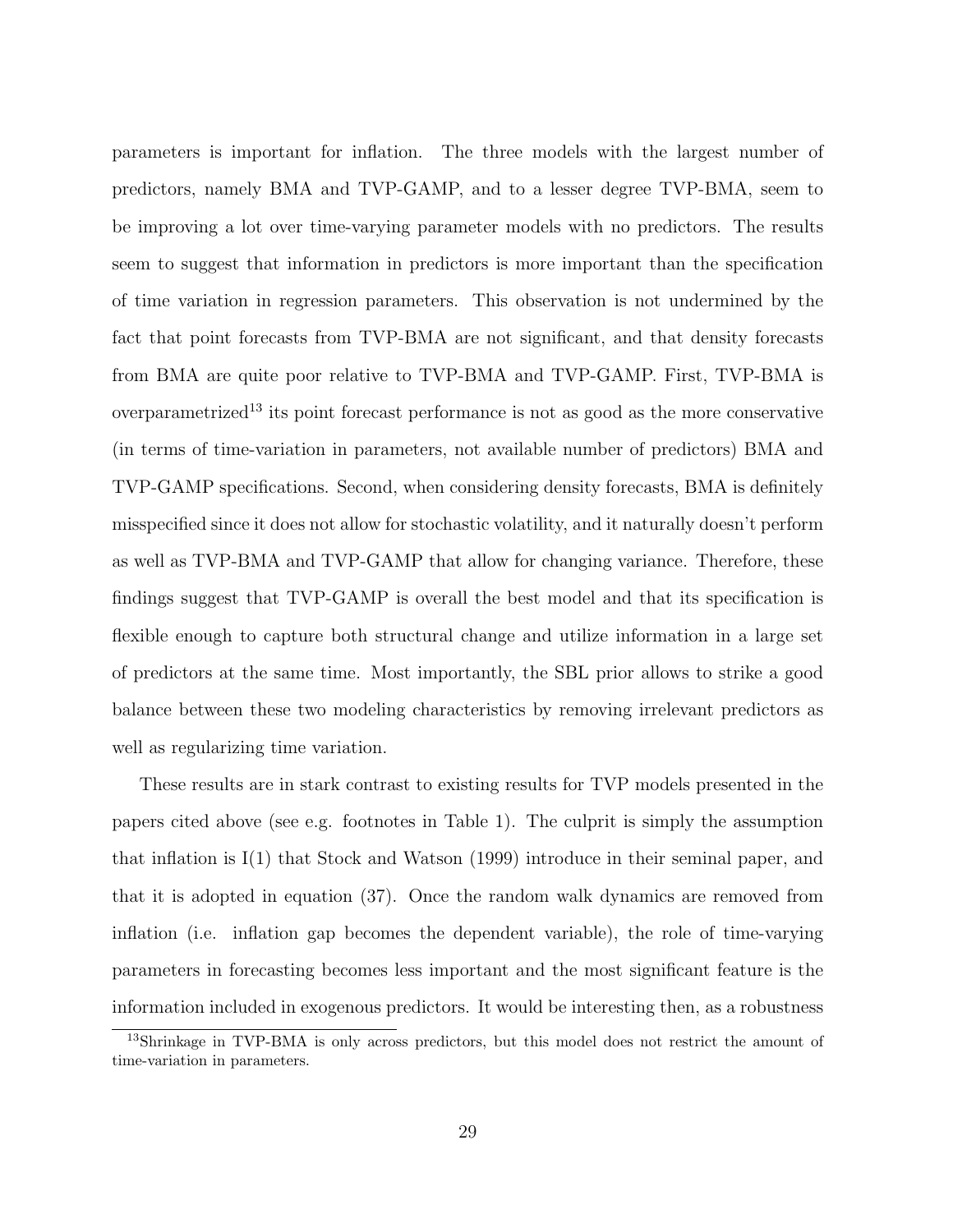check, to specify the forecasting regression for inflation using the following form

$$
\pi_{t+h}^h = \phi_{t,0} + f_t \theta_t(L) + \pi_t \mu_t(L) + e_{t+h}.
$$
\n(38)

This equation is more in line with the forecasting model estimated in papers such as Chan et al. (2012), Groen et al. (2013), or Pettenuzzo and Timmermann (2017).

Table 3 shows results based on this alternative specification of equation (38) for CPI inflation only. The left part of the table presents MSFE results, while the right panel presents log APLs. In this case it is evident that the various variants of TVP models considered improve tremendously over the benchmark. As a matter of fact, models such as the KP-AR, TVP-AR and UCSV also improve a lot relative to the constant parameter BMA. Looking at point forecasts and the associated MSFE results, we can observe many differences among TVP models, especially as the forecast horizon increases. For example, the structural breaks KP-AR specification has the lowest relative MSFE for  $h = 12$ among all models, but the also structural breaks GK-AR specification is among the worst performing (but still much better than the simple AR model). TVD and TVS estimated with the monthly data are not only cumbersome, but also do not perform as well as TVP models with no predictors. In contrast, the TVP-BMA algorithm is performing quite well, even though it still doesn't beat TVP models with no predictors. In this alternative forecasting regression, TVP-GAMP is not the top forecasting model but its performance is still quite good. If it wasn't for the exceptional performance of the KP-AR model, TVP-GAMP would have been a top model for  $h = 1, 3, 6$ .

When looking at density forecast evaluation the results might not comply with the results for the point forecasts. Still good performing models are the KP-AR and the TVP-AR, but now the BMA and TVP-GAMP beat models such as the UCSV. With such diverse set of flexible models it is hard to pin down which exact features help in point and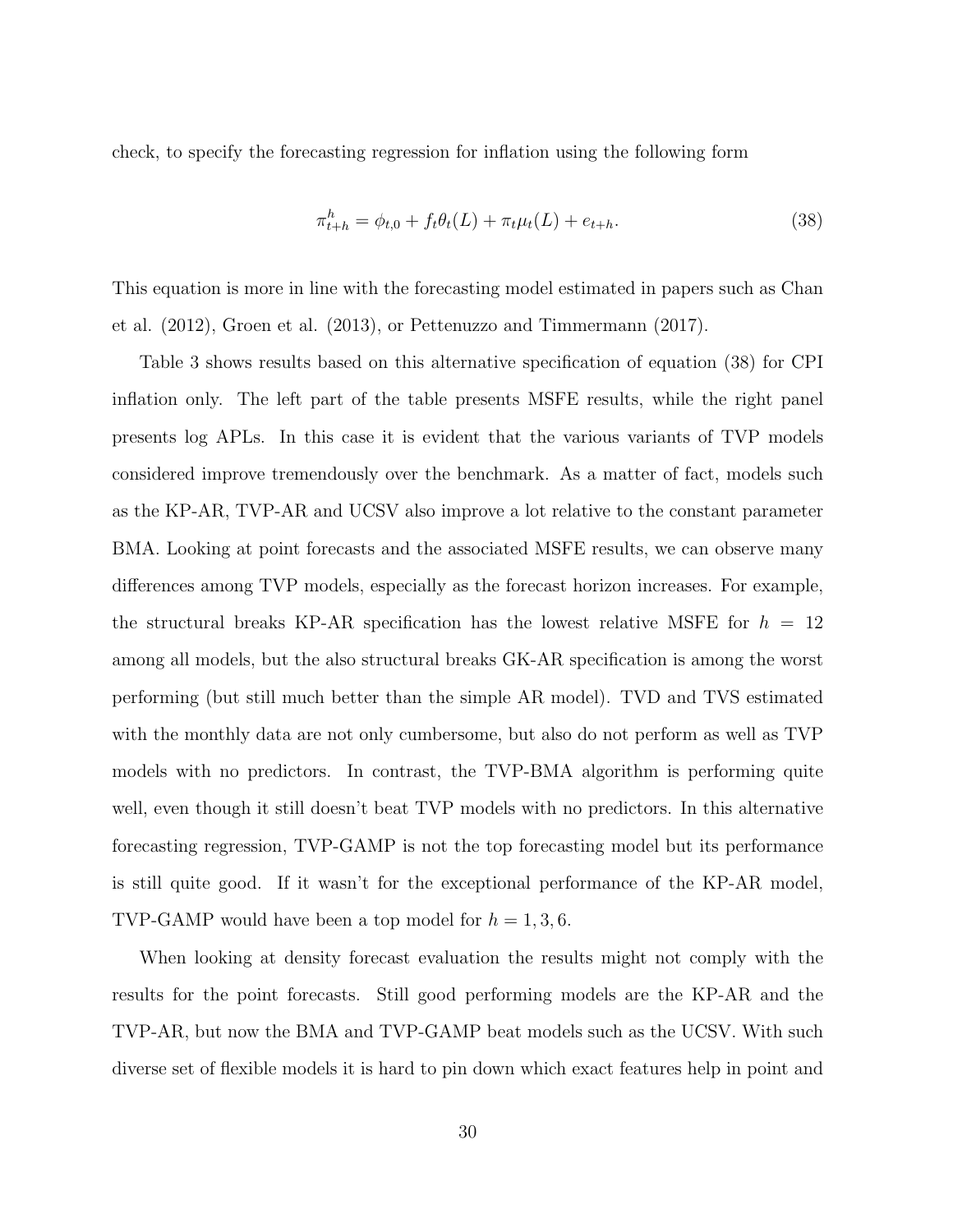density forecasts. Nevertheless, for the forecasting regression (38) it seems that the way time variation in parameters is specified is more important than information in exogenous predictors. Further numerical evidence on the relative forecast performance of some of the competing models, is provided in Online Appendix, Section D.2.

|             | <b>MSFE</b> |       |       |        | log APL  |       |       |          |
|-------------|-------------|-------|-------|--------|----------|-------|-------|----------|
|             | $h=1$       | $h=3$ | $h=6$ | $h=12$ | $h=1$    | $h=3$ | $h=6$ | $h = 12$ |
| KP-AR       | 0.901       | 0.706 | 0.756 | 0.544  | 0.042    | 0.321 | 0.154 | 0.128    |
| $GK-AR$     | 0.963       | 0.929 | 0.900 | 0.882  | 0.071    | 0.168 | 0.014 | 0.125    |
| TVP-AR      | 0.852       | 0.917 | 0.800 | 0.587  | 0.210    | 0.353 | 0.422 | 0.114    |
| <b>UCSV</b> | 0.911       | 0.898 | 0.817 | 0.638  | 0.114    | 0.163 | 0.118 | 0.154    |
| <b>TVD</b>  | 0.902       | 0.851 | 0.863 | 0.873  | $-0.041$ | 0.150 | 0.022 | 0.021    |
| <b>TVS</b>  | 0.960       | 0.929 | 0.891 | 0.905  | 0.033    | 0.134 | 0.033 | 0.037    |
| <b>BMA</b>  | 0.995       | 1.109 | 1.233 | 0.914  | 0.118    | 0.273 | 0.151 | 0.187    |
| TVP-BMA     | 0.926       | 0.903 | 0.805 | 0.650  | 0.092    | 0.088 | 0.087 | 0.126    |
| TVP-GAMP    | 0.944       | 0.876 | 0.819 | 0.768  | 0.190    | 0.276 | 0.264 | 0.136    |

Table 3: Point and density forecast performance using alternative definition of the CPI forecasting regression

See notes in Table 1 for details of model acronyms.

Unlike the previous two tables that present results for both CPI and PCE, this table only shows results for CPI, where its left panel focuses on MSFEs and its right panel on log APLs. However, as in the previous two tables, MSFEs and log APLs are relative to an  $AR(2)$  benchmark. MSFE entries lower than one mean that the estimation method of the respective row does better than the benchmark. Log APL entries higher than zero mean that the estimation method of the respective row does better than the benchmark.

## 5 Conclusions

This paper evaluates a new methodology for performing Bayesian inference in highdimensional regression models. The proposed Generalized Approximate Message Passing (GAMP) is a fast algorithm for approximating iteratively the first two moments of the marginal posterior distribution of a high-dimensional vector of coefficients. It is established how effortlessly the GAMP algorithm can be extended with interesting modeling features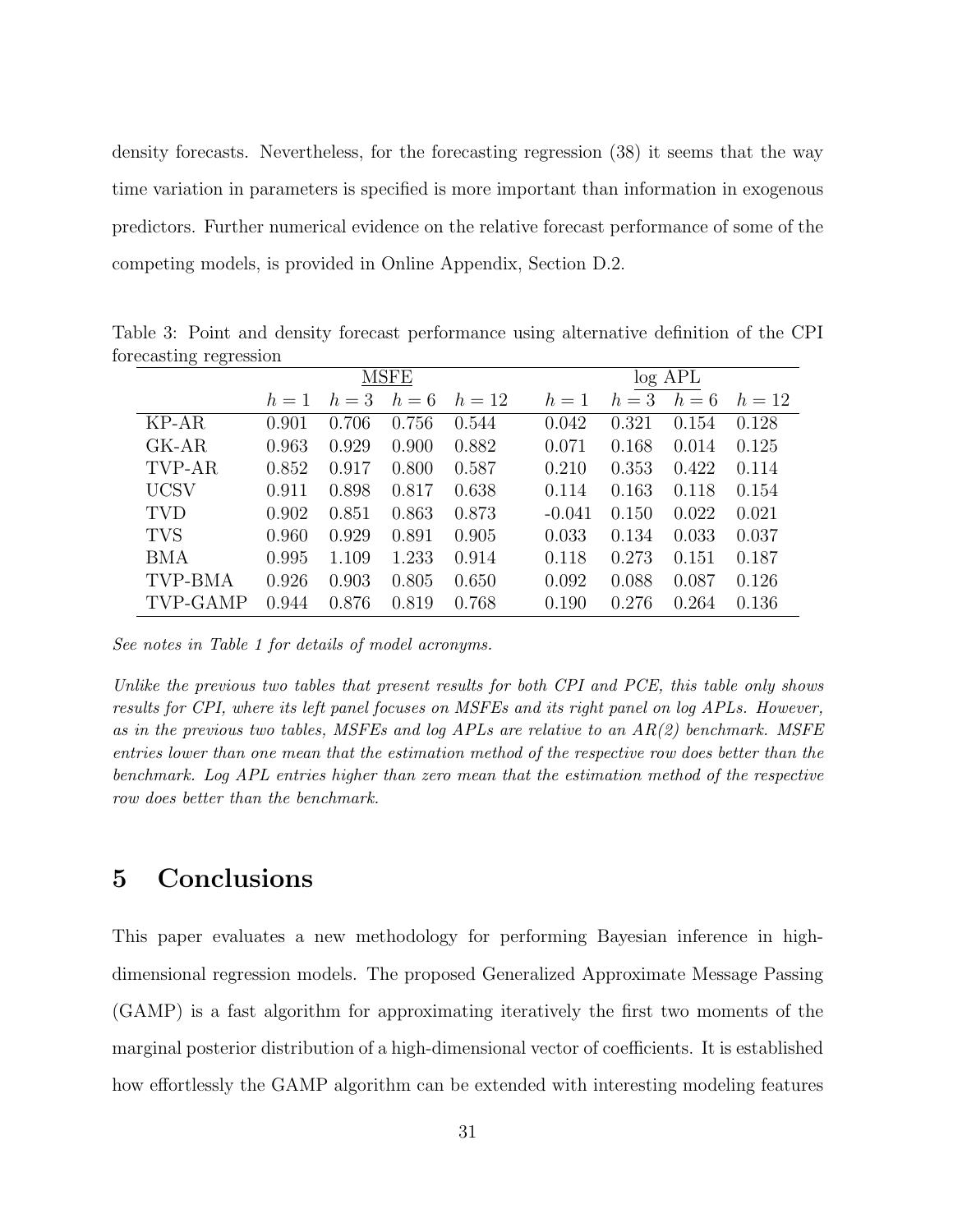such as hierarchical shrinkage priors, time-varying coefficients and stochastic volatility, and many predictors. The benefit of the proposed approach is demonstrated using an inflation forecasting exercise that leads to the recursive estimation of regression models with thousands of covariates. Due to the low algorithmic complexity, GAMP could be generalized to much higher dimensions with millions of predictors/covariates, as it is also trivially parallelizable.

The current study opens up new avenues for research. First, the proposed framework for modeling time-vayring parameters using hierarchical shrinkage priors can be extended in interesting ways. For example, shrinkage estimators/priors that apply on group of coefficients (such as the Group Lasso) can be used in this setting so that coefficients are shrunk either in groups of predictors for a given time period or in groups of consecutive time periods for a given predictor. This is because in the TVP setting the vector of regression coefficients  $\beta$  has elements that correspond both to predictor  $j, j = 1, ..., p$ , but also to time period  $t, t = 1, ..., T$ . One can think of other shrinkage priors in order to perform a more structured approach to uncovering patterns of time-variation in parameters, such as various pooling priors used in the panel data literature. Finally, the paper proposes the framework of factor graphs for designing efficient algorithms. Many macroeconomic problems currently do not typically involve extensive use of Big Data sets, however, they involve multivariate models with possibly thousands of coefficients, such as VAR, factor, and DSGE models. Bayesian estimation of these models is quite cumbersome, many times relying on linear or nonlinear state-space methods. As empirical macroeconomic models become larger and more complex, factor graph inference could help economists come up with novel efficient algorithms and unveil new features in macroeconomic data.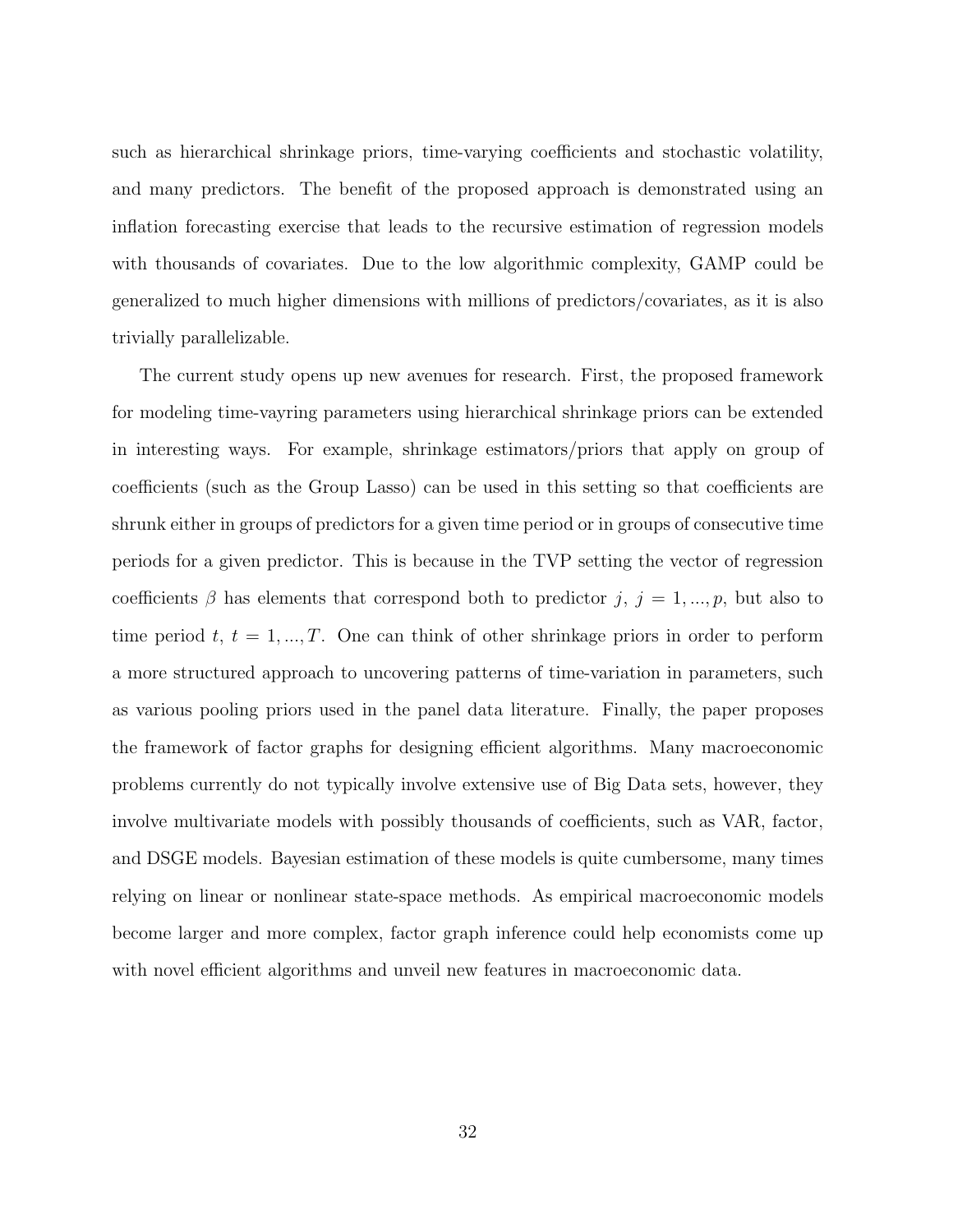## References

- [1] Al-Shoukairi, M., Schniter, P. and B. D. Rao (2018). A GAMP-based low complexity sparse Bayesian learning algorithm. IEEE Transactions on Signal Processing,  $66(2)$ , 294-308.
- [2] Amir-Ahmadi, P., Matthes, C. and M.-C. Wang (forthcoming). Choosing prior hyperparameters: With applications to time-varying parameter models. Journal of Business and Economic Statistics.
- [3] Angelino, E., Johnson, M. J. and R. P. Adams (2016). Patterns of scalable Bayesian inference. Foundations and Trends<sup>®</sup> in Machine Learning,  $9(2-3)$ , 119-247.
- [4] Barber, D. (2012). Bayesian reasoning and machine learning. Cambridge University Press: New York.
- [5] Bauwens, L., Koop, G., Korobilis, D. and J. V. K. Rombouts (2015). The contribution of structural break models to forecasting macroeconomic series. Journal of Applied Econometrics, 30(4), 596-620.
- [6] Belmonte, M., Koop, G. and D. Korobilis (2014). Hierarchical shrinkage in timevarying coefficients models. Journal of Forecasting, 33, 80-94.
- [7] Bishop, C. M. (2006). Pattern recognition and machine learning. Springer: New York.
- [8] Chan, J., Koop, G., Leon-Gonzalez, R. and R. Strachan (2012). Time varying dimension models. Journal of Business and Economic Statistics 30(3), 358-367.
- [9] Cooley, T. F. and E. C. Prescott (1976). Estimation in the presence of stochastic parameter variation. Econometrica 44(1), 167-184.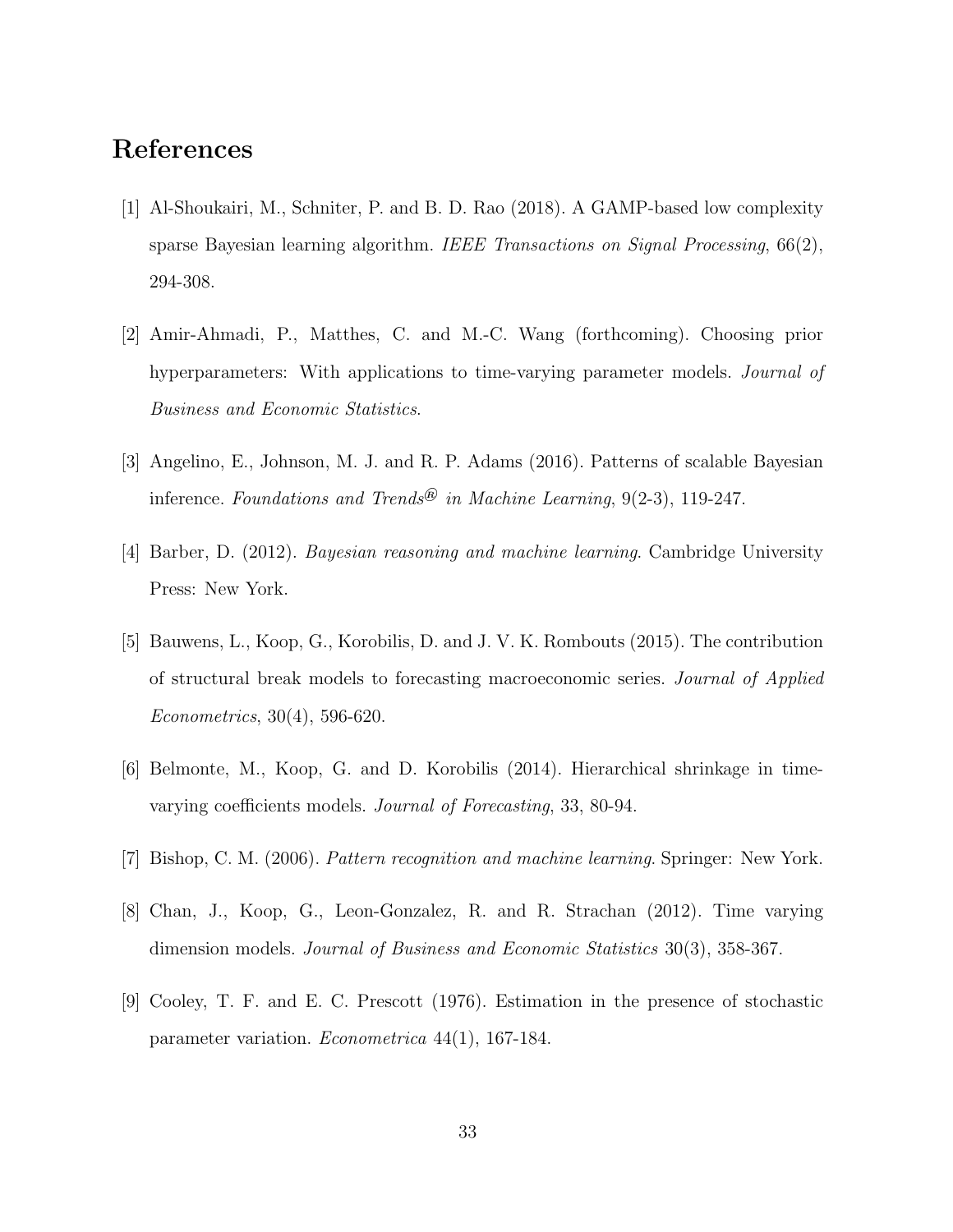- [10] Donoho, D. L., Maleki, A. and A. Montanari (2009). Message passing algorithms for compressed sensing. Proceedings of National Academy of Sciences, 106(45), 18914- 18919.
- [11] Donoho, D. L., Maleki, A. and A. Montanari (2011). How to design message passing algorithms for compressed sensing. Unpublished manuscript, available at http://www.ece.rice.edu/ mam15/bpist.pdf.
- [12] Frühwirth-Schnatter, S. and H. Wagner (2010). Stochastic model specification search for Gaussian and partial non-Gaussian state space models. Journal of Econometrics 154(1), 85-100.
- [13] George, E. I. and R. E. McCulloch (1993). Variable selection via Gibbs sampling. Journal of the American Statistical Association, 88(423), 881-889.
- [14] Giordani, P. and R. Kohn (2008). Efficient Bayesian inference for multiple changepoint and mixture innovation models. Journal of Business and Economic Statistics, 26(1) 66-77.
- [15] Groen, J. J. J., Paap, R. and F. Ravazzollo (2013). Real time inflation forecasting in a changing world. Journal of Business and Economic Statistics, 31(1) 29-44.
- [16] Herbst, E. P. and F. Schorfheide (2015). Bayesian estimation of DSGE models. Princeton University Press: New Jersey.
- [17] Jackson, M. O. (2008). Social and economic networks. Princeton University Press: New Jersey.
- [18] Kalli, M. and J. E. Griffin (2014). Time-varying sparsity in dynamic regression models. Journal of Econometrics 178, 779-793.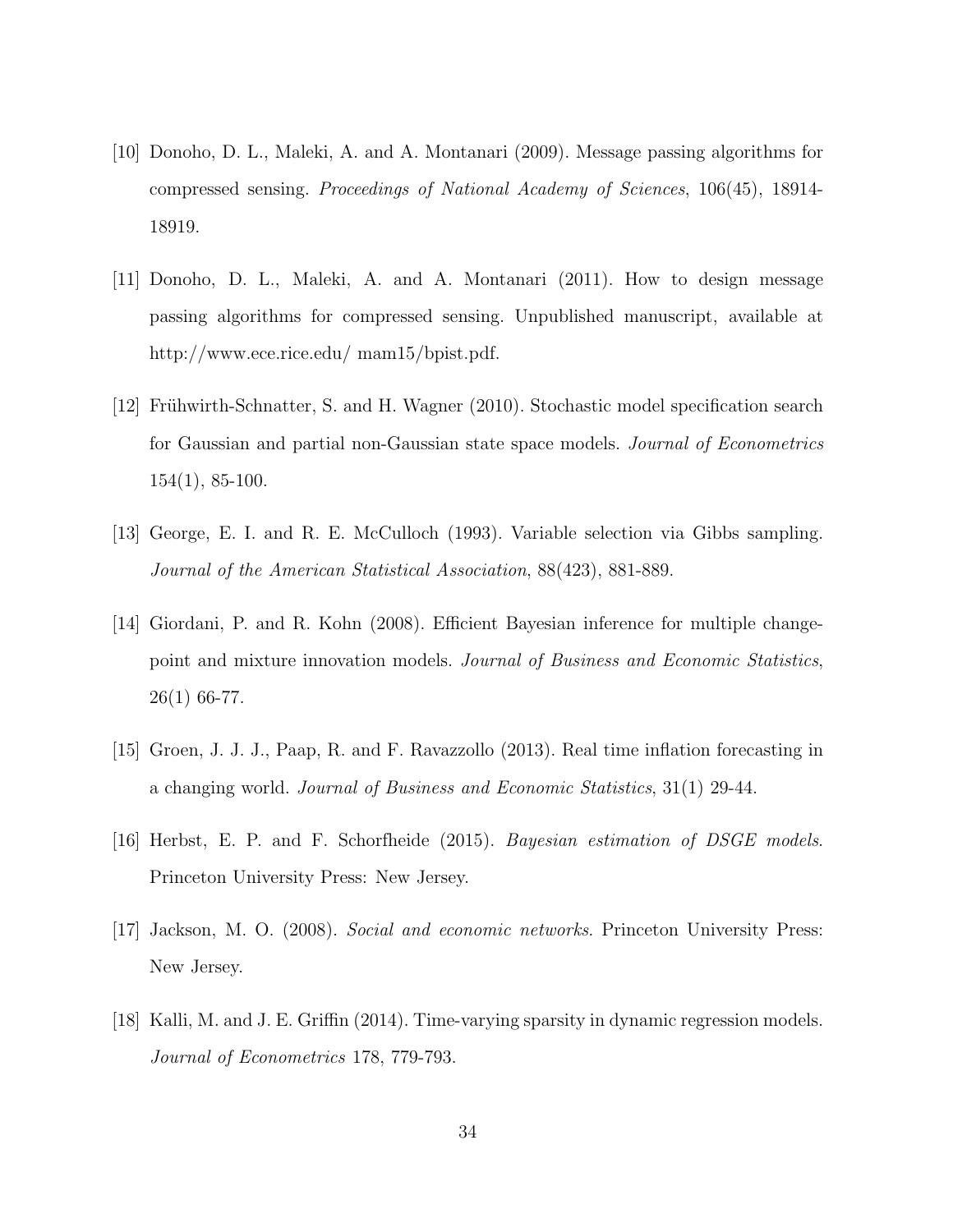- [19] Koop, G. and D. Korobilis (2010). Bayesian multivariate time series methods for empirical macroeconomics. Foundations and Trends<sup>®</sup> in Econometrics 3, pp. 267-358.
- [20] Korobilis, D. (2013). Hierarchical shrinkage priors for dynamic regressions with many predictors. International Journal of Forecasting, 29, 43-59.
- [21] Kowal, D. R., Matteson, D. S. and D. Ruppert (2017). Dynamic shrinkage processes. arXiv:1707.00763.
- [22] Kschischang, F. R., Frey, B. J. and H. A. Loeliger (2001). Factor graphs and the sum-product algorithm. IEEE Transactions on Information Theory, 47(2), 498-519.
- [23] Mooij, J. and H. Kappen (2007). Sufficient conditions for convergence of the sumproduct algorithm. IEEE Transactions on Information Theory, 53(12), 4422-4437.
- [24] Nakajima, J. and M. West (2013). Bayesian analysis of latent threshold dynamic models. Journal of Business and Economic Statistics, 31(2), 151-164.
- [25] Pearl, J. (1982). Reverend Bayes on inference engines: A distributed hierarchical approach. AAAI-82: Pittsburgh, PA. Second National Conference on Artificial Intelligence. Menlo Park, California: AAAI Press, 133-136.
- [26] Pettenuzzo, D. and A. Timmermann (2017). Forecasting macroeconomic variables under model instability. Journal of Business and Economic Statistics, 35(2), 183-201.
- [27] Rangan, S. (2011). Generalized approximate message passing for estimation with random linear mixing. IEEE International Symposium on Information Theory, 2174- 2178.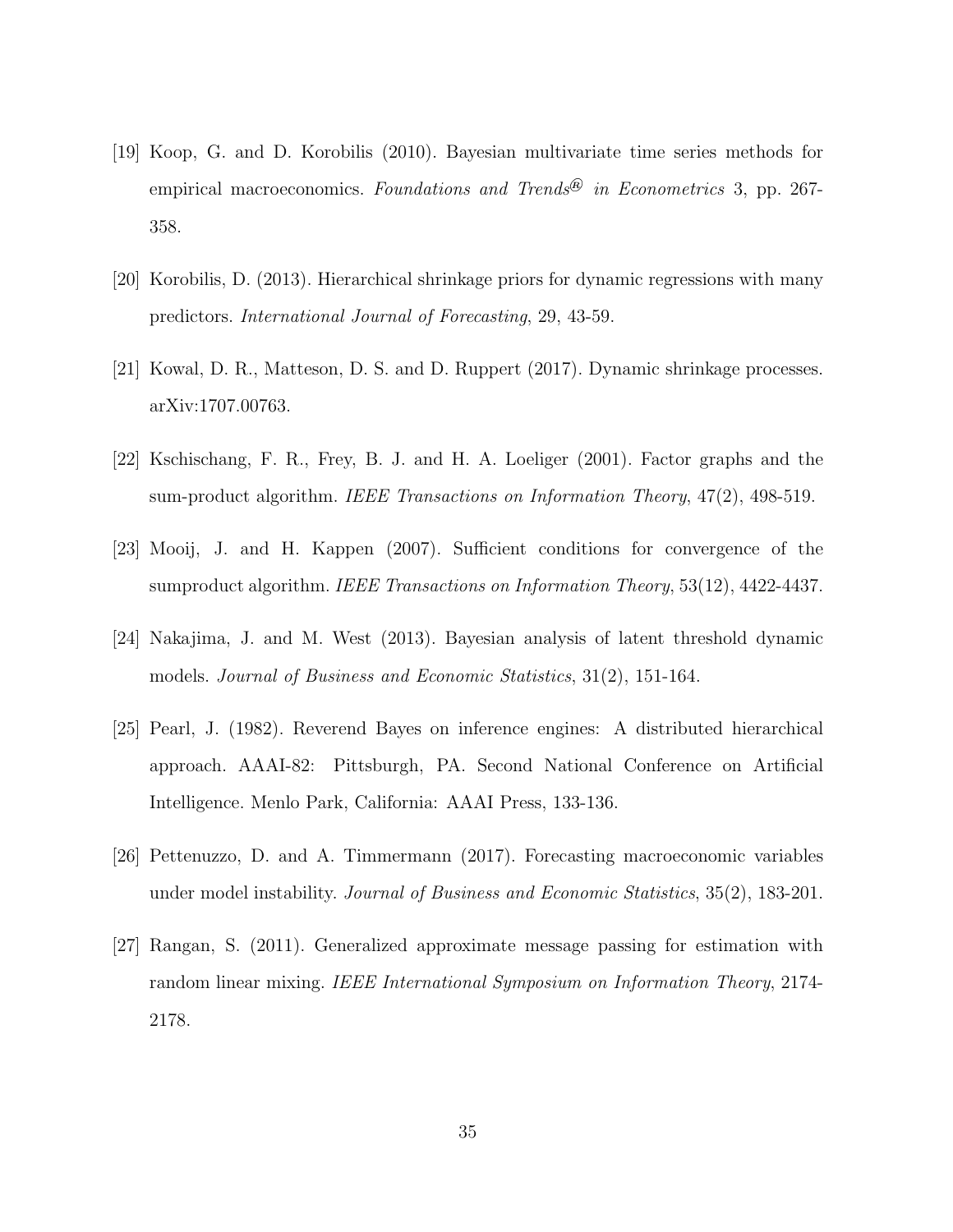- [28] Rangan, S., Schniter, P., Riegler, E., Fletcher, A. K. and V. Cevher (2016). Fixed points of generalized approximate message passing with arbitrary matrices. arXiv:1301.6295v4.
- [29] Ročková, V. and K. McAlinn (2018). Dynamic variable selection with spike-and-slab process priors. Technical report, Booth School of Business, University of Chicago.
- [30] Stock, J. H. and M. W. Watson (1999). Forecasting inflation. Journal of Monetary Economics, 44(2), 293-335.
- [31] Stock, J. H. and M. W. Watson (2007). Why has U.S. inflation become harder to forecast? Journal of Money, Credit and Banking 39, 333.
- [32] Tipping, M. E. (2001). Sparse Bayesian learning and the relevance vector machine. Journal of Machine Learning Research, 1, 211-244.
- [33] Vehtari, A., Gelman, A., Sivula, T., Jylänki, P., Tran, D., Sahai, S., Blomstedt, P., Cunningham, J. P., Schiminovich, D., and C. Robert (2018). Expectation propagation as a way of life: A framework for Bayesian inference on partitioned data. arXiv:1412.4869v3.
- [34] Wand, M. P. (2017). Fast approximate inference for arbitrarily large semiparametric regression models via message passing. Journal of the American Statistical Association 112, 137-168.
- [35] Zou, X., Li, F., Fang, J. and H. Li(2016). Computationally efficient sparse Bayesian learning via generalized approximate message passing. IEEE International Conference on Ubiquitous Wireless Broadband (ICUWB), 1-4.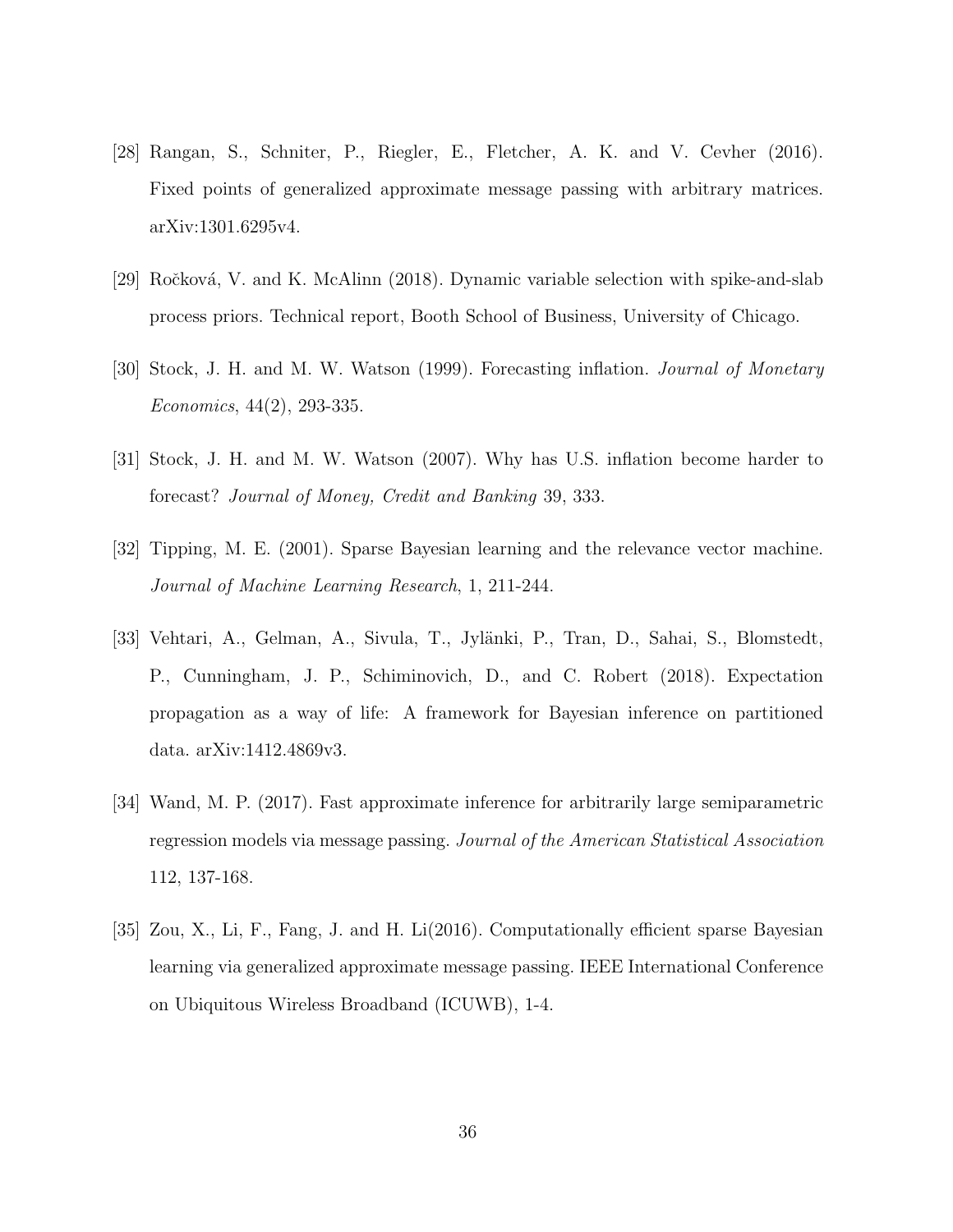# Online Appendix to "High-dimensional macroeconomic forecasting using message passing algorithms"

### Dimitris Korobilis

### A Data Appendix

All series were downloaded from Michael McCracken's FRED-MD database (https : //research.stlouisfed.org/econ/mccracken/fred − databases/) and cover the period 1959M1 to 2016M6. All series are seasonally adjusted and all variables are transformed to be approximately stationary. In particular, if  $w_{i,t}$  is the original un-transformed series in levels, when the series is used as a predictor the transformation codes (column T of the table) are: 1 - no transformation (levels),  $x_{i,t} = w_{i,t}$ ; 2 - first difference,  $x_{i,t} = w_{i,t} - w_{i,t-1}$ ; 3- second difference,  $x_{i,t} = \Delta w_{i,t} - \Delta w_{i,t-1}$  4 - logarithm,  $x_{i,t} = \log w_{i,t}$ ; 5 - first difference of logarithm,  $x_{i,t} = \log w_{i,t} - \log w_{i,t-1}$ ; 6 - second difference of logarithm,  $x_{i,t} = \Delta \log w_{i,t} - \Delta \log w_{i,t-1}.$ 

Table A1: Monthly U.S. macro data set (based on FREDMD)

| No.                         | Mnemonic                   |       | T Long description   |
|-----------------------------|----------------------------|-------|----------------------|
|                             | RPI.                       | 5.    | Real Personal Income |
| $\mathcal{D}_{\mathcal{L}}$ | W875RX1                    | 5.    | RPI ex. Transfers    |
| 3                           | DPCERA3M086SBEA 5 Real PCE |       |                      |
|                             | <b>CMRMTSPLx</b>           | $5 -$ | Real M&T Sales       |
|                             |                            |       |                      |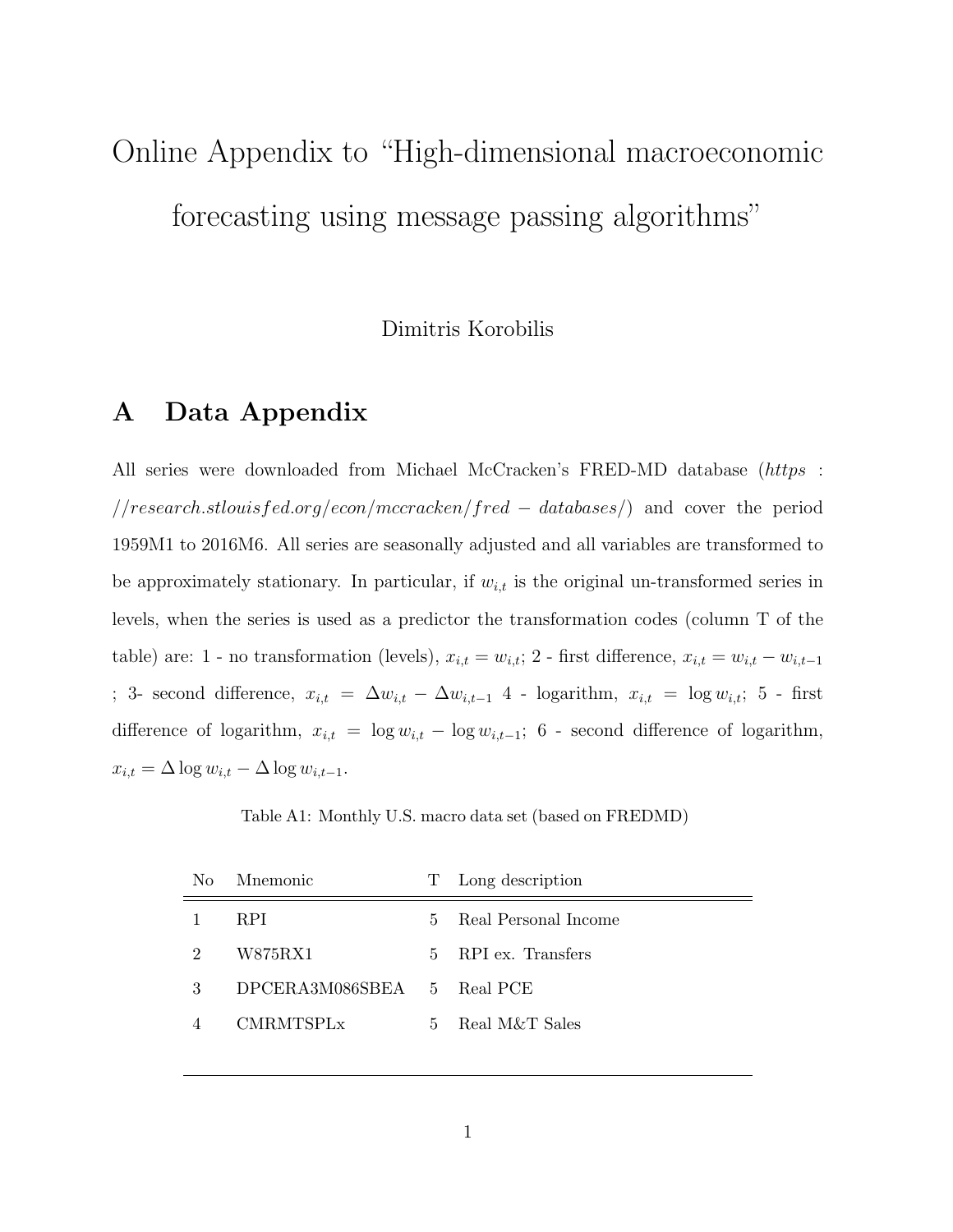| $\overline{5}$ | RETAILX          | 5              | Retail and Food Services Sales      |
|----------------|------------------|----------------|-------------------------------------|
| 6              | <b>INDPRO</b>    | $\overline{5}$ | IP Index                            |
| 7              | <b>IPFPNSS</b>   | $\overline{5}$ | IP: Final Products and Supplies     |
| 8              | <b>IPFINAL</b>   | $\overline{5}$ | IP: Final Products                  |
| 9              | <b>IPCONGD</b>   | $\overline{5}$ | IP: Consumer Goods                  |
| 10             | <b>IPDCONGD</b>  | $\overline{5}$ | IP: Durable Consumer Goods          |
| 11             | <b>IPNCONGD</b>  | $\overline{5}$ | IP: Nondurable Consumer Goods       |
| 12             | <b>IPBUSEQ</b>   | $\overline{5}$ | IP: Business Equipment              |
| 13             | <b>IPMAT</b>     | $\overline{5}$ | IP: Materials                       |
| 14             | <b>IPDMAT</b>    | 5              | IP: Durable Materials               |
| 15             | <b>IPNMAT</b>    | $\overline{5}$ | IP: Nondurable Materials            |
| 16             | <b>IPMANSICS</b> | $\overline{5}$ | IP: Manufacturing                   |
| 17             | <b>IPB51222S</b> | $\overline{5}$ | IP: Residential Utilities           |
| 18             | <b>IPFUELS</b>   | $\overline{5}$ | IP: Fuels                           |
| 19             | <b>CUMFNS</b>    | $\overline{2}$ | Capacity Utilization: Manufacturing |
| 20             | <b>HWI</b>       | $\overline{2}$ | Help-Wanted Index for U.S.          |
| 21             | <b>HWIURATIO</b> | $\overline{2}$ | Help Wanted to Unemployed ratio     |
| 22             | CLF16OV          | $\bf 5$        | Civilian Labor Force                |
| 23             | CE16OV           | $\overline{5}$ | Civilian Employment                 |
| 24             | <b>UNRATE</b>    | $\overline{2}$ | Civilian Unemployment Rate          |
| 25             | <b>UEMPMEAN</b>  | $\overline{2}$ | Average Duration of Unemployment    |
| 26             | UEMPLT5          | $\overline{5}$ | Civilians Unemployed $\leq 5$ Weeks |
| 27             | UEMP5TO14        | $\bf 5$        | Civilians Unemployed 5-14 Weeks     |
| 28             | UEMP15OV         | $\overline{5}$ | Civilians Unemployed $> 15$ Weeks   |
| 29             | UEMP15T26        | $\overline{5}$ | Civilians Unemployed 15-26 Weeks    |
|                |                  |                |                                     |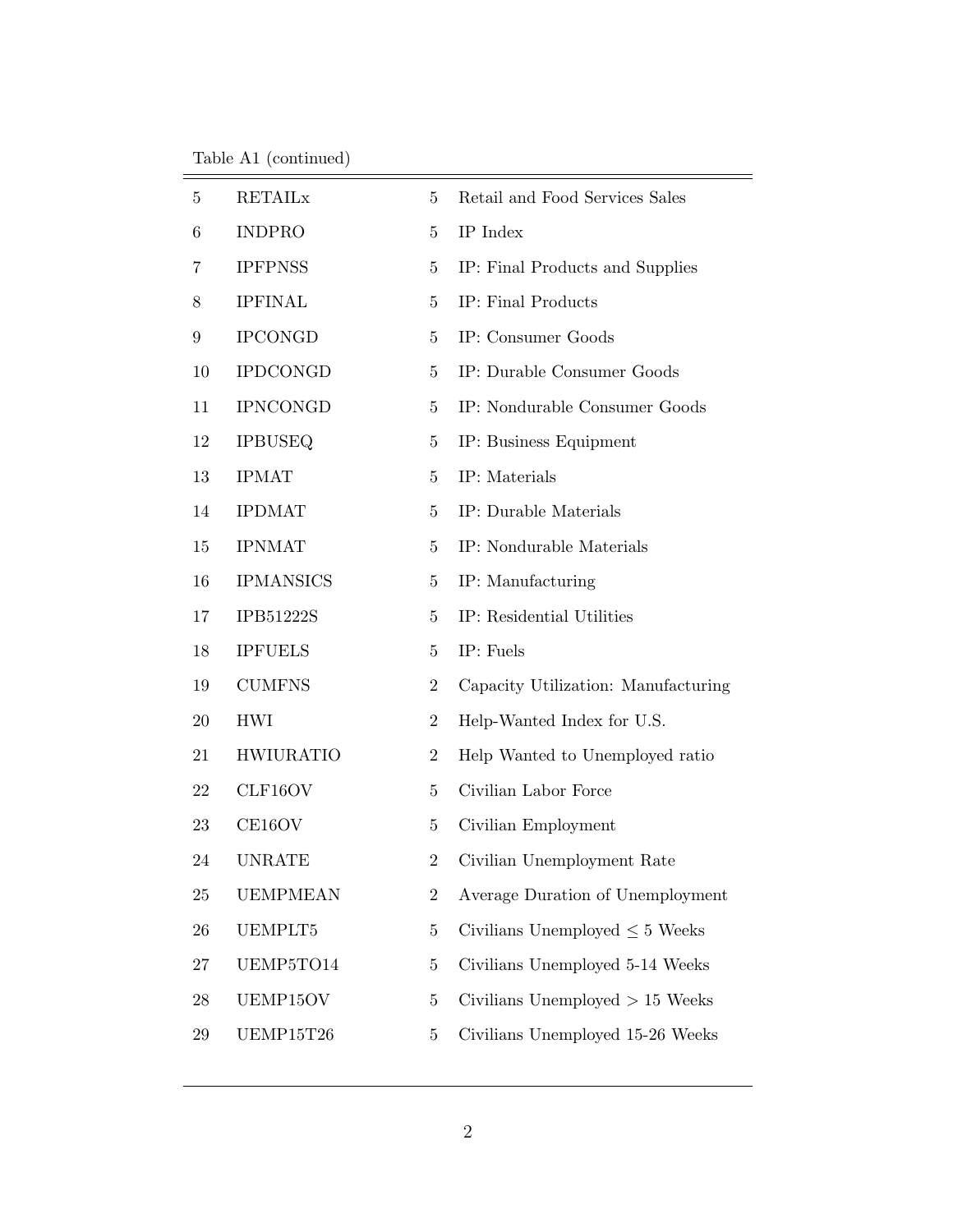| $30\,$ | UEMP27OV        | $\overline{5}$ | Civilians Unemployed $> 27$ Weeks   |  |
|--------|-----------------|----------------|-------------------------------------|--|
| 31     | <b>CLAIMSx</b>  | $\overline{5}$ | Initial Claims                      |  |
| 32     | <b>PAYEMS</b>   | $\overline{5}$ | All Employees: Total nonfarm        |  |
| 33     | <b>USGOOD</b>   | $\overline{5}$ | All Employees: Goods-Producing      |  |
| 34     | CES1021000001   | $\bf 5$        | All Employees: Mining and Logging   |  |
| $35\,$ | <b>USCONS</b>   | $\overline{5}$ | All Employees: Construction         |  |
| 36     | <b>MANEMP</b>   | $\overline{5}$ | All Employees: Manufacturing        |  |
| 37     | <b>DMANEMP</b>  | $\overline{5}$ | All Employees: Durable goods        |  |
| 38     | <b>NDMANEMP</b> | $\bf 5$        | All Employees: Nondurable goods     |  |
| 39     | <b>SRVPRD</b>   | $\overline{5}$ | All Employees: Service Industries   |  |
| 40     | <b>USTPU</b>    | $\overline{5}$ | All Employees: TT&U                 |  |
| 41     | <b>USWTRADE</b> | $\overline{5}$ | All Employees: Wholesale Trade      |  |
| 42     | <b>USTRADE</b>  | $\bf 5$        | All Employees: Retail Trade         |  |
| 43     | <b>USFIRE</b>   | $\bf 5$        | All Employees: Financial Activities |  |
| 44     | <b>USGOVT</b>   | $\overline{5}$ | All Employees: Government           |  |
| 45     | CES0600000007   | $\mathbf{1}$   | Hours: Goods-Producing              |  |
| 46     | <b>AWOTMAN</b>  | $\overline{2}$ | Overtime Hours: Manufacturing       |  |
| 47     | <b>AWHMAN</b>   | $\mathbf{1}$   | Hours: Manufacturing                |  |
| 48     | <b>HOUST</b>    | $\overline{4}$ | Starts: Total                       |  |
| 49     | <b>HOUSTNE</b>  | $\overline{4}$ | Starts: Northeast                   |  |
| 50     | <b>HOUSTMW</b>  | 4              | Starts: Midwest                     |  |
| 51     | <b>HOUSTS</b>   | 4              | Starts: South                       |  |
| 52     | <b>HOUSTW</b>   | 4              | Starts: West                        |  |
| 53     | <b>AMDMNOx</b>  | $\overline{5}$ | Orders: Durable Goods               |  |
| 54     | AMDMUOx         | 5              | Unfilled Orders: Durable Goods      |  |
|        |                 |                |                                     |  |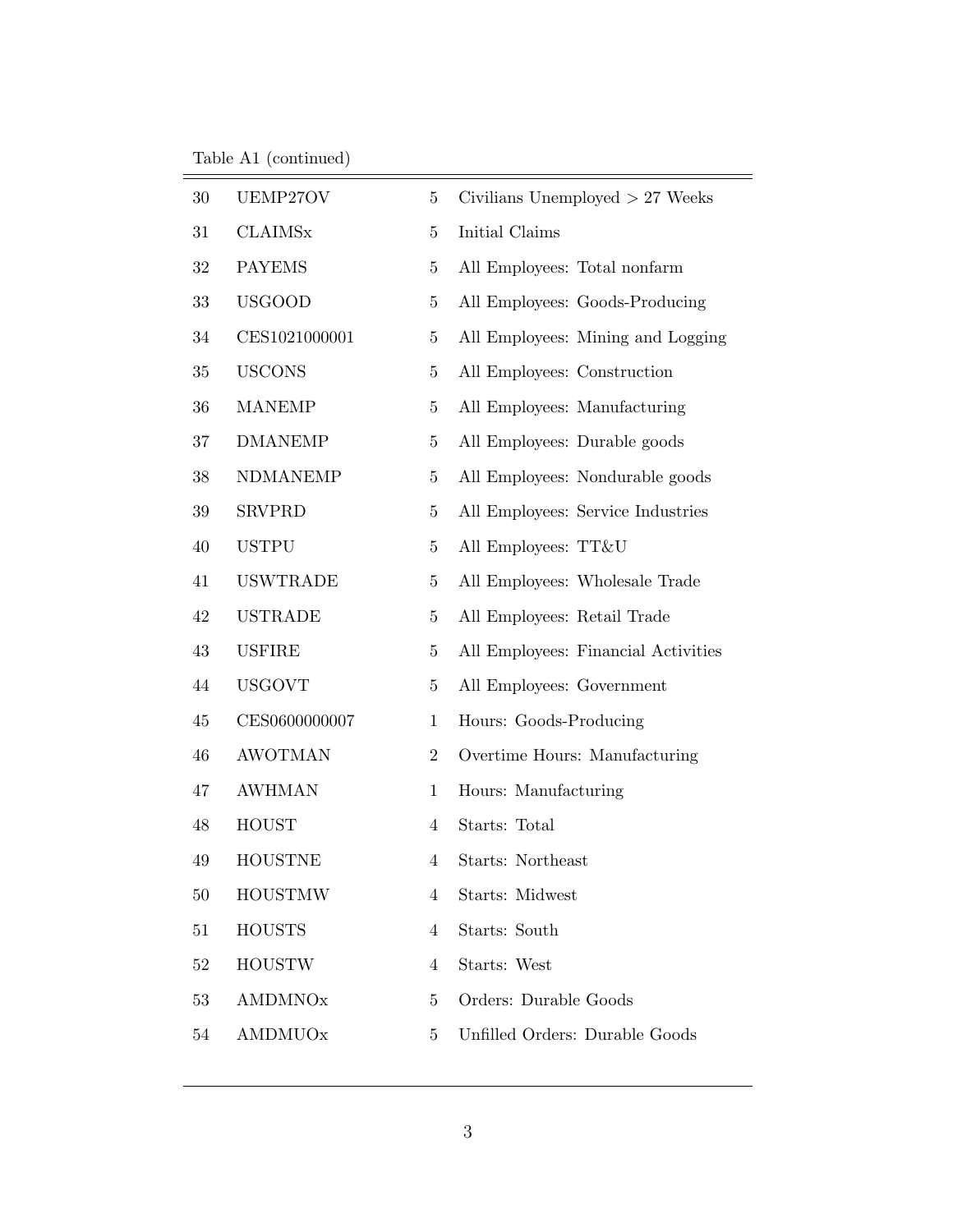Table A1 (continued)

| 55 | <b>BUSINV</b> <sub>x</sub> | 5              | Total Business Inventories      |
|----|----------------------------|----------------|---------------------------------|
| 56 | <b>ISRATIOx</b>            | $\overline{2}$ | Inventories to Sales Ratio      |
| 57 | M1SL                       | 6              | M1 Money Stock                  |
| 58 | M2SL                       | 6              | M <sub>2</sub> Money Stock      |
| 59 | M2REAL                     | $\overline{5}$ | Real M2 Money Stock             |
| 60 | <b>BUSLOANS</b>            | 6              | Commercial and Industrial Loans |
| 61 | <b>REALLN</b>              | 6              | Real Estate Loans               |
| 62 | <b>NONREVSL</b>            | 6              | Total Nonrevolving Credit       |
| 63 | <b>CONSPI</b>              | $\overline{2}$ | Credit to PI ratio              |
| 64 | S&P 500                    | $\overline{5}$ | S&P 500                         |
| 65 | S&P: indust                | 5              | S&P Industrial                  |
| 66 | S&P div yield              | $\overline{2}$ | S&P Divident yield              |
| 67 | S&P PE ratio               | $\overline{5}$ | $S\&P$ Price/Earnings ratio     |
| 68 | <b>FEDFUNDS</b>            | $\overline{2}$ | Effective Federal Funds Rate    |
| 69 | CP3Mx                      | $\overline{2}$ | 3-Month AA Comm. Paper Rate     |
| 70 | TB3MS                      | $\overline{2}$ | 3-Month T-bill                  |
| 71 | TB6MS                      | $\overline{2}$ | 6-Month T-bill                  |
| 72 | GS1                        | $\overline{2}$ | 1-Year T-bond                   |
| 73 | GS <sub>5</sub>            | $\overline{2}$ | 5-Year T-bond                   |
| 74 | GS10                       | $\overline{2}$ | 10-Year T-bond                  |
| 75 | AAA                        | $\overline{2}$ | Aaa Corporate Bond Yield        |
| 76 | <b>BAA</b>                 | $\overline{2}$ | Baa Corporate Bond Yield        |
| 77 | <b>COMPAPFFx</b>           | $\mathbf{1}$   | CP - FFR spread                 |
| 78 | <b>TB3SMFFM</b>            | $\mathbf{1}$   | 3 Mo. - FFR spread              |
| 79 | TB6SMFFM                   | $\mathbf{1}$   | 6 Mo. - FFR spread              |
|    |                            |                |                                 |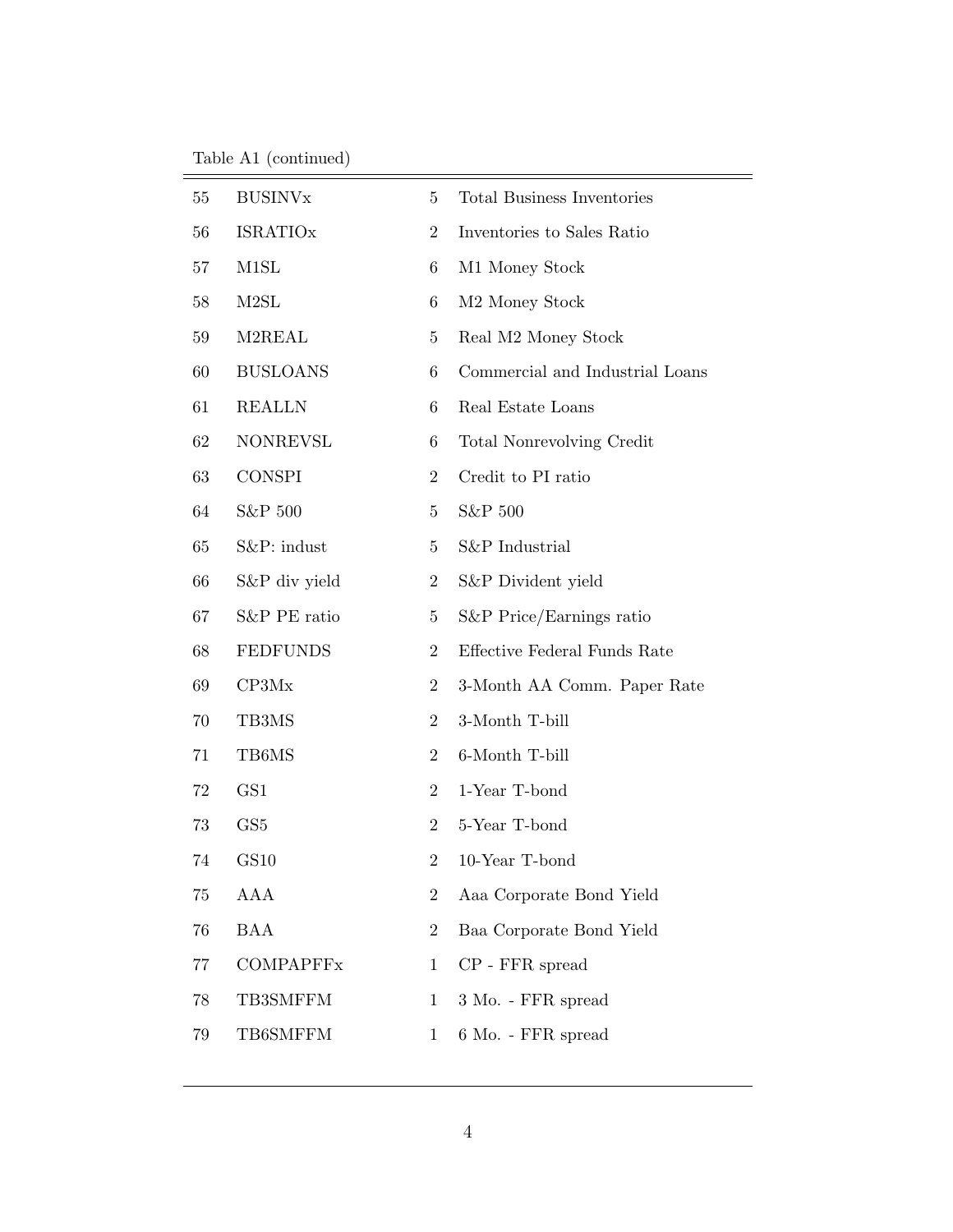Table A1 (continued)

| 80  | T1YFFM            | $\mathbf{1}$   | 1 yr. - FFR spread               |
|-----|-------------------|----------------|----------------------------------|
| 81  | T5YFFM            | $\mathbf{1}$   | 5 yr. - FFR spread               |
| 82  | T10YFFM           | $\mathbf{1}$   | 10 yr. - FFR spread              |
| 83  | <b>AAAFFM</b>     | $\mathbf{1}$   | Aaa - FFR spread                 |
| 84  | <b>BAAFFM</b>     | $\mathbf{1}$   | Baa - FFR spread                 |
| 85  | <b>EXSZUS</b> x   | $\overline{5}$ | Switzerland / U.S. FX Rate       |
| 86  | <b>EXJPUSx</b>    | $\bf 5$        | Japan / U.S. FX Rate             |
| 87  | <b>EXUSUK</b> x   | $\overline{5}$ | U.S. $/$ U.K. FX Rate            |
| 88  | <b>EXCAUS</b> x   | $\overline{5}$ | Canada / U.S. FX Rate            |
| 89  | WPSFD49207        | $\,6\,$        | PPI: Final demand less energy    |
| 90  | <b>WPSFD49502</b> | 6              | PPI: Personal cons               |
| 91  | WPSID61           | $\,6$          | PPI: Processed goods             |
| 92  | WPSID62           | $\,6\,$        | PPI: Unprocessed goods           |
| 93  | OILPRICEX         | $\,6\,$        | Crude Oil Prices: WTI            |
| 94  | <b>PPICMM</b>     | 6              | PPI: Commodities                 |
| 95  | <b>CPIAUCSL</b>   | $\,6\,$        | CPI: All Items                   |
| 96  | <b>CPIAPPSL</b>   | 6              | CPI: Apparel                     |
| 97  | <b>CPITRNSL</b>   | $\,6$          | CPI: Transportation              |
| 98  | <b>CPIMEDSL</b>   | 6              | CPI: Medical Care                |
| 99  | CUSR0000SAC       | $\,6\,$        | CPI: Commodities                 |
| 100 | CUUR0000SAD       | 6              | CPI: Durables                    |
| 101 | CUSR0000SAS       | 6              | <b>CPI:</b> Services             |
| 102 | <b>CPIULFSL</b>   | 6              | CPI: All Items Less Food         |
| 103 | CUUR0000SA0L2     | 6              | CPI: All items less shelter      |
| 104 | CUSR0000SA0L5     | 6              | CPI: All items less medical care |
|     |                   |                |                                  |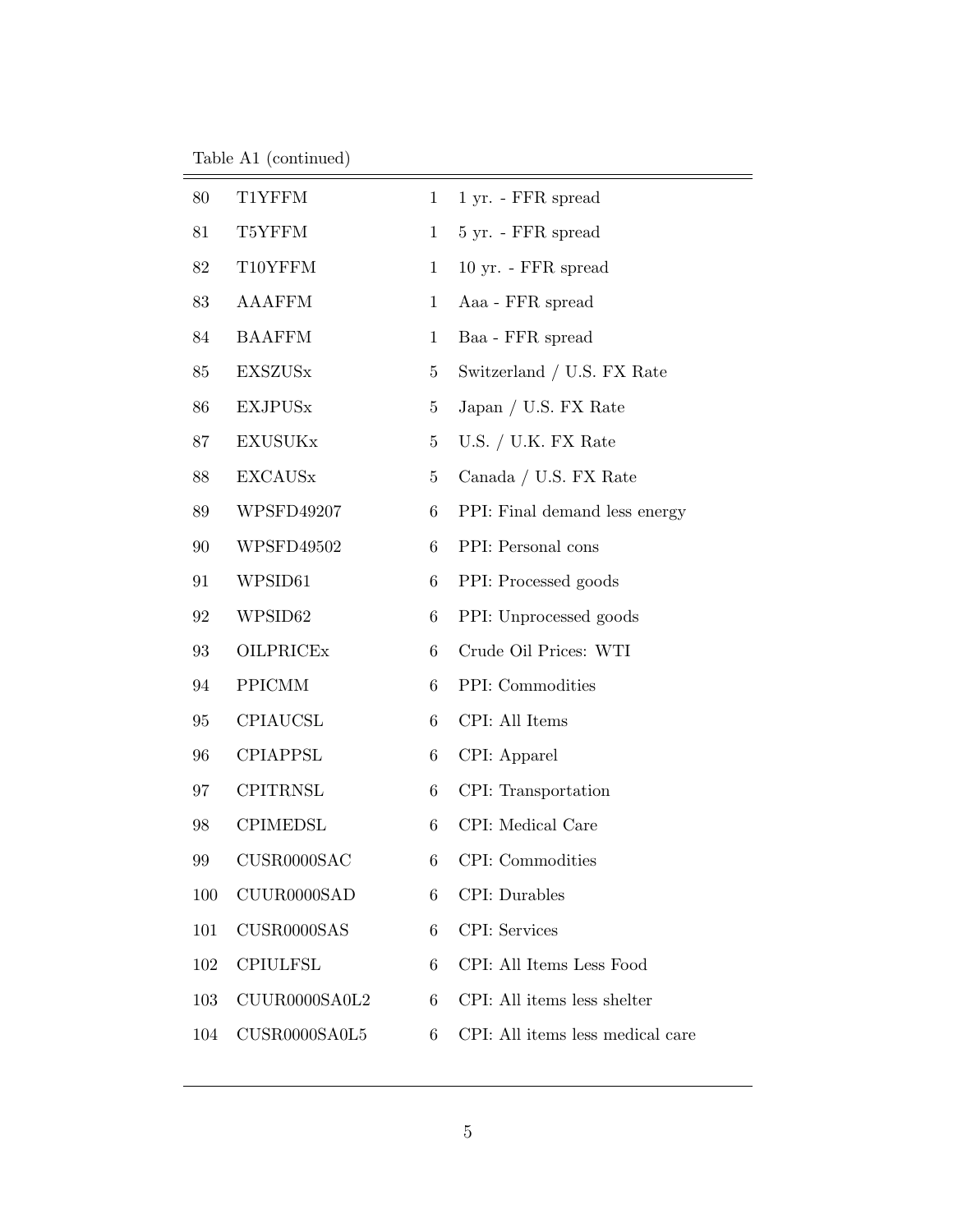Table A1 (continued)

| 105 | PCEPI              | 6 | PCE: Chain-type Price Index         |
|-----|--------------------|---|-------------------------------------|
| 106 | DDURRG3M086SBEA    |   | 6 PCE: Durable goods                |
| 107 | DNDGRG3M086SBEA    | 6 | PCE: Nondurable goods               |
| 108 | DSERRG3M086SBEA    | 6 | PCE: Services                       |
| 109 | CES0600000008      | 6 | Ave. Hourly Earnings: Goods         |
| 110 | CES2000000008      | 6 | Ave. Hourly Earnings: Construction  |
| 111 | CES3000000008      | 6 | Ave. Hourly Earnings: Manufacturing |
| 112 | <b>MZMSL</b>       | 6 | MZM Money Stock                     |
| 113 | <b>DTCOLNVHFNM</b> | 6 | Consumer Motor Vehicle Loans        |
| 114 | <b>DTCTHFNM</b>    | 6 | Total Consumer Loans and Leases     |
| 115 | <b>INVEST</b>      | 6 | Securities in Bank Credit           |
|     |                    |   |                                     |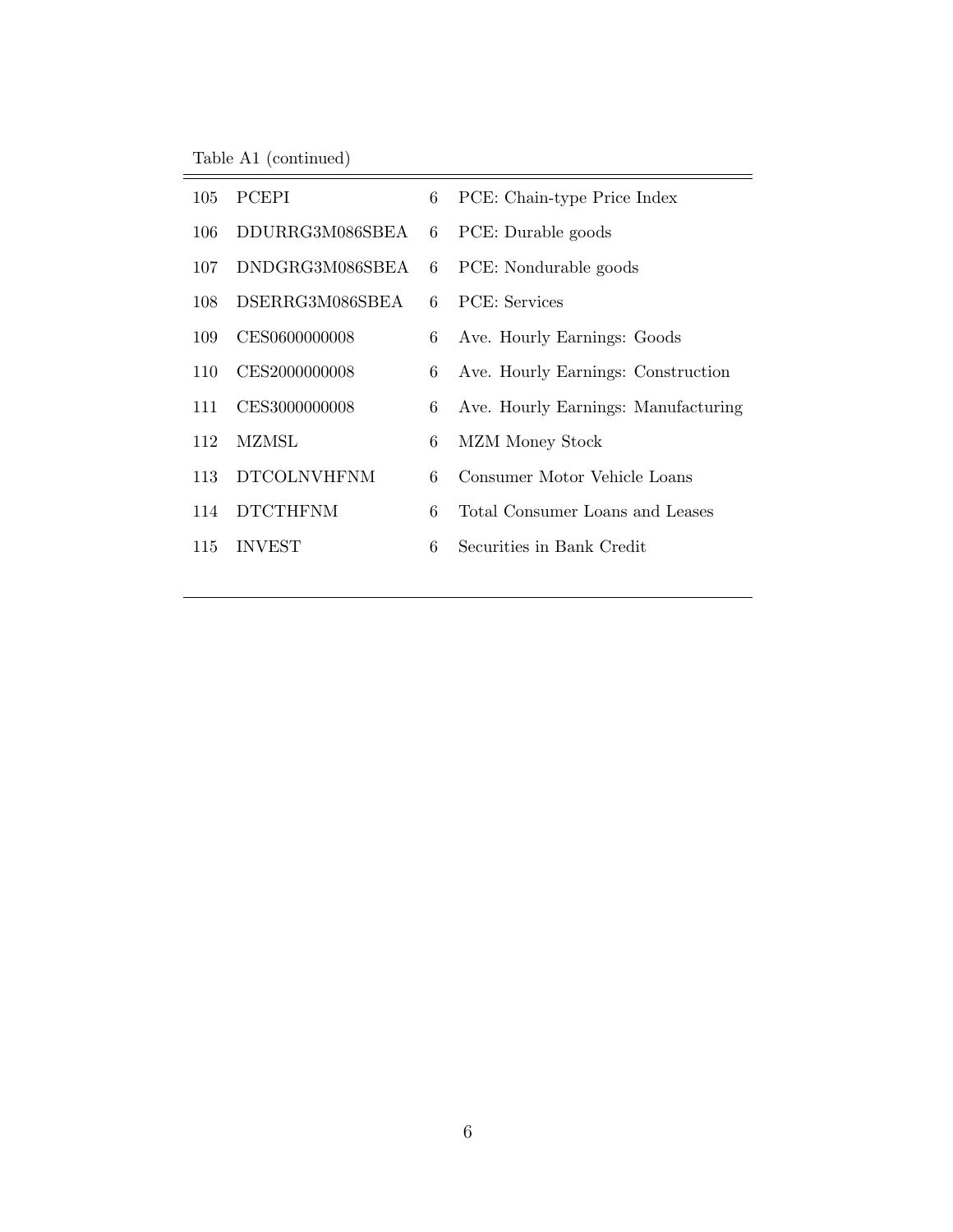### B Technical Appendix

## B.1 Generic Derivation of Generalized Approximate Message Passing Algorithm

The basic signal extraction problem in engineering (but using traditional regression notation) involves observations y, a known "transform matrix" x and the "signal"  $\beta$ . For the purpose of making the algorithm usable in traditional regression problems, we also assume an "additive white Gaussian noise" (AWGN), as the disturbance term is called in signal processing. That is, we assume the following model

$$
y = x\beta + \varepsilon,\tag{B.1}
$$

where y is  $T \times 1$ , x is  $T \times q$ ,  $\beta$  is  $q \times 1$  and  $\varepsilon \sim N(0, \sigma \times I_T)$  is also  $T \times 1$ . The TVP regression problem falls into this general form, but with x replaced with  $\mathfrak{X}$ , which is defined in the main text. In order to be consistent with Rangan (2011) and I denote the likelihood function as  $p(y|z)$  where  $z = x\beta$ . Rangan (2011) has proposed two variants of GAMP, one for maximum a-posteriori (MAP) estimation of the signal  $\beta$  and one for minimum mean square error (MMSE) estimation. Both have different properties, but the focus of this paper is on MMSE estimation due to its modularity and usability in regression problems familiar to macroeconomists. The derivation of the algorithm is based on the factor graph in the main text. In the following the function  $\mu_{a\to b}$  will denote a message from a to b, and  $m_{a\rightarrow b}$  its logarithm.

The starting point are the iterations of sum-product / loopy Belief Propagation derived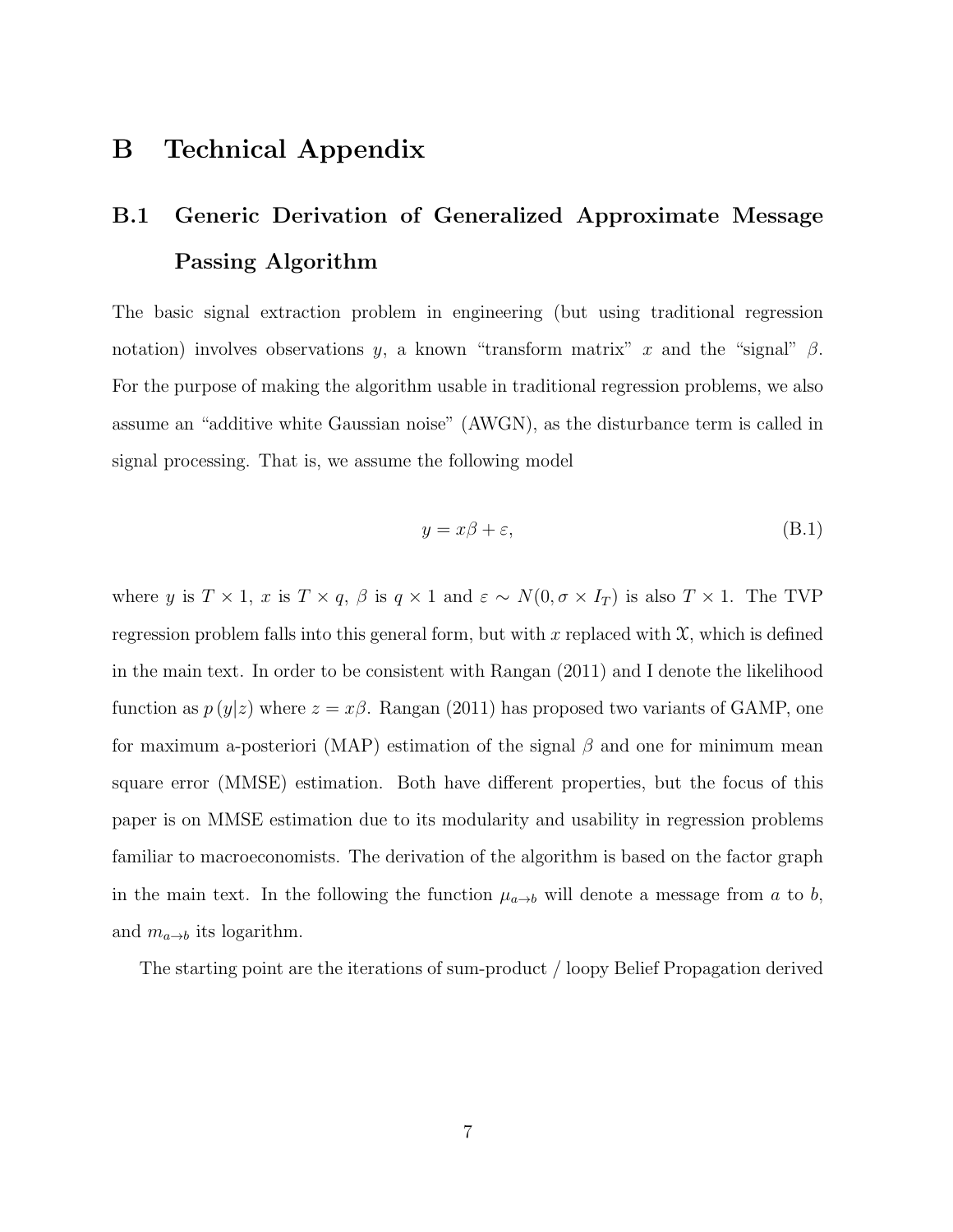in the main text, which can be written in logarithmic form<sup>1</sup> as

$$
m_{p(y_t|z_t)\to\beta_i}^{(r+1)} = \log\left(\int p\left(y_t|z_t\right) \prod_{j=1,j\neq i}^q \mu_{\beta_j \to p(y_t|z_t)}^{(r)} d\beta_{j\neq i}\right) = \log E_{z_t} \left[p\left(y_t|z_t\right)\right], \quad (B.2)
$$

$$
m_{\beta_i \to p(y_t|z_t)}^{(r+1)} = \log (p(\beta_i)) + \sum_{s=1, s \neq t}^{T} m_{p(y_s|\beta) \to \beta_i}^{(r)},
$$
\n(B.3)

where  $E_{z_t}[p(y_t|z_t)]$  is the expectation of  $p(y_t|z_t)$  over  $z_t$  (assuming the  $\beta_j$  are distributed independently according to  $\mu_{\beta_j \to p(y_t|z_t)}$ . Under this scheme, the marginal posterior of  $\beta_i$ can be approximated with

$$
p\left(\beta_i|y\right) \propto \exp\left[m_i\right],\tag{B.4}
$$

where  $m_i$  is defined as

$$
m_i \equiv \log (p(\beta_i)) + \sum_{t=1}^{T} m_{p(y_t|z_t) \to \beta_i}.
$$
 (B.5)

There are several algorithms for approximating the iterations of the sum-product loopy Belief Propagation, for instance, Wand (2017) shows the benefits of Mean Field Variational Bayes (MFVB) methods in semiparametric regression that can apply to a wide class of hierarchical regression models. All GAMP does at this point is to introduce Gaussian approximations to the BP iterations. In order to pin down all the necessary proofs we need the following result replicated from Rangan (2011)

**Lemma B.1** Consider a random variable U with a conditional probability density function of the form

$$
p(u|v) \equiv \frac{1}{Z(v)} exp(\phi(0) + uv), \qquad (B.6)
$$

<sup>1</sup>For notational simplicity and clarity I am ignoring any normalizing constants that enter the logarithmic expressions additively. Note that for the same reason I am ignoring any hyperparameters that  $p(\beta)$  might rely on, as is the case with the hierarchical shrinkage prior used in this paper.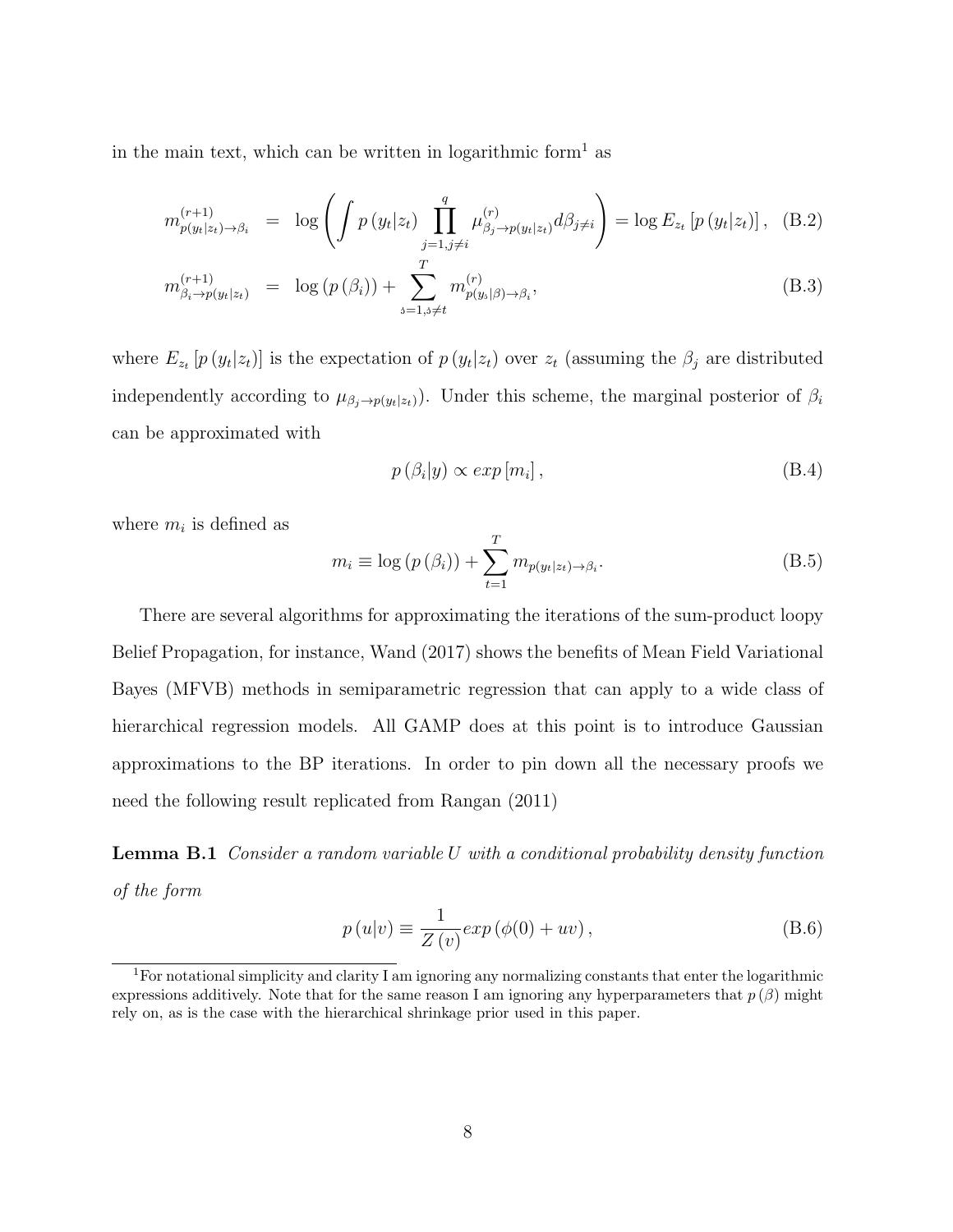where  $Z(v)$  is a normalization constant (called the partition function). Then

$$
\frac{\partial}{\partial v} \ln Z(v) = E(U|V = v), \qquad (B.7)
$$

$$
\frac{\partial^2}{\partial^2 v} \ln Z(v) = \frac{\partial}{\partial v} E(U|V=v)
$$
 (B.8)

$$
= var(U|V = v).
$$
 (B.9)

**Proof:** The relations are standard properties of exponential families.

Additionally, let

$$
\widehat{\beta}_i \equiv E(\beta_i|m_i), \tag{B.10}
$$

$$
\widehat{\tau}_i^{\beta} \equiv var(\beta_i|m_i), \qquad (B.11)
$$

$$
\widehat{\beta}_{i \to t} \equiv E\left(\beta_i | m_{\beta_j \to p(y_t | z_t)}\right), \tag{B.12}
$$

$$
\widehat{\tau}_{i \to t}^{\beta} \equiv \; var \left( \beta_i | m_{\beta_j \to p(y_t | z_t)} \right), \tag{B.13}
$$

where  $E(x|f)$  denotes the expectation of random variable x conditional on the function (density) f, and  $m_i$  and  $m_{\beta_j \to p(y_t|z_t)}$  are defined in eqs. (B.5) and (B.3), respectively.

#### Part 1: Messages from factor nodes to variable nodes

Fist we approximate the messages emitted by the function ("output") nodes, found in equation (B.2). Notice that this equation is equivalently interpreted as the (logarithm of the) expectation of  $p(y_t|z_t)$  with respect to  $z_t$  being distributed as  $\prod_{j=1,j\neq i}^q \mu_{\beta_j\rightarrow p(y_t|z_t)}$ .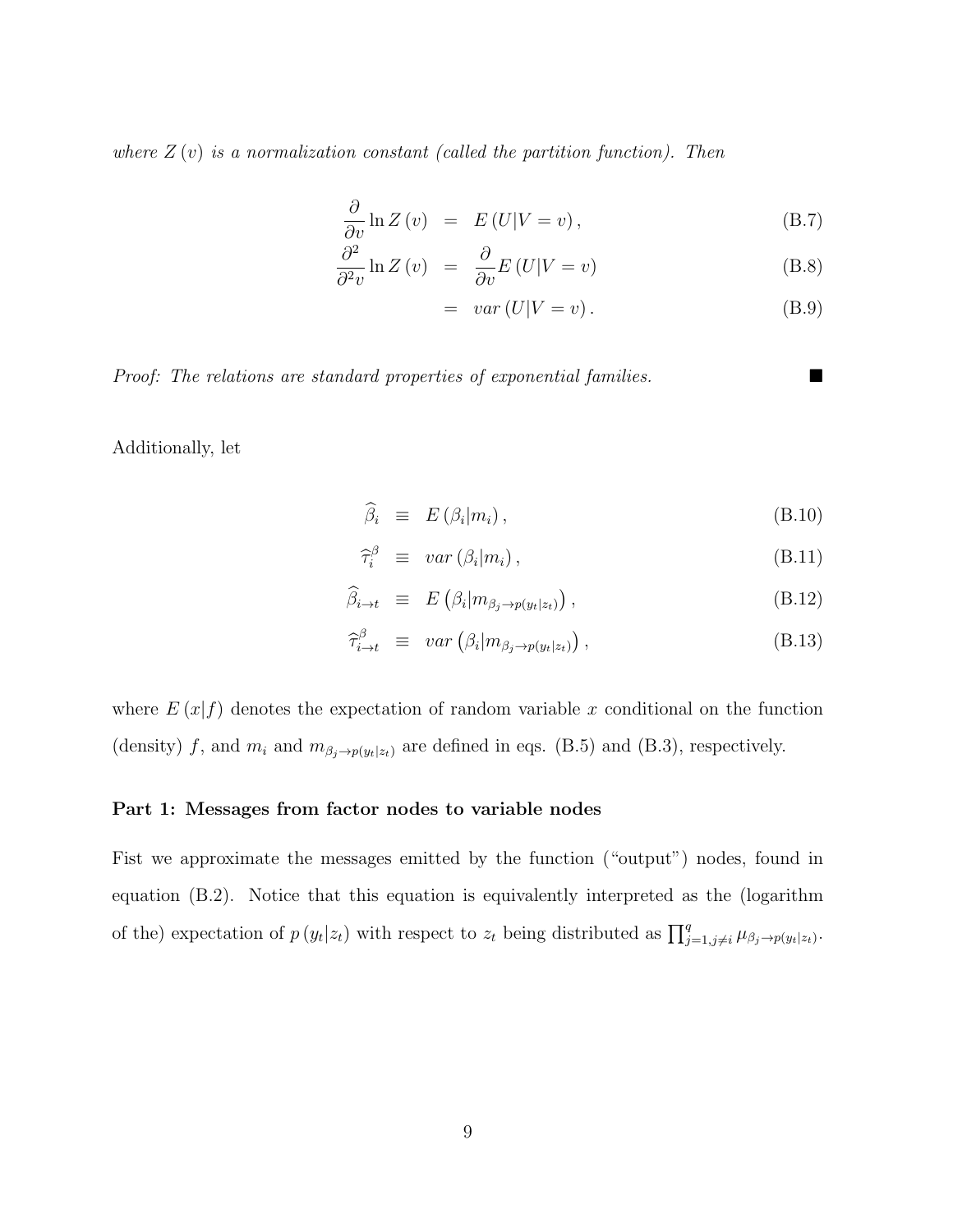Given that  $p(y_t|z_t)$  is the regression likelihood, we can write

$$
m_{p(y_t|z_t)\to\beta_i} \propto \log E_{z_t} \left[ p\left(y_t|z_t\right) \right] \tag{B.14}
$$

$$
= \log E_{z_t} \left( -\frac{1}{2} \frac{(y_t - z_t)^2}{\sigma^2} \right)
$$
 (B.15)

$$
= \log E_{z_t} \left( -\frac{1}{2} \frac{\left( y_t - x_{t,i} \beta_i - \sum_{j \neq i} x_{t,j} \beta_j \right)^2}{\sigma^2} \right), \tag{B.16}
$$

where  $z_t = x_t \beta = \sum_{j=1}^q x_{t,j} \beta_j = x_{t,i} \beta_i + \sum_{j \neq i} x_{t,j} \beta_j$ . Based on the Barry-Esseen central limit theorem,  $z_t$  conditional on  $\beta_i$  can be approximated by a Normal distribution with mean and variance

$$
E(z_t|\beta_i) = x_{t,i}\beta_i + \sum_{j \neq i} x_{t,j} E\left(\beta_i | m_{\beta_j \to p(y_t|z_t)}\right), \tag{B.17}
$$

$$
var(z_t|\beta_i) = x_{t,i}^2 var(\beta_i) + \sum_{j \neq i} x_{t,j}^2 var(\beta_i|m_{\beta_j \to p(y_t|z_t)}),
$$
\n(B.18)

where the variance of  $\beta_i$  in equation (B.18) above is zero simply because we condition on  $\beta_i$ . Given the definitions in (B.12) and (B.13) we can then write

$$
z_t | \beta_i \sim N \left( x_{t,i} \beta_i + \sum_{j \neq i} x_{t,j} \widehat{\beta}_{i \to t}, \sum_{j \neq i} x_{t,j}^2 \widehat{\tau}_{i \to t}^{\beta} \right), \tag{B.19}
$$

and the output message of the BP iteration is of the form

$$
m_{p(y_t|z_t)\to\beta_i} \propto \log E_{z_t} \left[ p\left(y_t|z_t\right) \right] \tag{B.20}
$$

$$
\approx \log \int p(y_t|z_t) N\left(x_{t,i}\beta_i + \sum_{j \neq i} x_{t,j}\widehat{\beta}_{j \to t}, \sum_{j \neq i} x_{t,j}^2 \widehat{\tau}_{j \to t}^{\beta}\right) dz_t. \quad (B.21)
$$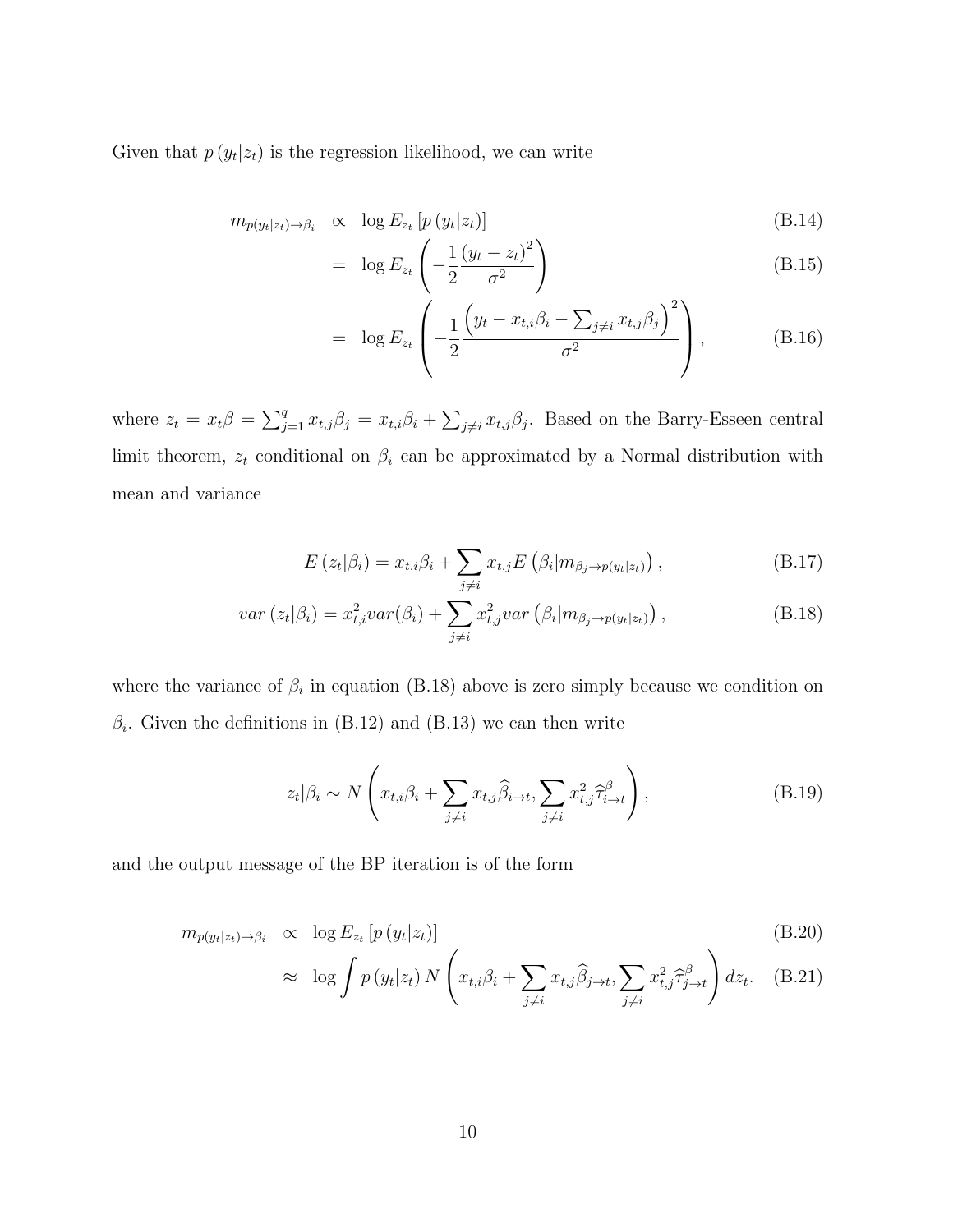In order to proceed further we will use the following definitions:

$$
\widehat{c}_{t \to i} = \sum_{j \neq i} x_{t,j} \widehat{\beta}_{j \to t}, \qquad \widehat{\tau}_{t \to i}^c = \sum_{j \neq i} x_{t,j}^2 \widehat{\tau}_{j \to t}^\beta, \qquad (B.22)
$$

$$
\widehat{c}_t = \sum_{i=1}^q x_{t,i} \widehat{\beta}_{i \to t}, \qquad \widehat{\tau}_t^c = \sum_{i=1}^q x_{t,i}^2 \widehat{\tau}_{i \to t}^\beta, \qquad (B.23)
$$

$$
H(\hat{c}, \hat{\tau}^c, y) \equiv \log E(p(y|z)), \quad g_{out}(\hat{c}, \hat{\tau}^c, y) = \frac{\partial}{\partial \hat{c}} H(\hat{c}, \hat{\tau}^c, y), \quad (B.24)
$$

$$
\widehat{s}_t = g_{out}(\widehat{c}_t, \widehat{\tau}_t^c, y), \qquad \qquad \tau_t^s = \frac{\partial}{\partial \widehat{c}} g_{out}(\widehat{c}_t, \widehat{\tau}_t^c, y). \qquad (B.25)
$$

Using these definitions we can now rewrite the message  $m_{p(y_t|z_t)\to\beta_i}$  as

$$
m_{p(y_t|z_t)\to\beta_i} = H(\hat{c}_{t\to i} + x_{i,t}\beta_i, \hat{\tau}, y)
$$
\n(B.26)

$$
= H\left(\widehat{c}_t + x_{i,t}\left(\beta_i - \widehat{\beta}_i\right), \widehat{\tau}, y\right). \tag{B.27}
$$

A second order approximation of equation (B.27) gives

$$
m_{p(y_t|z_t)\to\beta_i} \approx \widehat{s}_t x_{i,t} \left(\beta_i - \widehat{\beta}_i\right) - \frac{1}{2} \widehat{\tau}^s \left(x_{i,t} \left(\beta_i - \widehat{\beta}_i\right)\right)^2. \tag{B.28}
$$

Therefore this new approximation implies that calculation of  $m_{p(y_t|z_t)\to\beta_i}$  relies on knowledge of  $\hat{s}$  and  $\hat{\tau}^s$ , that is, knowledge of the function  $g_{out}$  and its derivative. After some algebra it can be shown (Rangan, 2011) that

$$
g_{out}(\hat{c}, \hat{\tau}^c, y) = \frac{1}{\tau^c} (\hat{z} - \hat{c}), \qquad (B.29)
$$

$$
\frac{\partial}{\partial \hat{c}} g_{out}(\hat{c}, \hat{\tau}^c, y) = \frac{1}{\hat{\tau}^c} \left( \frac{1}{\hat{\tau}^c} \hat{\tau}^z - 1 \right), \tag{B.30}
$$

where  $\hat{z} = E (z|\hat{c}, \hat{\tau}^c) \equiv \frac{\int zp(y|z)N(z|\hat{c}, \hat{\tau}^c)dz}{\int p(y|z)N(z|\hat{c}, \hat{\tau}^c)dz}$  $\int \frac{z p(y|z) N(z|\tilde{c}, \tilde{\tau}^c) dz}{\int p(y|z) N(z|\tilde{c}, \tilde{\tau}^c) dz}$  and  $\hat{\tau}^z = var(z|\hat{c}, \hat{\tau}^c) \equiv \frac{\partial}{\partial \tilde{\theta}}$  $rac{\partial}{\partial \widehat{c}}\widehat{z}.$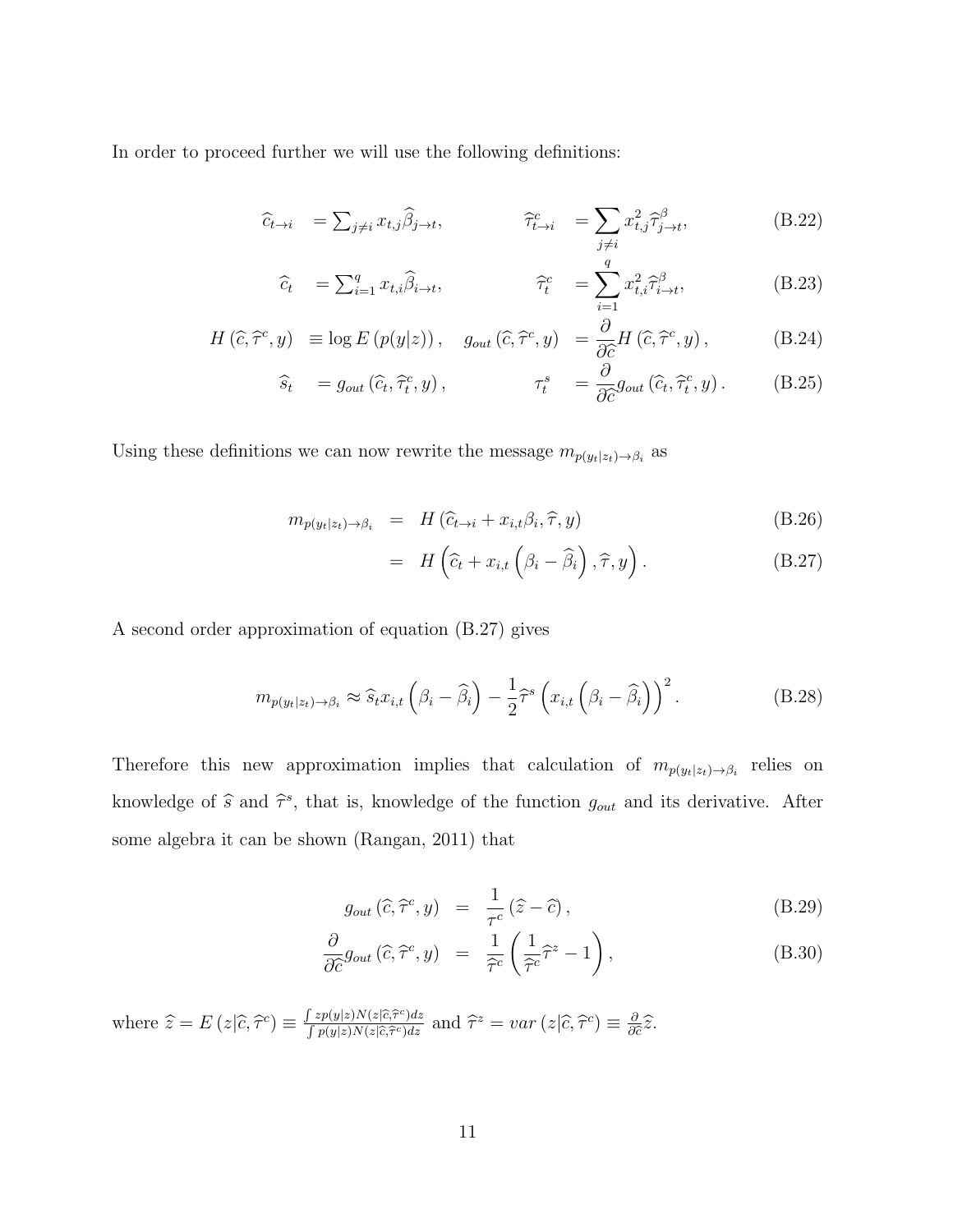#### Part 2: Messages from variable nodes to factor nodes

We now need to consider the messages  $m_{\beta, \rightarrow n}^{(r+1)}$  $\binom{(r+1)}{\beta_j \to p(y_t|z_t)}$  and expand equation (B.3). Based on the second order Taylor expansion in equation (B.28), we can now write

$$
m_{\beta_i \to p(y_t | z_t)} = \log (p(\beta_i)) + \sum_{\delta=1, \delta \neq t}^{T} m_{p(y_s | \beta) \to \beta_i}
$$
 (B.31)

$$
\approx \log(p(\beta_i)) + \sum_{\beta=1,\beta\neq t}^{T} \left[ \widehat{s}_{\beta} x_{i,\beta} \left( \beta_i - \widehat{\beta}_i \right) - \frac{1}{2} \widehat{\tau}_{\beta}^s \left( x_{i,\beta} \left( \beta_i - \widehat{\beta}_i \right) \right)^2 \right]. \tag{B.32}
$$

Define next the quantities

$$
\widehat{d}_{i \to t} = \widehat{\tau}_{i \to t}^d \sum_{s=1, s \neq t}^T \left( \widehat{s}_s x_{i,s} + \widehat{\tau}_s^s x_{i,s}^2 \widehat{\beta}_i \right), \qquad \widehat{\tau}_{i \to t}^d = \left[ \sum_{s=1, s \neq t}^T \widehat{\tau}_s^s x_{i,s}^2 \right]^{-1}, \quad \text{(B.33)}
$$

$$
\widehat{d}_i = \widehat{\beta}_i + \widehat{\tau}_i^d \sum_{t=1}^T x_{i,t} \widehat{s}_t, \qquad \qquad \widehat{\tau}_i^d = \left[ \sum_{t=1}^T \widehat{\tau}_t^s x_{i,t}^2 \right]^{-1}, \qquad (B.34)
$$

$$
\widehat{d}_{i \to t} = \widehat{d}_i - \widehat{\tau}_i^d x_{i,t} \widehat{s}_t, \qquad \widehat{\tau}_{i \to t}^d \approx \widehat{\tau}_i^d. \qquad (B.35)
$$

(B.36)

We can write equation (B.32) as

$$
m_{\beta_i \to p(y_t | z_t)} = \log (p(\beta_i)) - \frac{1}{2\widehat{\tau}_{i \to t}^d} \left(\widehat{d}_{i \to t} - \beta_i\right)^2 \tag{B.37}
$$

$$
= \log (p(\beta_i)) - \frac{1}{2\widehat{\tau}_i^d} \left( \widehat{d}_i - \widehat{\tau}_i^d x_{i,t} \widehat{s}_t - \beta_i \right)^2.
$$
 (B.38)

Therefore the input scalar function  $g_{in}$  and its derivative are of the form

$$
g_{in}\left(\widehat{d}_{i},\widehat{\tau}_{i}^{d}\right) = E\left(\beta_{i}|\widehat{d}_{i},\widehat{\tau}_{i}^{d}\right), \tag{B.39}
$$

$$
\frac{\partial}{\partial \widehat{d}_i} g_{in} \left( \widehat{d}_i, \widehat{\tau}_i^d \right) = \frac{1}{\widehat{\tau}_i^d} var \left( \beta_i | \widehat{d}_i, \widehat{\tau}_i^d \right). \tag{B.40}
$$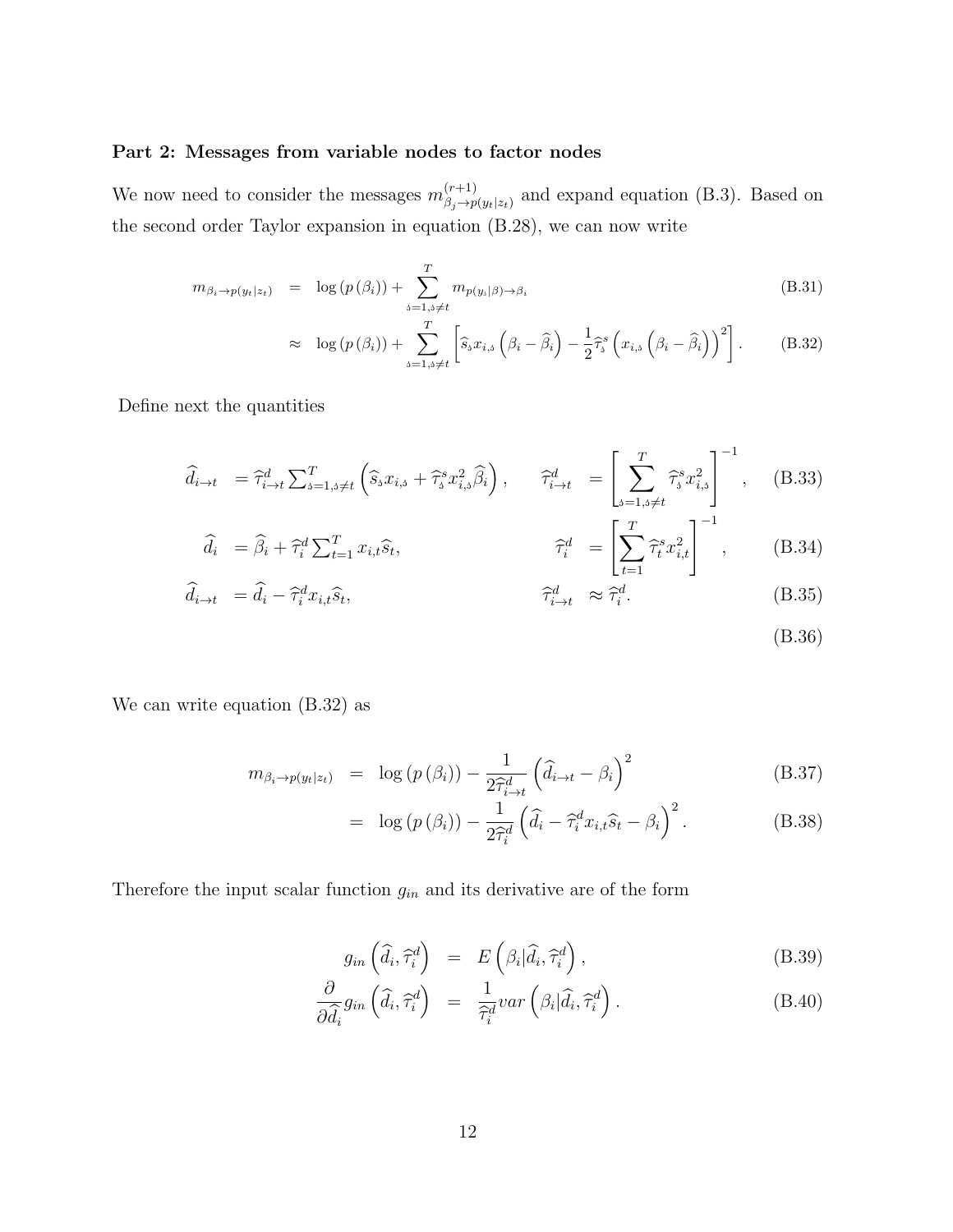Exact functional forms obviously depend on the form of the prior. After outlining this generic, and rather tedious proof of GAMP, in the next Section I provide exact numerical details for the case of the model and prior presented in the main text.

# B.2 GAMP algorithm for time-varying parameter regression with sparse Bayesian learning prior

Consider the regression model

$$
y_t = x_t \beta + \varepsilon_t,
$$

where  $\varepsilon_t \sim N(0, \sigma_t^2)$ ,  $y_t$  is scalar,  $x_t$  is  $1 \times q$  vector, and consider the prior distribution  $\beta \sim N_p(0, \underline{V})$ . In the main paper the matrix of predictors was  $\mathcal{X}_t$  and it had a certain block-diagonal structure, but the algorithm below holds for any non-sparse or non-blockdiagonal matrix  $x_t$ . The prior is of the form

$$
p\left(\beta_i|\alpha_i\right) \sim N\left(0,\alpha_i\right),\tag{B.41}
$$

$$
p\left(\alpha_i^{-1}\right) \sim Gamma\left(\underline{a}, \underline{b}\right). \tag{B.42}
$$

As also shown in Zou et al. (2016), the core GAMP algorithm presented in the main text can now be augmented to accommodate EM-like updates for the hyperparameters  $\alpha_i$ . Optimizing with respect to  $\alpha$  in iteration  $(r + 1)$  means finding the maximum of the following Q-function

$$
\alpha^{(r+1)} = \arg \max_{\alpha} Q\left(\alpha|\alpha^{(r)}\right) \equiv E_{\alpha^{(r)}}\left[\log p\left(\alpha|y,\beta^{(r)}\right)\right]. \tag{B.43}
$$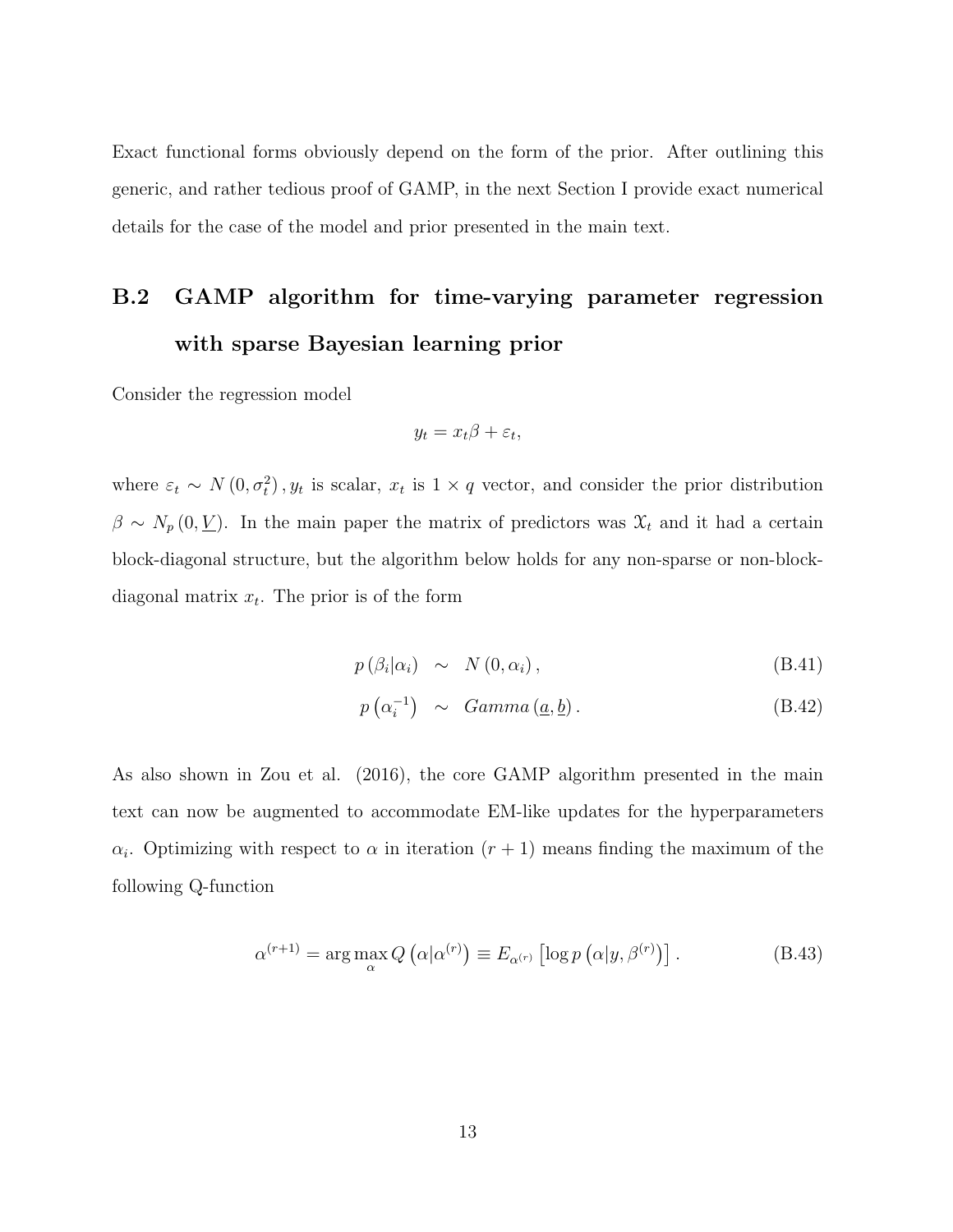Taking the derivative of the Q-function w.r.t.  $\alpha_i$  and setting it to zero gives the usual formula found also in variational Bayes and Gibbs-sampler updates of  $\alpha$ 

$$
\alpha_i^{(r+1)} = \frac{2\underline{a} - 1}{2\underline{b} + \left(\widehat{\beta}_i^{(r)}\right)^2},
$$
\n(B.44)

where  $\widehat{\beta}_i^{(r)}$  is some estimate of  $\beta_i$  in the previous iteration  $(r)$ .

The algorithm below is an extension of the original Generalized Approximate Message Passing (GAMP) algorithm of Rangan et al. (2016) that incorporates a step for updating stochastic volatility and an EM-like step for updating the prior hyperparameters of the sparse Bayesian learning prior. Inside this algorithm I denote with  $\hat{x}^{(r)}$  and  $\hat{\tau}^{x,(r)}$  the estimates of the mean and variance of quantity  $x$ , respectively, at the r-th iteration of the algorithm. For presentational simplicity in the algorithm below the expressions for the means of various parameters are presented before the expressions for their variances, even though in practice variances have to be calculated first in order for means to be subsequently calculated. Finally note that, as explained in the main text, the values of  $\mu_i$ ,  $V_i$ ,  $\pi_i$  for each of the seven components of the mixture approximation are those given in Table B1.

| component      | $\pi_i$ | $\mu_i$     | $V_i$   |
|----------------|---------|-------------|---------|
| 1              | 0.00730 | $-10.12999$ | 5.79596 |
| $\overline{2}$ | 0.10556 | $-3.97281$  | 2.61369 |
| 3              | 0.00002 | $-8.56686$  | 5.17950 |
| 4              | 0.04395 | 2.77786     | 0.16735 |
| 5              | 0.34001 | 0.61942     | 0.64009 |
| 6              | 0.24566 | 1.79518     | 0.34023 |
|                | 0.25750 | $-1.08819$  | 1.26261 |

Table B1: Seven-component mixture approximation to a  $\log \chi^2$  distribution with one degree of freedom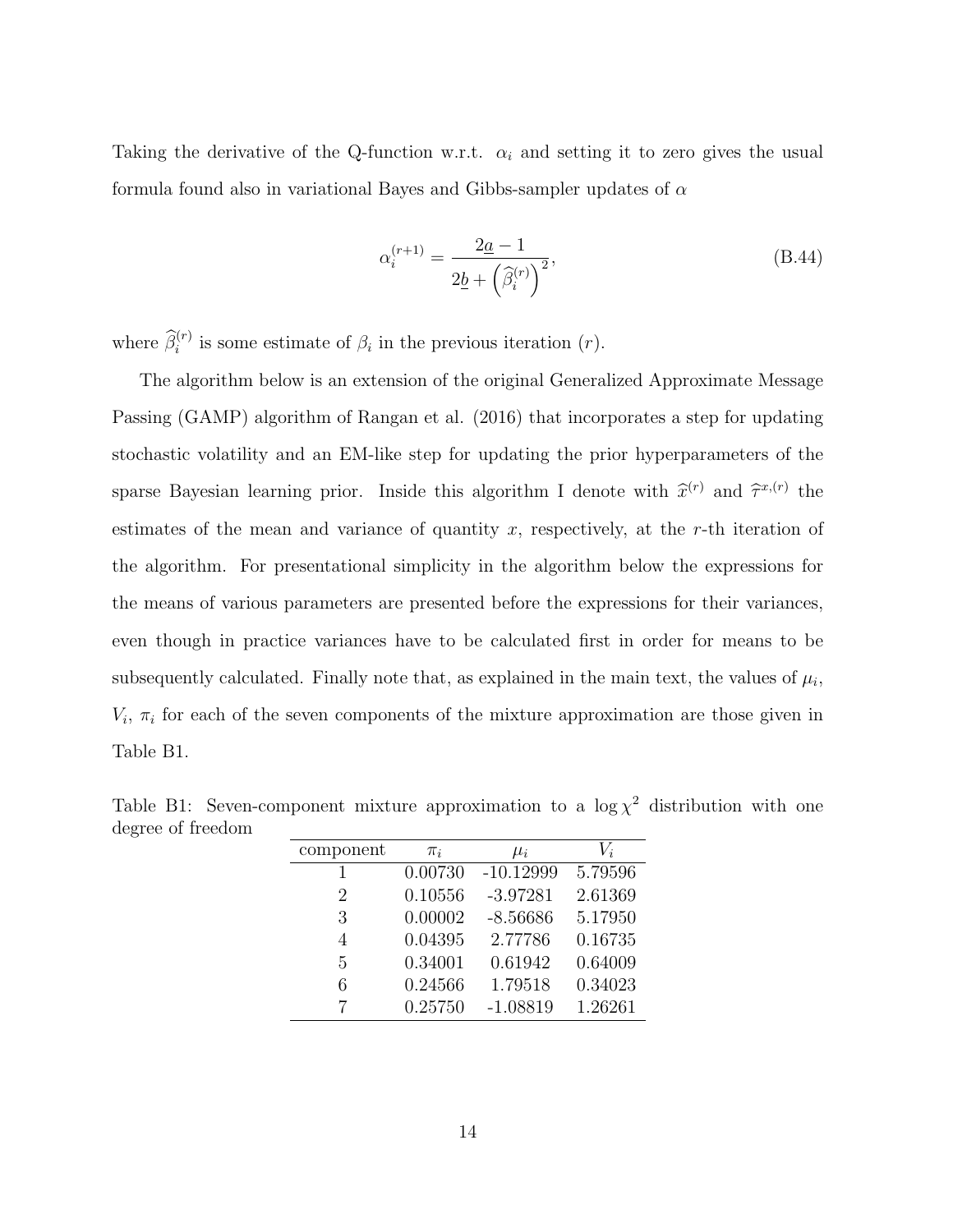Algorithm B1 Full Generalized Approximate Message Passsing (GAMP) with stochastic volatility and sparse Bayesian learning prior

1: Initialize  $\hat{\beta}_i^{(0)} = 0$  and  $\hat{\alpha}_i^{(0)} = (100)^{-1}$   $\forall i = 1, ..., q$ , and set  $(\sigma_t^2)^{(r)} = 1$  and  $\hat{s}_t^{(0)} = 0$  $\forall t = 1, ..., T.$ 2:  $r = 1$ 3: while  $\|\widehat{\beta}^{(r)} - \widehat{\beta}^{(r-1)}\| \to 0$  do<br>4: 1) GAMP FOR ESTIMATI 1) GAMP FOR ESTIMATION OF  $\beta$ 5: for  $t = 1$  to  $T$  do 6:  $\hat{c}_t^{(r)} = \sum_{i=1}^q x_{t,i} \hat{\beta}_i^{(r-1)} - \hat{s}_t^{(r-1)}$  $\big(\begin{matrix} (r-1) \\ t \end{matrix} \big) \widehat{\tau}_t^{c,(r)}$ t 7:  $\widehat{\tau}_t^{c,(r)} = \sum_{i=1}^q x_{t,i}^2 \widehat{\tau}_i^{\beta,(r-1)}$ i 8:  $\widehat{z}_t^{(r)} = \widehat{\tau}_t^{z,(r)}$ t  $\begin{pmatrix} y_t \\ y_t \end{pmatrix}$  $\left(\sigma_t^2\right)$  $\frac{a_{t}}{(r-1)} + \frac{\widehat{c}_{t}^{(r)}}{\widehat{c}_{t}^{(r)}}$  $\widehat{\tau}^{c,(r)}_t$  $\lambda$ 9:  $\widehat{\tau}_t^{z,(r)} = \frac{\widehat{\tau}_t^{c,(r)}(\sigma_t^2)^{(r-1)}}{\widehat{\tau}_t^{c,(r)}+(\sigma_t^2)^{(r-1)}}$  $\frac{\widehat{\tau}_{t}^{c,(r)} + (\sigma_{t}^{2})^{(r-1)}}{r}$ 10:  $\widehat{s}_t^{(r)} =$  $\left(\widehat{\boldsymbol{z}}_{t}^{\left(r\right)}\!-\!\widehat{\boldsymbol{c}}_{t}^{\left(r\right)}\right)$  $\widehat{\tau}^{c,(r)}_t$ 11:  $\widehat{\tau}_i$  $t^{s,(r)} =$  $\sqrt{ }$  $1-\frac{\widehat{\tau}^{z,(r)}_t}{\widehat{\tau}^{c,(r)}_t}$ !  $\widehat{\tau}^{c,(r)}_t$ 12: end for 13: for  $i = 1$  to q do 14:  $\hat{d}_i^{(r)} = \hat{\beta}_i^{(r-1)} + \frac{\sum_{t=1}^T x_{t,i} \hat{s}_t^{(r)}}{\hat{\tau}_i^{d,(r)}}$  $\widehat{\tau}^{d,(r)}_i$ 15:  $\widehat{\tau}_i^{d,(r)} = \sum_{t=1}^T x_{t,i}^2 \widehat{\tau}_t^{s,(r)}$ t 16:  $\widehat{\beta}_i^{(r)} = \frac{\widehat{d}_i^{(r)} \widehat{\tau}_i^{d,(r)}}{\widehat{\tau}_i^{\beta,(r)}}$  $\widehat{\tau}^{\beta,(r)}_i$ This is  $E(\beta_i|y)$ 17:  $\widehat{\tau}_{i}^{\beta,(r)} = \left(\alpha_{i}^{(r-1)} + \widehat{\tau}_{i}^{d,(r)}\right)$ i  $\overline{ }$ This is  $var(\beta_i|y)$ 18: end for 19: 20: 2) UPDATE PRIOR HYPERAMETER  $\alpha$ 21: for  $i=1$  to q do 22:  $\alpha_i^{(r)} = \frac{\bar{2a}-1}{2a+\sqrt{2a}}$  $2\underline{b}+\left(\widehat{\beta}_{i}^{\left(r\right)}\right)$  $\overline{X}^2$  This is  $E(\alpha_i|y)$ 23: end for 24: 25: 3) UPDATE VOLATILITY  $\sigma_t^2$ <br>
26:  $\widetilde{y}_t = \log \left( \left( y_t - x_t \widehat{\beta}^{(r)} \right)^2 + 1 \times 10^{-10} \right)$ 27:  $(\sigma_t^2)^{(r)} = \exp \left( \sum_{i=1}^7 \pi_i \left( \widetilde{y}_t - \mu_i \right) / 7 \right)$ This is  $E(\sigma_t^2|y)$ 28: 29:  $r = r + 1$ 30: end while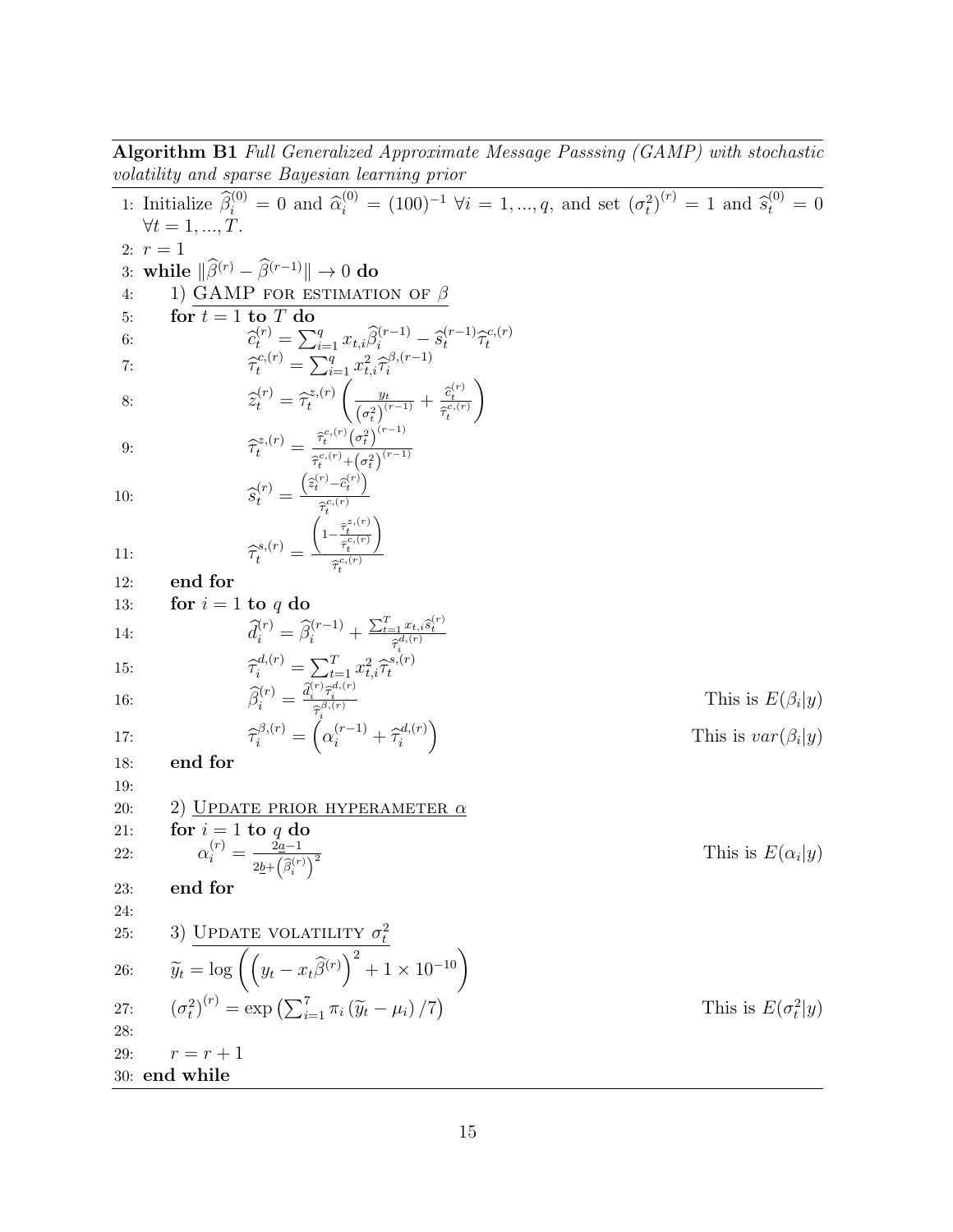### C Simulation study

This Section presents the results of three simulation exercises using artificial data. The first exercise focuses on the ability of the proposed econometric specification in (17), in combination with the SBL prior in  $(19)-(20)$ , to recover the dynamics of stochastic regression parameters under various scenarios about the true nature of the underlying time-variation. For that reason, this exercise focuses on a regression with a single timevarying intercept (i.e. time-varying trend or local-level model). By doing so, we can focus on the aspect of time-variation by switching off the additional estimation challenges implied by the presence of many predictors, and at the same time use established benchmarks for comparison (MCMC methods for TVP models).

The second simulation exercise focuses on the numerical precision of the GAMP algorithm, and the ability of the SBL prior to shrink a high-dimensional vector of regression parameters. For that reason, in this second simulation exercise data are generated from a regression model with many predictors. In this exercise the true and estimated regression parameters are all constant, in order to control for the large effect that time-variation has on estimation accuracy and focus only on the aspect of modeling many covariates.

Finally, this Section concludes by assessing whether the approximations introduced by GAMP are detrimental for time-series inference. In particular, numerical stability of GAMP in the presence of persistent and highly correlated variables is discussed. A third Monte Carlo exercise also shows that GAMP is able to estimate accurately coefficients from an AR(4) model, despite the fact that the GAMP assumptions do not explicitly account for correlation between  $y_t$  and its lags  $y_{t-1}$ ,  $y_{t-2}$  etc (i.e. GAMP is derived under the assumption that the likelihood function is i.i.d.).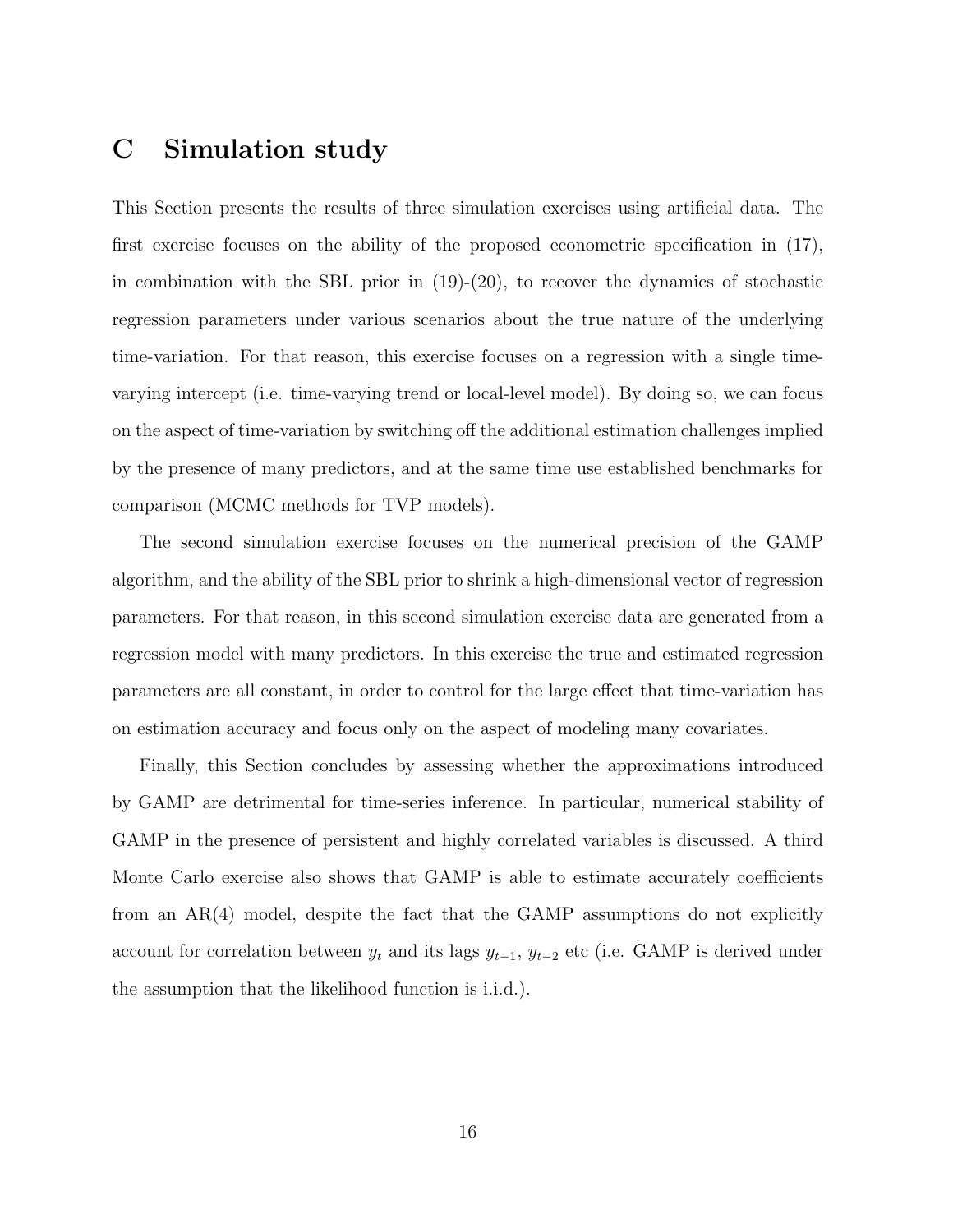### C.1 Monte Carlo Exercise 1: Estimation of time-variation

In the first simulation exercise artificial data are generated from a simple regression with only a time-varying intercept (local-level model) and variance fixed to one, which is of the form

$$
y_t = c_t + \varepsilon_t, \tag{C.1}
$$

$$
c_t = F(z_t) + u_t, \tag{C.2}
$$

where  $\varepsilon_t \sim N(0, 1)$  and both  $y_t$  and  $c_t$  are scalar. The first equation above specifies the regression of  $y_t$  on the time-varying intercept  $c_t$ , and the second equation specifies the time series dynamics of  $c_t$  which depend on some function  $F(\bullet)$  of variables  $z_t$ . Due to the fact that the TVP-GAMP algorithm estimates the time-varying intercept  $c_t$  in a generic way (i.e. relying only on shrinkage principles) this simulation study considers three different functions  $F(z_t)$  that may drive the time evolution of  $c_t$ . That is, given that with real macroeconomic and financial data the econometrician never knows the true function  $F(z_t)$  that generated the time-varying intercept, this exercise helps find out whether estimating equation  $(C.1)$  combined with a shrinkage prior on  $c_t$  is a broad enough parametric approach that can always capture fairly well the true underlying process of  $c_t$ . The three cases of data generating processes (DGPs) are:

### DGP 1: **Random Poisson jumps**. The evolution of  $c_t$  is of the form

$$
c_t = \mu + sign(\delta_t) \times \mu \times k_t + u_t, u_t \sim N(0, T^{-\frac{3}{4}}),
$$
\n(C.3)

where  $\mu$  is the unconditional mean of the process,  $k_t \sim Poisson(\lambda)$  is a Poisson distributed variable,  $sign(\delta_t)$  is the sign operator giving values 1 if  $\delta_t > 0$  and  $-1$ if  $\delta_t$  < 0, with approximately 50% probability for each event, something that is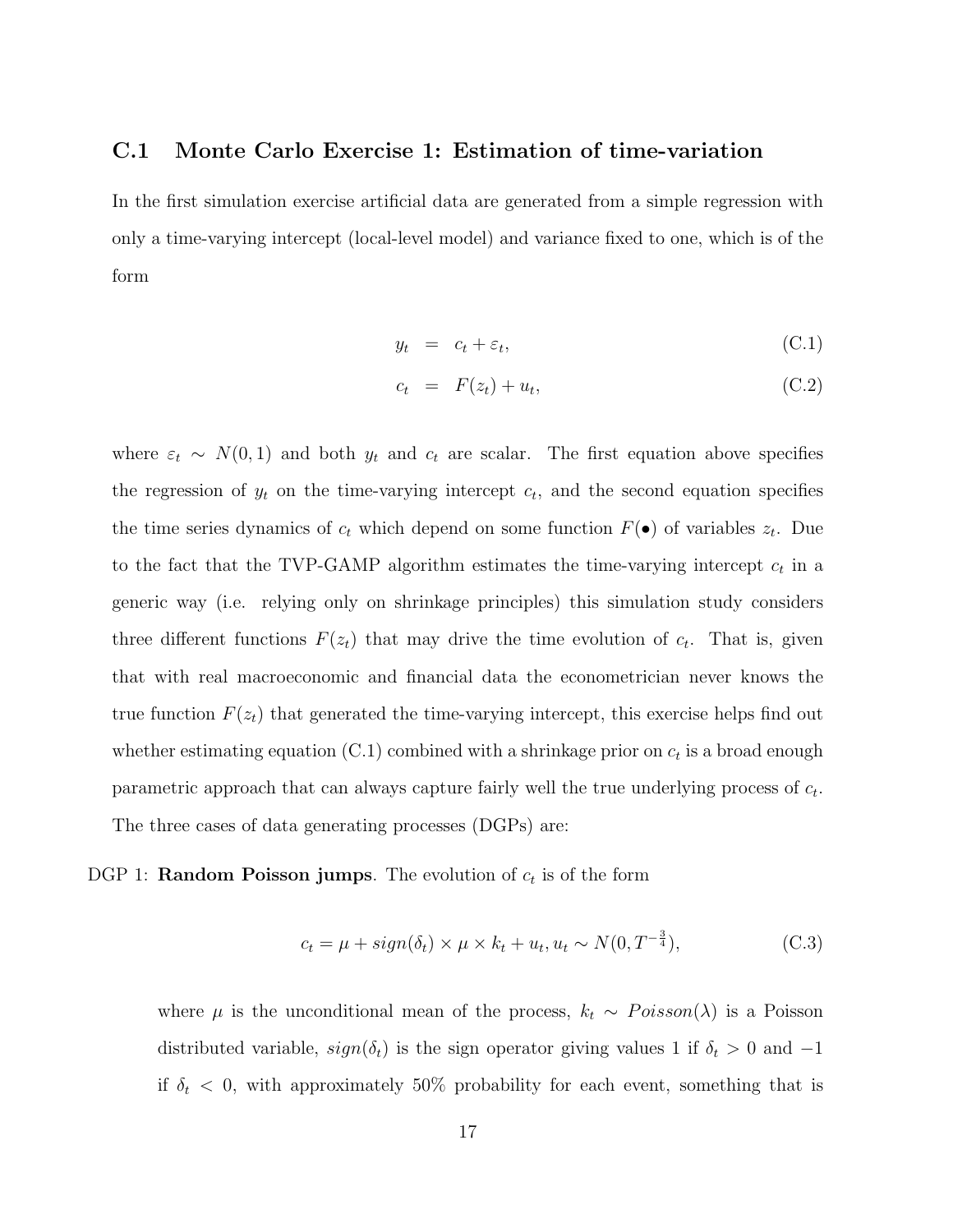achieved by randomly sampling  $\delta_t$  from  $U(-1,1)$ . Therefore,  $c_t$  is equal to  $\mu$  when  $k_t = 0$ , while it is equal to  $2\mu$  if  $k_t = 1$  and  $\delta_t > 0$  or equal to 0 if  $k_t = 1$  and  $\delta_t < 0$ . The idea here is to allow  $c_t$  to be constant and equal to  $\mu$  for most time periods, but then have randomly expressed negative or positive jumps of varying intensity. In order to achieve this, I set  $\lambda = 0.1$  and  $\mu \sim U(0, 4)$ .

DGP 2: **Regression effects**. The evolution of  $c_t$  is that of a regression-like model with exogenous predictors  $z_t$  and is of the form

$$
c_t = \beta_0 + \beta_1 z_{1t} + \dots + \beta_{10} z_{10t} + u_t, u_t \sim N(0, T^{-\frac{3}{4}}),
$$
 (C.4)

where  $z_{i,t} \sim N(0, 1)$  for  $i = 1, ..., 10$  are the exogenous regressors, and  $\beta_j \sim U(-1, 1)$ for  $j = 0, 1, ..., 10$  are randomly generated regression coefficients.

#### DGP 3: **Random walk evolution**. The evolution of  $c_t$  has the typical form

$$
c_t = c_{t-1} + u_t, u_t \sim N(0, T^{-\frac{2}{4}}), \tag{C.5}
$$

given initial condition  $c_0 \sim U(-1, 1)$ .

In this simulation study artificial datasets are generated from each of the three specifications above, comprising equation  $(C.1)$  and each of the three parametrizations above that should replace the generic representation of equation (C.2). The purpose of using a simple specification with just a time-varying intercept is to allow numerically stable comparisons between TVP-GAMP and the standard, off-the-shelf MCMC algorithm for time-varying parameter models used in papers such as Primiceri (2005) and Pettenuzzo and Timmermann  $(2017).<sup>2</sup>$  This algorithm relies on the third specification above, that is,

<sup>2</sup>The empirical section does more in-depth comparisons with recent algorithms for TVP models that also allow some form of shrinkage. Because these algorithms rely on several subjectively chosen tuning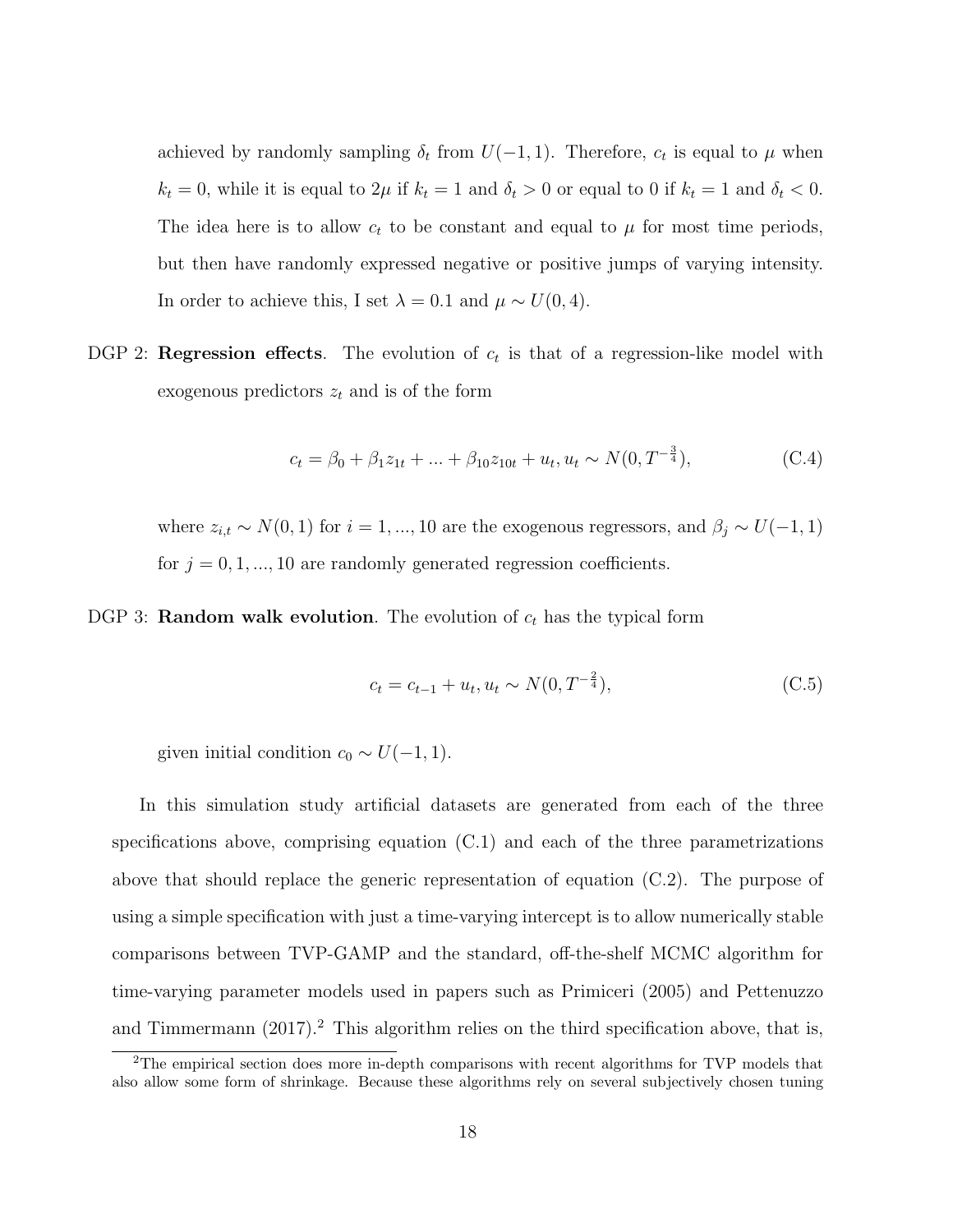it is an estimator of the following model

$$
y_t = c_t + \varepsilon_t, \varepsilon \sim N(0, \sigma_t^2), \tag{C.6}
$$

$$
c_t = c_{t-1} + u_t, u_t \sim N(0, \alpha^{-1}),
$$
\n(C.7)

$$
\log \sigma_t^2 = \log \sigma_{t-1}^2 + v_t, v_t \sim N(0, \omega), \tag{C.8}
$$

where – even though in the data-generating process (DGP) it holds that  $\sigma_t^2 = 1$  for all  $t = 1, ..., T$  and  $q = T^{-\frac{2}{4}}$  – when estimating the model above, volatility is an unknown parameter that varies with time (as is the case with the TVP-GAMP algorithm). Therefore, due to the particular parametric form assumed by the MCMC algorithm the expectation is that this algorithm will fit well data generated from the third DGP which is also a random walk on  $c_t$ . However, the specification is flexible enough to approximate well the other two DGPs.

In particular, as Primiceri (2005, Section 4) explains in detail, and is a well-established fact in the literature on time-varying parameter models (see the discussion in Amir-Ahmadi et al., forthcoming), the prior on  $\alpha^{-1}$  in equation (C.7) determines in a direct way the amount of time-variation in  $c_t$ : Looser (diffuse) priors on  $\alpha^{-1}$  allow for the possibility of more time-variation, while tighter priors allow for a slow-moving and more persistent process.<sup>3</sup> For that reason, the prior on  $\alpha^{-1}$ , in the MCMC algorithm with random walk evolution, is inverse Gamma of the form  $\alpha^{-1} \sim iGamma(\underline{a}, \underline{b})$ , and the TVP model is

parameters, they cannot be considered as appropriate "default" benchmarks for a simulation study.

<sup>&</sup>lt;sup>3</sup>Given our interpretation in this paper of  $c_t = c_{t-1} + u_t$  as the conditional hierarchical prior  $p(c_t|c_{t-1}, \alpha^{-1}) \sim N(c_{t-1}, \alpha^{-1})$ , it turns out that a very diffuse hyperprior on q would essentially "kill-off" the random walk evolution, or put differently the  $u_t$  component would dominate over  $c_{t-1}$  on the RHS of equation (C.7). In this case, the MCMC algorithm would become numerically identical to TVP-GAMP algorithm since their assumed conditionally Normal priors,  $p(c_t|c_{t-1}, \alpha) \sim N(c_{t-1}, \alpha^{-1})$  and  $p(c_t|\alpha) \sim N(0, \alpha^{-1})$  respectively, would tend to become Uniform. Of course in practical situations that involve high-dimensional parameters and  $\alpha^{-1}$  becomes a large matrix, we cannot allow a diffuse prior on it for numerical reasons (see again discussion in Primiceri, 2005, Section 4). Nevertheless, in this simple example with scalar  $\alpha^{-1}$  and fixed measurement variance it is possible numerically to use a loose enough prior on this parameter in order to build better intuition.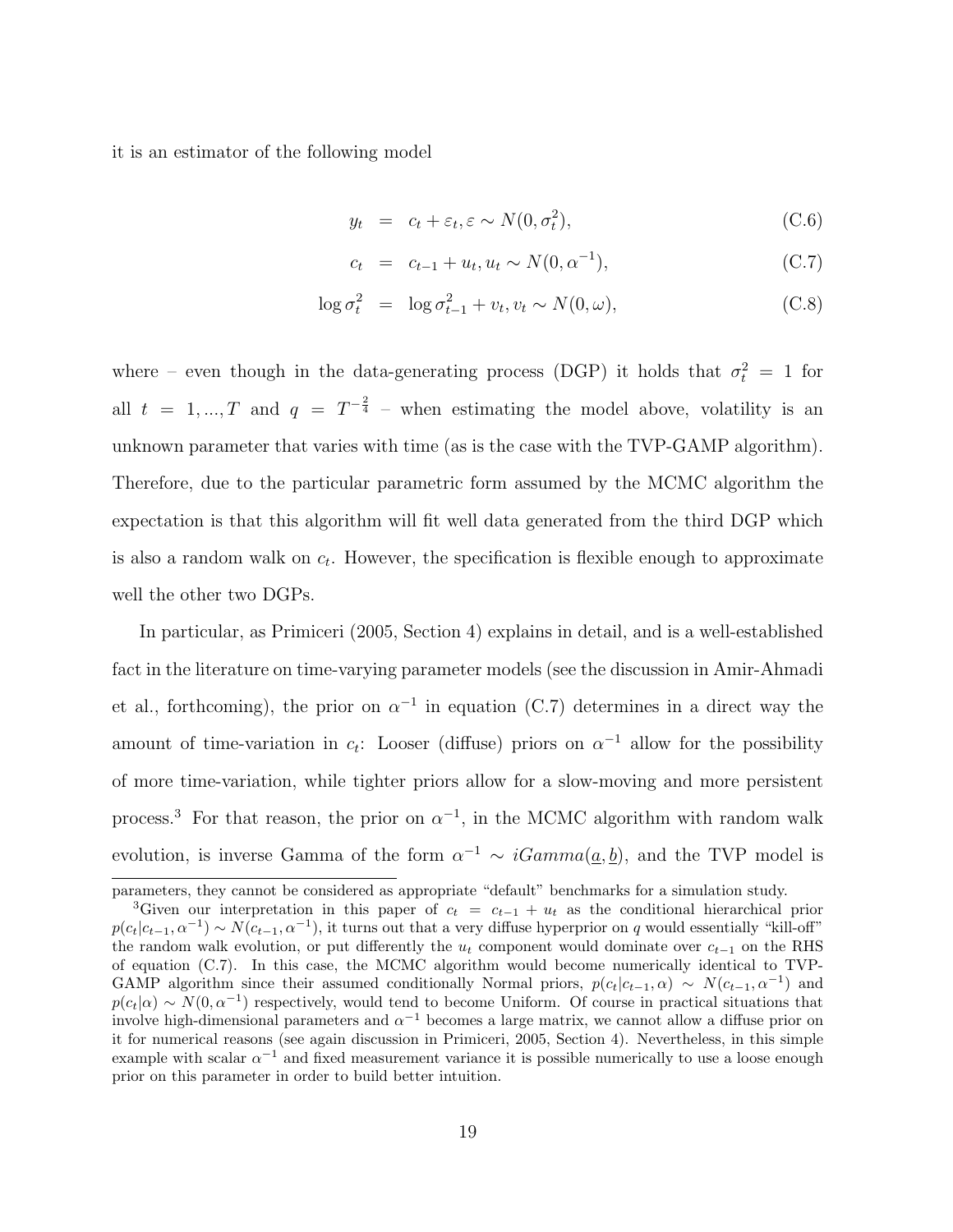estimated using two alternative choices of prior hyperparameters: a loose choice which corresponds to  $\underline{a}, \underline{b} = 0.4$  and a tight choice which corresponds to  $\underline{a}, \underline{b} = 1.4$  Therefore, in the following I present results for three estimators: the approximate GAMP estimator of the TVP model (abbreviated TVP-GAMP), the MCMC estimator with tight prior on  $\alpha^{-1}$  (called MCMC, tight prior), and the MCMC estimator with loose prior on  $\alpha^{-1}$ (called MCMC, loose prior). Notice at this point that even though we could also try loose and tight version of the Sparse Bayesian Learning prior of TVP-GAMP, for simplicity the default hyperparameter choices described in Section 3.1 are used.

Before proceeding to the numerical results of this Monte Carlo exercise, Figures C.1– C.3 help build intuition about how well the different estimation algorithms approximate the three data generating processes. The red dashed line in all three panels of Figure C.1 is the generated coefficient  $c_t$  coming from a single simulation using the setting of DGP 1 (random Poisson jumps) with  $T = 200$ . Subsequently, in each of the three panels of this figure the solid blue lines show the estimates from the respective three algorithms (TVP-GAMP, and MCMC with tight and loose prior). The TVP-GAMP having a parametric structure with minimal assumptions on the way  $c_t$  evolves over time, is able to successfully shrink this coefficient to its constant value that dominates for most of the 200 observations. At the same time, the algorithm successfully captures with high accuracy all 12 abrupt jumps in  $c_t$ . However, there a few more cases where such jumps are estimated when they shouldn't, that is, when the true parameter is constant. Nevertheless, the performance of the estimated  $c_t$  from TVP-GAMP is quite reasonable, since only one observation is available to estimate these jumps, so the estimation problem is quite noisy. Moving to panel (b) of Figure C.1, it can be seen that the MCMC algorithm that estimates  $c_t$  using

<sup>&</sup>lt;sup>4</sup>In comparison to the choices of Primiceri (2005), who discusses in detail selection of the scale parameter  $k_q$  in an inverse Wishart prior (his  $\alpha^{-1}$  parameter was a matrix, not scalar as it is here), the tight choice roughly corresponds to  $k_q = 0.1$  and the loose choice roughly corresponds to  $k_Q = 1000$  (note that MATLAB allows to generate draws for a scalar  $\alpha^{-1}$  from both an inverse Wishart and an inverse Gamma generator, even though the former is not defined theoretically for scalars).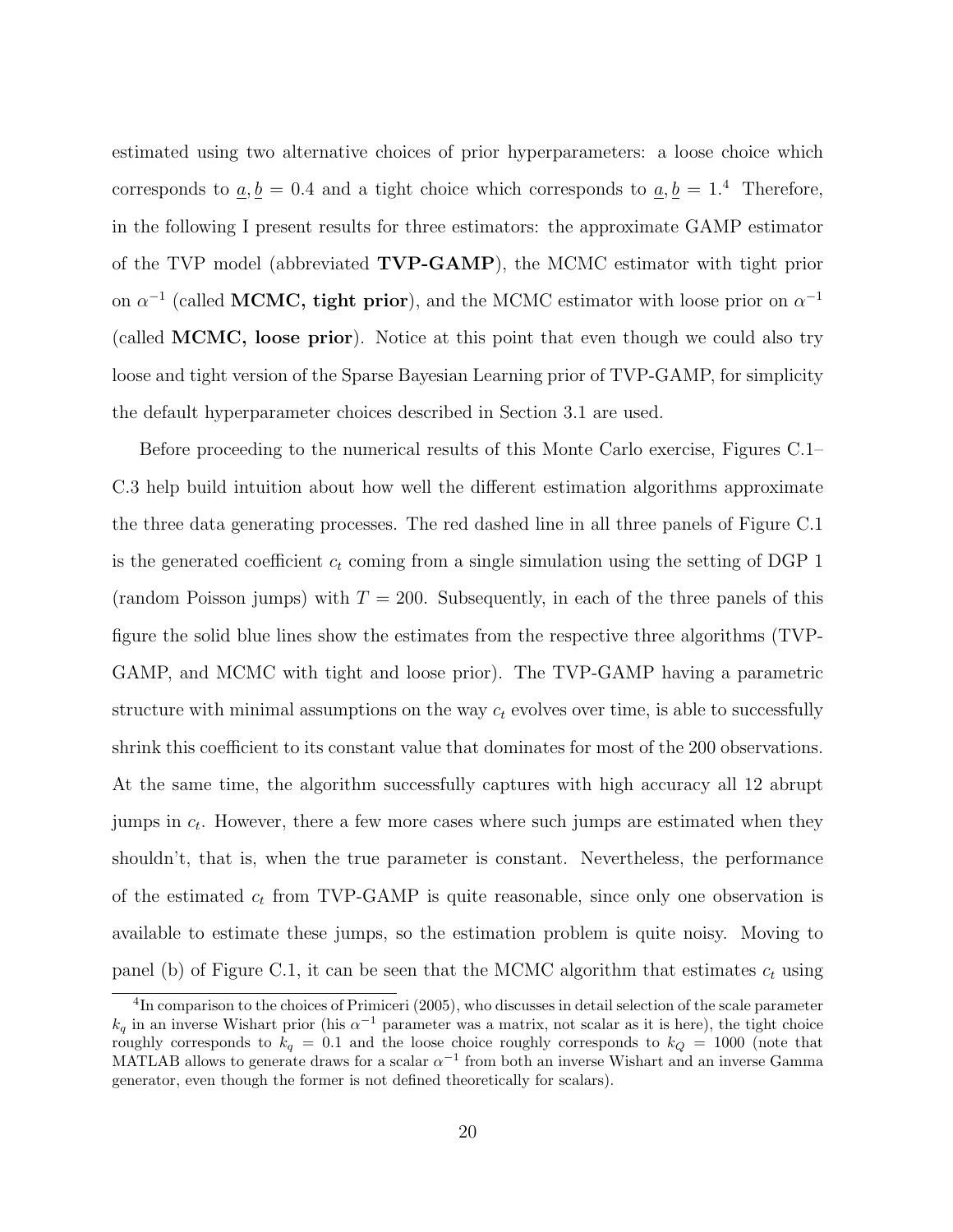a random walk evolution using a tight prior (similar to what Primiceri, 2005, used in his seminal paper) is not a good choice. It allows for a very smooth evolution that completely misses the abrupt jumps in the coefficients. In contrast, the exact same algorithm with a loose prior (panel (c)) does a much better job at capturing the abrupt jumps. However, this improvement comes at a cost of estimating time variation in  $c_t$  even in those periods where the true  $c_t$  is constant.

Similarly, the dashed red lines in Figure C.2 show the estimated  $c_t$  from a single, random run of DGP 2 (regression effects) using  $T = 200$ . In this case, both TVP-GAMP and MCMC with a loose prior (panels (a) and (c) of the Figure) capture quite well the true  $c_t$ , although the MCMC algorithm produces some more pronounced peaks (see for example how the blue line "overshoots" relative to the red line around observation 80). The MCMC with a tight prior simply underestimates the amount of time variation in  $c_t$ .

Lastly, Figure C.3 repeats exactly the same exercise using one random run from DGP 3 (random walk) with  $T = 200$ . The prior expectation here is that MCMC will do better in general than TVP-GAMP, since the MCMC algorithm explicitly assumes that  $c_t$  evolves as a random walk (which is the exact assumption also in the DGP). However, this statement is far from true, as the performance of the MCMC algorithm depends greatly on the prior used. We see in panel (b) that the MCMC with tight prior gives indeed the best estimate of  $c_t$  (solid line), since the true  $c_t$  (dashed line) was generated assuming a modest amount of time-variation. However, the MCMC with loose prior fails completely to fit the true  $c_t$ . In this case, even if the TVP-GAMP doesn't assume random walk evolution when estimating  $c_t$  it is able to produce less estimation error than MCMC with loose prior.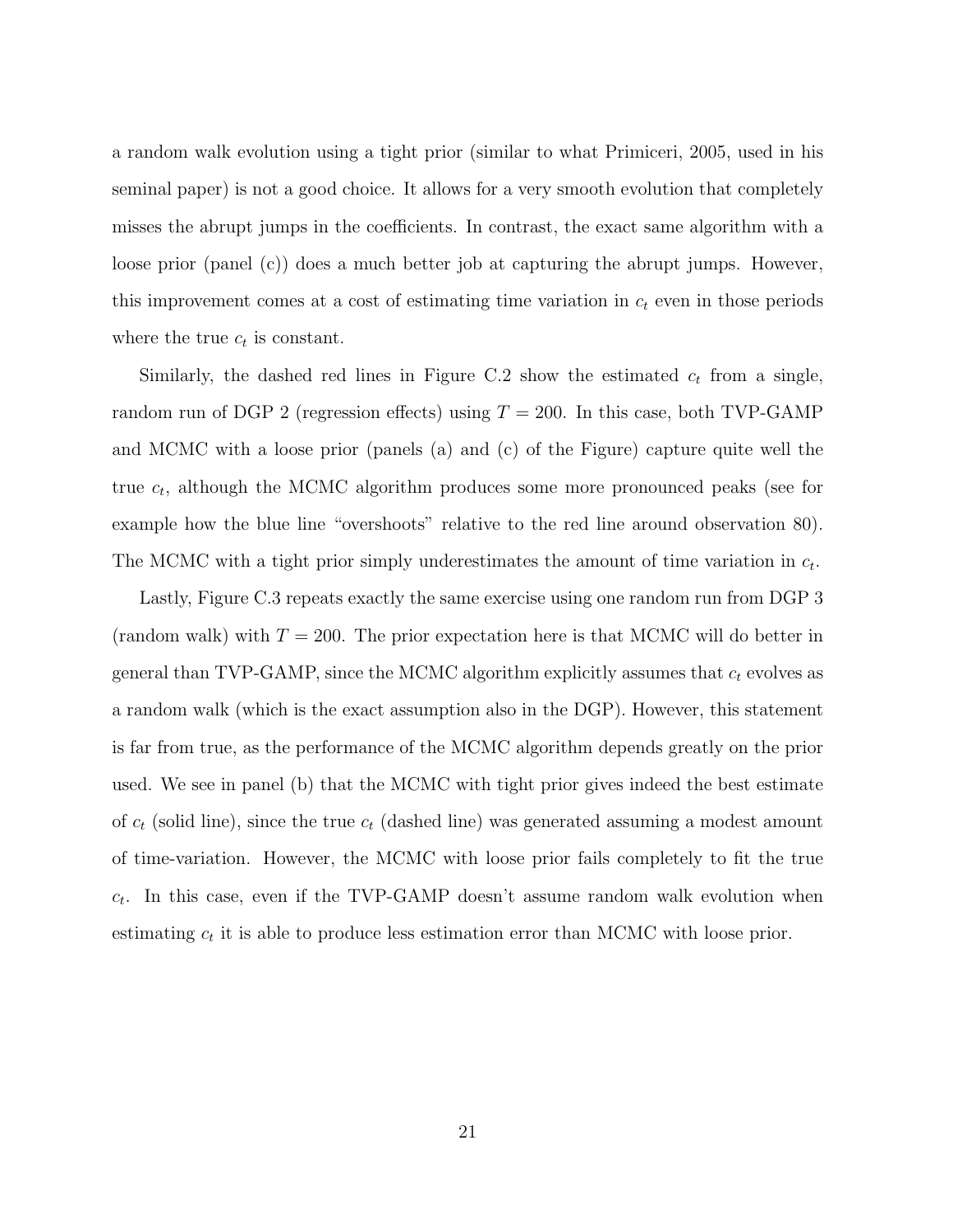

Figure C.1: Time-varying intercept generated by the first DGP (random Poisson jumps) for  $T = 200$  observations. The dashed line in each of the three panels shows the true time path of the generated time-varying intercept parameter,  $c_t$ , and the solid lines the posterior mean estimates of this intercept using TVP-GAMP, MCMC with a tight prior and MCMC with a loose prior.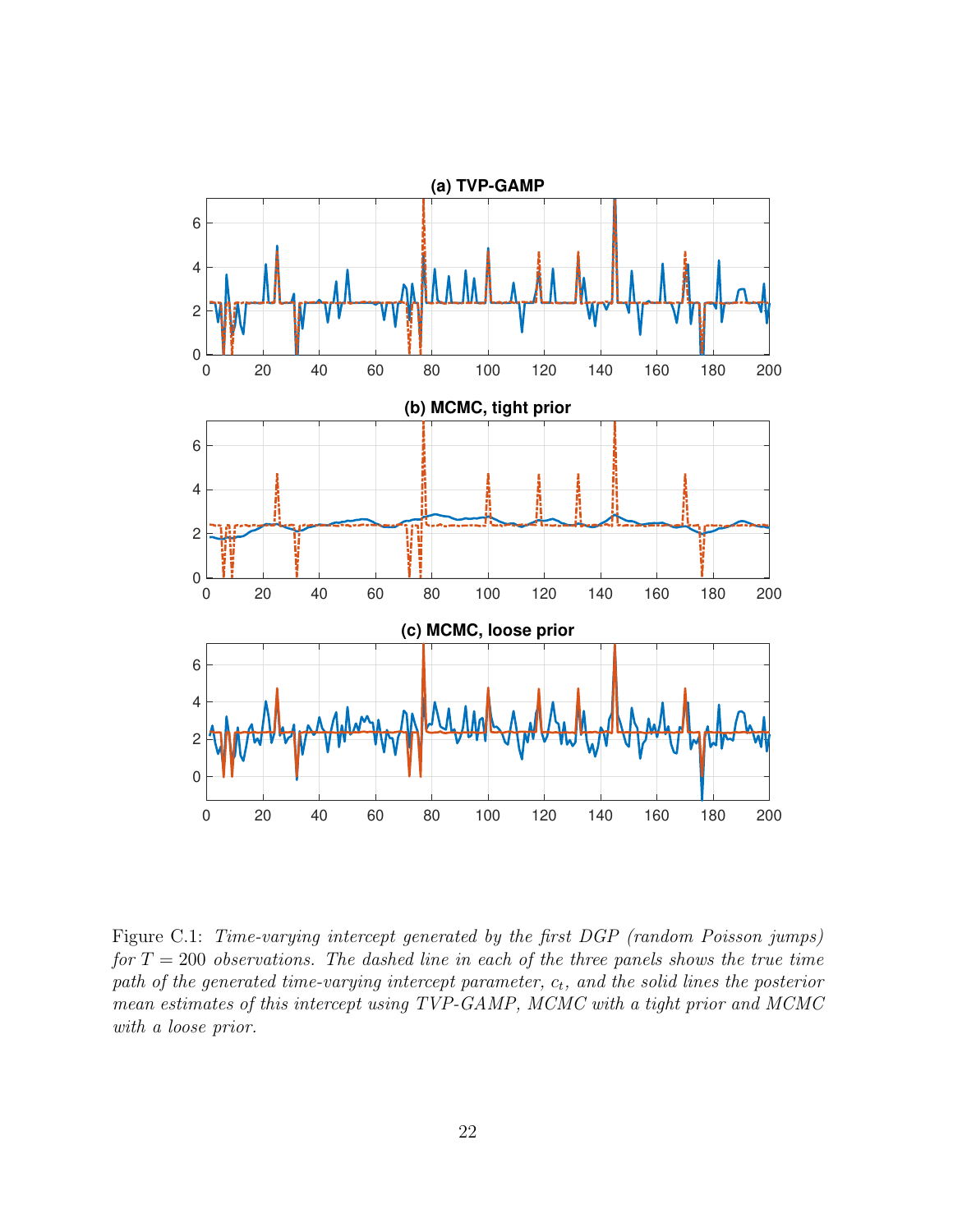

Figure C.2: Time-varying intercept generated by the second DGP (regression effects) for  $T = 200$  observations. The dashed line in each of the three panels shows the true time path of the generated time-varying intercept parameter,  $c_t$ , and the solid lines the posterior mean estimates of this intercept using TVP-GAMP, MCMC with a tight prior and MCMC with a loose prior.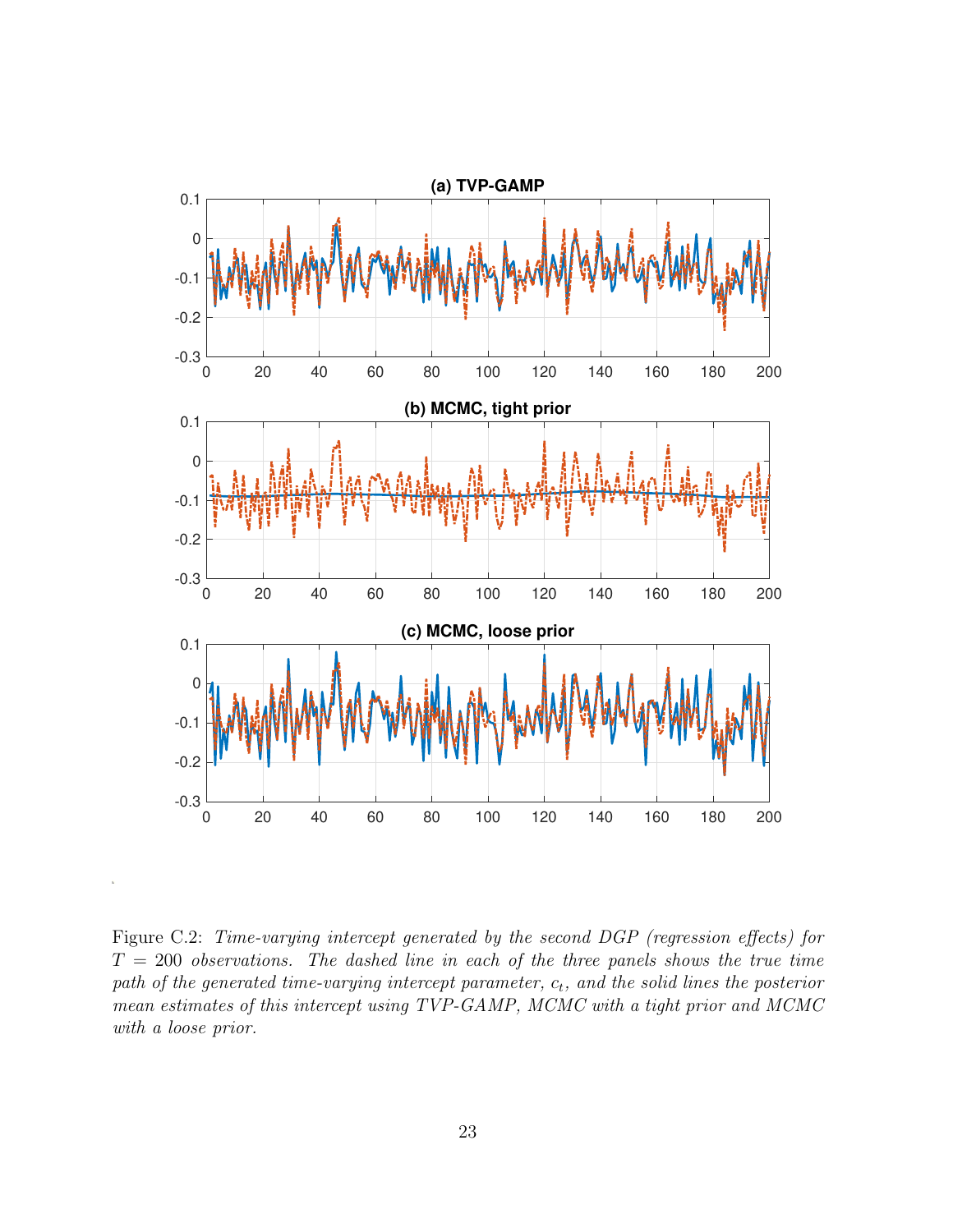

Figure C.3: Time-varying intercept generated by the first DGP (random walk evolution) for  $T = 200$  observations. The dashed line in each of the three panels shows the true time path of the generated time-varying intercept parameter,  $c_t$ , and the solid lines the posterior mean estimates of this intercept using TVP-GAMP, MCMC with a tight prior and MCMC with a loose prior.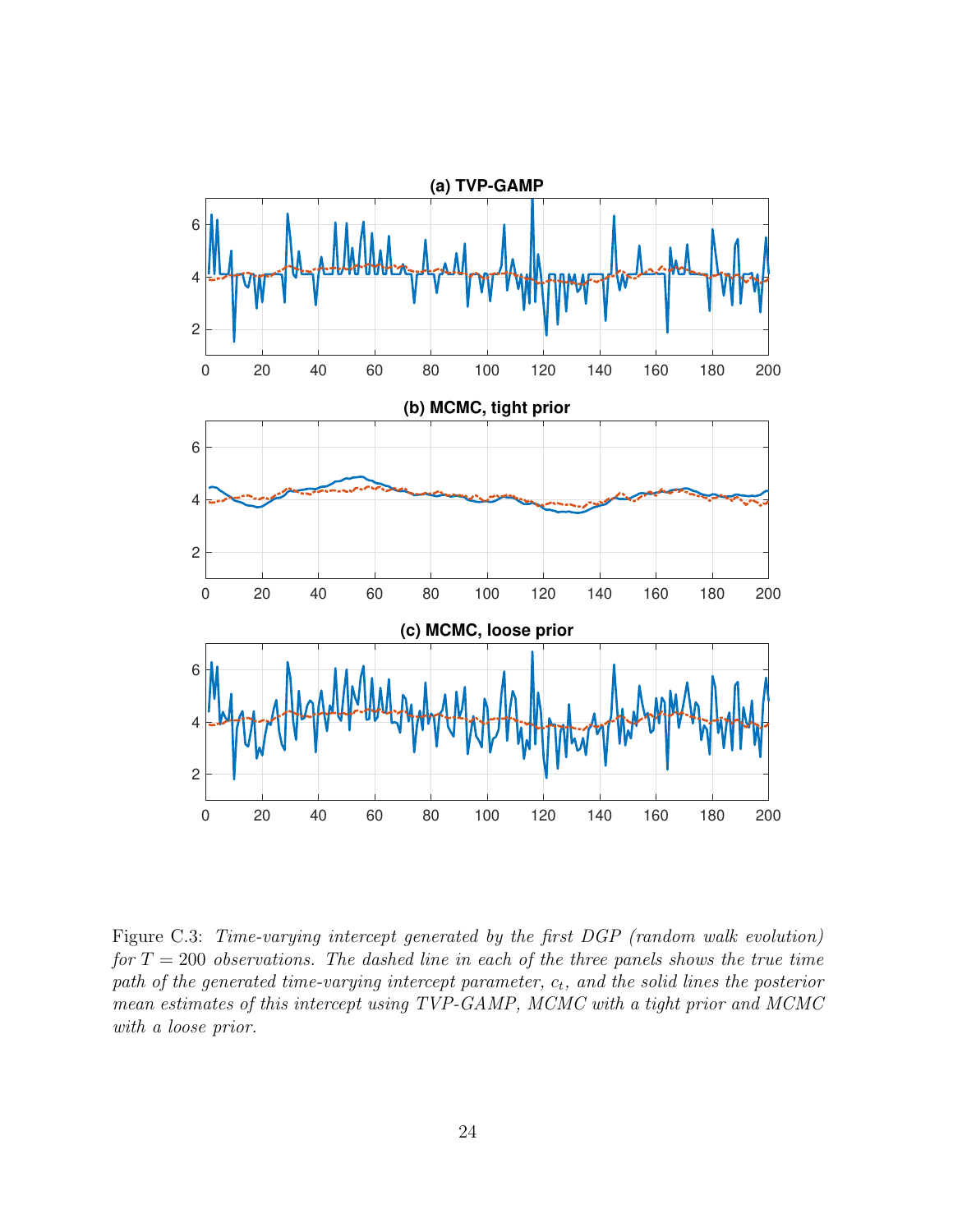Therefore, there are three major observations to take away from this graphical analysis:

- 1. TVP-GAMP does a good job at approximating time-varying parameters in a wide range of scenarios regarding the exact nature of time-variation.
- 2. The traditional MCMC algorithm for time-varying parameter models is extremely flexible as well, but its performance heavily relies on the choice of prior.
- 3. The TVP-GAMP using the sparse Bayesian learning prior is fully automatic and needs no tuning. Instead, the MCMC algorithm needs a subjective input of prior. While papers such as Amir-Ahmadi et al (forthcoming) have worked to towards solving this issue, in practice numerical instability restrictions do not allow researchers to specify looser or diffuse priors. As a consequence, most applications involving TVP models use tight priors that assume that variation in parameters over time is mildly stronger than what one can obtain by applying OLS recursively.<sup>5</sup> This exercise shows that a TVP model with mild/restricted random walk evolution of parameters, might not be always the ideal solution for capturing nonstandard patterns of time-variation.

The observations made from this initial graphical screening can be confirmed numerically by calculating the distribution of the absolute deviation (AD) statistics over a sample of 1000 datasets generated from the three DGPs. These are defined as the absolute deviations of the estimated  $c_t$  from each of the three algorithms relative to the true value of  $c_t$  generated from each of the three DGPs. These absolute deviations refer to  $c_t \ \forall t$ , so a scalar value is obtained by averaging over all time periods  $t = 1, ..., T$ . Lower values of the AD statistic signify that the respective estimator is much closer to the true value of the parameter  $c_t$ . Figure C.4 shows boxplots of the AD statistic over the 1000 iterations using

<sup>5</sup>This is what Cogley and Sargent (2005) call a "business as usual" prior.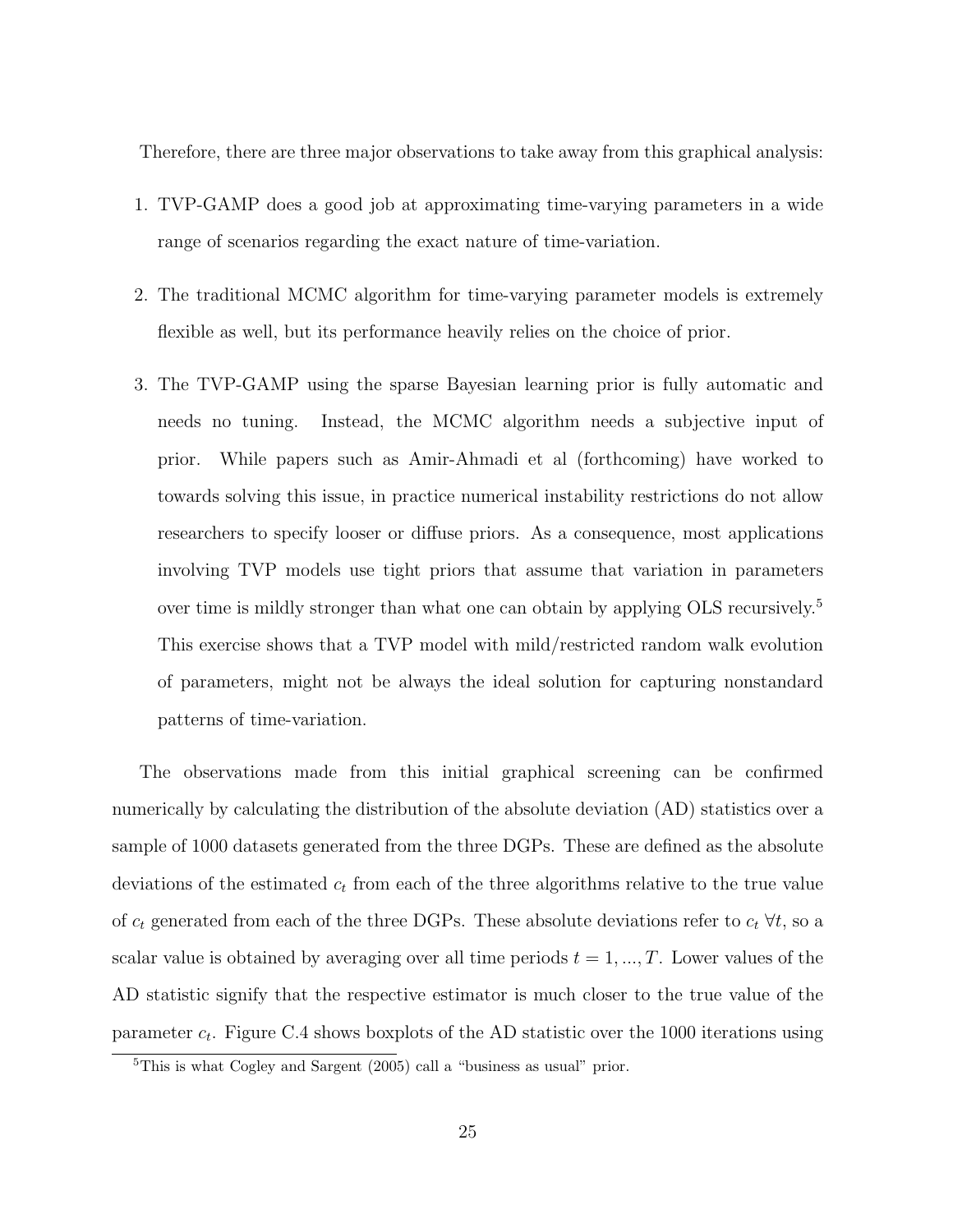DGP 1 for three different sample sizes of the generated data, namely  $T = 30, 200, 500$ , that allow us to assess both the small and large sample performance of the estimators. In each of the panels it is obvious that for the case of the random Poisson jumps, TVP-GAMP and MCMC with loose prior generate lower error relative to MCMC with the tight prior. It is also the case that TVP-GAMP is the undisputed best performer relative to MCMC with loose prior.

The results are qualitatively similar when using the second DGP, as depicted in Figure C.5. The only difference now is that the MCMC with a tight prior does better than the MCMC with loose prior, although the boxplots show that the former case results in much more dispersed distribution of absolute deviation statistics relative to the latter.<sup>6</sup> Finally, Figure C.6 shows that MCMC with tight prior is by far the most accurate estimation algorithm, since its assumptions about the way  $c_t$  evolves and the amount of its time-variation (i.e. prior) perfectly match the assumptions in DGP 3. However, the main point of this third case is that TVP-GAMP does significantly better than MCMC with loose prior. This is particularly important because with real data we never know the exact DGP and our choice of prior may not be optimal given the observed data. Assuming the collected sample of any time series (GDP, inflation etc) is a realization from an unknown, "true" DGP, it is important that TVP-GAMP approximates fairly well all three diverse cases of DGPs examined in this simulation exercise. In contrast, there is a high amount of estimation risk associated with the traditional MCMC algorithm for TVP models due to the effect of prior selection. Such issues are not relevant for TVP-GAMP the way specified in this paper, since the algorithm works well with default noninformative values on the second layer of its hierarchical sparse Bayesian learning prior.

 $6$ Notice that using the single random run plotted in Figure C.2, it looks like the MCMC with loose prior is far more accurate that the MCMC with tight prior. When replicating this exercise 1000 times and calculate the AD statistics over all T values of the parameter  $c_t$ , it is obvious that this result is reversed.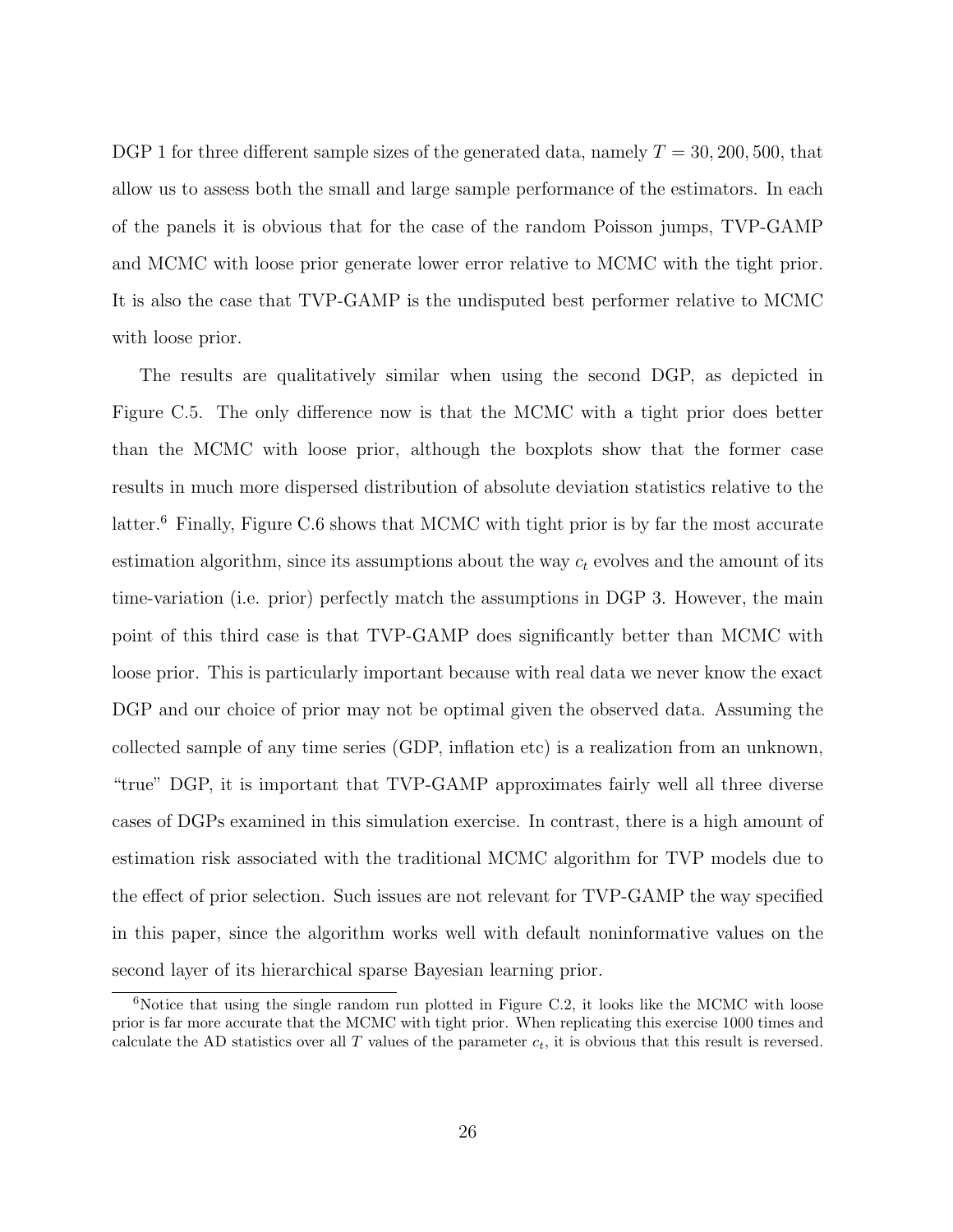

Figure C.4: Boxplots of absolute deviation (AD) statistics over the 1000 Monte Carlo samples from DGP1.



Figure C.5: Boxplots of absolute deviation (AD) statistics over the 1000 Monte Carlo samples from DGP2.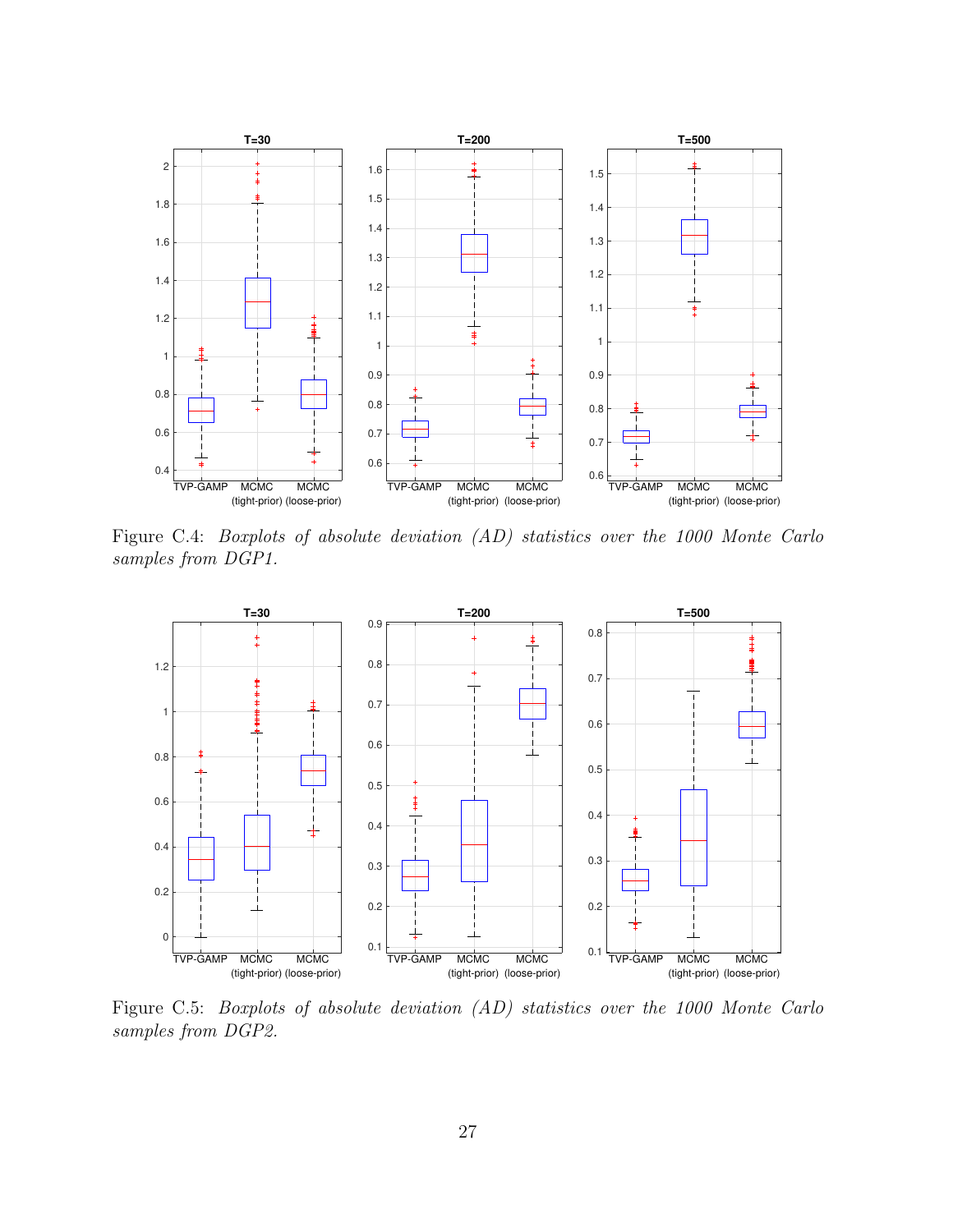

Figure C.6: Boxplots of absolute deviation (AD) statistics over the 1000 Monte Carlo samples from DGP3.

# C.2 Monte Carlo Exercise 2: High-dimensional regression and shrinkage

In this subsection I compare the performance of GAMP using data generated from highdimensional, sparse regression models with constant parameters<sup>7</sup>, and contrast them to MCMC-based algorithms that can handle such large dimensions. I generate  $p$  predictors with T observations each, from a Normal distribution with correlation  $corr(x_i, x_j) = \rho^{|i-j|}$ 

$$
\left(\sigma^2\right)^{(r+1)} = \arg \max_{\sigma^2} E_{\beta^{(r)}} \left[ \log p \left( y | x, \beta^{(r)}, \left(\sigma^2\right)^{(r)}\right) p \left(\sigma^2\right) \right] \tag{C.9}
$$

$$
= \frac{2_{\mathcal{L}_2} + \sum_{t=1}^T \left( y_t - x_t \widehat{\beta}^{(r)} \right)^2}{T + 2_{\mathcal{L}_1} - 2}, \tag{C.10}
$$

using an inverse Gamma prior with scale and rate parameters  $c_1 = 0.01$  and  $c_2 = 0.01$ , respectively.

<sup>7</sup>The constant parameter regression is a special case of the TVP-GAMP algorithm presented in the main text, since the proposed algorithm relies on writing the TVP regression in static form. However, because in this Monte Carlo exercise variances are also constant, step 3 in Algorithm B1 (i.e. the step that updates stochastic volatilities) is replaced with the approximate posterior mode of the Bayesian estimator of the constant variance  $\sigma^2$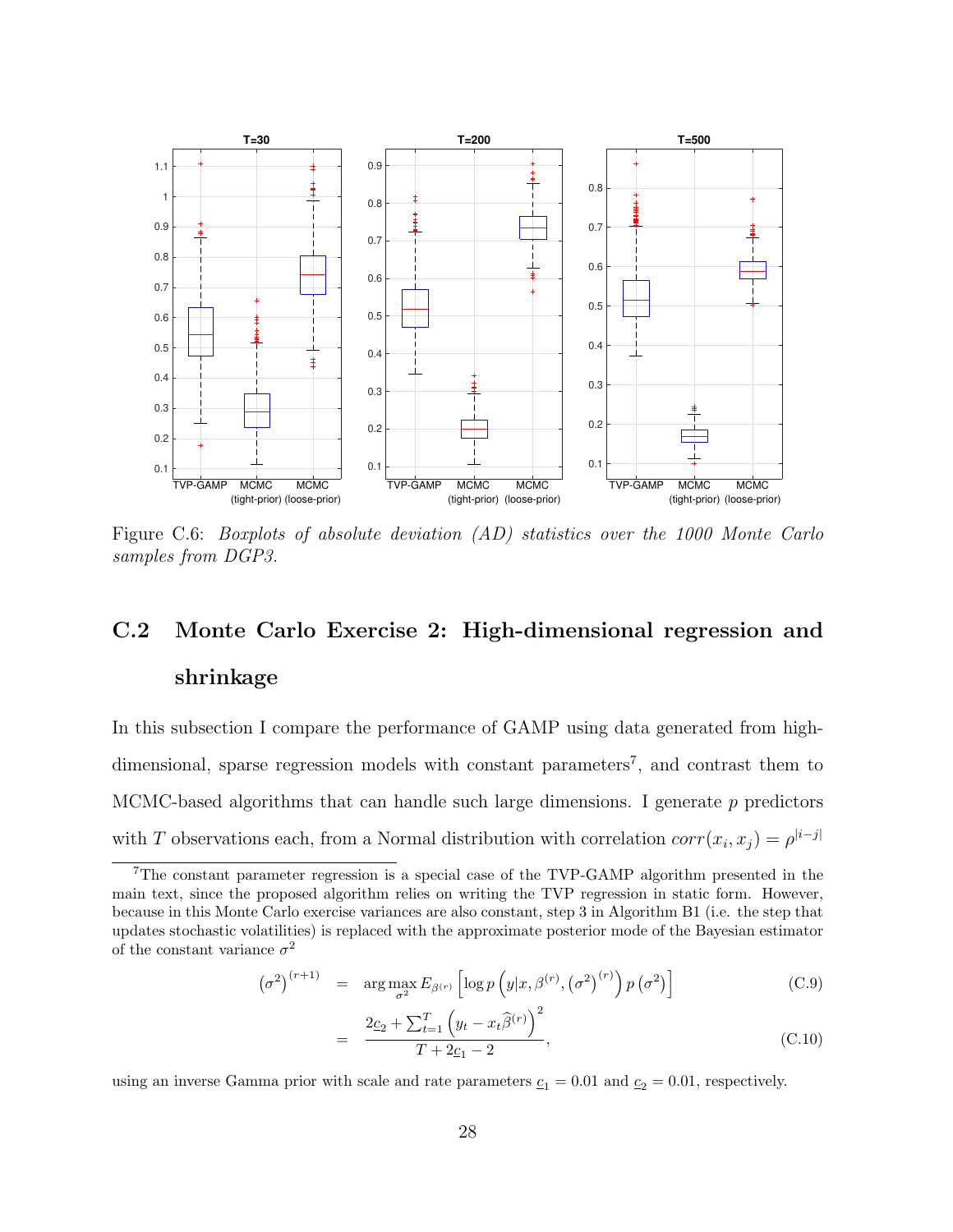for  $\rho \in [0, 1]$ . I assume that only q columns of the predictors x are important for y, and the remaining  $p - q$  columns are excluded from the regression. That is, the coefficient vector is of the form  $\beta = [\beta_1, ..., \beta_q, 0, 0, ..., 0, 0]$ , where  $q = \lfloor c \times p \rfloor$ ,  $0 < c < 1$  and  $\lfloor \bullet \rfloor$  denotes round-off to the nearest integer. I generate  $\beta_i$  for  $i = 1, ..., q$  from a continuous  $U(-4, 4)$ distribution.

Various combinations of  $p$ , T and  $\rho$  cases are considered, in order to assess how sparsity, correlation, and changing number of samples impact performance:

- DGP 1:  $T = 50$ ,  $p = 100, 200, 500$  and  $\rho = 0.3$ . I assume moderate correlation, and the case of a small sample  $T$  that allows us to fully understand how the algorithm works in the large  $p$  - small T limit. I set  $c = 0.01$  meaning only one, two and five predictors out of  $p = 100, 200, 500$ , respectively, are responsible for having generated y.
- DGP 2:  $T = 200$ ,  $p = 100, 200, 500$  and  $\rho = 0.3$ . This is like Model 1, but with larger number of observations, to reflect approximately the  $T$  found in quarterly macroeconomic data. I set  $c = 0.05$  meaning only five, 10 and 25 predictors out of  $p = 100, 200, 500$ , respectively, are responsible for having generated y.
- DGP 3:  $T = 200$ ,  $p = 100$  and  $\rho = 0.9$ . In this case I only evaluate the case where  $T > p$  so that orthogonalization of predictors is possible. For such high correlation, the GAMP algorithm would collapse and the MCMC-based estimation algorithms would also have a hard time converging. Orthogonalization is implemented by simply taking the sample covariance of the predictors x,  $\hat{\Omega}$  and defining  $\tilde{x} = x\hat{W}^{-1}$  where W is the Cholesky factor of  $\widehat{\Omega}$ . Note that if  $p > T$  then W is rank deficient and orthogonalization of the original space spanned by the columns of  $x$  is not possible. I also set  $c = 0.05$  in this case implying that only five predictors have generated y and the remaining 95 predictors have zero coefficients.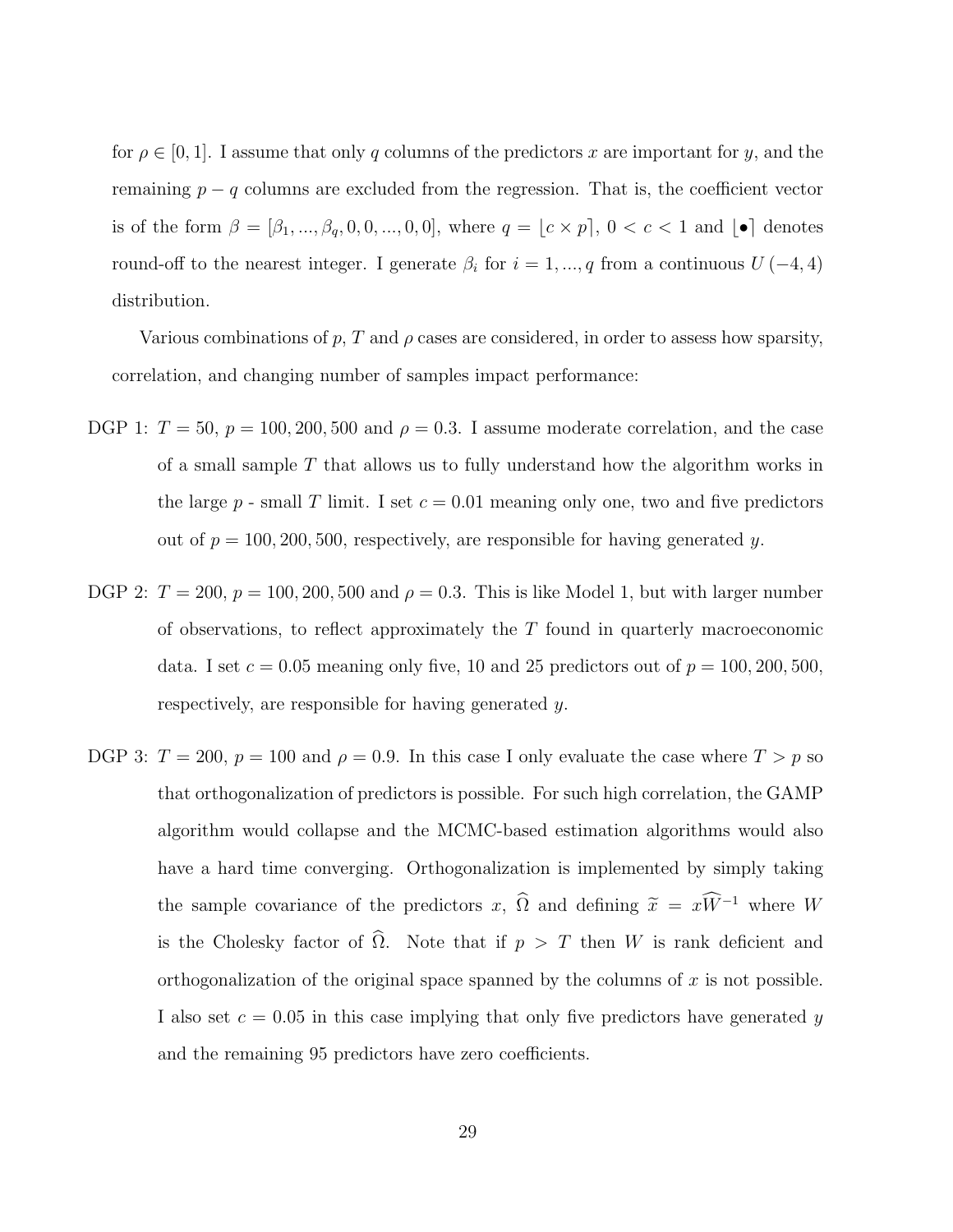Each of the three Monte Carlo simulations is repeated 500 times. Precision of each algorithm is measured by means of absolute deviations of estimated coefficients from the true, generated ones, in all 500 cases. I evaluate the following three algorithms: 1) the constant parameter version of the TVP-GAMP algorithm with Normal Gamma prior, which I denote as sparse Bayesian learning (abbreviated  $GAMP$   $(SBL)$ ); 2) the Bayesian least absolute shrinkage and selection operator (abbreviated MCMC (LASSO)) estimated using the Gibbs sampler as in Park and Casella (2008); and 3) the stochastic search variable selection (abbreviated MCMC (SSVS)) algorithm of George and McCullogh (1993), also based on the Gibbs sampler.

The following Figures C.7–C.9 show boxplots of the absolute deviation statistics for the three algorithms run over the 500 Monte Carlo iterations for the three DGPs, respectively. Note first that boxplots of the AD statistics of a naive, unrestricted estimator (OLS applied using one predictor at a time) is omitted from the three graphs, because these are typically five to 20 times larger in magnitude (depending on the values of  $T, p$ ) than the AD values of the three shrinkage algorithms<sup>8</sup>. The first general observation is that, even if there are visual differences among the distribution of AD statistics for the three estimators, these are typically small if the AD of OLS applied predictor-by-predictor is used as a reference point. When T is small relative to p, as depicted in Figure C.7 for the case  $T = 50$ , GAMP (SBL) performs very well. On average it gives sharper results compared to MCMC (LASSO) and MCMC (SSVS), with lower averages and more concentrated distributions of AD statistics. When  $T$  is larger as in Figure C.8 then performance of the three algorithms is comparable when  $p \leq T$ , i.e. for  $p = 100, 200$ . For the case  $p = 500$  the GAMP-based algorithm performs slightly worse than the two MCMC-based algorithms, but differences can be

<sup>&</sup>lt;sup>8</sup>In particular, for the mildly correlated predictors that are generated, the OLS applied predictor-bypredictor performs comparably well (in terms of ADs) only for the  $q$  coefficients that are non-zero. It is for the case of the zero coefficients where the shrinkage estimators generate substantially lower error compared to OLS.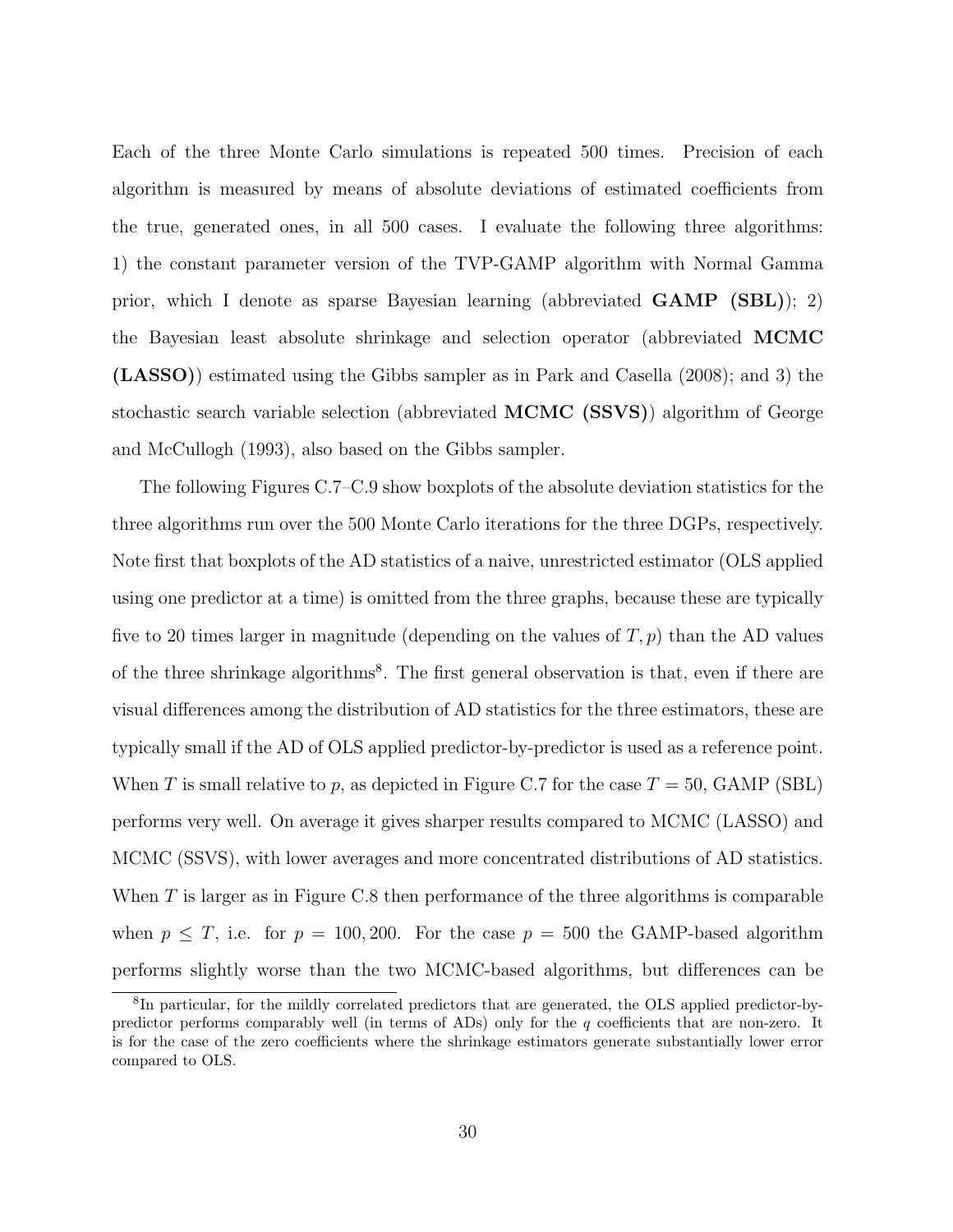considered small (the average AD of OLS in this case is 0.67, while for the three shrinkage algorithms the medians of their ADs are less than 0.05). In general, under mild correlation among predictors, the GAMP-based algorithm performs very well in variable selection and shrinkage relative to established MCMC-based algorithms.

An interesting case is the one where one wants to do inference with correlated predictors. Figure C.9 shows what happens in the case  $T = 200, p = 100$ . While the assumption  $p < T$  seems quite restrictive for general Big Data applications, the example in Model 3 is a quite realistic representation of many modern macroeconomic applications. In this instance as well, the performance of GAMP is excellent and considerably better than that of the LASSO.



Figure C.7: Boxplots of absolute deviation (AD) statistics over the 500 Monte Carlo samples from DGP 1 (T = 50, p = 100, 200, 500,  $\rho = 0.3$ ).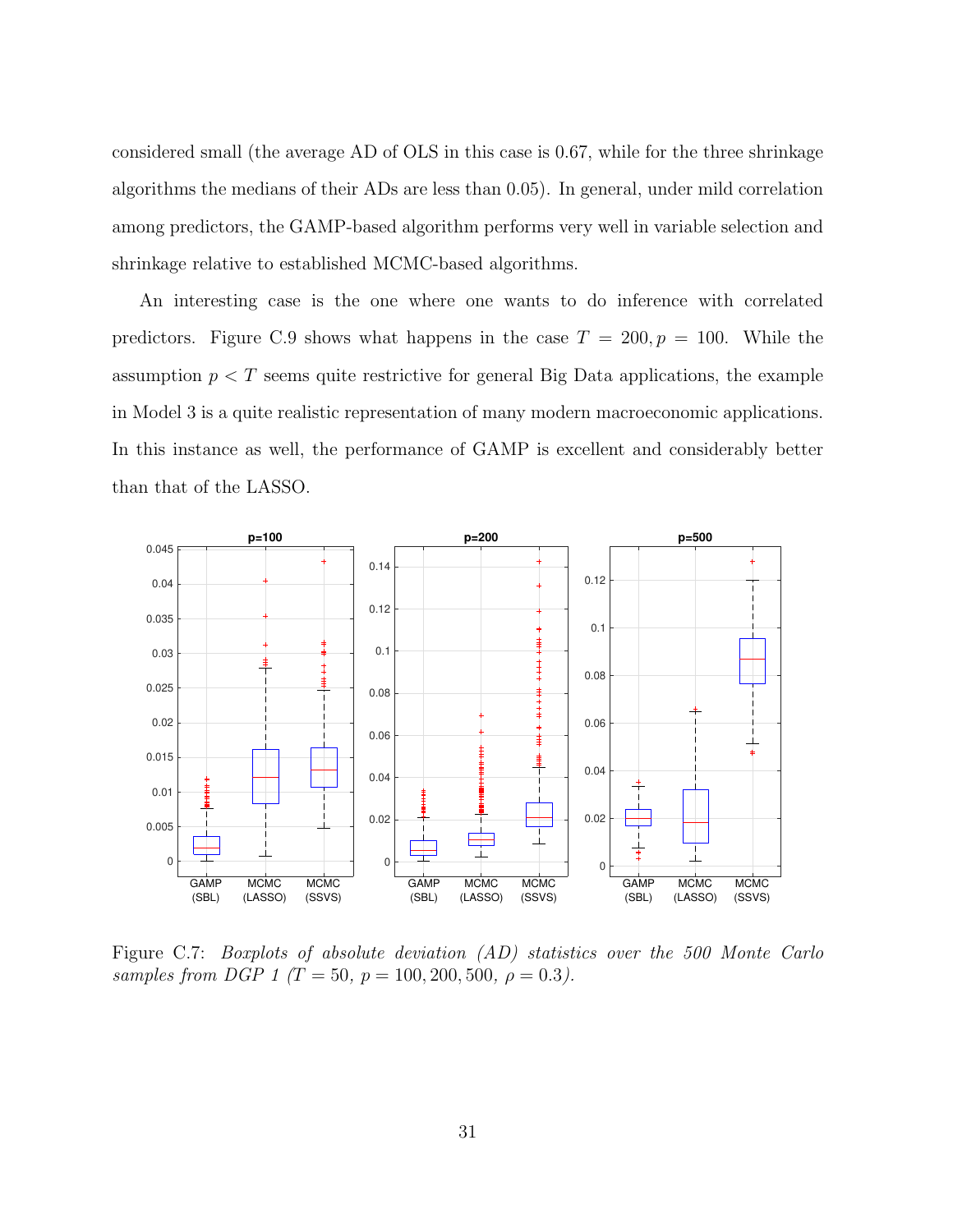

Figure C.8: Boxplots of absolute deviation (AD) statistics over the 500 Monte Carlo samples from DGP 2 (T = 200, p = 100, 200, 500,  $\rho = 0.3$ ).



Figure C.9: Boxplots of absolute deviation (AD) statistics over the 500 Monte Carlo samples from DGP 3 (T = 200, p = 100,  $\rho = 0.9$ ).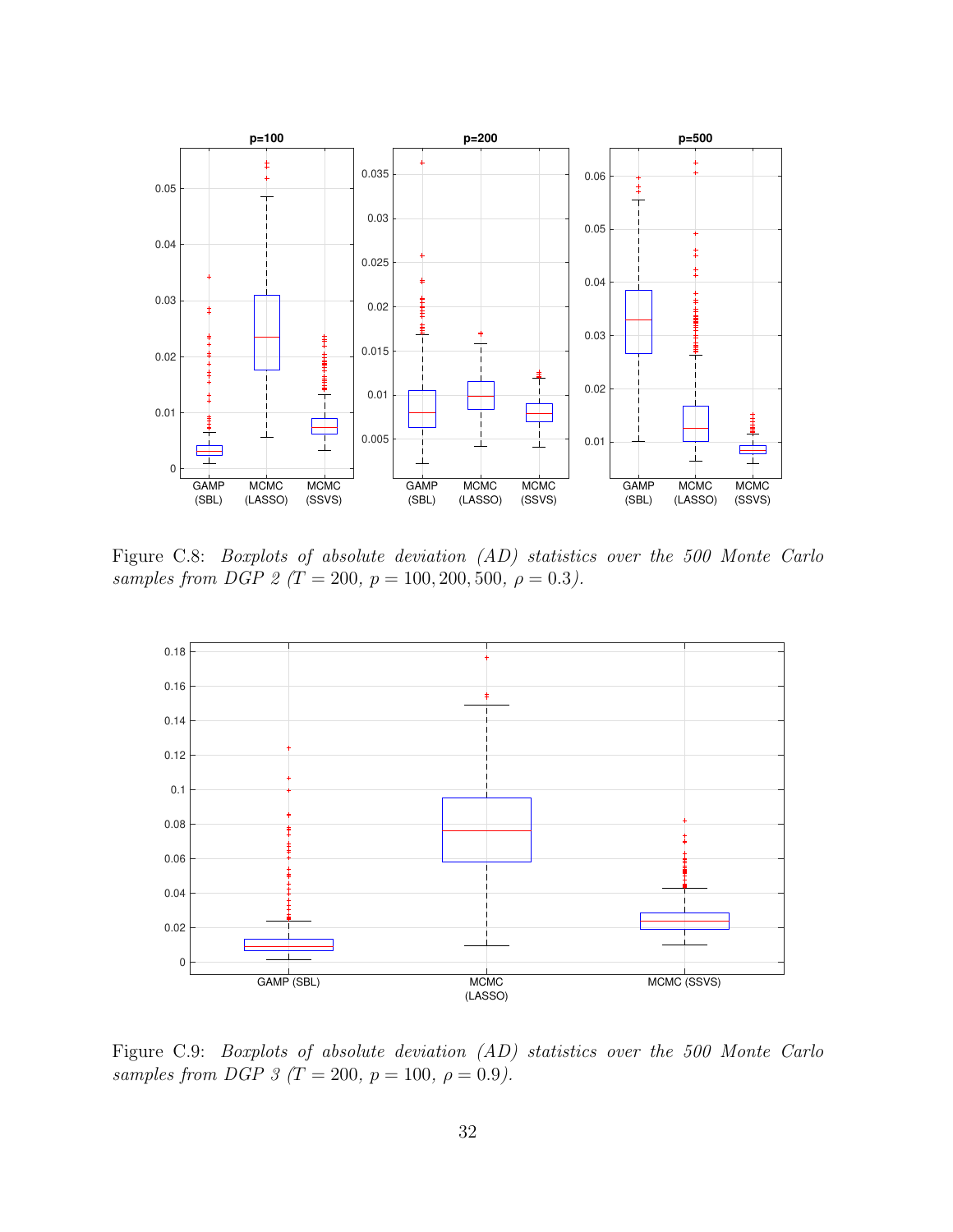Having established that GAMP-based shrinkage performs comparably well when the data generating process is that of a sparse regression model, I proceed with establishing the vast computational gains from the GAMP approximation. Table C1 demonstrates a striking feature of GAMP, that is, the fact that runs much faster than both MCMCbased algorithms used in the simulations above. Entries in this Table are computing times measured in seconds (using the tic and toc commands in MATLAB). The differences are vast, since computation using GAMP (SBL) remains below 0.01 seconds, for all choices of T and p. Therefore, this result should make clear to the reader the potential of GAMPbased algorithms to scale to thousands or even millions of predictors. In contrast, MCMC based algorithms have to run for a fixed number of iterations<sup>9</sup> and also to run sequentially. While the GAMP algorithm can be further enhanced by trivially modifying it to run in multiple CPU cores (the times in Table C1 are NOT based on parallelizing GAMP), MCMC-based algorithms are not easily parallelizable unless further approximations are introduced.

|           |                     | SBL | LASSO | <b>SSVS</b> |
|-----------|---------------------|-----|-------|-------------|
|           | $p = 100 \le 0.01$  |     | 4.03  | 1.81        |
| $T=50$    | $p = 200 \leq 0.01$ |     | 12.88 | 5.29        |
|           | $p = 500 \lt 0.01$  |     | 92.99 | 38.59       |
|           |                     |     |       |             |
|           | $p = 100 \le 0.01$  |     | 6.28  | 1.98        |
| $T = 200$ | $p = 200 \lt 0.01$  |     | 12.54 | 5.11        |
|           | $p = 500 \le 0.01$  |     | 54.89 | 18.29       |

Table C1: Computing time (seconds) per Monte Carlo iteration for each of the four algorithms.

*Notes: The reference machine is a 64 bit Windows 7 PC with Intel Core 7 4770K CPU, 32GB DDR3 RAM, MATLAB 2016a.*

<sup>9</sup>Note that for the purposes of the Monte Carlo exercise in particular, I run both MCMC-based estimators using only 2000 iterations after discarding an initial 1000 burn-in iterations. This low number ensures satisfactory numerical precision, but in practical situations one would want to run thousand times more MCMC iterations. Thus, the high computing times of LASSO and SSVS are actually favorable due to the limited number of iterations.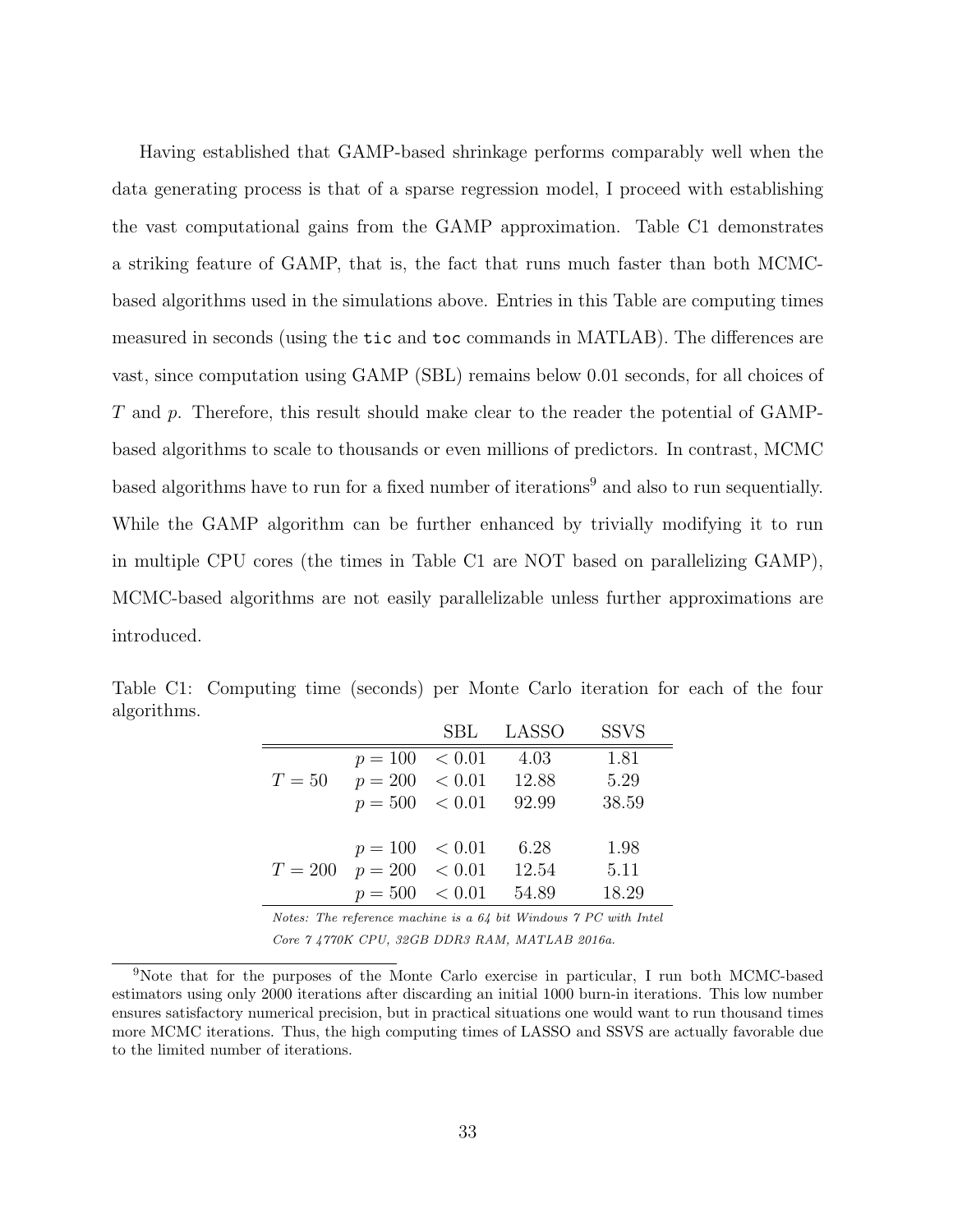### C.3 Monte Carlo Exercise 3: (Auto) correlation, and numerical stability of GAMP

Up to this point, the assumption was that the GAMP algorithm will always converge. However, the nature of the GAMP approximations have two implications: 1) models with likelihood of the form  $p(y_t|y_{t-1}, x, \theta)$ , i.e. regression models with both exogenous predictors and own lags, are not accounted for in the GAMP approximation; and 2) when the correlation of exogenous predictors is very high, the approximation to the marginal posterior becomes poor. Both cases would result in numerical instability of the original GAMP algorithm, and in this case convergence is not guaranteed.

The second case is somewhat addressed in the previous Monte Carlo exercise, although not fully. That is, for mild correlation in a large number of predictors – even in the case of more predictors than observations – the algorithm has very high numerical accuracy and converges quickly. When correlation was quite high between predictors (0.9) the third case of the previous exercise addressed this issue by orthogonalizing first the predictors. Orthogonalization of predictors guarantees that the GAMP algorithm will converge. However, if this is not possible (e.g. when the number of predictors is larger than the number of observations), there are still ways to guarantee that the GAMP algorithm will converge. A large literature exists that extends GAMP in order to guarantee convergence and the reader is referred to Al-Shoukairi et al. (2018) and references therein. In a nutshell, an adaptive dumping can be introduced that guarantees that the algorithm will converge, even though convergence might not be to the global optimum of the parameter values. In the specific case of the GAMP algorithm with sparse Bayesian learning prior, Al-Shoukairi et al. (2018) show that their proposed algorithm (which shares lots of common components with the algorithm used in this paper), will converge both in terms of parameter estimation as well as optimal shrinkage fixed points; the reader is referred to this paper for detailed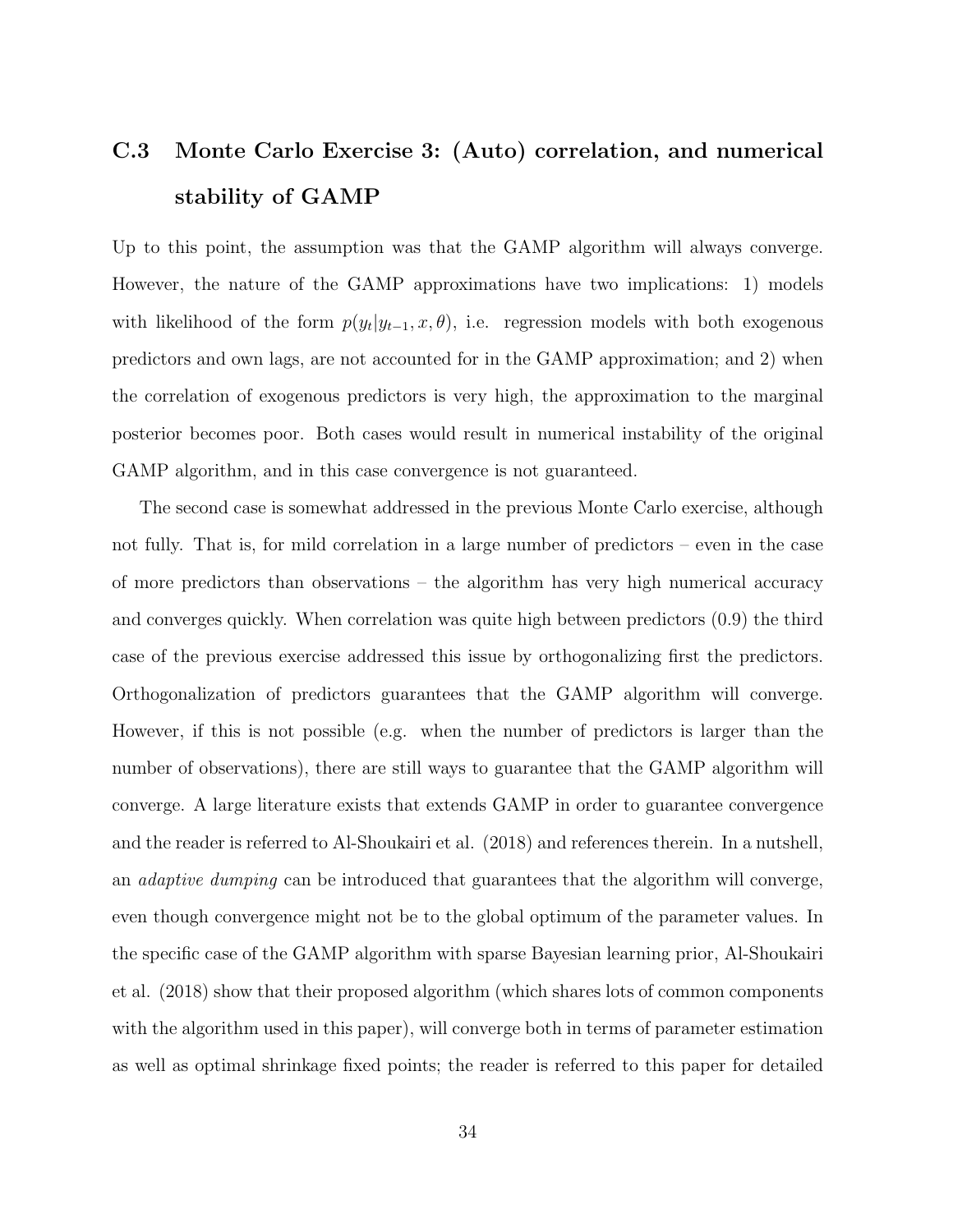discussion.

In contrast, the first implication discussed above – that is the fact that likelihoods with autoregressive components can only be approximated by the GAMP algorithm – needs further examination since the vast majority of economic and financial time series have a strong autoregressive structure. For that reason a third Monte Carlo exercise examines what is the implication of having a likelihood of the form  $p(y_t|y_{t-1}, x, \theta)$ , and estimating the parameters  $\theta$  using GAMP under the approximation that  $y_t$  and  $y_{t-1}$  are independent. The best way to understand this issue, is to focus on the case of a simple autoregressive model. The setup of this Monte Carlo exercise is trivial: generate 1000 samples of length  $T$  from the following  $AR(4)$  model without intercept

$$
y_t = 0.40y_{t-1} + 0.22y_{t-2} + 0.05y_{t-3} + 0.14y_{t-4} + \varepsilon_t
$$
 (C.11)

where  $\varepsilon_t \sim N(0, 1)$  and the values of the autoregressive coefficients in the DGP are obtained by estimating an  $AR(4)$  for US GDP growth over the sample 1960Q1-2016Q4. Data are generated for  $T = 30, 100, 500$  and then an AR(4) model is fitted using two methods: GAMP (with constant, unknown variance as in the second Monte Carlo exercise of the previous subsection) and OLS. The results of this simple exercise are summarized in Figure C.10 by means of boxplots of AD statistics as in the previous two exercises. GAMP not only converges in all 3000 cases (1000 iterations for each of  $T = 30, 100, 500$ ), but its numerical performance is identical to OLS. In addition, for the small-sample case  $T = 30$  GAMP performs a little bit better only because it relies on a shrinkage prior relative to OLS that is an unrestricted estimator. Therefore, this simple exercise provides sufficient support for the choice in the empirical exercise to include two lags of inflation when forecasting with the TVP-GAMP algorithm.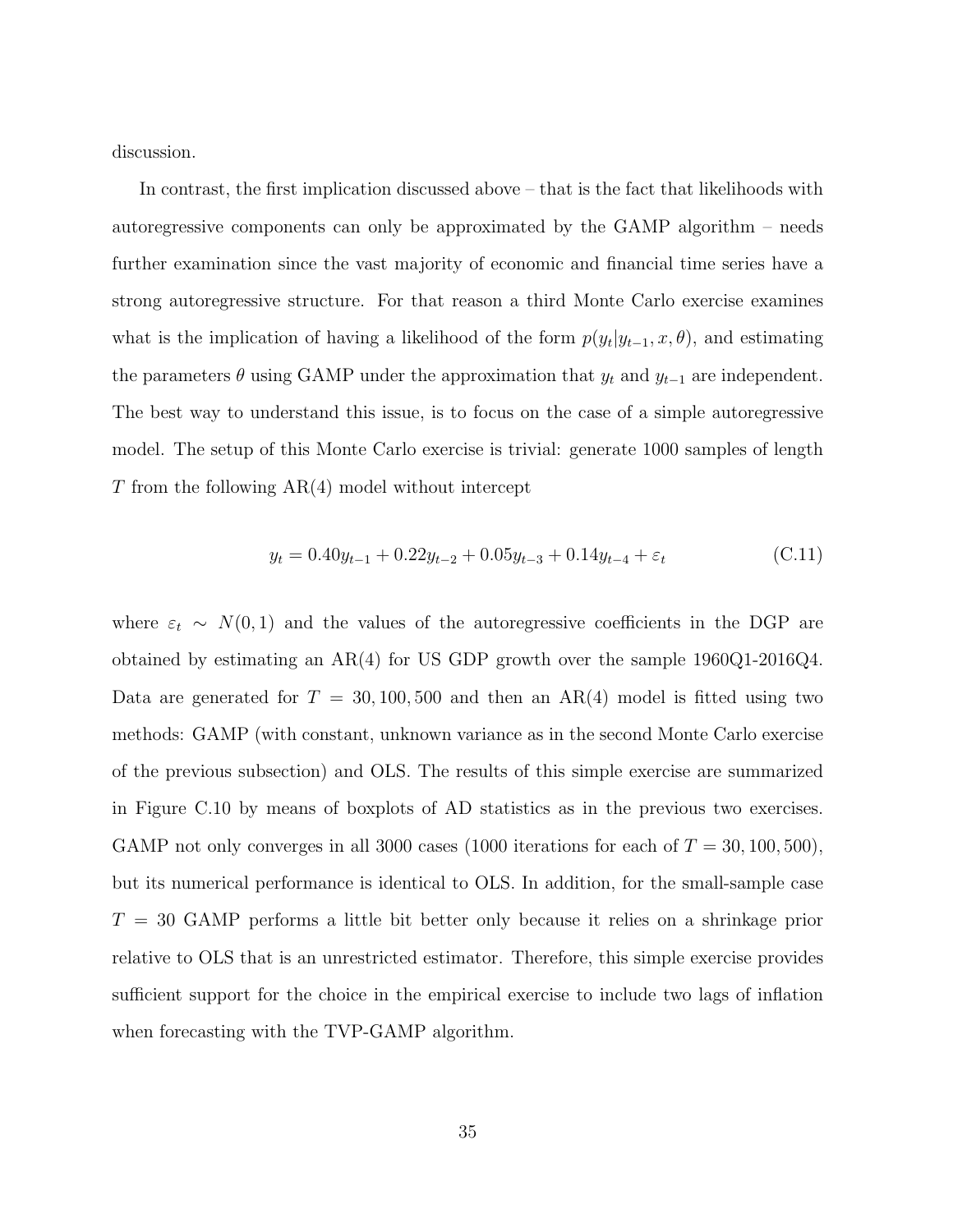

Figure C.10: Boxplots of absolute deviation (AD) statistics over the 1000 Monte Carlo samples from and  $AR(4)$  data generating process.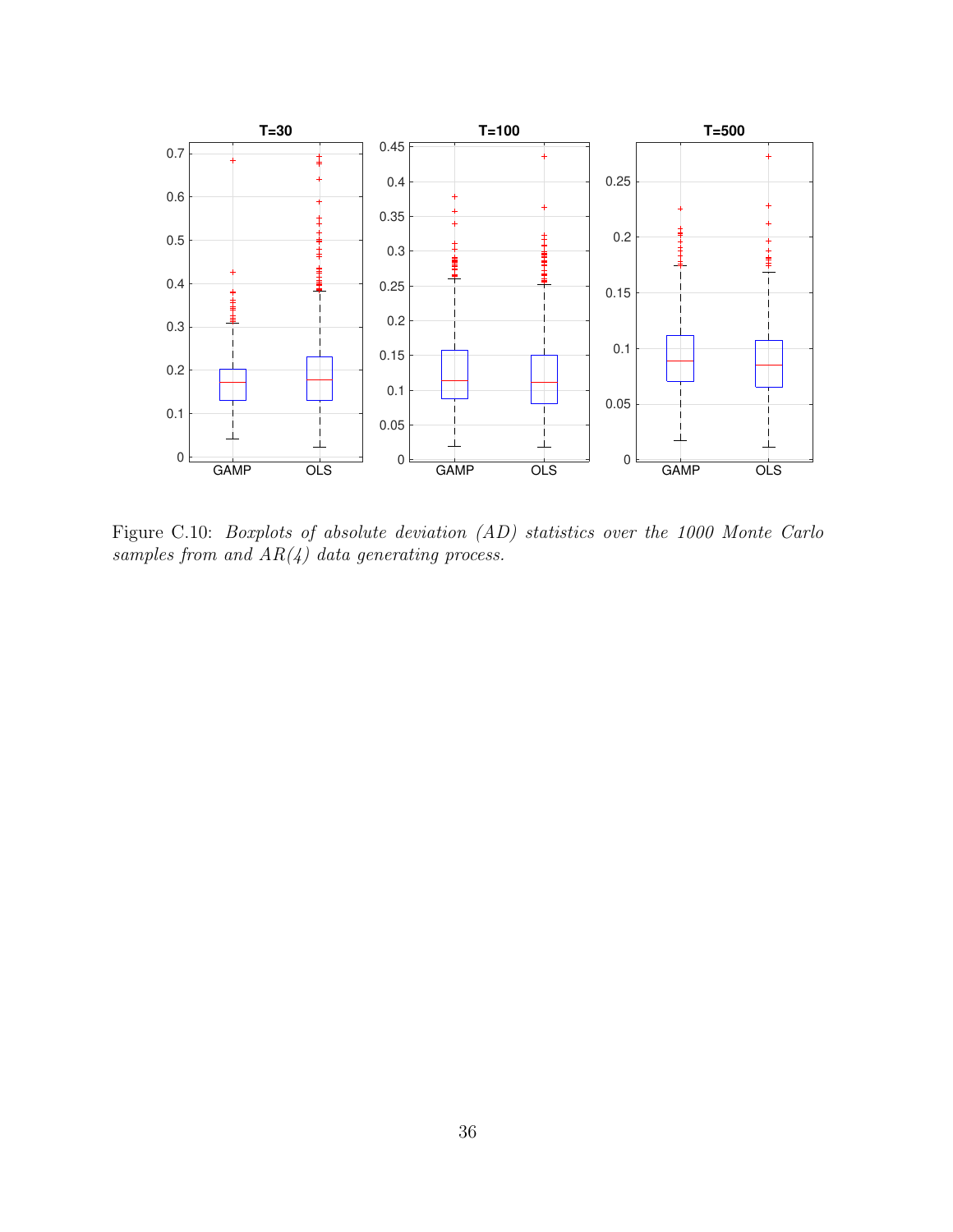## D Additional results using real data

### D.1 Empirical estimates from TVP regression using GAMP

We can use the GAMP algorithm derived in Appendix B in order to find estimates of  $\beta$ ,  $\sigma_t^2$ and  $\alpha$ . In this paper interest lies in the particular TVP model of equation (15). Once we write this model in static form, then the Algorithm B1 can be readily applied. Note that while in the main text, for simplicity in notation, the reference equation is (15), in the empirical exercise the non-centered parametrization (Frühwirth-Schnatter and Wagner, 2010) of the TVP regression is used. This parametrization has the form

$$
y_t = x_t \tilde{\beta} + x_t \tilde{\beta}_t + \varepsilon_t, \tag{D.1}
$$

where using this notation the  $\beta_t$  of (15) is now equivalent to  $\beta_t = \beta + \beta_t$ . That is, the equivalent representation in equation (D.1) splits the coefficient into a constant part, and an add-on time-varying part (i.e. on top of the level of the constant coefficient). In practice, the estimated constant part  $\tilde{\beta}$  is equivalent to the initial condition  $\beta_0$  of the coefficient  $\beta_t$  in equation (15). The non-centered representation is numerically more stable. Additionally, as shown in Belmonte et al.  $(2014)$  – albeit, in a state-space model setting – this parametrization allows to shrink flexibly a coefficient either towards zero or towards a constant value (by shrinking only  $\tilde{\beta}_t$  but not  $\tilde{\beta}$ ). The static form of this non-centered parametrization is

$$
y = \mathfrak{X}\beta + \varepsilon,\tag{D.2}
$$

where  $\beta = \left[ \widetilde{\beta}', \widetilde{\beta}'_1, ..., \widetilde{\beta}'_T \right]$ <sup>1</sup>. It is the case then that estimates of  $\beta_t$  can be recovered from the elements of  $\beta$  once this parameter vector is estimated using GAMP.

An interesting empirical question is how do estimates of time-varying parameters look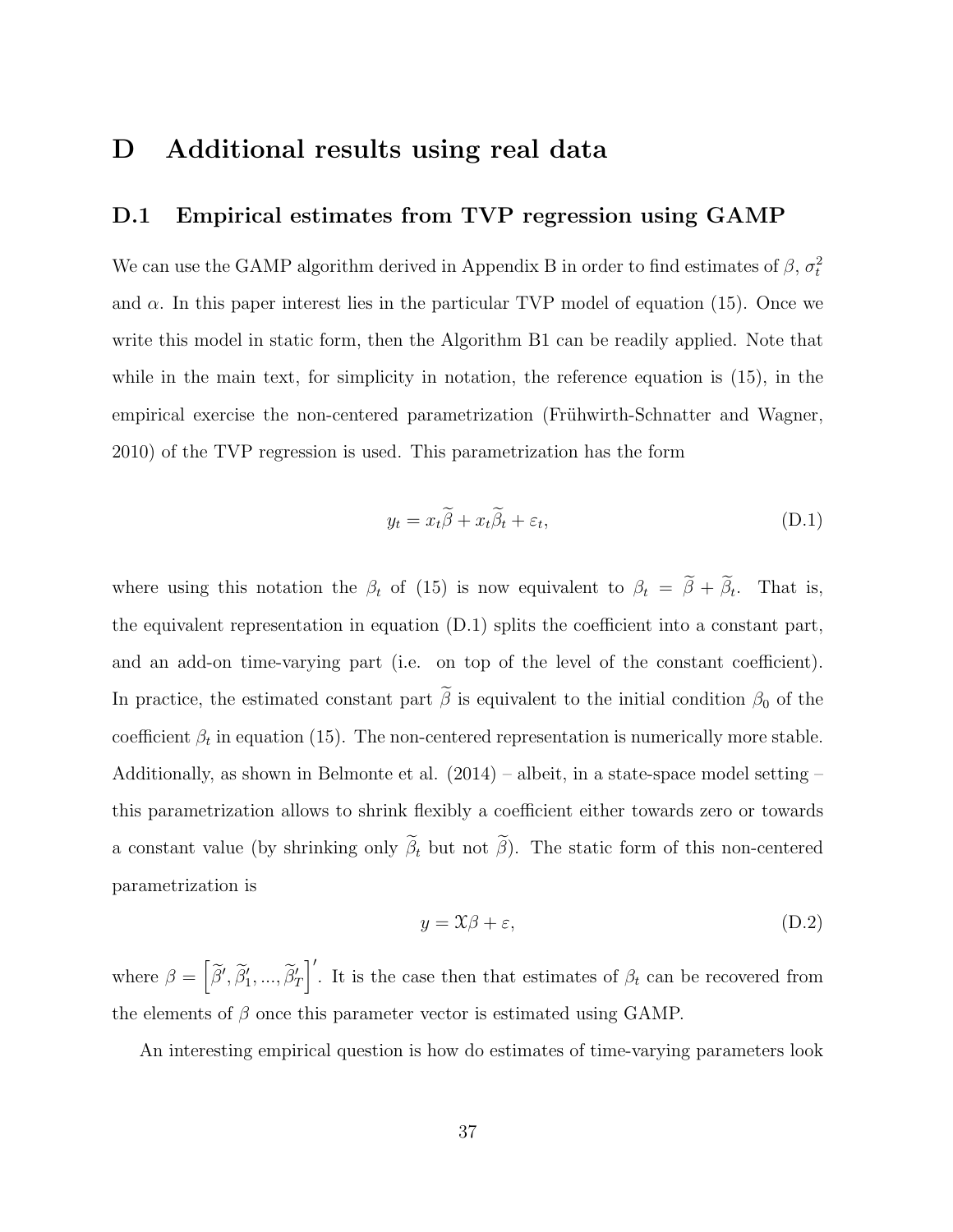like when estimating the formulation above that does not allow for persistence in these parameters (in contrast to the majority of macroeconomic TVP models, that specify persistent AR/RW processes for stochastic parameters). This question holds both for the time-varying coefficients  $\beta_t$  and the time-varying volatility  $\sigma_t^2$ . The specified forecasting models in the main paper rely on many predictors that result in thousands of parameters that would be hard to summarize using plots. To simplify things, in this Appendix I estimate a time-varying intercept (trend) model for inflation, that is, what would have been a local-level model in the traditional state-space form. Therefore, the following specification is assumed:

$$
\pi_t = \tau_t + \phi \pi_{t-1} + \varepsilon_t, \tag{D.3}
$$

where  $\pi_t$  is the annual (12-month) difference in the logarithm of CPIAUSL (CPI, All items). This specification is similar to that of Stock and Watson (2007) with a few key differences, e.g.  $\tau_t$  in their paper follows a random walk process with stochastic volatility, while persistence here is captured using the AR component  $\phi \pi_{t-1}$  and the prior variance for  $\tau_t$  is not time-varying. For estimation purposes the equation above is written in the form  $(D.2)$ :

$$
\pi = i\tau^{c} + \tau^{tvp} + \pi_{(-1)}\phi^{c} + \varepsilon_{t},\tag{D.4}
$$

where i is a  $T \times 1$  vector of 1's,  $\tau^c$  is the constant part of  $\tau_t$  and  $\tau^{typ}$  is its time-varying part (also a  $T \times 1$  vector), such that  $\tau_t$  can be recovered as  $\tau_t = \tau^c + \tau_t^{typ}$  $t^{typ}$ . Additionally,  $\pi = [\pi_2, ..., \pi_T]'$  and  $\pi_{(-1)} = [\pi_1, ..., \pi_{T-1}]'$ . Using this specification, we can apply to each element of  $\tau^c$  and  $\tau_t^{typ}$  $t_t^{top}$  the same independent Normal-inverse Gamma prior used for the coefficients  $\beta$  in the TVP regression, that is, the prior in equations (19) and (20). In the main document, forecasting results have been produced using the default, noninformative choice  $\underline{a} = \underline{b} = 1 \times 10^{-10}$ . However, it is important to demonstrate how the amount of time-variation in the model above depends on  $\alpha_i$  which is regulated from the choices of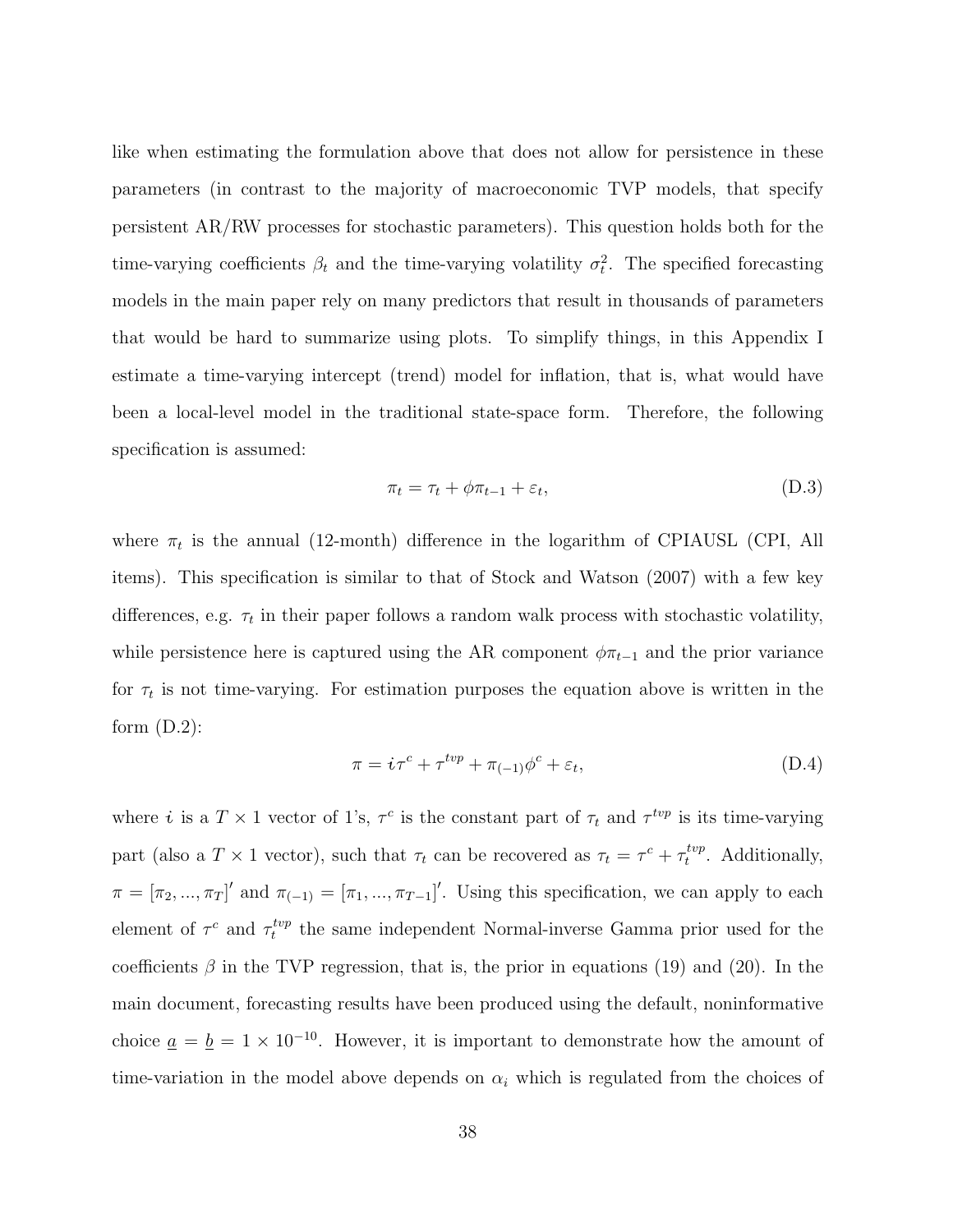$\underline{a}, \underline{b}$ . This is illustrated in Figure D.1 for three pairs of values of these hyperparameters, namely  $\underline{a} = 1, \underline{b} = 1 \times 10^{-10}$  (panel (a)),  $\underline{a} = 1, \underline{b} = 0.1$  (panel (b)),  $\underline{a} = 1, \underline{b} = 10$  (panel (c)). The first choice overshrinks the trend not only to time-invariance but also to a value of zero, while the other two priors gradually allow for more time-variation. Due to the lack of a random walk evolution for the trend in this specification, in the case of zero shrinkage the trend will become identical to the original inflation series.



Figure D.1: Time-varying estimates of the trend,  $\tau_t$ , implied by various choices of the shrinkage hyperparameters  $\underline{a}, \underline{b}$ . The values used in each of the three panels of this figure are (a)  $\underline{a} = 1$ ,  $\underline{b} = 1 \times 10^{-10}$ , (b)  $\underline{a} = 1$ ,  $\underline{b} = 0.1$ , and (c)  $\underline{a} = 1$ ,  $\underline{b} = 10$ . In all three panels the solid line is the data for annual inflation rates,  $\pi_t$ , and the dashed line is the estimate of the trend. The horizontal axis denotes the monthly observations of inflation, corresponding to the sample period 1959M1 to 2016M6, minus observations lost from transforming CPI to inflation, and taking lags.

A similarly important question is how good the volatility estimates are based on the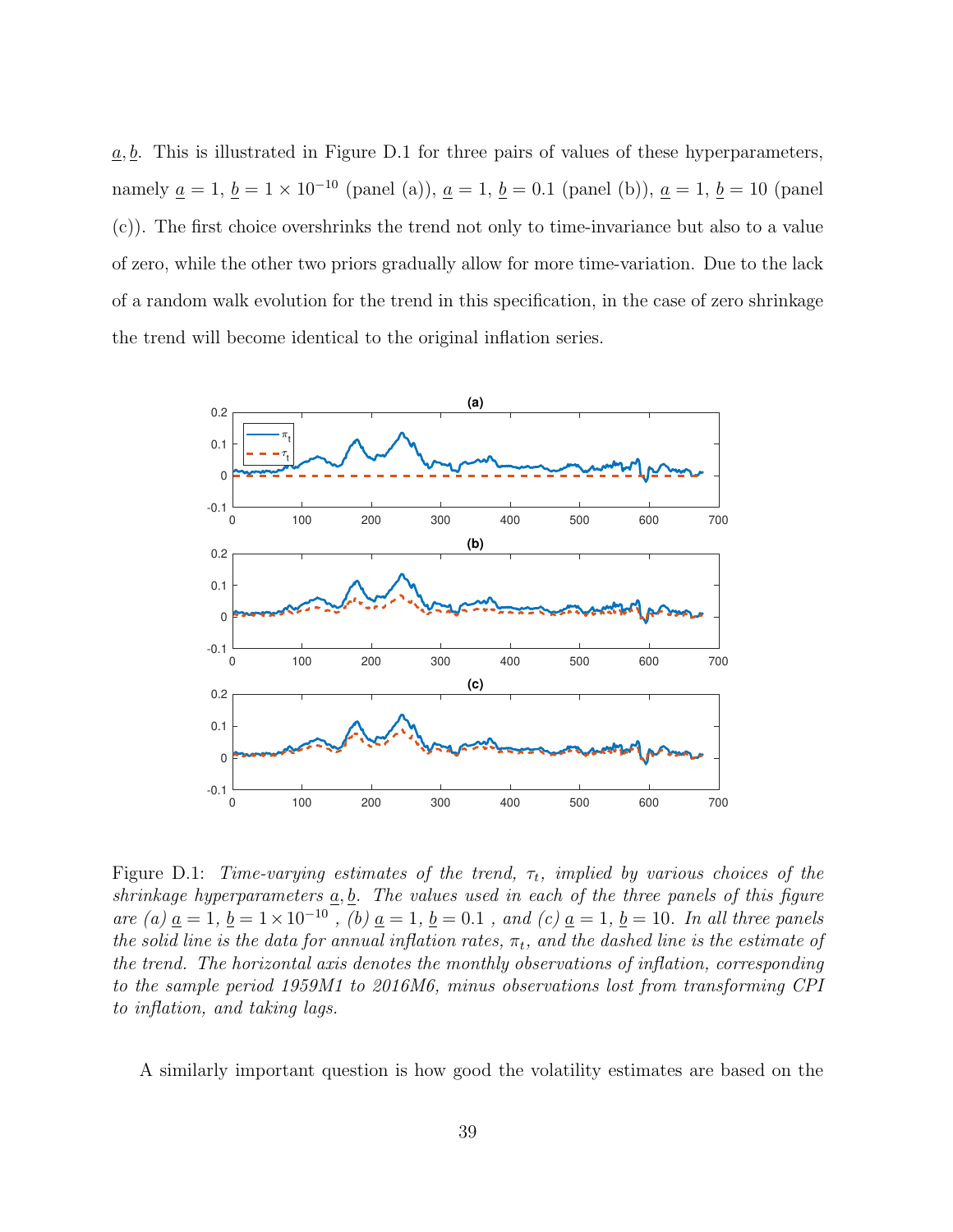proposed GAMP algorithm; see equation (35). These are expected to be less persistent than a  $GARCH(1,1)$  or SV model, and closely related to the "squared returns" estimator of volatility typically used in financial econometrics. Figure D.2 compares the GAMP volatility estimates with a simple  $GARCH(1,1)$  model estimated with maximum likelihood for the case of 16 important series from the U.S. data set described in Appendix A. For simplicity, and given the focus on estimation of volatility, the modeling assumption for the mean of  $y_t$  in both the GAMP and GARCH $(1,1)$  cases is that of a constant intercept and Gaussian errors. For all 16 variables the two estimates are quite close, especially in those cases where volatility doesn't seem persistent (such as price series; see RPI, OILPRICE and CPIAUCSL). In other cases where a variable has very persistent volatility (notably the HWI variable), the GAMP volatility estimator provides a very noisy approximation to  $GARCH(1,1)$ . Note that current results using the  $GARCH(1,1)$  as a benchmark, are qualitatively identical when comparing GAMP with a Bayesian SV specification similar to Kim, Shephard and Chib (1998).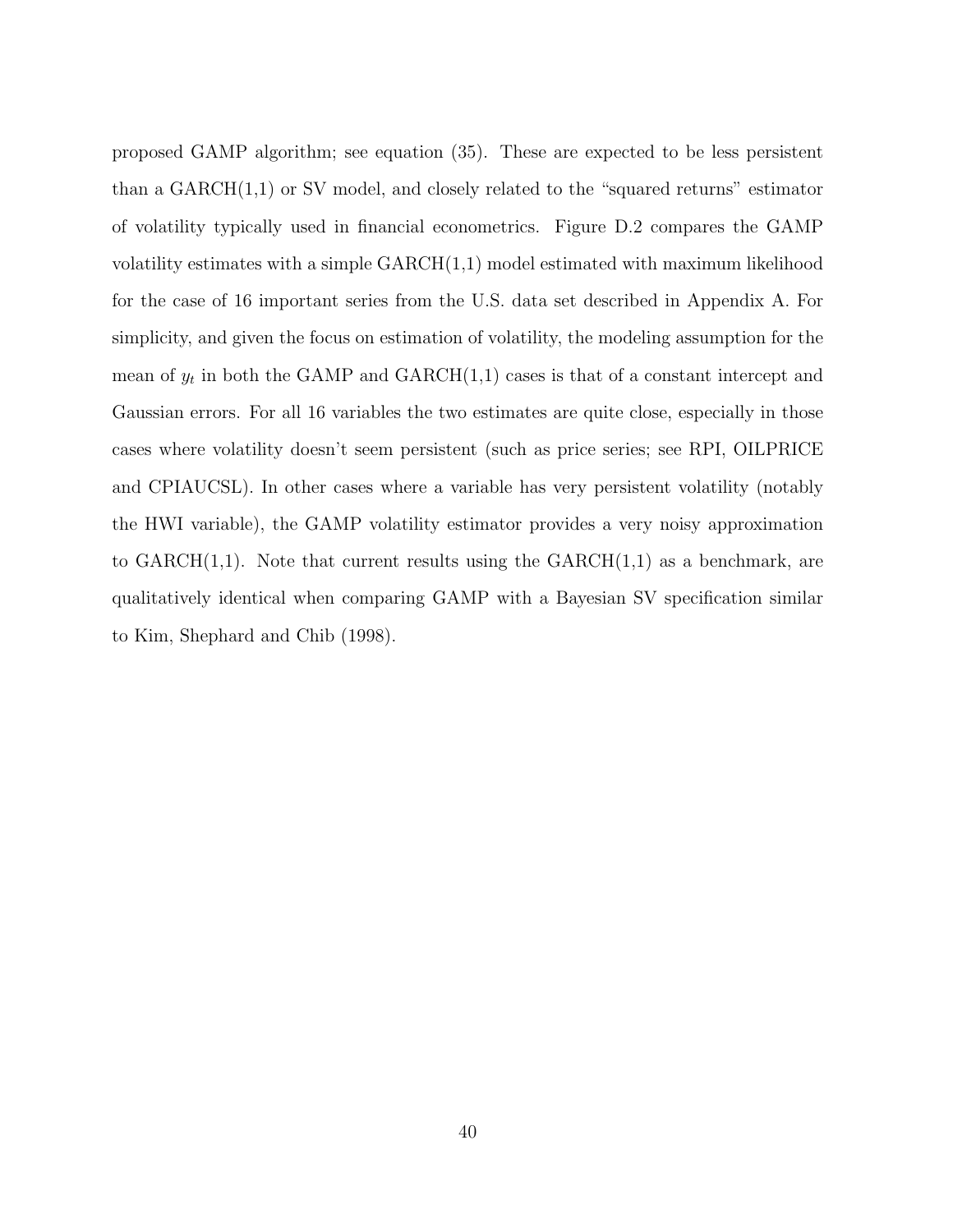

Figure D.2: Estimates of volatility implied by the GAMP updates of stochastic volatility (blue solid line), and <sup>a</sup> traditional  $GARCH(1,1)$  model estimated using maximum likelihood (red dashed line), for 16 selected variables from the monthly U.S. data set. All models feature only an intercept (no own lags, or other regression effects) as well Gaussian errors, inorder to focus purely on the volatility estimates from the two methods.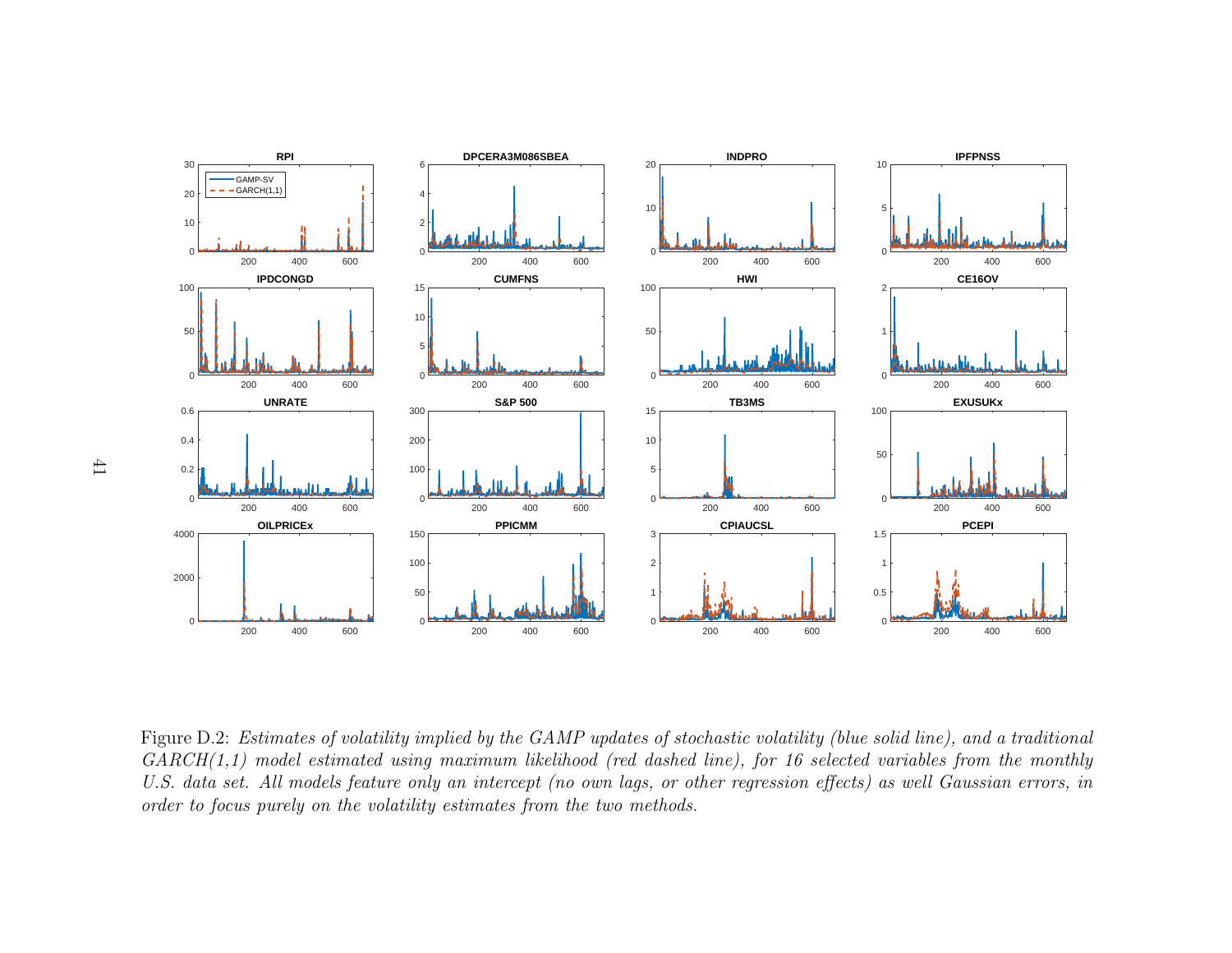#### D.2 Identifying inflation forecast gains

While Tables 1-3 in the main text show the ranking of different models based on their average forecast performance during the evaluation period, it is of interest to identify those episodes that contribute the most in their relative performance. For that reason, the following four figures plot cumulative squared forecast errors, rather than just presenting the mean squared forecast error over the sample. Figure D.3 presents results for forecast horizon  $h = 12$  using the specification in equation (37), while Figure D.4 presents results for forecast horizon  $h = 12$  using the specification in equation (38). The dates in the x-axis of the graphs represent the time period where the forecast was made (hence, for  $h = 12$ ) the date 01/01/2000 on the x-axis means that the squared forecast error is based on the observation of  $01/01/2001$ .

These Figures show that there were a few critical dates/episodes in the evaluation sample that determine differences in forecast performance. In Figure D.3 the TPV-GAMP dominates in all periods and the differences become more obvious after 1999, 2005 and 2008. In Figure D.4 the UCSV dominates until early 2008 (which refers to inflation forecasts for early 2009), and after this date the KP-AR is the best model. TVP-GAMP's performance over time looks closer to that of the BMA, even though TVP-GAMP improves a lot over BMA. The general message is that, while the global financial crisis has lead to severe deterioration in performance of all forecasting models, it is not the sole most important episode of relative performance. It turns out that "inflection points" also exist in the early 1990s, late 1990s, and 2005. Nevertheless, the largest gaps showing divergence in forecast performance are observed during the last 10 years in the sample.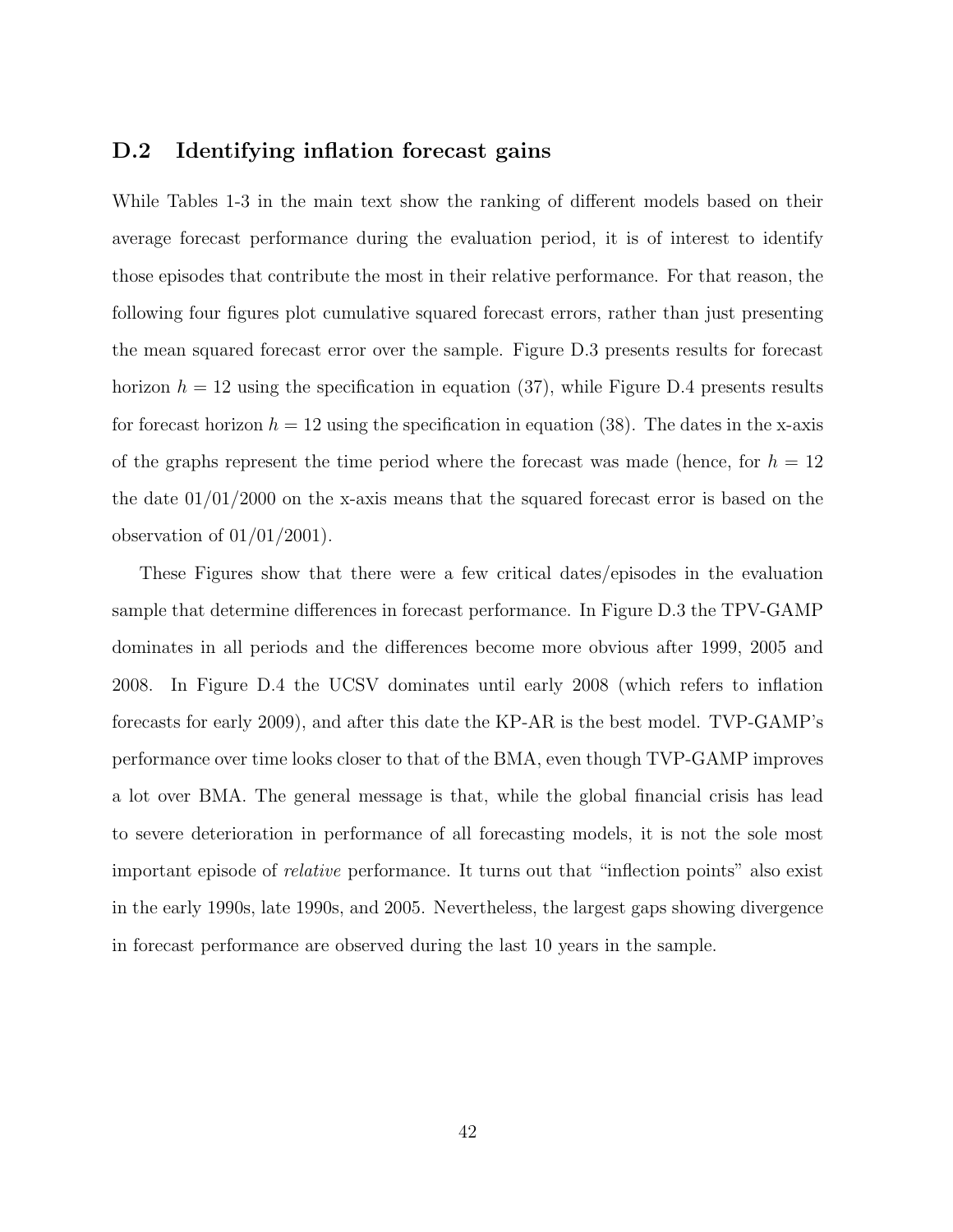

Figure D.3: Cumulative sum of squared forecast errors over the forecast evaluation period, CPI inflation for  $h = 12$  using the specification in equation (37).



Figure D.4: Cumulative sum of squared forecast errors over the forecast evaluation period, CPI inflation for  $h = 12$  using the specification in equation (38).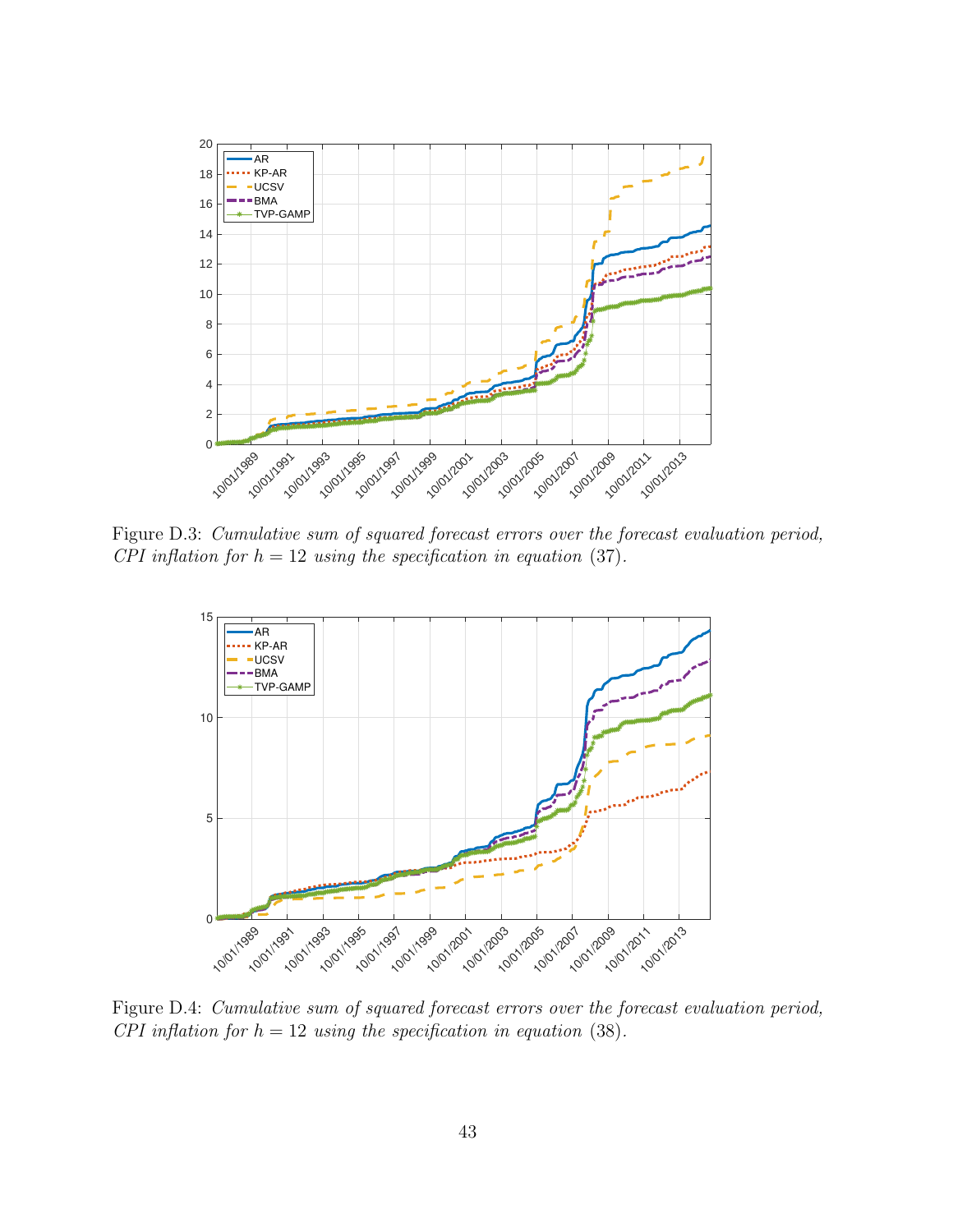# E Competing specifications

This Section sheds light on the specification of benchmark models used in the forecasting illustration. These are mainly heavily parametrized TVP regression models that involve selection of a wide array of prior hyperparameters and initial conditions. In order to make the comparison fair I try only to use what can be thought of as "default" values for all priors and initial conditions. These are values that have minimal impact, and are typically the default values used in several other papers in this literature.

In particular, many of the models presented in this Section (KP-AR, GK-AR, UC-SV, TVP-AR) are the benchmark models used in a large-scale forecasting exercise for many monthly and quarterly U.S. macroeconomic time series published in Bauwens et al. (2015). Therefore, instead of replicating all tedious details regarding posterior computation as well as selection of priors, the reader is mostly referred to this paper and its long online Appendix for these specific benchmark models. For other recently proposed TVP models (TVD and TVS) that are not explicitly included in the forecasting exercise of Bauwens et al. (2015), I try to adopt default values suggested by the authors who created them (and provide relevant citations to their papers). If this is not feasible, as is the case with BMA and TVP-BMA, only then I provide exact details about computation and prior selection.

### E.1 KP-AR, Koop and Potter (2007)

The Koop and Potter (2007) specification is a structural breaks model that builds on the more general time-varying parameter (TVP) specification but doesn't allow breaks to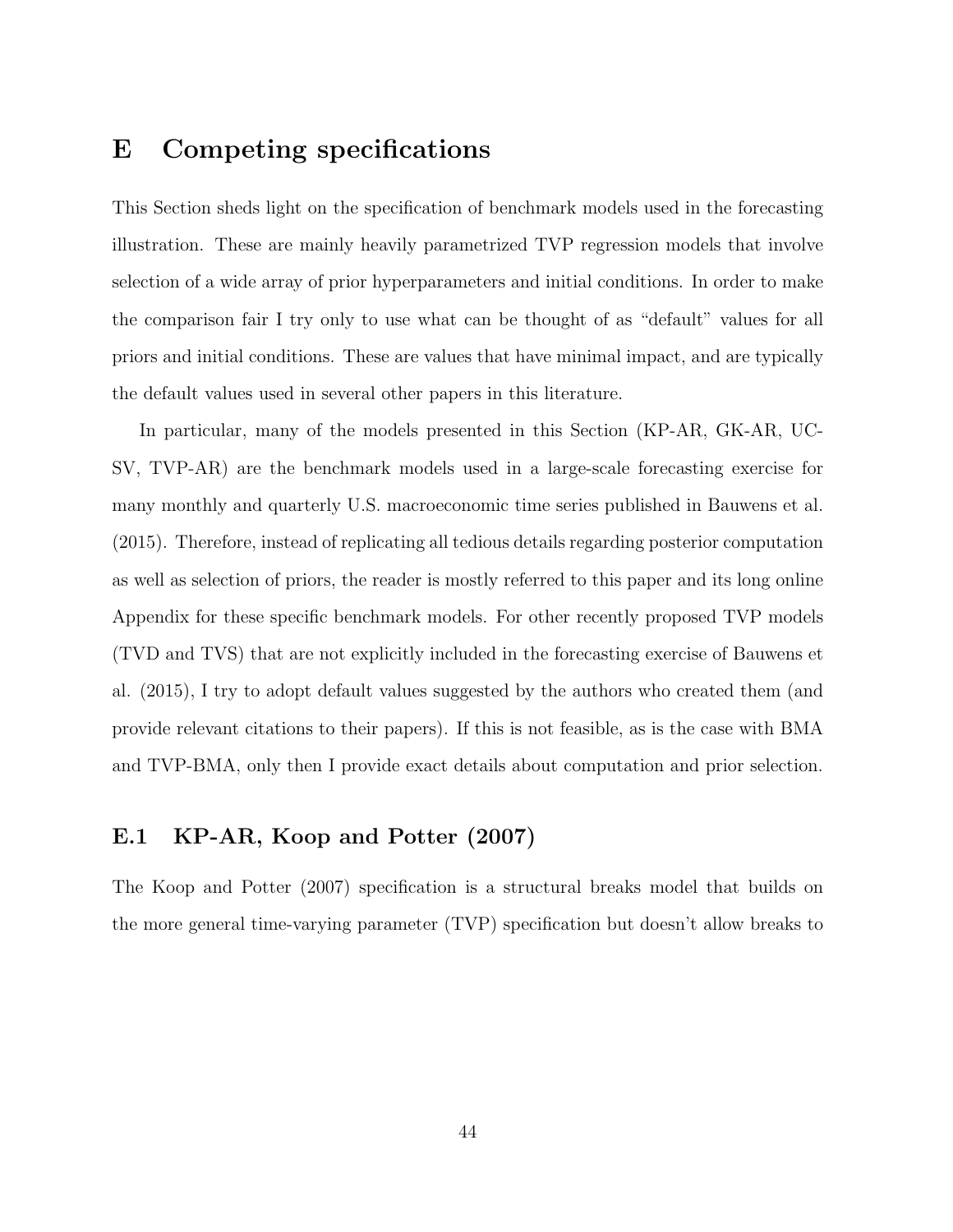occur necessarily in each time period. The KP-AR model is of the form

$$
y_{t+h} = x_t \beta_{s_t} + \sigma_{s_t} \varepsilon_{t+h}, \tag{E.1}
$$

$$
\beta_{s_t} = \beta_{s_{t-1}} + \eta_{s_t},\tag{E.2}
$$

$$
\log \sigma_{s_t} = \log \sigma_{s_{t-1}} + \zeta_{s_t}, \tag{E.3}
$$

where  $x_t$  includes only an intercept and lags of  $y_t$ ,  $\varepsilon_{t+h}$  is an error following the standard Normal distribution and  $s_t \in \{1, 2, ..., K\}$  is a Markov switching process with K states. This specification follows much of the Bayesian structural breaks literature and assume that the transition probabilities matrix is block diagonal, such that we can move from one regime to the next and never come back (which is the distinguishing feature of structural breaks compared to standard regime-switching specifications). I follow Bauwens et al (2015) and specify a maximum number of  $K_{max} = 10$  and allow the Gibbs sampler to determine how many structural breaks are relevant (up to the maximum of  $K_{max}$ ). I also use fairy reasonable priors and initial conditions as in Bauwens et al. (2015), and the reader is referred to this paper and its Appendix for all the tedious computational details.

#### E.2 GK-AR, Giordani and Kohn (2008)

The Giordani and Kohn (2008) model is also a structural breaks model based on statespace form, however, the way breaks occur are very different from the KP specification outlined above. The GK-AR model is a dynamic mixture model of the form

$$
y_{t+h} = x_t \beta_t + \varepsilon_{t+h}, \tag{E.4}
$$

$$
\beta_t = \beta_{t-1} + K_t \eta_t, \tag{E.5}
$$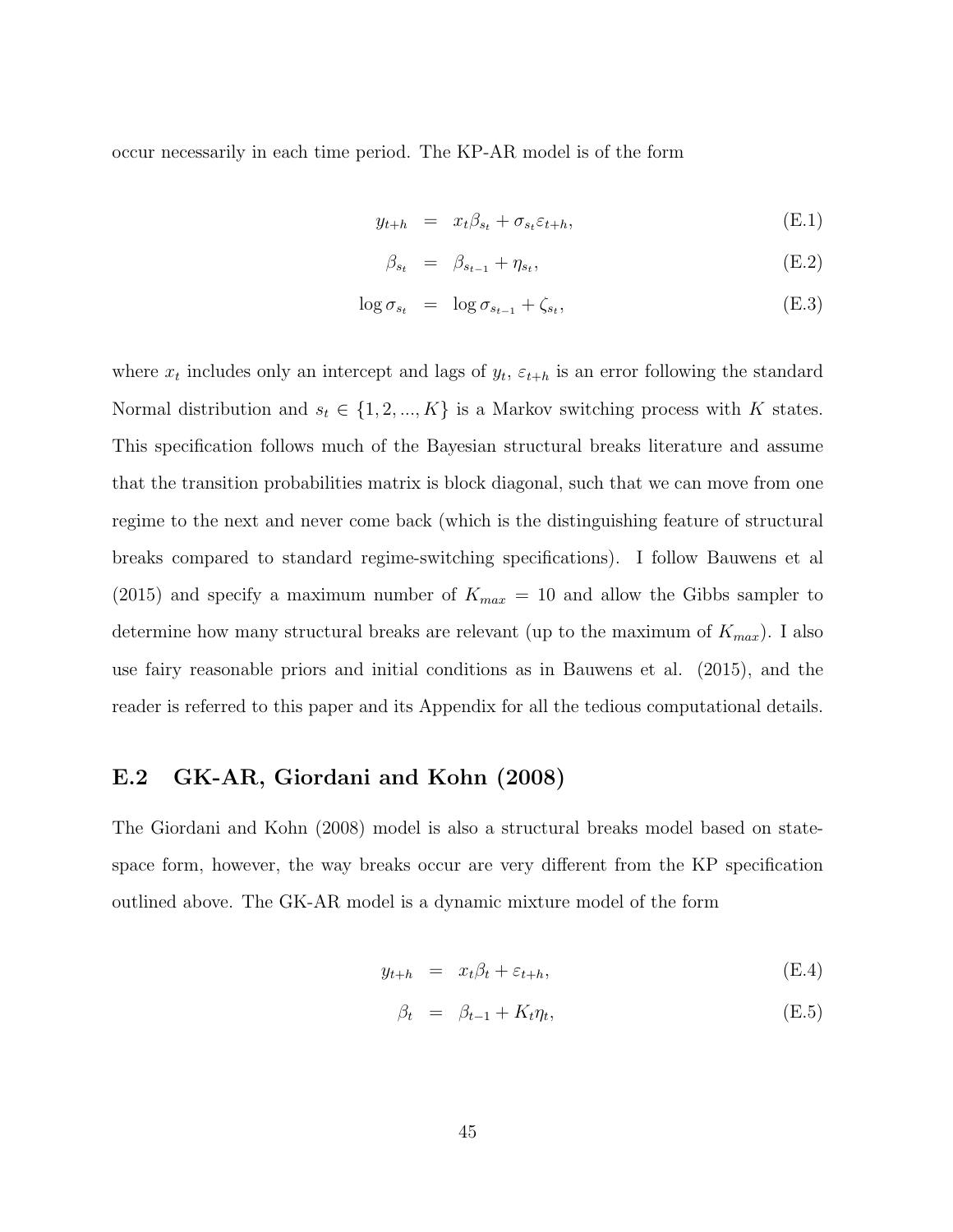where  $x_t$  includes only an intercept and lags,  $K_t \in \{0,1\}$ . Gerlach, Carter and Kohn (2000) outline an algorithm for sampling efficiently  $K_t$ . Conditional on knowing  $K_t$ (e.g. conditional on having a sample from its posterior), the remaining model parameters can be updated using standard expressions for their conditional posteriors, leading in a straightforward Gibbs sampling scheme. Estimation and prior settings are again those used in Bauwens et al. (2015) and the reader is referred to their detailed Appendix.

#### E.3 UC-SV, Stock and Watson (2007)

The Stock and Watson (2007) unobserved components stochastic volatility (UC-SV) model only allows for a time-varying intercept, that is, it is a local level specification of the form

$$
y_{t+h} = \tau_t + \sigma_t^{\varepsilon} \varepsilon_{t+h}, \tag{E.6}
$$

$$
\tau_t = \tau_{t-1} + \sigma_t^{\eta} \eta_t, \tag{E.7}
$$

$$
\log \sigma_t^{\varepsilon} = \log \sigma_{t-1}^{\varepsilon} + \zeta_t, \tag{E.8}
$$

$$
\log \sigma_t^{\eta} = \log \sigma_{t-1}^{\eta} + \xi_t, \tag{E.9}
$$

where we observe that not only the measurement error  $\varepsilon_{t+h}$  features stochastic volatility, but also the variance of state error  $\eta_t$ . . This model has been specifically proposed for forecasting inflation, but it is a parsimonious and flexible time-varying parameter specification that can fit other series as well. This model is the most parsimonious among all other time-varying parameter specifications presented in this Section, as it only requires specification of initial conditions and priors for the scalar variances of the volatility parameters. In any case, selection of these hyperparameters needed for estimation follows again the implementation of Bauwens et al. (2015).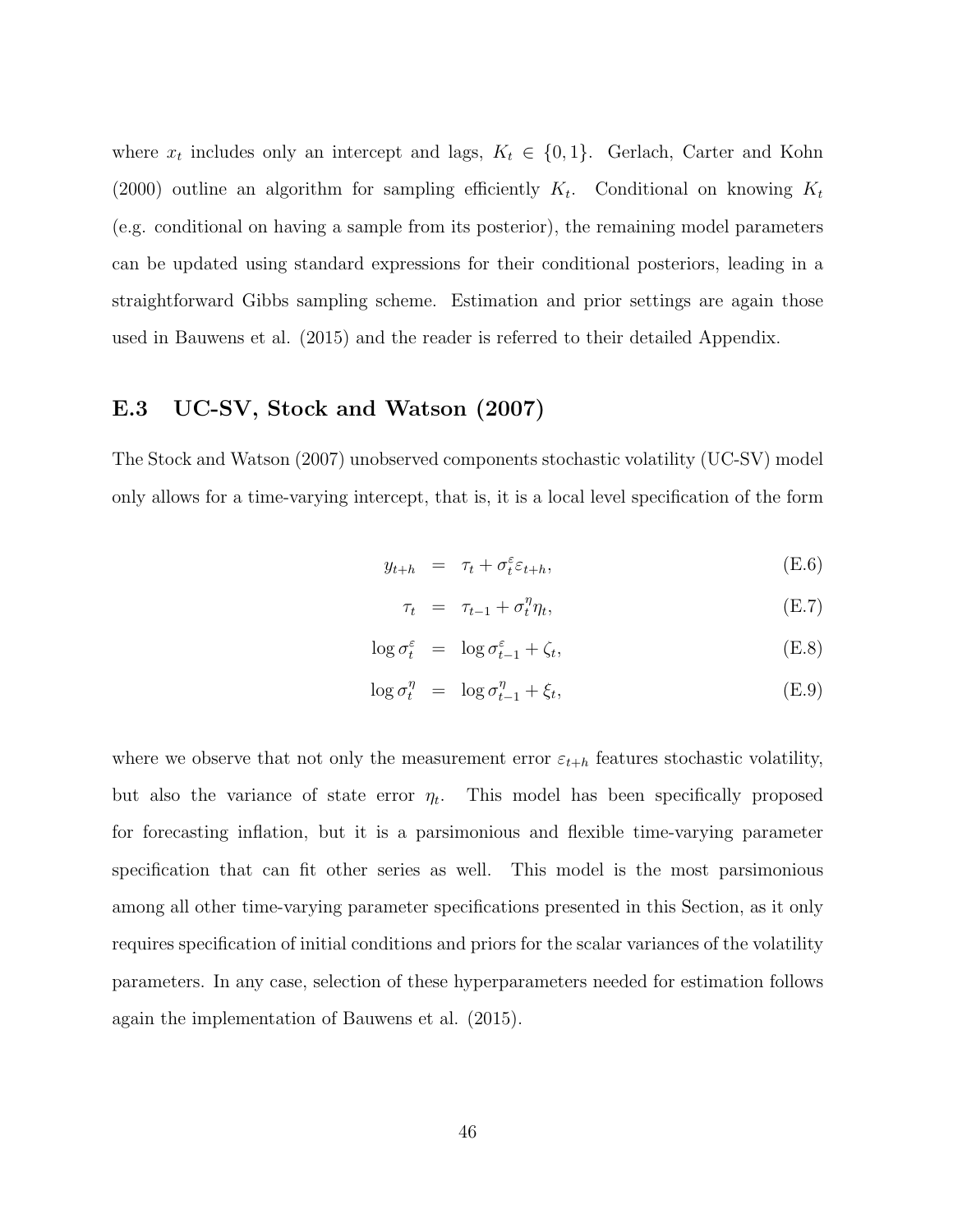#### E.4 TVP-AR, Pettenuzzo and Timmermann (2017)

The time-varying parameter autoregression has not been obviously first proposed by Pettenuzzo and Timmermann (2017), however, this is a recent of many representative studies that find that the TVP-AR model beats a large number of alternative models when forecasting inflation in particular. It is a regression with an intercept and autoregressive lags where regression coefficients and variances are all time-varying. By allowing for autoregressive terms the TVP-AR generalizes the UC-SV model, however, it typically only features stochastic volatility in the measurement equation and not in any of the state equations. All priors used for estimation of this model also follow the "default" values specified in Bauwens et al. (2015), and the reader is referred to this paper for more details.

## E.5 TVP-BMA, Groen, Paap and Ravazzolo (2013)

Even though this specification builds on Groen, Paap and Ravazzolo (2013), it is actually only a simplified version of their proposed model.<sup>10</sup> In practice, the TVP-BMA specification takes the following form

$$
y_{t+h} = \sum_{j=1}^{p} x_{jt} s_j \beta_{jt} + \varepsilon_{t+h}, \qquad (E.10)
$$

$$
\beta_t = \beta_{t-1} + \eta_t, \tag{E.11}
$$

where  $s_j$  is an indicator variable such that when  $s_j = 0$  then the  $j<sup>th</sup>$  predictor is removed from the regression in all periods, while when  $s_j = 1$  the predictor is included. The full Bernoulli posterior of each parameter  $s_j$  is a sequence of zero and one values, such that

<sup>&</sup>lt;sup>10</sup>In particular, their model also features a dynamic mixture specification as in Giordani and Kohn (2008), but since the GK specification is estimated separately (see GK-AR model above), I do not add the dynamic mixture part in the Groen, Paap and Ravazzolo (2013) specification for computational reasons.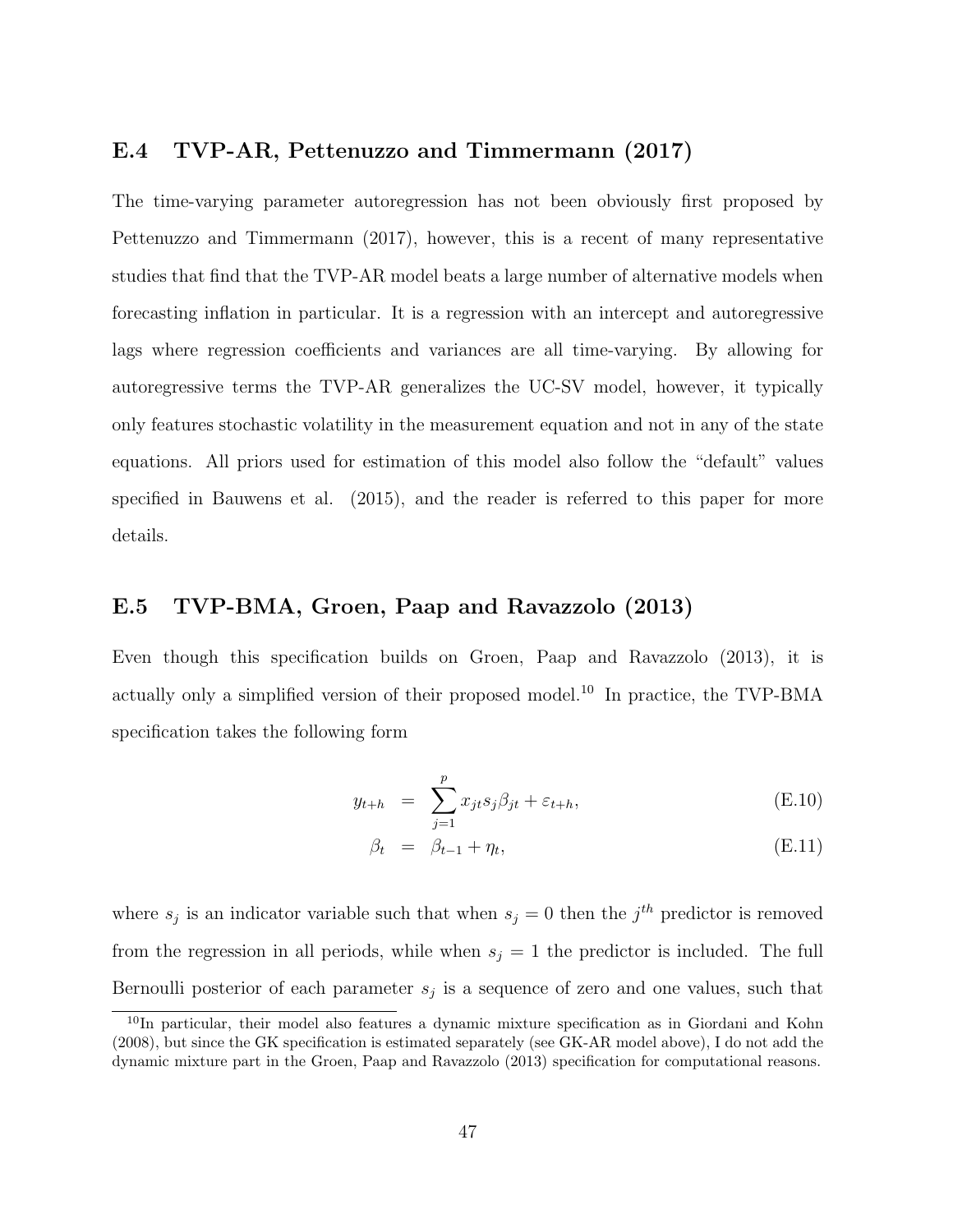the posterior mean can be interpreted as a well-defined probability of inclusion in the regression model of each predictor  $j$ . This probability can be used for model selection or Bayesian model averaging, hence the acronym TVP-BMA for this specification. We assume that the probabilities  $s_j$  have a Bernoulli prior with prior inclusion probability of each predictor equal to 0.5. Given this parameter, all other initial conditions and priors are identical to the TVP-AR case.

#### E.6 TVD, Chan et al. (2012)

The time-varying dimension (TVD) model of Chan et al. (2012) takes the following form

$$
y_{t+h} = \sum_{j=1}^{p} x_{j,t} s_{j,t} \beta_{j,t} + \varepsilon_{t+h},
$$
 (E.12)

$$
\beta_t = \beta_{t-1} + \eta_t, \tag{E.13}
$$

where  $s_{j,t}$  is an indicator variable such that when  $s_{j,t} = 0$  the  $j^{th}$  predictor is removed from the regression model in period t only, and when  $s_{j,t} = 1$  it is included in the regression. This is a very flexible specification that generalizes the Groen, Paap and Ravazzollo (2013) model to allow a predictor to exit the regression only for certain periods. I have used the default settings and priors suggested by Chan et al.  $(2012)^{11}$ . Following the exact implementations by the authors, also means that for computational reasons, the  $s_{j,t}$  are not allowed to index all possible  $2<sup>p</sup>$  models available in each time period. Instead only models with one variable at a time, the full model, and the model with no predictors are estimated and then the optimal model is chosen among this reduced number of specifications. Finally, the authors specify three different ways of specifying a TVD model. The specification used here is the first model presented in that paper. Priors, initial conditions and posterior computation for this first model can be found in Section 1.1 of the online Appendix of

 $11$ Joshua Chan kindly provided code for their model, which I gratefully acknowledge.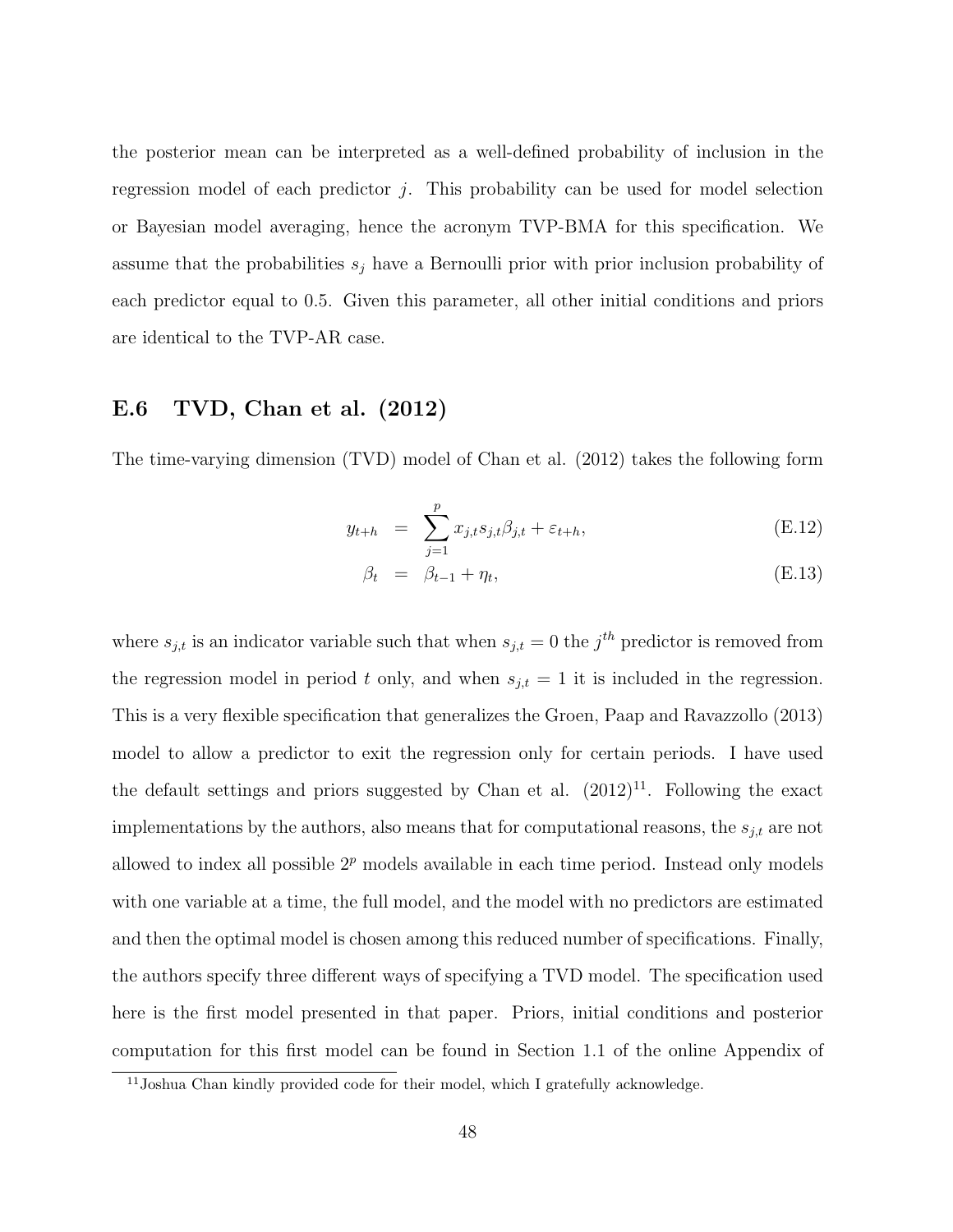Chan et al. (2012).

#### E.7 TVS, Kalli and Griffin (2014)

The time varying sparsity (TVS) model of Kalli and Griffin is of the form

$$
y_{t+h} = \sum_{j=1}^{p} x_{j,t} \beta_{j,t} + \varepsilon_{t+h},
$$
 (E.14)

$$
\beta_{j,t} = (1 - \alpha_j) \rho_{j,t} \beta_{j,t-1} + \alpha_j \eta_{j,t}, \qquad (E.15)
$$

where  $\rho_{j,t} = \sqrt{\frac{\psi_{j,t}}{\psi_{j,t}}}$  $\frac{\psi_{j,t}}{\psi_{j,t-1}}$  and  $var(\eta_{j,t}) = \psi_{j,t}$ . In this specification,  $\alpha_j \in [0,1]$  is a parameter controlling the temporal correlation, and  $\psi_{j,t}$  is an autoregressive gamma process. That way, the implied prior for  $\beta_{j,t}$  is of normal-gamma autoregressive process form, which generalizes the traditional normal-gamma priors in linear regression. Such priors have very good shrinkage properties, and in the model above the coefficient of each predictor can be shrunk flexibly only in some periods, while be unrestricted in others. Note that these authors specify a Gamma autoregressive process for the variance, instead of the typical stochastic volatility process that all previous methods build upon. All initial conditions are identical to those suggested by the authors. Also following the suggestion of Kalli and Griffin when forecasting inflation (see their Section 5) I set  $s^* = b^* = 0.1$ , although it should be acknowledged at this point that their application involves quarterly data instead of the monthly data used in this paper.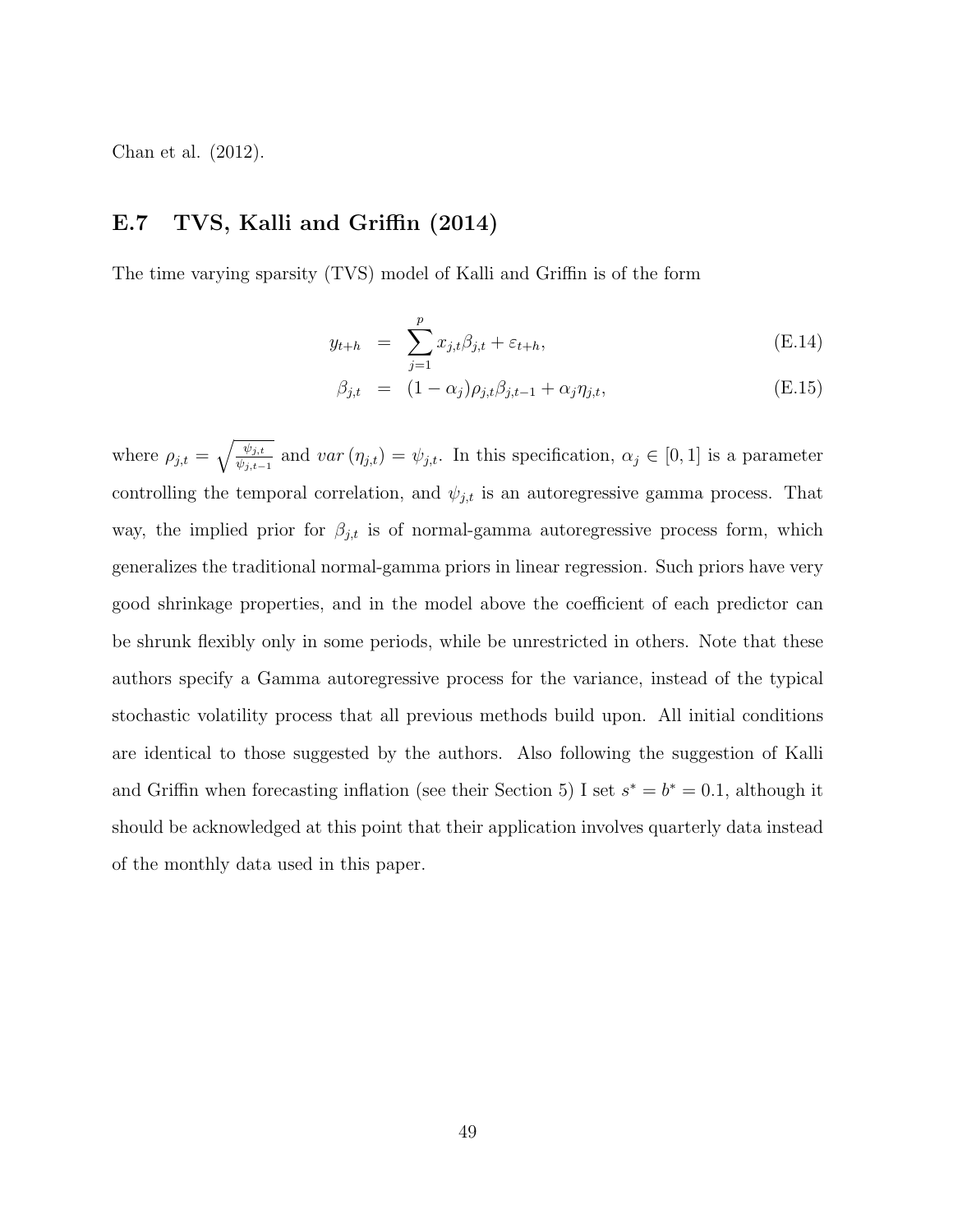#### E.8 Bayesian Model Averaging (BMA)

The BMA approach is the only one in the list of competing specifications that is based on a constant parameter regression with many predictors of the form

$$
y_{t+h} = x_t \beta + \varepsilon_{t+h} \tag{E.16}
$$

where  $\beta$  is a  $p \times 1$  vector of time-varying parameters and  $\varepsilon_{t+h} \sim N(0, \sigma^2)$  with  $\sigma^2$  the error variance term. This approach is implemented via the stochastic search variable selection (SSVS) prior of George and McCulloch (1993), with the following hiearchical representation

$$
p\left(\beta_i|\gamma_i\right) \sim (1-\gamma_i)N\left(0,\tau_0^2\right) + \gamma_i N\left(0,\tau_1^2\right), \tag{E.17a}
$$

$$
p(\gamma_i|\pi) \sim Bernoulli(\pi), \tag{E.17b}
$$

where I set  $\pi = 0.5$ ,  $\tau_0 = 0.001$  and  $\tau_1 = 4$ , and the regression variance parameter  $\sigma^2$  has a diffuse prior.

Given these prior settings, the posterior can be obtained by sampling recursively from the conditional posteriors

$$
\beta|\sigma^2, \gamma, y \sim N\left(\left(x'x/\sigma^2 + V^{-1}\right)^{-1}x'y/\sigma^2, \left(x'x/\sigma^2 + V^{-1}\right)^{-1}\right), \quad \text{(E.18a)}
$$

$$
\gamma_i|\beta_i, \pi, y \sim Bernoulli\left(\frac{N(0|\beta_i, \tau_1^2)\pi}{N(0|\beta_i, \tau_0^2)(1-\pi) + N(0|\beta_i, \tau_1^2)\pi}\right), \quad (E.18b)
$$

$$
\sigma^2|\beta, y \sim iGamma \left(\frac{T}{2}, \frac{1}{2}\sum_{t=1}^T (y_t - x_t \beta)^2\right), \tag{E.18c}
$$

where V is a diagonal matrix with *i*-th element  $\tau_0^2$  if  $\gamma_i = 0$  or  $\tau_1^2$  if  $\gamma_i = 1$ .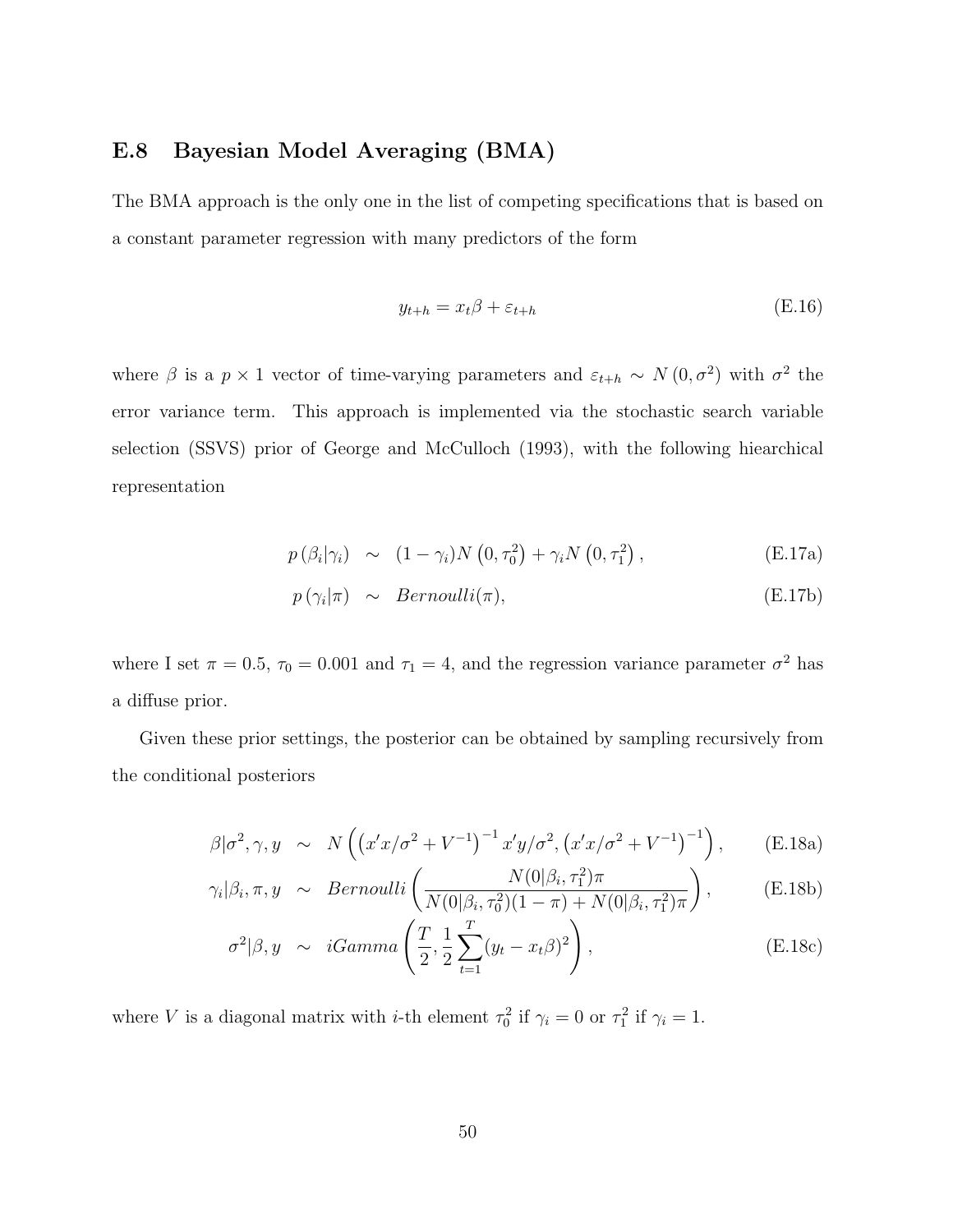### E.9 The Bayesian lasso

The full hierarchical representation of the lasso  $prior^{12}$  is

$$
p\left(\beta|\sigma^2, \tau_1^2, ..., \tau_p^2\right) \sim N\left(0, \sigma^2 V\right),\tag{E.19a}
$$

$$
p(\tau_j^2) \sim Exponential\left(\frac{\lambda^2}{2}\right)
$$
, for  $j = 1, ..., p$ , (E.19b)

$$
p\left(\lambda^2\right) \sim Gamma\left(r,\delta\right),\tag{E.19c}
$$

$$
p(\sigma^2) \propto 1/\sigma^2, \tag{E.19d}
$$

where  $V = diag\left\{\tau_1^2, ..., \tau_p^2\right\}$ . I follow the recommendations in Park and Casella (2008) and I choose  $r = 1$  and  $\delta = 3$ .

Given these priors, the posterior can be obtained by sampling recursively from the conditional posteriors

$$
\beta |\sigma^2, {\{\tau_j^2\}}_{j=1}^p, y \sim N\left( \left( x' x + V^{-1} \right)^{-1} x' y, \sigma^2 \left( x' x + V^{-1} \right)^{-1} \right), \quad \text{(E.20a)}
$$

$$
\frac{1}{\tau_j^2} |\beta, \sigma^2, y \sim IG\left(\sqrt{\frac{\lambda^2 \sigma^2}{\beta_j^2}}, \lambda^2\right), \text{ for } j = 1, ..., p,
$$
 (E.20b)

$$
\lambda^2 |\beta, \sigma^2, {\{\tau_j^2\}}_{j=1}^p, y \sim Gamma\left(p + r, \frac{1}{2} \sum_{j=1}^p \tau_j^2 + \delta\right),
$$
 (E.20c)

$$
\sigma^2 |\beta, {\{\tau_j^2\}}_{j=1}^p, y \sim iGamma \left( \frac{T-1}{2} + \frac{p}{2}, \frac{1}{2} \Psi + \frac{1}{2} \beta' V^{-1} \beta \right), \qquad (E.20d)
$$

where IG denotes the Inverse-Gaussian distribution.

<sup>12</sup>Note that the Bayesian lasso is only used as a benchmark in the second Monte Carlo exercise, and not in the empirical section (BMA is only used there as a representative method for a constant parameter regression with many predictors).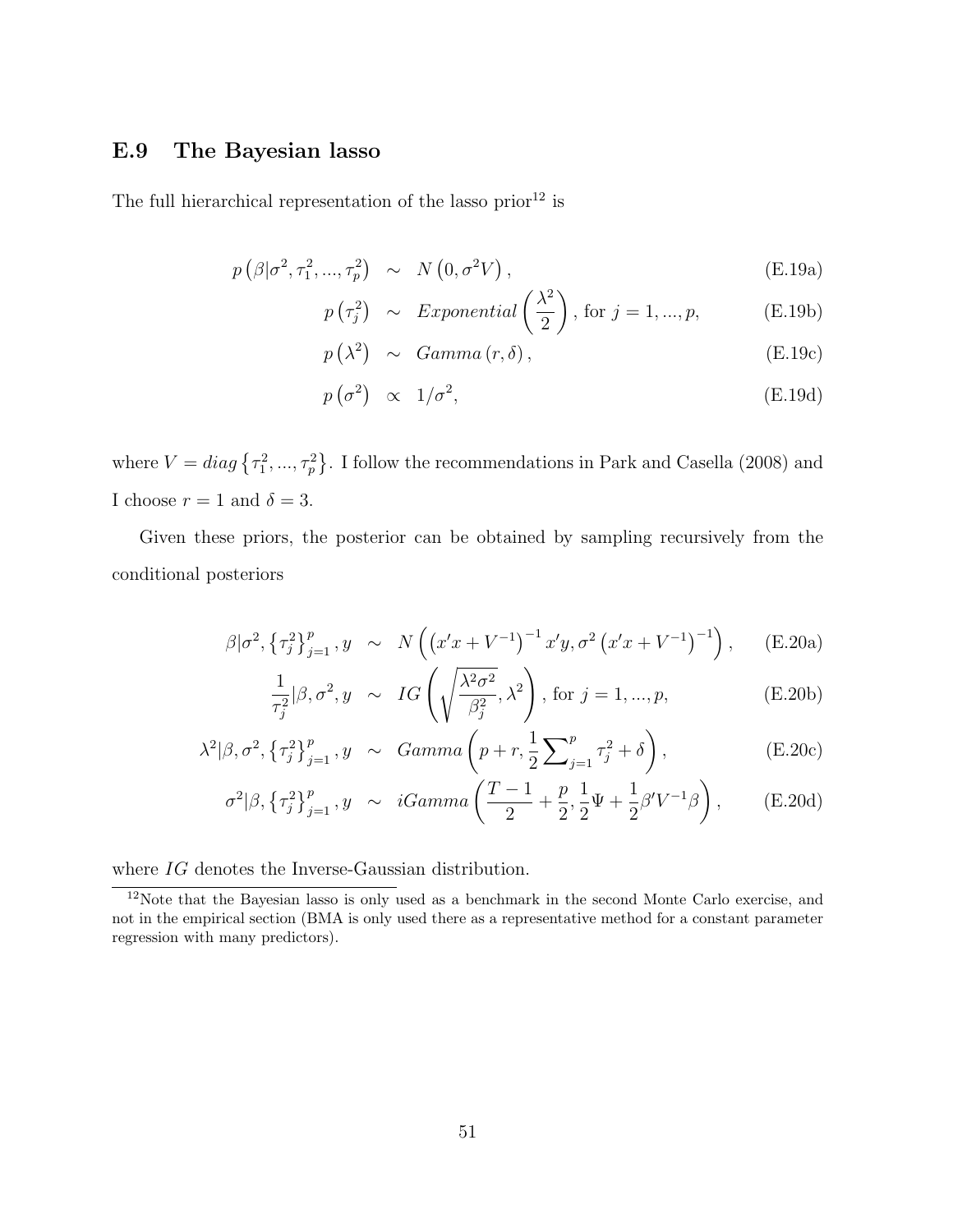## References

- [1] Al-Shoukairi, M., Schniter, P. and B. D. Rao (2018). A GAMP-based low complexity sparse Bayesian learning algorithm. IEEE Transactions on Signal Processing,  $66(2)$ , 294-308.
- [2] Amir-Ahmadi, P., Matthes, C. and M.-C. Wang (forthcoming). Choosing prior hyperparameters: With applications to time-varying parameter models. Journal of Business and Economic Statistics.
- [3] Bauwens, L., Koop, G., Korobilis, D. and J. V. K. Rombouts (2015). The contribution of structural break models to forecasting macroeconomic series. Journal of Applied Econometrics, 30(4), 596-620.
- [4] Belmonte, M., Koop, G. and D. Korobilis (2014). Hierarchical shrinkage in timevarying coefficients models. Journal of Forecasting, 33, 80-94.
- [5] Chan, J., Koop, G., Leon-Gonzalez, R. and R. Strachan (2012). Time varying dimension models. Journal of Business and Economic Statistics 30(3), 358-367.
- [6] Cogley, T. and Sargent, T. (2005). Drifts and volatilities: monetary policies andoutcomes in the post WWII US. Review of Economic Dynamics 8, 262-302.
- [7] Frühwirth-Schnatter, S. and H. Wagner (2010). Stochastic model specification search for Gaussian and partial non-Gaussian state space models. Journal of Econometrics 154(1), 85-100.
- [8] George, E. I. and R. E. McCulloch (1993). Variable selection via Gibbs sampling. Journal of the American Statistical Association, 88(423), 881-889.